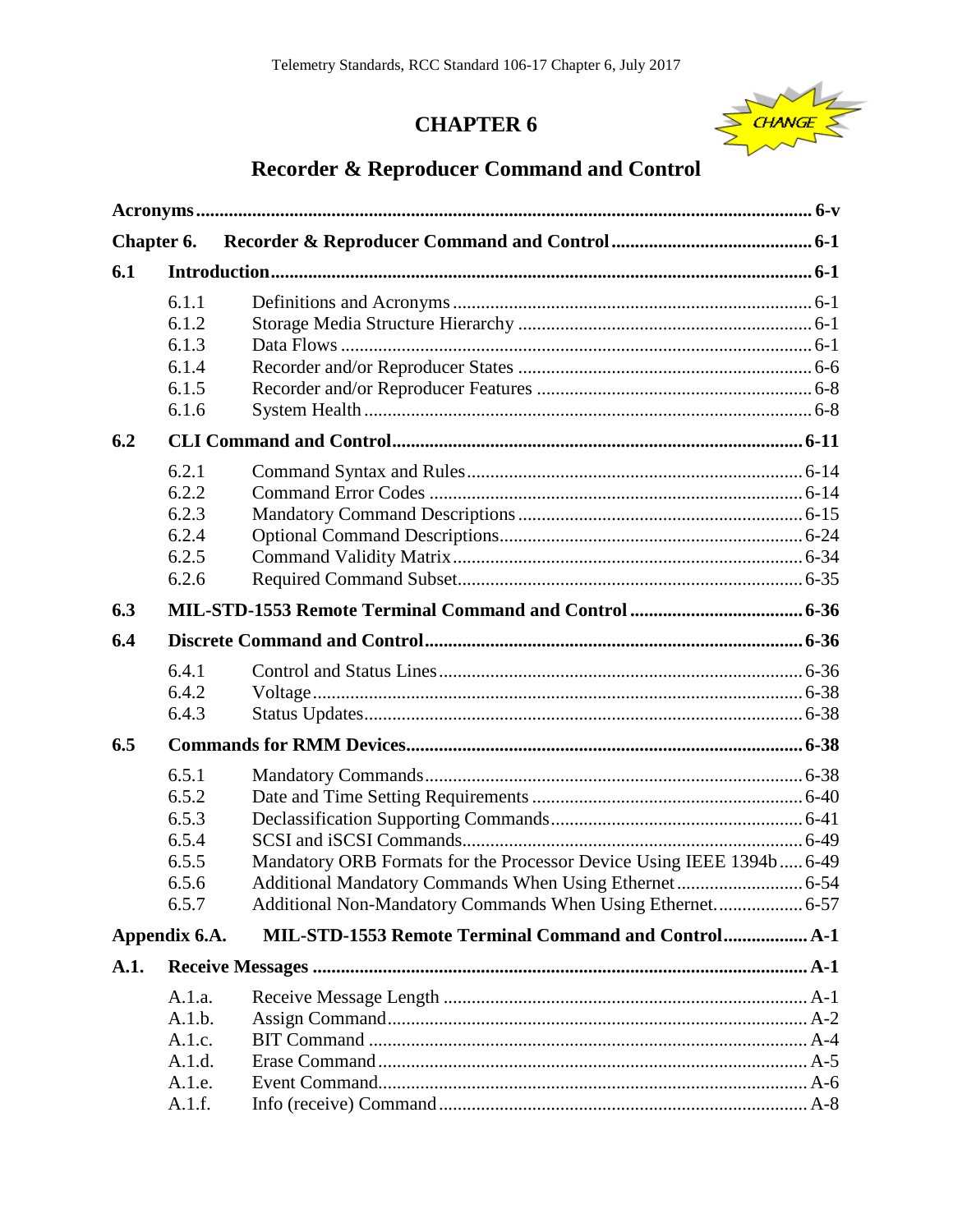|      | A.1.g.        |  |
|------|---------------|--|
|      | A.1.h.        |  |
|      | A.1.i.        |  |
|      | A.1.i.        |  |
|      | A.1.k.        |  |
|      | A.1.1.        |  |
|      | A.1.m.        |  |
|      | A.1.n.        |  |
|      | A.1.o.        |  |
|      | A.1.p.        |  |
| A.2. |               |  |
|      | A.2.a.        |  |
|      | A.2.b.        |  |
|      | A.2.c.        |  |
|      | A.2.d.        |  |
|      | A.2.e.        |  |
| A.3. |               |  |
|      | Appendix 6-B. |  |
|      |               |  |

<span id="page-1-0"></span>

| $\sum$ CHANGE |                                          | <b>Changes to This Edition of Chapter 6</b>   |  |  |  |  |
|---------------|------------------------------------------|-----------------------------------------------|--|--|--|--|
|               | Paragraph                                | Description                                   |  |  |  |  |
|               |                                          | The attempt has been made to move all of the  |  |  |  |  |
|               | Various                                  | Command and Control out of Chapter 10 into    |  |  |  |  |
|               |                                          | Chapter 6.                                    |  |  |  |  |
|               | Table 6.3, 6.2.4.33, 6.2.4.34, Table 6-7 | CR86, Added capability to send TMATS          |  |  |  |  |
|               |                                          | information via a published port.             |  |  |  |  |
|               | Section 6.3                              | For formatting reasons this section was moved |  |  |  |  |
|               |                                          | into Appendix 6-A.                            |  |  |  |  |

# **List of Figures**

| Figure $6-1$ .  |  |
|-----------------|--|
| Figure $6-2$ .  |  |
| Figure 6-3.     |  |
| Figure 6-4.     |  |
| Figure $6-5$ .  |  |
| Figure 6-6.     |  |
| Figure 6-7.     |  |
| Figure 6-8.     |  |
| Figure 6-9.     |  |
| Figure $6-10$ . |  |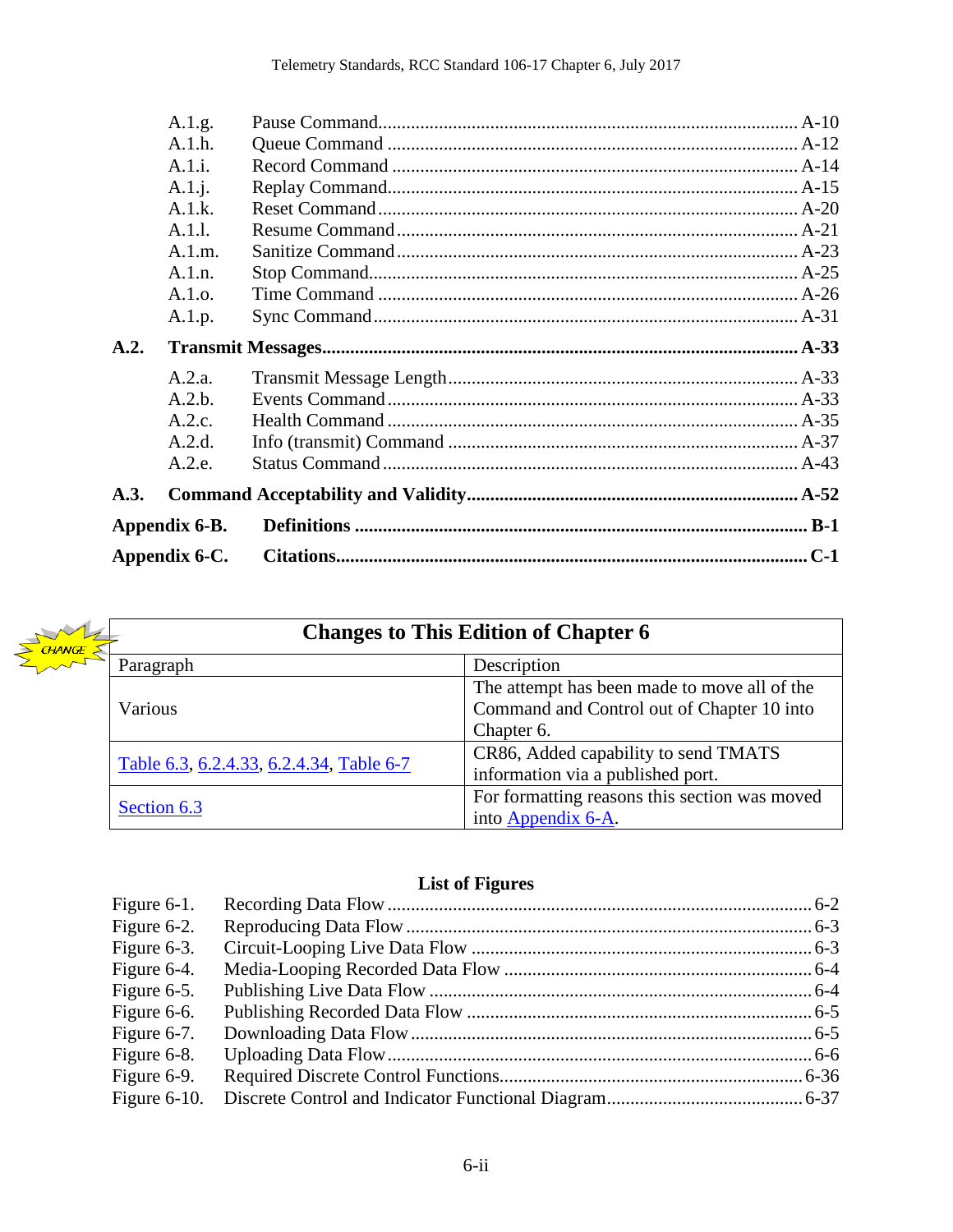# **List of Tables**

| Table $6-1$ . |                                                                     |  |
|---------------|---------------------------------------------------------------------|--|
| Table 6-2.    |                                                                     |  |
| Table 6-3.    |                                                                     |  |
| Table 6-4.    |                                                                     |  |
| Table 6-5.    |                                                                     |  |
| Table 6-6.    |                                                                     |  |
| Table 6-7.    |                                                                     |  |
| Table 6-8.    |                                                                     |  |
| Table 6-9.    |                                                                     |  |
| Table 6-10.   |                                                                     |  |
| Table 6-11.   |                                                                     |  |
| Table 6-12.   |                                                                     |  |
| Table 6-13.   |                                                                     |  |
| Table 6-14.   | Removable Memory Module .HEALTH Command Response  6-40              |  |
| Table 6-15.   |                                                                     |  |
| Table 6-16.   |                                                                     |  |
| Table A-1.    | Military Standard 1553 Receive (Bus Controller to Remote Terminal)  |  |
|               | Command Set.                                                        |  |
| Table A-2.    | Military Standard 1553 Transmit (Remote Terminal to Bus Controller) |  |
|               |                                                                     |  |
| Table A-3.    |                                                                     |  |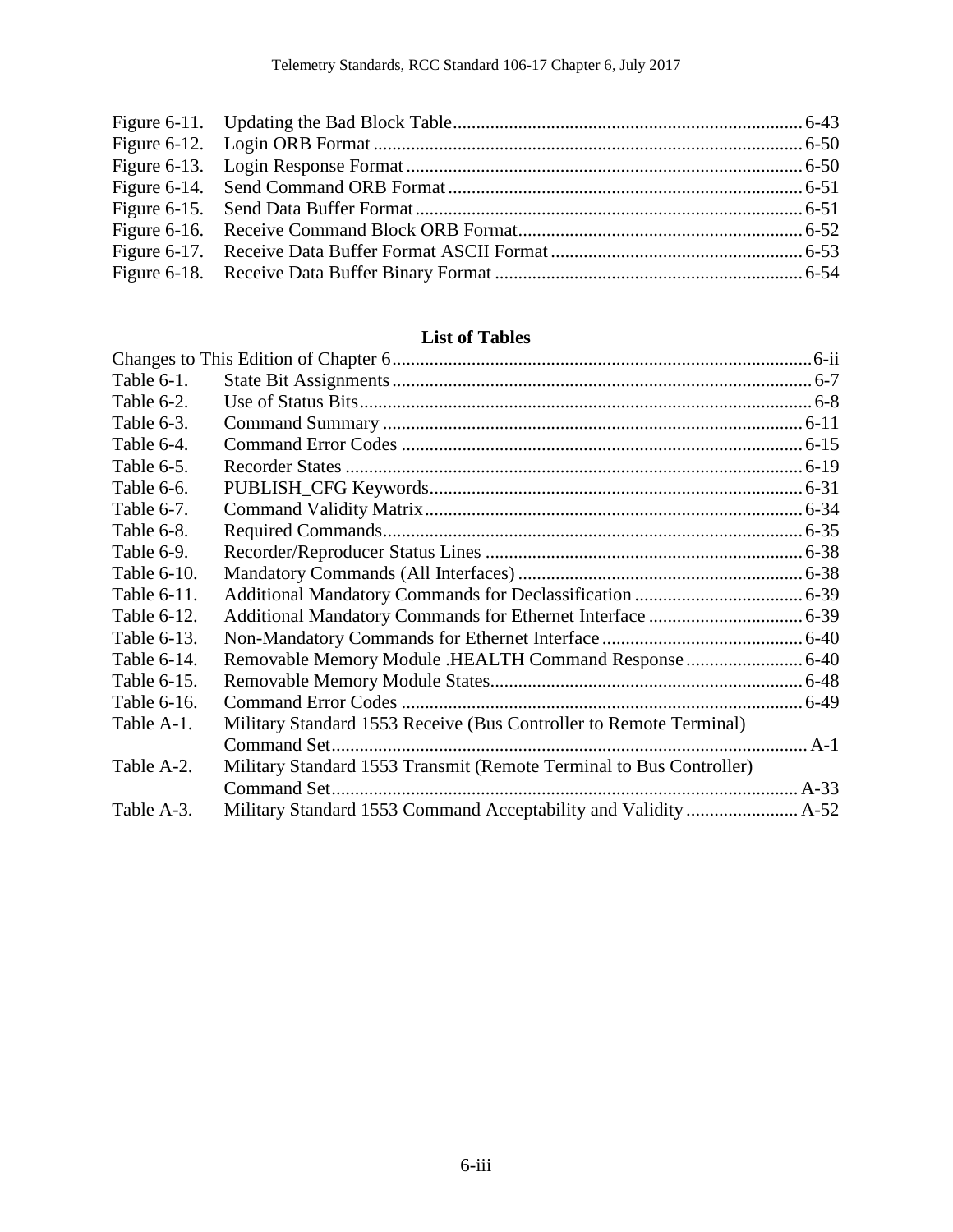This page intentionally left blank.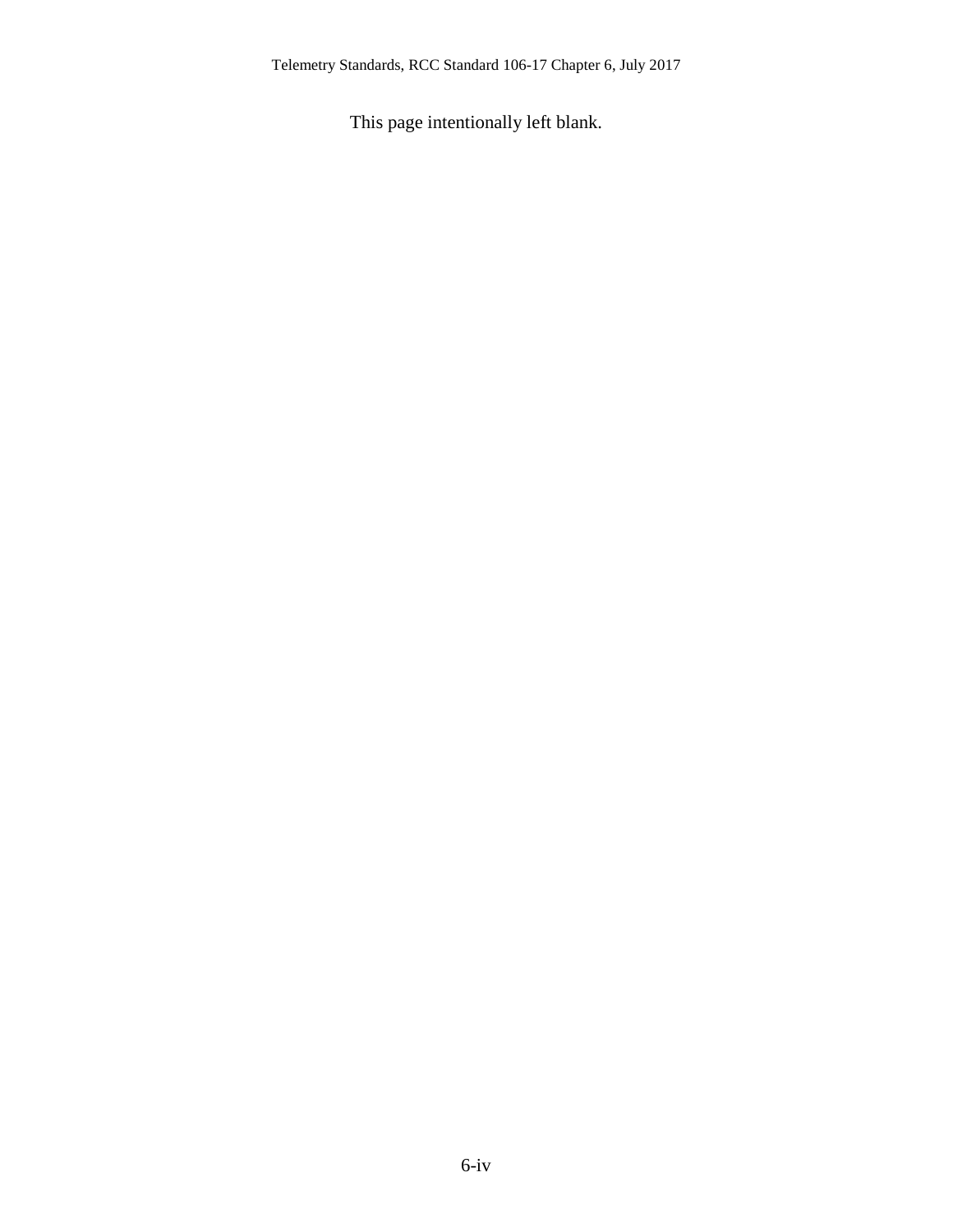# <span id="page-4-0"></span>**Acronyms**

| <b>ASCII</b> | American Standard Code for Information Interchange |
|--------------|----------------------------------------------------|
| <b>BC</b>    | bus controller                                     |
| <b>BIT</b>   | built-in test                                      |
| C&C          | command and control                                |
| <b>CLI</b>   | command line interface                             |
| <b>DHCP</b>  | <b>Dynamic Host Control Protocol</b>               |
| <b>FTP</b>   | <b>File Transfer Protocol</b>                      |
| <b>IAW</b>   | in accordance with                                 |
| <b>IBIT</b>  | initiated built-in test                            |
| iSCSI        | Internet Small Computer System Interface           |
| <b>lsb</b>   | least significant bit                              |
| mA           | milliamps                                          |
| MIL-STD      | <b>Military Standard</b>                           |
| <b>MRTFB</b> | Major Range and Test Facility Base                 |
| ms           | millisecond                                        |
| msb          | most significant bit                               |
| <b>MTU</b>   | maximum transmission unit                          |
| N/A          | not applicable                                     |
| <b>ORB</b>   | operation request block                            |
| <b>PCM</b>   | pulse code modulation                              |
| ppm          | parts per million                                  |
| <b>PTP</b>   | <b>Precision Time Protocol</b>                     |
| R/R          | recorder and/or reproducer                         |
| <b>RMM</b>   | removable memory module                            |
| <b>RSCF</b>  | recorder setup configuration file                  |
| <b>RT</b>    | remote terminal                                    |
| <b>SCSI</b>  | <b>Small Computer System Interface</b>             |
| <b>SSD</b>   | solid-state disk                                   |
| <b>TMATS</b> | <b>Telemetry Attributes Transfer Standard</b>      |
| <b>UDP</b>   | <b>User Datagram Protocol</b>                      |
| V            | volts                                              |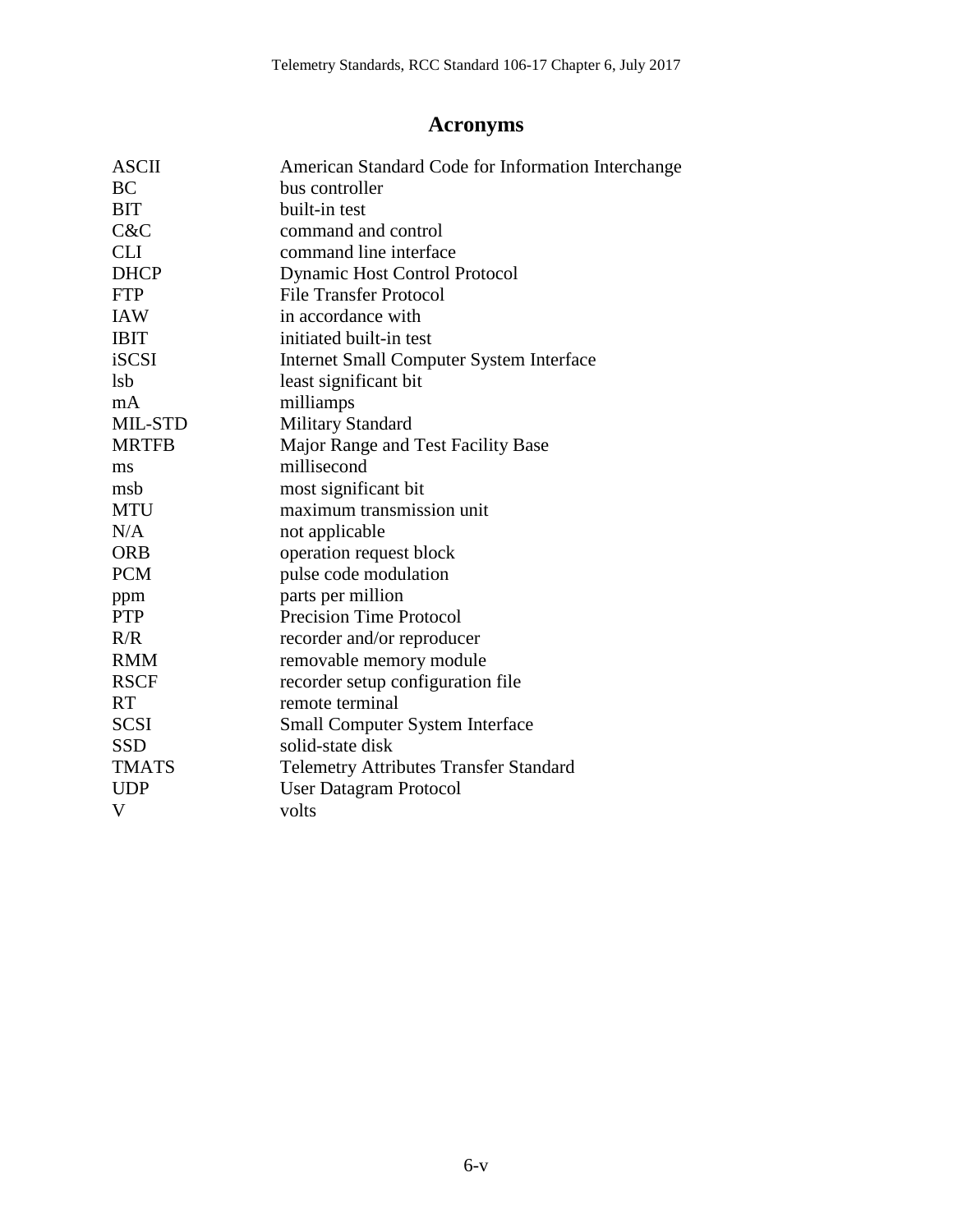This page intentionally left blank.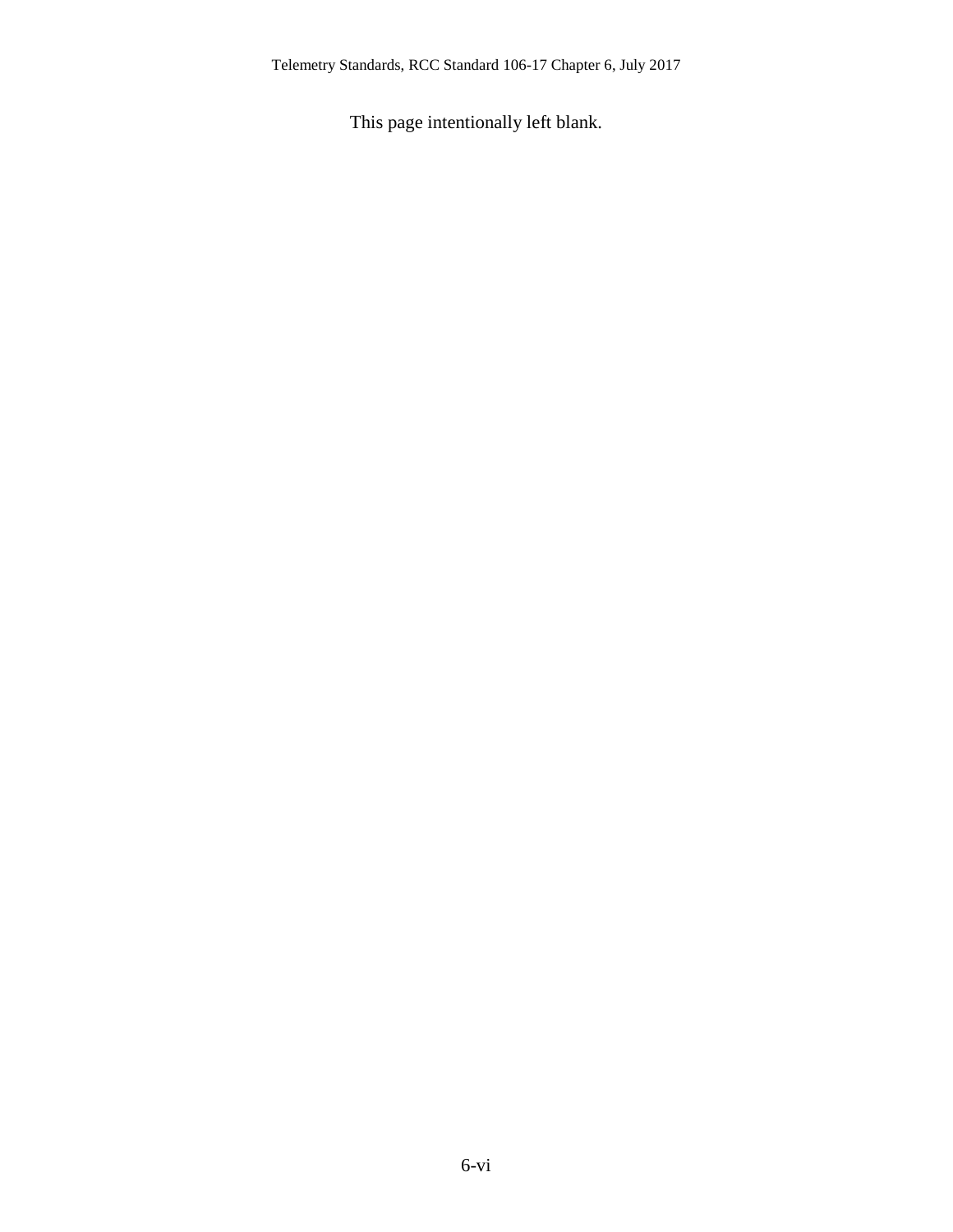# <span id="page-6-0"></span>**CHAPTER 6**

# **Recorder & Reproducer Command and Control**

#### <span id="page-6-1"></span>**6.1 Introduction**

This chapter defines the standard commands, queries, and status information when communicating with a recorder and/or reproducer (R/R) that uses random access storage (typically either solid-state or magnetic disk). Not all commands (CLI or discrete) may be applicable to all types of R/R implementations. Commands are used to a) control the data flow into and out of, b) request the performance of an internal operation within, and c) request status information from an R/R. The primary intent of this chapter is to cover terminology included in or consistent with the [Chapter 10](http://www.wsmr.army.mil/RCCsite/Documents/106-17_Telemetry_Standards/chapter%2010.pdf) standard. The CLI and discrete interfaces are divided into two categories of "command sets" as follows:

- a. *Required*: The minimum set of discrete and CLI commands for R/R control, query, and status.
- b. *Optional*: The optional discrete or CLI command sets that may or may not be implemented and may be shown as references.

This chapter standardizes command and control (C&C) over a variety of different electrical interfaces. These commands can be transmitted via various electrical interfaces (ports) defined in Section 10.7 of [Chapter 10,](http://www.wsmr.army.mil/RCCsite/Documents/106-17_Telemetry_Standards/chapter%2010.pdf) including Military Standard (MIL-STD)-1553, RS-232, RS-422, Small Computer System Interface (SCSI), Fibre Channel, IEEE 1394 (FireWire), internet SCSI (iSCSI) over networks, and Telnet.

When an R/R simultaneously supports multiple interfaces, it must comply with the interface and command precedence specified in this chapter. While this standard may serve as a guide in the procurement of ground and airborne recorders, it is not intended to be a substitute for a purchase specification. This standard does not necessarily conform to, nor does it define, existing or planned capabilities of any given test range.

## <span id="page-6-2"></span>**6.1.1 Definitions and Acronyms**

As of RCC 106-17, this section is moved to [Appendix 6-B.](#page-120-1)

## <span id="page-6-3"></span>**6.1.2 Storage Media Structure Hierarchy**

Support for multiple data flows to and from multiple storage devices requires hierarchical structures for C&C. The following terms defined in [Appendix 6-B](#page-120-1) have the following hierarchy from lowest layer to highest layer.

- a. Drive
- b. Volume
- c. File

## <span id="page-6-4"></span>**6.1.3 Data Flows**

An R/R has five categories of data interfaces, listed below.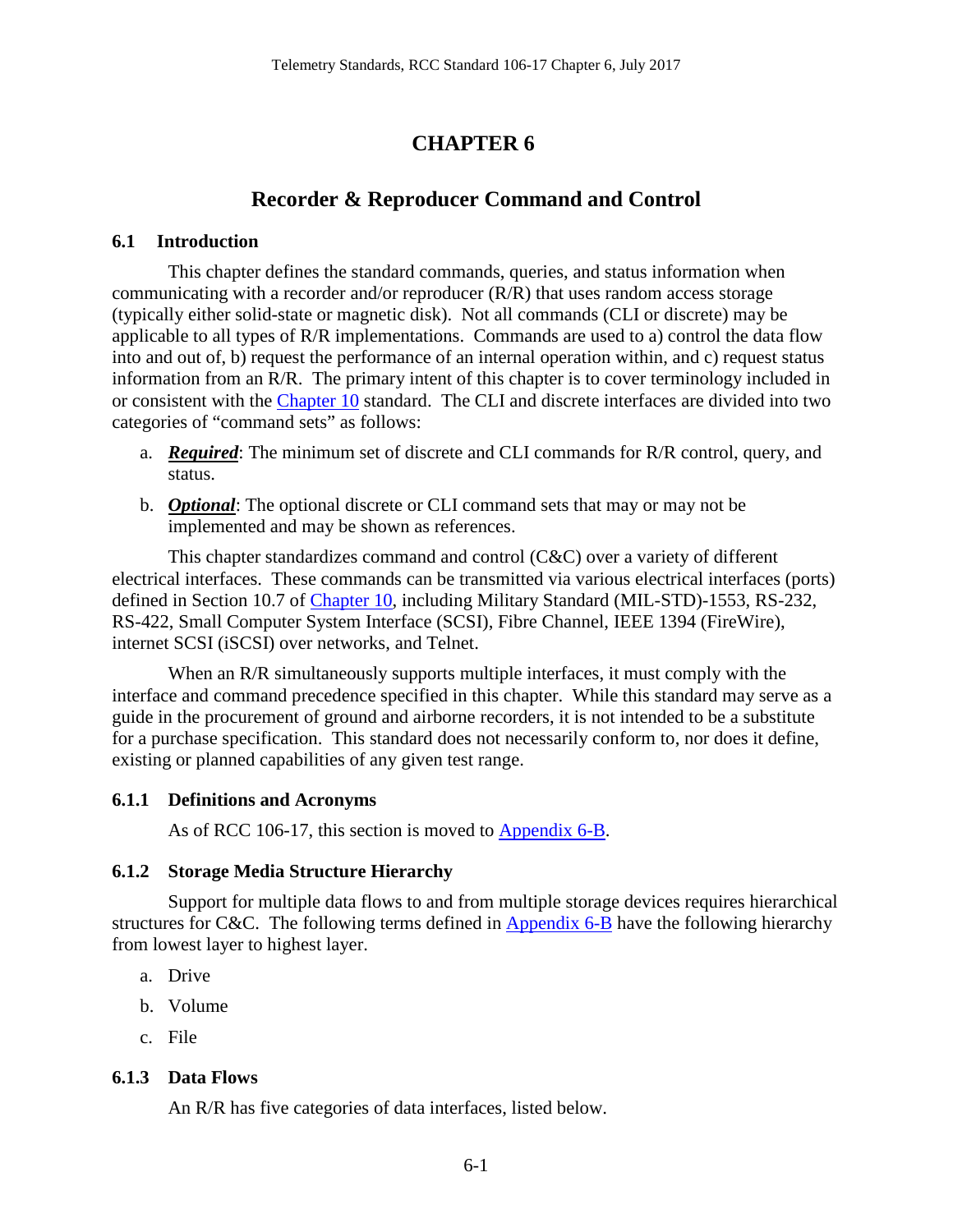- a. Data input
- b. Data output
- c. R/R to/from Media
- d. Network port(s)
- e. Download port(s)

The figures below identify eight different data flows between these interfaces that are initiated or terminated by commands defined in this chapter. An R/R may simultaneously support more than one of these data flows.

#### 6.1.3.1 Recording

The recording data flow receives live data from input data channels and writes the data in Chapter 10 format to the media. This mode can be activated by the .RECORD command. [Figure 6-1](#page-7-0) depicts the recording data flow.



Figure 6-1. Recording Data Flow

## <span id="page-7-0"></span>6.1.3.2 Reproducing

The reproducing data flow reads Chapter 10 data stored in a file on the media and sends it out on data output channels. [Figure 6-2](#page-8-0) depicts the reproducing data flow. The output data format may or may not be the same as the original input format, depending on the capabilities of that unique reproducer. For example, video originally input as S-Video (separate Chroma and Luma) may be output as composite. Messages in MIL-STD-1553 format captured from a dualredundant bus monitor may be reproduced as a Chapter 8 pulse code modulation (PCM) signal. This mode can be activated by the .PLAY command.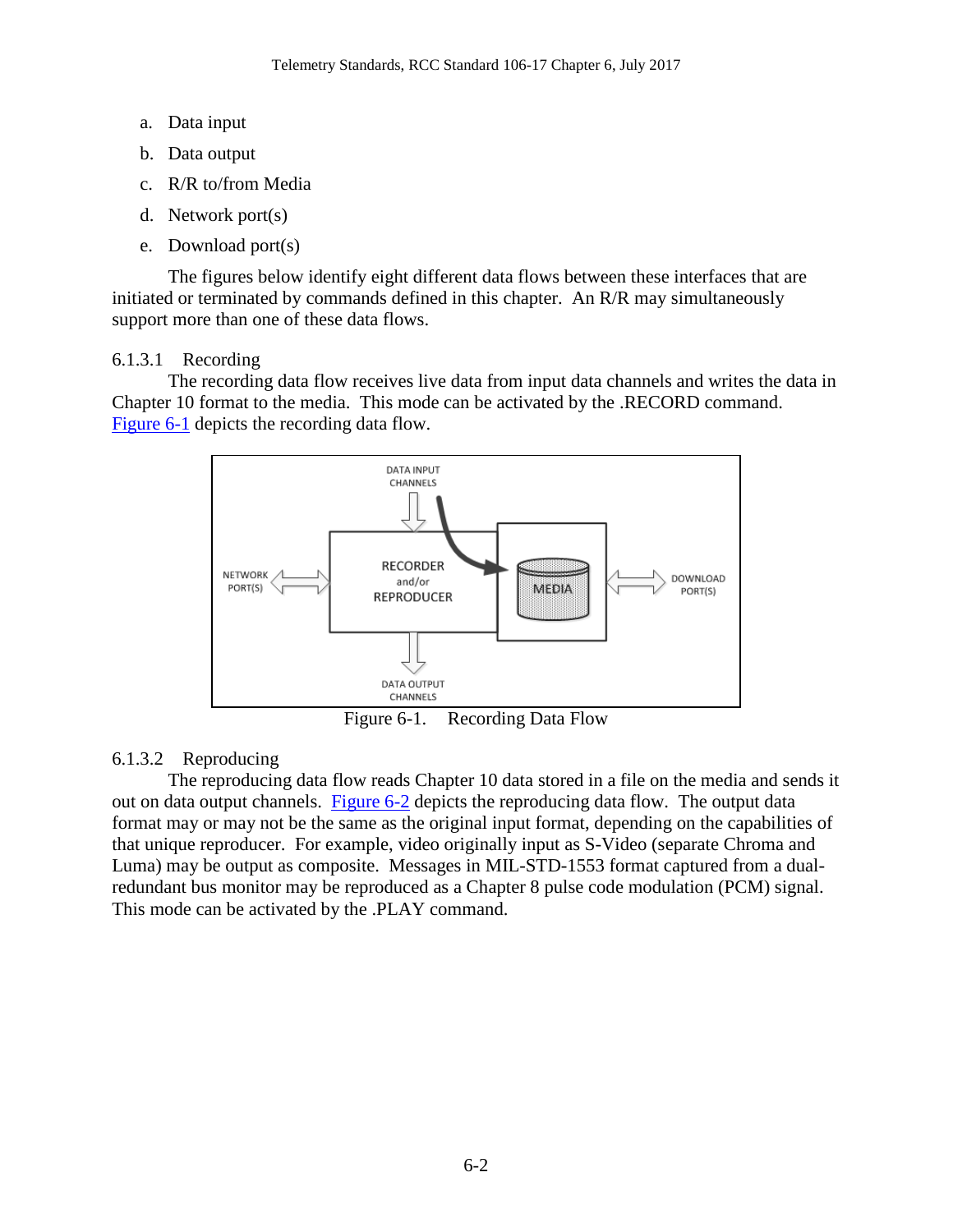

Figure 6-2. Reproducing Data Flow

## <span id="page-8-0"></span>6.1.3.3 Simultaneous Recording and Reproducing

The recording and reproducing data flows can be combined to simultaneously write to and read from the media. The recording and reproducing data rates are independent, and the output may reproduce more or fewer channels than are currently being input. Starting and stopping the recording and reproducing are also independent and may be started and stopped in any order. The combined flows are also referred to as "read-while-write."

## 6.1.3.4 Looping

The looping data flow combines data input with data output using a common time base on both the input and output. The looping data flow can be divided into live data looping and recorded data looping. Looping may output all or a subset of the input channels.

## 6.1.3.4.1 Looping Live Data

Circuit-looping live data does not utilize the drive. Data is moved from the input channels directly to the output channels. The output data rates are derived from the data rate of the corresponding data input. This mode can be activated by the .ETOELOOP command. [Figure 6-3](#page-8-1) depicts the circuit-looping live data flow.



<span id="page-8-1"></span>Figure 6-3. Circuit-Looping Live Data Flow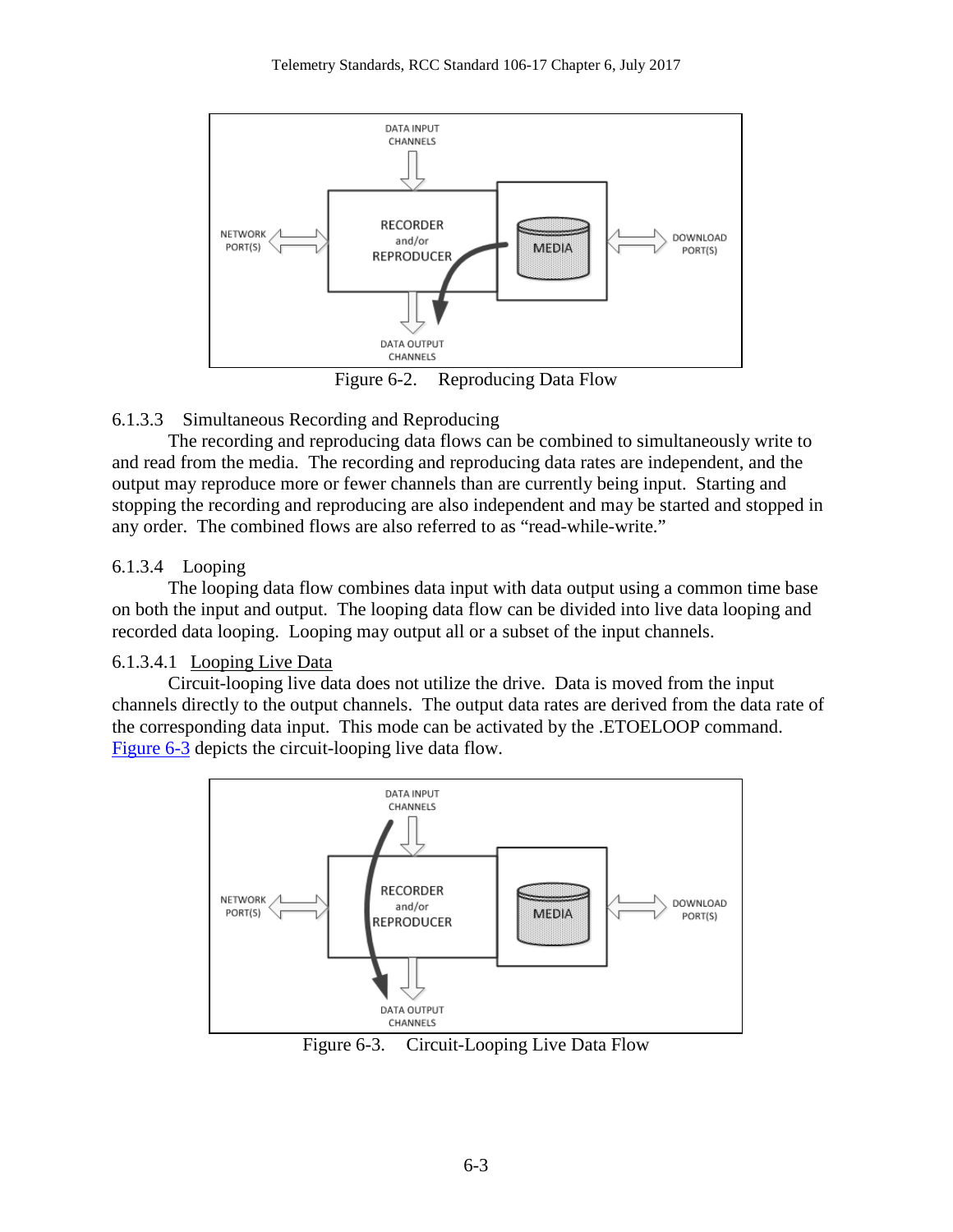## 6.1.3.4.2 Looping Recorded Data

Media-looping (or drive-looping) recorded data does involve the media and is commonly referred to as "read-after-write." The output data rates are derived from the data rate of the corresponding data input. The dotted line in [Figure 6-4](#page-9-0) depicts the common time base of the recorded and reproduced data when media-looping recorded data. This mode can be activated by the .LOOP command.



Figure 6-4. Media-Looping Recorded Data Flow

## <span id="page-9-0"></span>6.1.3.5 Publishing

The publishing data flow is used to transmit live or recorded data in Chapter 10 packet format on a network interface (e.g., Ethernet); note that the network interface used for publishing will typically be distinct from the network interface(s) used for acquisition or reproduction.

## 6.1.3.5.1 Publishing Live Data

Live data publishing provides minimum latency between input of live data in raw data format and output of packetized Chapter 10 data over a network interface. The data output rate is determined by the live data input rate. [Figure 6-5](#page-9-1) depicts the broadcasting live data flow. The mode can be activated by the .PUBLISH command.



<span id="page-9-1"></span>Figure 6-5. Publishing Live Data Flow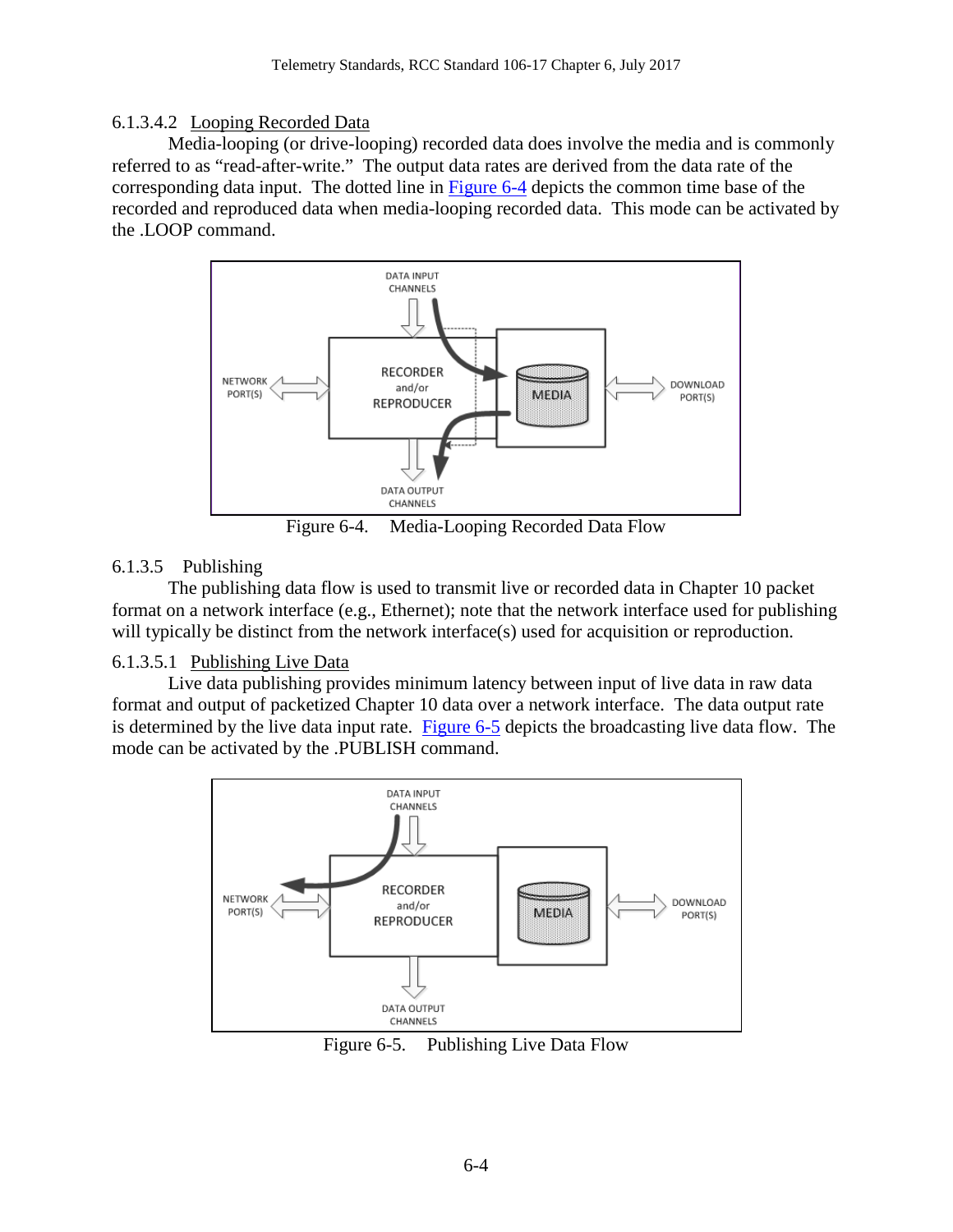## 6.1.3.5.2 Publishing Recorded Data

Recorded data publishing enables any previously recorded data to be transmitted via a network interface in Chapter 10 packet format. The transmitted data rate is limited by the lesser of the drive access rate and the available network bandwidth and may optionally be constrained to the rate at which the data was recorded. [Figure 6-6](#page-10-0) depicts the publishing recorded data flow. The mode can be activated by the .PUBLISH FILE command.



Figure 6-6. Publishing Recorded Data Flow

## <span id="page-10-0"></span>6.1.3.6 Downloading

The downloading data flow transfers Chapter 10 format data from the drive to the host. For drives formatted as Chapter 10 volumes, the SCSI protocol may be used by the host to access file directories and data files. Downloading files from non-Chapter 10 volumes is outside the scope of this standard. [Figure 6-7](#page-10-1) depicts the downloading data flow.



Figure 6-7. Downloading Data Flow

## <span id="page-10-1"></span>6.1.3.7 Uploading

The uploading data flow transfers Chapter 10 format data from the host to the drive. For drive formatted as Chapter 10 volumes, the SCSI protocol may be used by the host to update file directories and data files. Uploading files to non-Chapter 10 volumes is outside the scope of this standard. [Figure 6-8](#page-11-1) depicts the uploading data flow.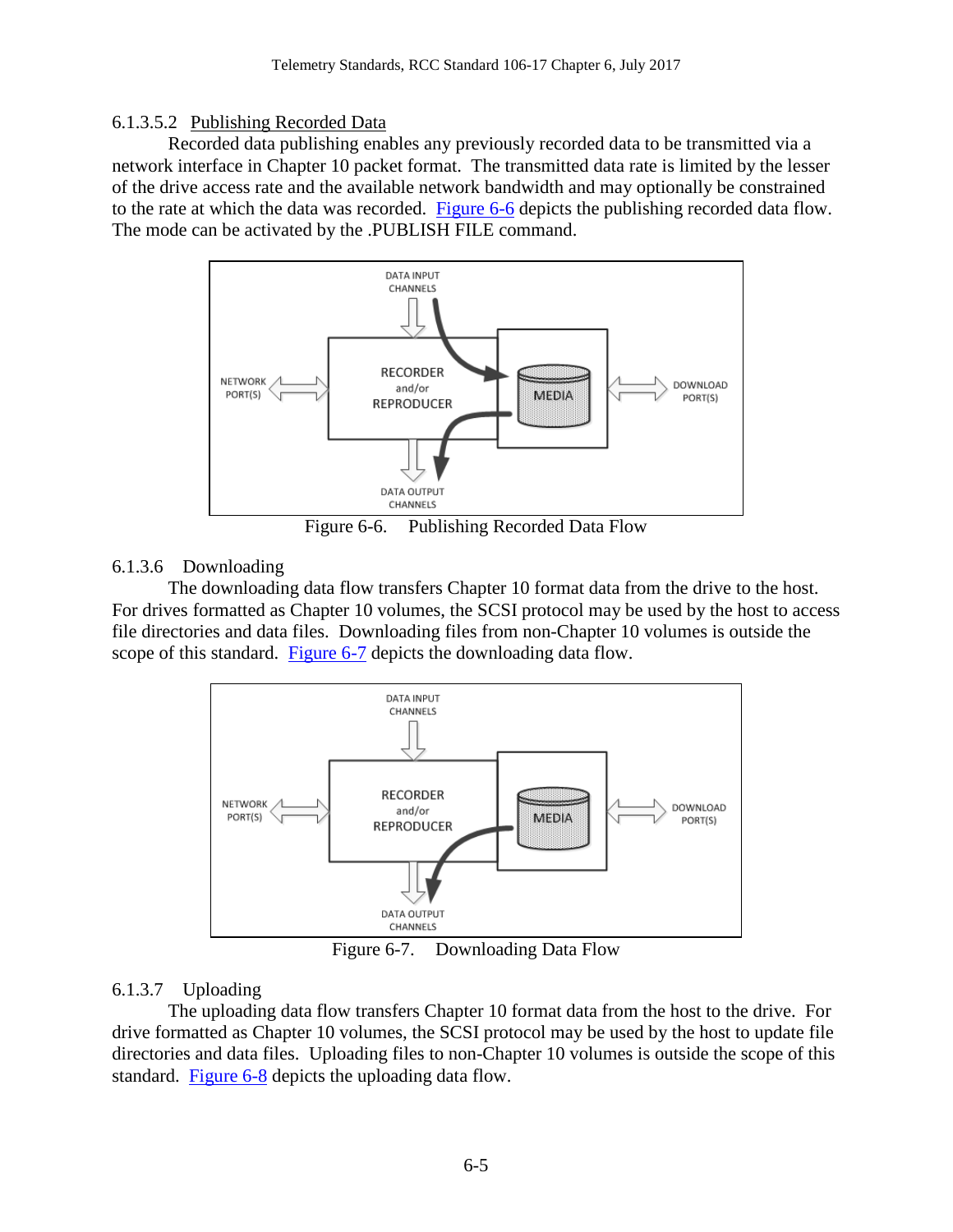

Figure 6-8. Uploading Data Flow

## <span id="page-11-1"></span><span id="page-11-0"></span>**6.1.4 Recorder and/or Reproducer States**

Previous versions of the R/R C&C identified eleven states of R/R operation, ten of which are discrete states and one (07) is a combination of two states ( $05 + 06$ ).

```
FAIL (00)
IDLE (01)
BIT (02)
ERASE (03)
DECLASSIFY (04)
RECORD (05)
PLAY (06)
RECORD & PLAY (07)
FIND (08)
BUSY (09)
COMMAND ERROR (10)
```
The addition of multiple ports and drives to an R/R requires the definition of new discrete states and new composite states. The state numbers have been redefined so their value is the binary representation of each of the possible discrete states, with composite states represented by simultaneous assertion of multiple discrete state bits. The use of legacy state values is distinguished from the use of these redefined state values by their ranges: legacy states having the values 0 - 10 and new states beginning with 16. [Table 6-1](#page-12-0) shows the redefined state bits.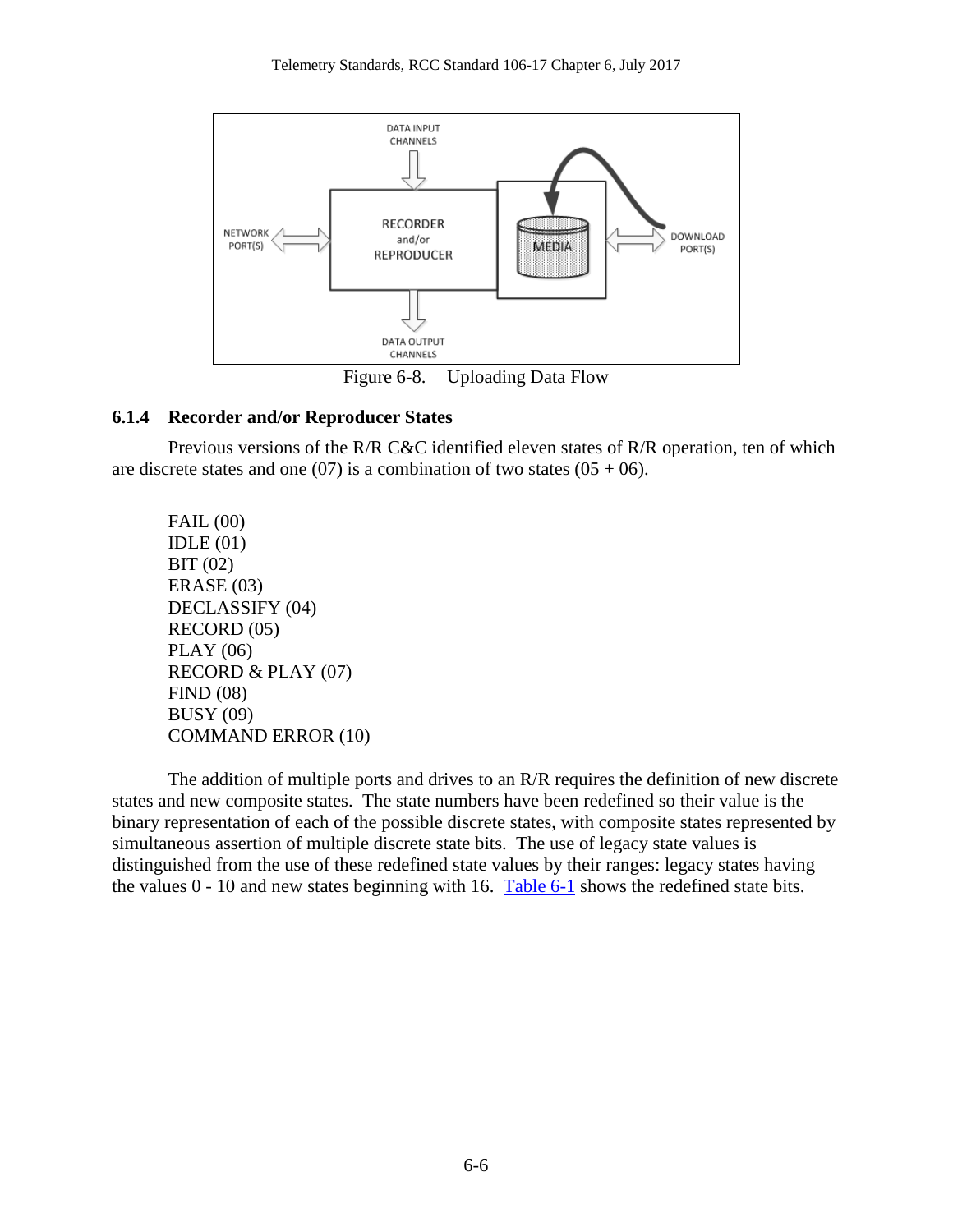<span id="page-12-0"></span>

|   | Table 6-1. State Bit Assignments |                               |   |              |   |   |   |   |   |   |   |              |              |   |   |    |   |   |   |   |   |   |   |   |   |             |          |   |                |          |                          |                      |
|---|----------------------------------|-------------------------------|---|--------------|---|---|---|---|---|---|---|--------------|--------------|---|---|----|---|---|---|---|---|---|---|---|---|-------------|----------|---|----------------|----------|--------------------------|----------------------|
| 3 | 3                                | 2                             | 2 | 2            | 2 | 2 | 2 | 2 | 2 | 2 | 2 | 1            | 1            |   |   |    | 1 |   |   |   | 1 | 9 | 8 | 7 | 6 | 5           | 4        | 3 | $\overline{2}$ | $1\vert$ |                          | 0 State Bit / Name   |
| 1 | 0                                | 9                             | 8 | 7            | 6 | 5 | 4 | 3 | 2 | 1 | 0 | 9            | 8            | 7 | 6 | 5  | 4 | 3 | 2 | 1 | 0 |   |   |   |   |             |          |   |                |          |                          |                      |
| 0 | 0                                | 0                             | 0 | 0            | 0 | 0 | 0 | 0 | 0 | 0 | 0 | 0            | 0            | 0 | 0 | 0  | 0 | 0 | 0 | 0 | 0 | 0 | 0 | 0 | 0 | 0           | 1        |   |                |          |                          | <b>IDLE</b>          |
| 0 | 0                                | 0                             | 0 | 0            | 0 | 0 | 0 | 0 | 0 | 0 | 0 | 0            | 0            | 0 | 0 | 0  | 0 | 0 | 0 | 0 | 0 | 0 | 0 | 0 | 0 | 1           | 0        |   |                |          |                          | <b>FAULT</b>         |
| 0 | 0                                | 0                             | 0 | 0            | 0 | 0 | 0 | 0 | 0 | 0 | 0 | 0            | 0            | 0 | 0 | 0  | 0 | 0 | 0 | 0 | 0 | 0 | 0 | 0 | 1 | 0           | 0        |   |                |          | ٠                        | <b>BIT</b>           |
| 0 | 0                                | 0                             | 0 | 0            | 0 | 0 | 0 | 0 | 0 | 0 | 0 | 0            | 0            | 0 | 0 | 0  | 0 | 0 | 0 | 0 | 0 | 0 | 0 | 1 | 0 | 0           | 0        |   |                |          | $\blacksquare$           | <b>ERASE</b>         |
| 0 | 0                                | 0                             | 0 | 0            | 0 | 0 | 0 | 0 | 0 | 0 | 0 | 0            | 0            | 0 | 0 | 0  | 0 | 0 | 0 | 0 | 0 | 0 |   | 0 | 0 | 0           | 0        |   |                | ۰        |                          | <b>CLEAN</b>         |
| 0 | 0                                | 0                             | 0 | 0            | 0 | 0 | 0 | 0 | 0 | 0 | 0 | 0            | 0            | 0 | 0 | 0  | 0 | 0 | 0 | 0 | 0 | 1 | 0 | 0 | 0 | 0           | 0        |   |                | ۰        | $\overline{\phantom{a}}$ | <b>SANITIZE</b>      |
| 0 | 0                                | 0                             | 0 | $\mathbf{0}$ | 0 | 0 | 0 | 0 | 0 | 0 | 0 | 0            | 0            | 0 | 0 | 0  | 0 | 0 | 0 | 0 | 1 | 0 | 0 | 0 | 0 | $\mathbf 0$ | 0        |   |                |          |                          | <b>SANITIZE PASS</b> |
| 0 | 0                                | 0                             | 0 | 0            | 0 | 0 | 0 | 0 | 0 | 0 | 0 | $\mathbf{0}$ | 0            | 0 | 0 | 0  | 0 | 0 | 0 | 1 | 0 | 0 | 0 | 0 | 0 | 0           | 0        |   |                |          |                          | <b>SANITIZE FAIL</b> |
| 0 | 0                                | 0                             | 0 | 0            | 0 | 0 | 0 | 0 | 0 | 0 | 0 | 0            | 0            | 0 | 0 | r. | r | r | r | 0 | 0 | 0 | 0 | 0 | 0 | 0           | 0        |   |                |          | $\overline{a}$           | reserved             |
| x | x                                | x                             | x | x            | x | x | x | x | x | x | x | x.           | $\mathbf{x}$ | x | 1 | 0  | 0 | 0 | 0 | 0 | 0 | 0 | 0 | 0 | 0 | 0           | 0        |   |                |          |                          | <b>RECORD</b>        |
| x | x                                | x                             | x | x            | x | x | x | x | x | x | x | x            | x            | 1 | x | 0  | 0 | 0 | 0 | 0 | 0 | 0 | 0 | 0 | 0 | 0           | 0        |   |                |          |                          | <b>REPRODUCE</b>     |
| X | x                                | x                             | x | x            | x | x | x | x | x | x | x | x            | 1            | x | x | 0  | 0 | 0 | 0 | 0 | 0 | 0 | 0 | 0 | 0 | 0           | 0        |   |                |          |                          | <b>FIND</b>          |
| x | x                                | x                             | x | x            | х | x | x | x | x | x | x | 1            | X.           | x | х | 0  | 0 | 0 | 0 | 0 | 0 | 0 | 0 | 0 | 0 | $\mathbf 0$ | 0        |   |                |          |                          | LOOP                 |
| x | x                                | x                             | x | x            | x | x | x | x | x | x | 1 | x            | x            | x | x | 0  | 0 | 0 | 0 | 0 | 0 | 0 | 0 | 0 | 0 | 0           | $\bf{0}$ |   |                |          |                          | <b>BROADCAST</b>     |
| x | x                                | x                             | x | x            | x | x | x | x | x | 1 | x | x            | x            | x | x | 0  | 0 | 0 | 0 | 0 | 0 | 0 | 0 | 0 | 0 | 0           | 0        |   |                | ۰        | ۰                        | <b>BUSY</b>          |
| x | x                                | x                             | x | x            | x | x | x | x | 1 | x | x | x            | x            | x | x | 0  | 0 | 0 | 0 | 0 | 0 | 0 | 0 | 0 | 0 | 0           | 0        |   |                |          |                          | <b>COMMAND FAIL</b>  |
| r |                                  |                               | r | r            |   | r |   | r | x | x | x | x            | x            | x | x | 0  | 0 | 0 | 0 | 0 | 0 | 0 | 0 | 0 | 0 | 0           | 0        |   |                |          | $\overline{\phantom{a}}$ | reserved             |
|   |                                  | - = reserved for legacy codes |   |              |   |   |   |   |   |   |   |              |              |   |   |    |   |   |   |   |   |   |   |   |   |             |          |   |                |          |                          |                      |
|   |                                  | $r =$ reserved                |   |              |   |   |   |   |   |   |   |              |              |   |   |    |   |   |   |   |   |   |   |   |   |             |          |   |                |          |                          |                      |
|   |                                  | $x = don't care$              |   |              |   |   |   |   |   |   |   |              |              |   |   |    |   |   |   |   |   |   |   |   |   |             |          |   |                |          |                          |                      |

The R/R states are defined as follows (alphabetical order, at least one of these bits must always be set):

BIT - A built-in test (BIT) is in progress

BROADCAST - Transmit live or recorded data out of an Ethernet interface via User Datagram Protocol (UDP) packets

BUSY - Transition between states

CLEAN - The drive is being overwritten with all 0s or all 1s

ERASE - The file table on the drive is being reset to empty

FAULT - The BIT failed and further diagnostics are required

FIND - Locate a position within the recorded data on the drive for subsequent replay

IDLE - The R/R is powered on, ready to accept commands, and no data flows are active

LOOP - Reproduce live data synchronously with data input with or without recording

RECORD - Input data, encapsulate into Chapter 10 packets, and store on the drive REPRODUCE - Read Chapter 10 data from the drive and output in raw form

SANITIZE- Perform a secure erase of the attached drive

R/R Command Results:

COMMAND FAIL - A previous operation, such as BIT or FIND, failed SANITIZE FAIL - The sanitize procedure failed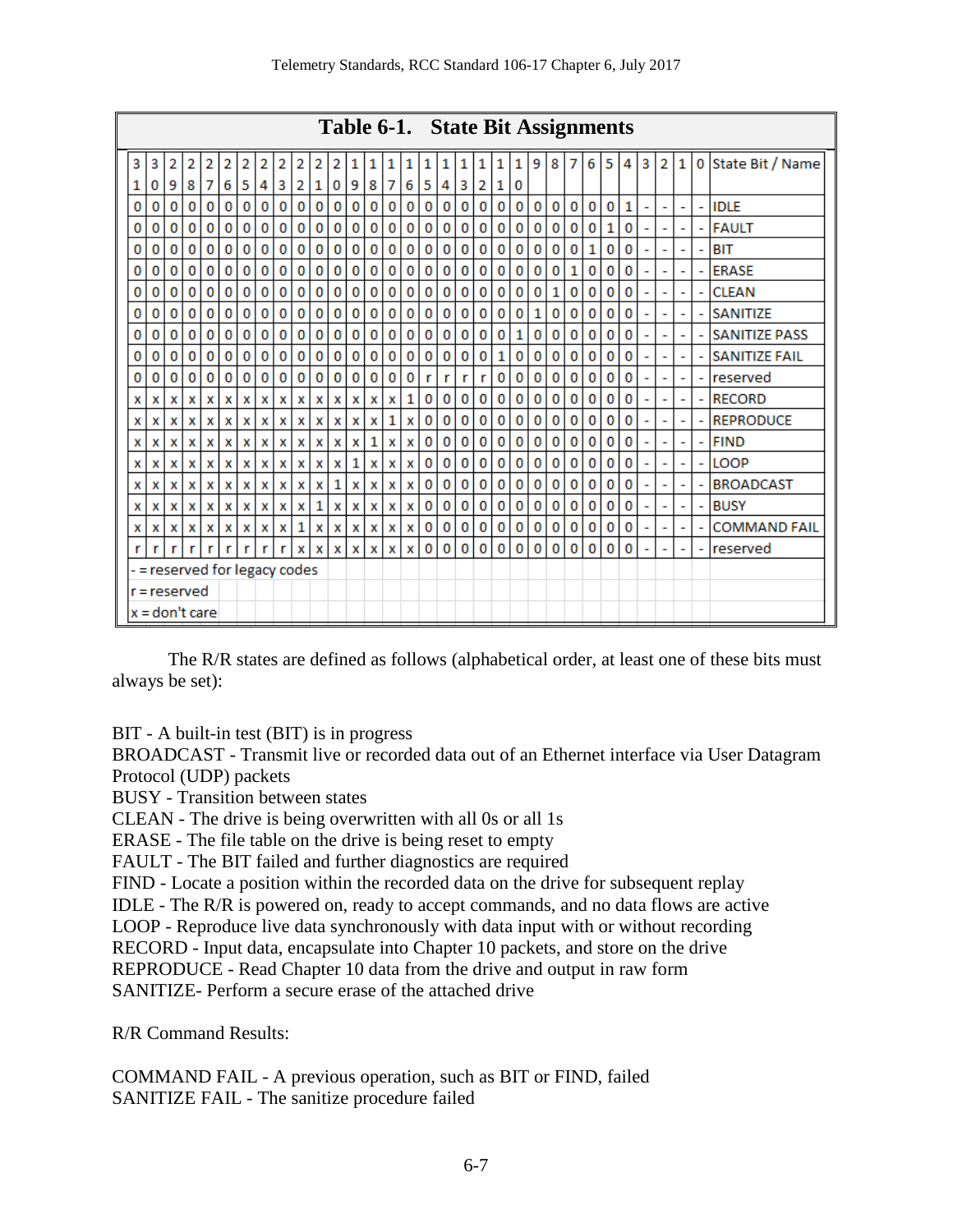## SANITIZE PASS - The sanitize procedure succeeded

## <span id="page-13-0"></span>**6.1.5 Recorder and/or Reproducer Features**

Each R/R can be described as a single controller with one or more channels, one or more ports, and some media (typically but not necessarily consisting of one or more discrete drives). A single controller unit may contain multiple processors and/or cores, but it may only have one command sequence. When a controller is capable of receiving commands simultaneously from different sources into its single command sequence, the precedence of the command sources and the resultant operational sequence shall be as defined in this C&C standard. For example, an R/R may have a discrete switch control panel located at the R/R site, a serial port, and may also be connected to a network interface for remote C&C operation.

Both channels and ports may transport data and/or control information. The differentiating factor is that data transferred across ports is already formatted by or for the R/R R/R (e.g., into the packet format mandated by [Chapter 10\)](http://www.wsmr.army.mil/RCCsite/Documents/106-17_Telemetry_Standards/chapter10.pdf), whereas data transferred across channels is not. Each data/control channel is identified by a channel ID. Each data/control port is identified by a port ID. . The combination of channels, ports, and media managed by the single processor unit of an R/R, and the controller unit itself, are all features of the R/R. Note that some R/R designs will have additional features, such as multiple distinct media types or pools, or built-in processing capabilities (e.g., for real-time display of data); these features are neither precluded nor defined by this standard.

## <span id="page-13-1"></span>**6.1.6 System Health**

The system health of an R/R can be stratified into two attribute levels: common (highlevel) and device-specific (low-level, typically vendor unique). Common attributes, such as power-on self-test results, are independent of the specific tests performed by unique vendor system architectures. This C&C system provides a method for reporting required health attributes common to all systems and discretionary vendor-specific health attributes.

This C&C system further divides system health status information into two categories: critical and non-critical. Critical faults are typically those that render the R/R inoperable, whereas non-critical faults are informational warnings. This C&C system enables the user to establish the criticality of each reported system health attribute.

The health of each feature is represented by a 32-bit binary word in which each bit represents a single attribute of the feature. The attributes represented by bits 0 through 7 of each feature are common to all R/Rs containing those features and are defined in this standard. The attributes represent by bits 8 through 31 are unique to each R/R and are defined separately in vendor-specific documents.

Any health attribute bit that is set ("1") indicates a warning or fault. The .HEALTH command is used to retrieve the current state of the health attribute bits for each feature of the R/R. [Table 6-2](#page-13-2) shows the common attribute bits for currently defined Chapter 10 data types and R/R features.

<span id="page-13-2"></span>

|                |            |                   | Table 6-2. Use of Status Bits |
|----------------|------------|-------------------|-------------------------------|
| <b>Feature</b> | <b>Bit</b> | <b>Mask (Hex)</b> | <b>Description</b>            |
| System         |            |                   | <b>BIT</b> Failure            |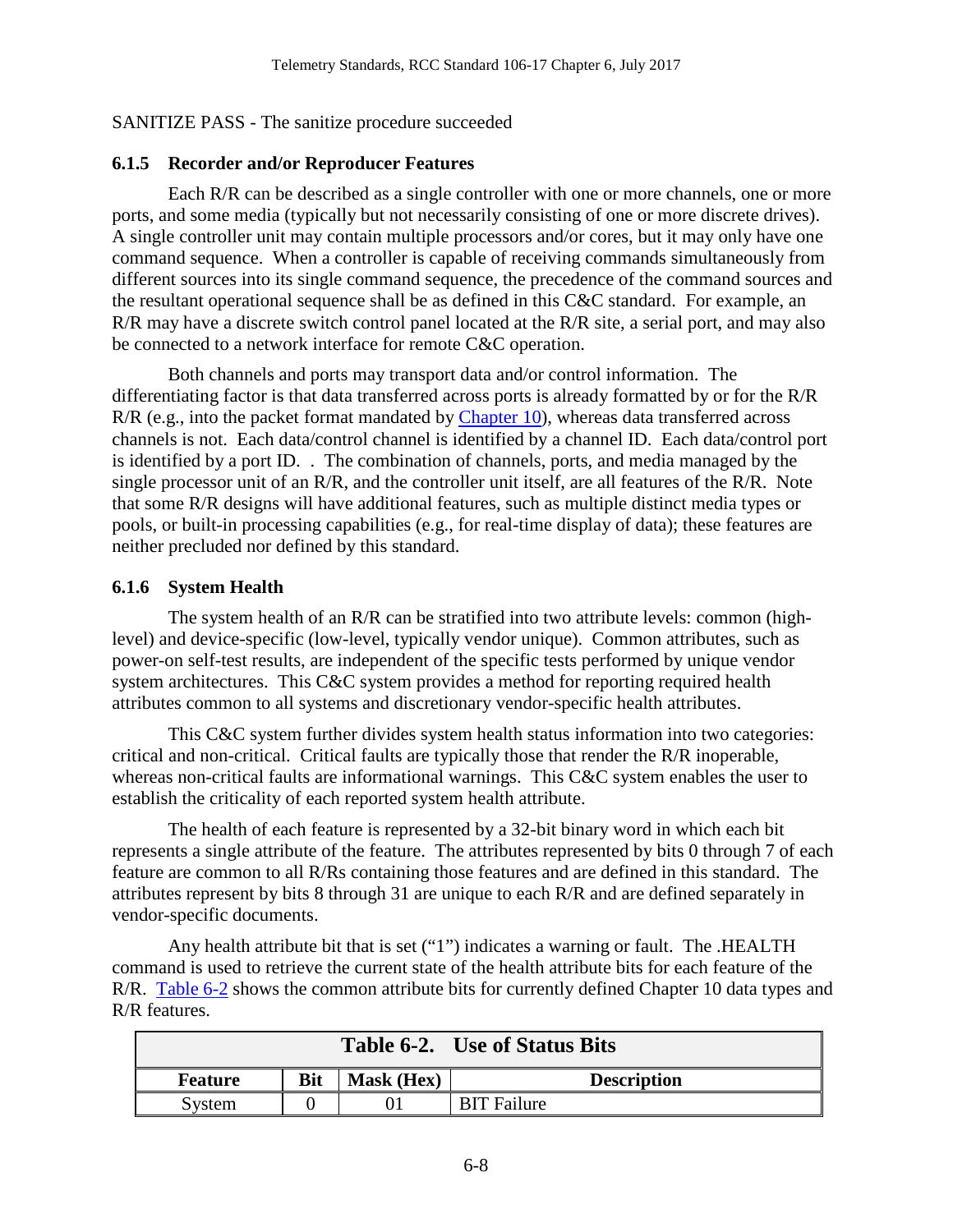|                |                  |                   | Table 6-2. Use of Status Bits             |
|----------------|------------------|-------------------|-------------------------------------------|
| <b>Feature</b> | <b>Bit</b>       | <b>Mask (Hex)</b> | <b>Description</b>                        |
|                | 1                | 02                | Setup Failure                             |
|                | $\overline{2}$   | 04                | <b>Operation Failure</b>                  |
|                | 3                | 08                | Drive Busy Unable to Accept Command       |
|                | $\overline{4}$   | 10                | No Drive                                  |
|                | 5                | 20                | Drive I/O Failure                         |
|                | 6                | 40                | Drive Almost Full                         |
|                | 7                | 80                | Drive Full                                |
|                | $31 - 8$         |                   | Vendor-Specific Health Status Bits        |
|                | $\theta$         | 01                | <b>BIT</b> Failure                        |
|                | 1                | 02                | Setup Failure                             |
|                | $\overline{2}$   | 04                | No External Signal                        |
|                | 3                | 08                | <b>Bad External Signal</b>                |
| Time Code      | $\overline{4}$   | 10                | Synchronize Failure                       |
|                | 5                | 20                | Reserved for future Chapter 10 status bit |
|                | 6                | 40                | Reserved for future Chapter 10 status bit |
|                | 7                | 80                | Reserved for future Chapter 10 status bit |
|                | $31 - 8$         |                   | Vendor-Specific Health Status Bits        |
|                | 0                | 01                | <b>BIT</b> Failure                        |
|                | 1                | 02                | Setup Failure                             |
|                | $\overline{2}$   | 04                | <b>Bad Clock Failure</b>                  |
|                | $\overline{3}$   | 08                | <b>Bad Data Failure</b>                   |
| <b>PCM</b>     | $\overline{4}$   | 10                | Minor Frame Sync Failure                  |
|                | 5                | 20                | Major Frame Sync Failure                  |
|                | 6                | 40                | <b>Bit Sync Lock Failure</b>              |
|                | 7                | 80                | <b>Watch Word Failure</b>                 |
|                | $31 - 8$         |                   | Vendor-Specific Health Status Bits        |
|                | $\boldsymbol{0}$ | 01                | <b>BIT</b> Failure                        |
|                | 1                | 02                | Setup Failure                             |
|                | $\overline{2}$   | 04                | <b>Response Timeout Error</b>             |
|                | 3                | 08                | <b>Format Error</b>                       |
| 1553           | 4                | 10                | Sync Type or Invalid Word Error           |
|                | 5                | 20                | <b>Word Count Error</b>                   |
|                | 6                | 40                | Reserved for future Chapter 10 status bit |
|                | 7                | 80                | <b>Watch Word Failure</b>                 |
|                | $31 - 8$         |                   | <b>Vendor-Specific Health Status Bits</b> |
|                | $\boldsymbol{0}$ | 01                | <b>BIT</b> Failure                        |
|                | 1                | 02                | Setup Failure                             |
|                | $\overline{2}$   | 04                | No Video Signal Error                     |
| Video          | $\overline{3}$   | 08                | <b>Bad Video Signal Error</b>             |
|                | 4                | 10                | No Audio Signal Error                     |
|                | 5                | 20                | <b>Bad Audio Signal Error</b>             |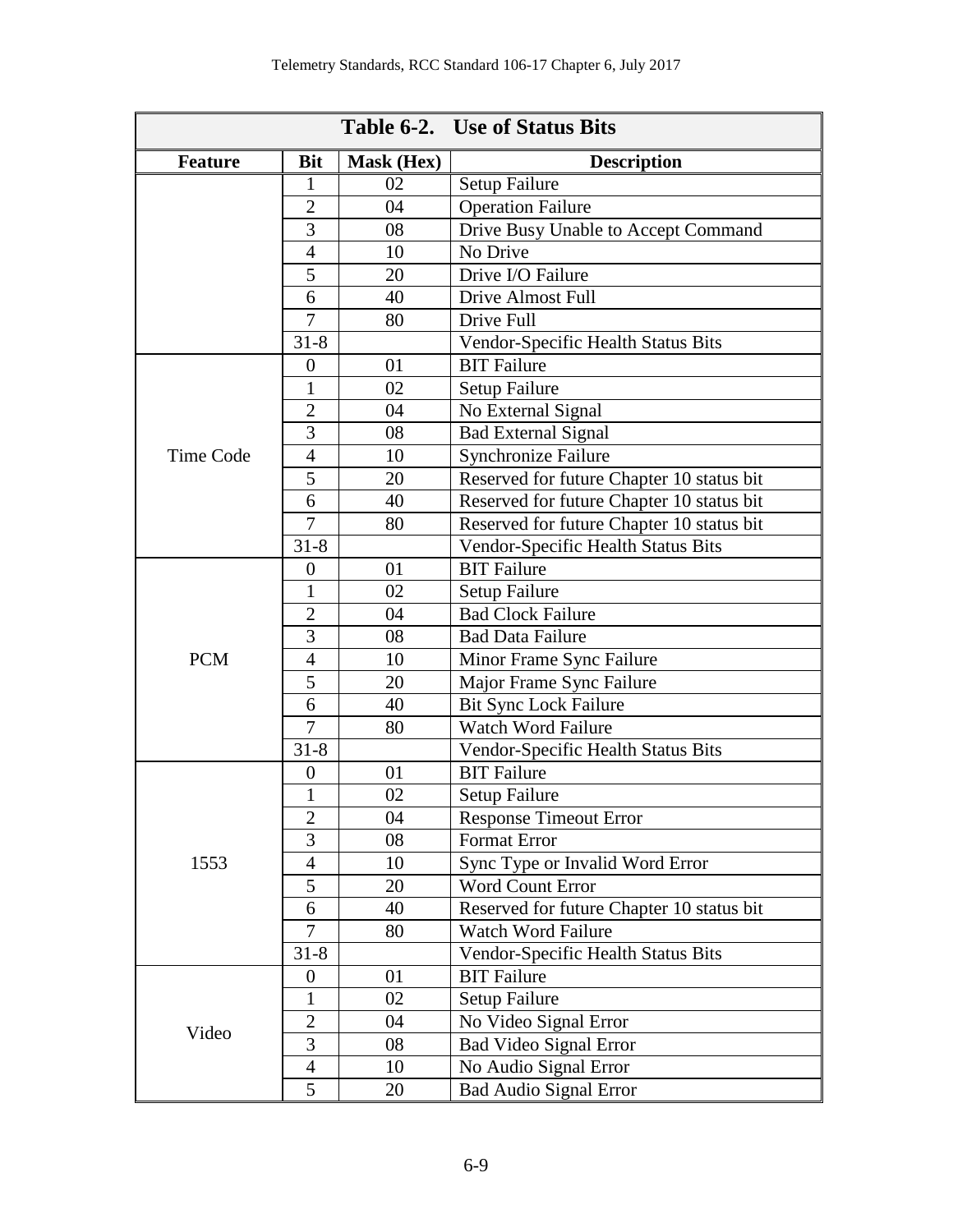|                    |                  |                   | Table 6-2. Use of Status Bits                |
|--------------------|------------------|-------------------|----------------------------------------------|
| <b>Feature</b>     | <b>Bit</b>       | <b>Mask (Hex)</b> | <b>Description</b>                           |
|                    | 6                | 40                | Reserved for future Chapter 10 status bit    |
|                    | 7                | 80                | Reserved for future Chapter 10 status bit    |
|                    | $31 - 8$         |                   | Vendor-Specific Health Status Bits           |
|                    | $\theta$         | 01                | <b>BIT</b> Failure                           |
|                    | 1                | 02                | Setup Failure                                |
|                    | $\overline{2}$   | 04                | No Analog Signal Error                       |
|                    | 3                | 08                | <b>Bad Analog Signal Error</b>               |
| Analog             | 4                | 10                | Reserved for future Chapter 10 status bit    |
|                    | 5                | 20                | Reserved for future Chapter 10 status bit    |
|                    | 6                | 40                | Reserved for future Chapter 10 status bit    |
|                    | $\overline{7}$   | 80                | Reserved for future Chapter 10 status bit    |
|                    | $31 - 8$         |                   | Vendor-Specific Health Status Bits           |
|                    | $\theta$         | 01                | <b>BIT</b> Failure                           |
|                    | 1                | 02                | Setup Failure                                |
|                    | $\overline{2}$   | 04                | <b>Bad Signal Error</b>                      |
|                    | $\overline{3}$   | 08                | Data Content Error                           |
| Image or           | $\overline{4}$   | 10                | Reserved for future Chapter 10 status bit    |
| Message            | 5                | 20                | Reserved for future Chapter 10 status bit    |
|                    | 6                | 40                | Reserved for future Chapter 10 status bit    |
|                    | 7                | 80                | Reserved for future Chapter 10 status bit    |
|                    | $31 - 8$         |                   | Vendor-Specific Health Status Bits           |
|                    | $\boldsymbol{0}$ | 01                | <b>BIT</b> Failure                           |
|                    | 1                | 02                | Setup Failure                                |
|                    | $\overline{2}$   | 04                | <b>Bad Signal Error</b>                      |
|                    | 3                | 08                | Data Content Error                           |
| <b>Other Types</b> | $\overline{4}$   | 10                | Reserved for future Chapter 10 status bit    |
|                    | 5                | 20                | Reserved for future Chapter 10 status bit    |
|                    | 6                | 40                | Reserved for future Chapter 10 status bit    |
|                    | 7                | 80                | Reserved for future Chapter 10 status bit    |
|                    | $31 - 8$         |                   | <b>Vendor-Specific Health Status Bits</b>    |
|                    | $\theta$         | 01                | <b>BIT</b> Failure                           |
|                    | 1                | 02                | Setup Failure (Mount)                        |
|                    | $\overline{2}$   | 04                | <b>Operation Failure (Processor Command)</b> |
|                    | 3                | 08                | Drive Busy Unable to Accept Command          |
| Drive              | 4                | 10                | No Drive                                     |
|                    | 5                | 20                | Drive I/O Failure                            |
|                    | 6                | 40                | Drive Almost Full                            |
|                    | $\overline{7}$   | 80                | Drive Full                                   |
|                    | $31 - 8$         |                   | Vendor-Specific Health Status Bits           |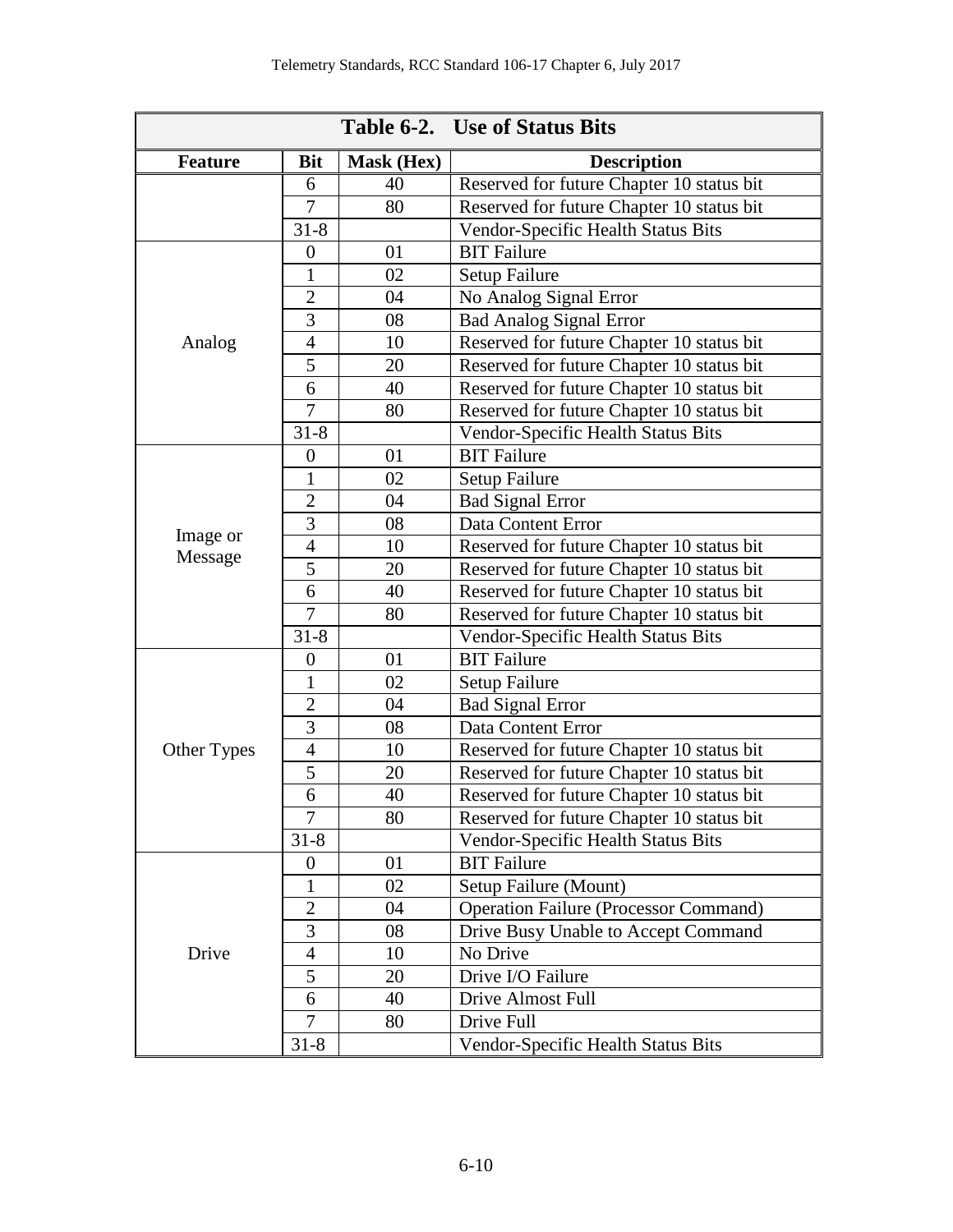For single-drive configurations, a single-drive health status can be reported by bits in the System feature. For configurations with multiple drives, each drive is a separate feature specified by the drive ID in the .HEALTH command.

When the Drive feature is used the feature numbers shall not be changed (re-assigned) when the drives are removed / re-plugged from / to the R/R. The drive ID number shall start at 0 and use the same drive numbering as defined in the setup record.

## <span id="page-16-0"></span>**6.2 CLI Command and Control**

This standard defines a set of commands used to control and monitor the operation of R/Rs. The availability of each command depends on the feature set of the controlled R/R and the specific control port used to send commands to and receive replies from the R/R. [Table 6-3](#page-16-1) lists the commands in alphabetical order grouped as the mandatory commands followed by optional ones. The protocols used to send these commands to an R/R and receive replies from an R/R are described separately in [Chapter 10](http://www.wsmr.army.mil/RCCsite/Documents/106-17_Telemetry_Standards/chapter10.pdf) Section 10.3, Section 10.4, and Section 10.7 for each of the defined control port types. Each R/R must support at least one of the control port types described in this standard, and may support multiple control port types.

<span id="page-16-1"></span>

|                 |                      | <b>Table 6-3. Command Summary</b>         |          |
|-----------------|----------------------|-------------------------------------------|----------|
| <b>Command</b>  | Parameters*          | <b>Description</b>                        | M/O      |
| .CRITICAL       | $[n \, [mask] ]$     | Specify and view masks that determine     | M        |
|                 |                      | which of the .HEALTH status bits are      |          |
|                 |                      | critical warnings                         |          |
| .FILES          | [drive ID]           | Displays information about each recorded  | M        |
|                 |                      | file                                      |          |
| <b>HEALTH</b>   | [feature [drive ID]] | Display detailed status of the recorder   | M        |
|                 |                      | system                                    |          |
| .HELP           |                      | Displays table of dot commands supported  | M        |
|                 |                      | by the R/R                                |          |
| <b>.IRIG106</b> |                      | Returns supported version number of       | M        |
|                 |                      | IRIG-106 Recorder Command and             |          |
|                 |                      | <b>Control Mnemonics</b>                  |          |
| .IRIG-106       |                      | Synonym for .IRIG106                      | M        |
| .RECORD         | [filename] [stream-  | Starts a recording at the current end of  | M        |
|                 | ID] [drive ID]       | data of [stream ID] to [drive ID]         |          |
| .SETUP          | [n]                  | Displays or selects 1 of 16 $(015)$ pre-  | M        |
|                 |                      | programmed data recording formats         |          |
| .STATUS         |                      | Displays the current system status        | M        |
| STOP.           | [mode] [stream-ID]   | Stops the current recording, playback, or | M        |
|                 | [drive ID]           | both                                      |          |
| <b>TIME</b>     | [start-time]         | Displays or sets the internal system time | M        |
| .TMATS          | ${mode}$ [n   ALL]   | Write, Read, Save, Delete, Version,       | M        |
|                 |                      | Checksum, or Get TMATS file               |          |
| .ASSIGN         | [destination-channel | Assign replay (output) channels to source | $\Omega$ |
|                 | ID] [source-channel] | (input) channels                          |          |
|                 | ID                   |                                           |          |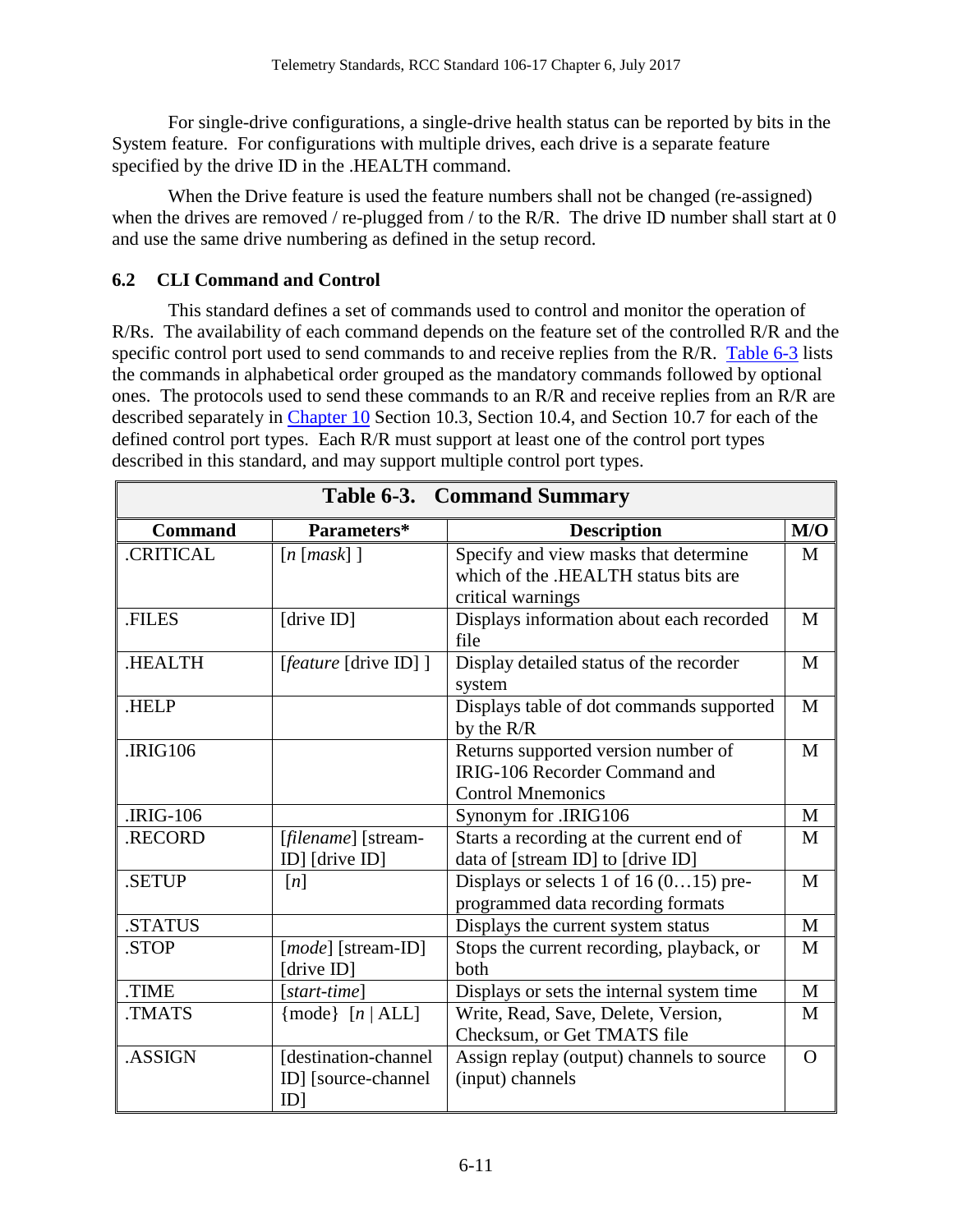| <b>Table 6-3. Command Summary</b> |                                                |                                                                                                                             |                |  |
|-----------------------------------|------------------------------------------------|-----------------------------------------------------------------------------------------------------------------------------|----------------|--|
| <b>Command</b>                    | Parameters*                                    | <b>Description</b>                                                                                                          | M/O            |  |
| <b>BBLIST</b>                     | $\{type\}$ [drive ID]                          | Returns list of secured or unsecured bad<br>blocks                                                                          | O              |  |
| .BBREAD                           | {block identifier}<br>[drive ID]               | Returns contents of specified block                                                                                         | $\Omega$       |  |
| <b>BBSECURE</b>                   | {block identifier}<br>[drive ID]               | Marks an unsecured bad block as secure                                                                                      | $\overline{O}$ |  |
| .BIT                              |                                                | Runs all of the built-in-tests                                                                                              | $\Omega$       |  |
| .CONFIG                           |                                                | <b>Retrieves Channel Configuration</b><br>Summary                                                                           | $\Omega$       |  |
| .COPY                             | [source drive ID]<br>[destination drive<br>ID  | Copies content of source drive to<br>destination drive                                                                      | $\Omega$       |  |
| .DATE                             | [start-date]                                   | Specify setting or displaying date from<br>recording device                                                                 | $\Omega$       |  |
| .DISMOUNT                         | [drive ID]                                     | Unloads the recording drive                                                                                                 | $\mathbf O$    |  |
| .DRIVE                            |                                                | Lists drives and volumes                                                                                                    | $\mathbf O$    |  |
| .DUB                              | [source drive ID]<br>[destination drive<br>ID  | Image copy. This command is obsolete,<br>but for backward compatibility shall<br>function the same as the .PLAY<br>command. | $\overline{O}$ |  |
| .ERASE                            | [drive ID] [volume]<br>name list]              | Erases and format the recording drive                                                                                       | $\Omega$       |  |
| .EVENT                            | [event ID]                                     | Insert an event entry or display captured<br>events list                                                                    | $\overline{O}$ |  |
| .ETOLOOP                          | [in stream ID] [out<br>stream ID]              | Looping live data mode                                                                                                      | $\Omega$       |  |
| .FIND                             | [value [mode]]                                 | Deprecated (search no longer required)                                                                                      | $\mathbf{O}$   |  |
| LOOP                              | [in stream ID][out<br>stream ID]               | Starts record and play in read-after-write<br>mode                                                                          | $\overline{O}$ |  |
| .MEDIA                            | [drive ID]                                     | Displays drive usage summary                                                                                                | $\mathbf O$    |  |
| .MOUNT                            | drive ID]                                      | Powers and enables the recording drive                                                                                      | $\mathbf{O}$   |  |
| .PAUSE                            | [stream-ID]                                    | Pause current replay                                                                                                        | $\mathbf O$    |  |
| .PLAY                             | [location][speed]<br>[drive ID]                | Reproduce recorded data of assigned<br>output channels starting at [location], at<br>[speed] from [drive ID]                | $\Omega$       |  |
| .PUBLISH                          | [keyword]<br>[parameter]                       | Configure, start and stop live data over<br>Ethernet                                                                        | $\Omega$       |  |
| .PUBLISH_FILE                     | [parameter]<br>[ip:port] [file]<br>[stream ID] | Configure, start and stop live data over<br>Ethernet interface from a recorded<br>Chapter 10 file                           | $\Omega$       |  |
| .PUBLISH_TCP                      | <b>TBD</b>                                     | <b>TBD</b>                                                                                                                  | $\Omega$       |  |
| PUBLISH_CFG                       | {keyword}                                      | Configures filters on .PUBLISH streams                                                                                      | $\mathbf{O}$   |  |

<span id="page-17-0"></span>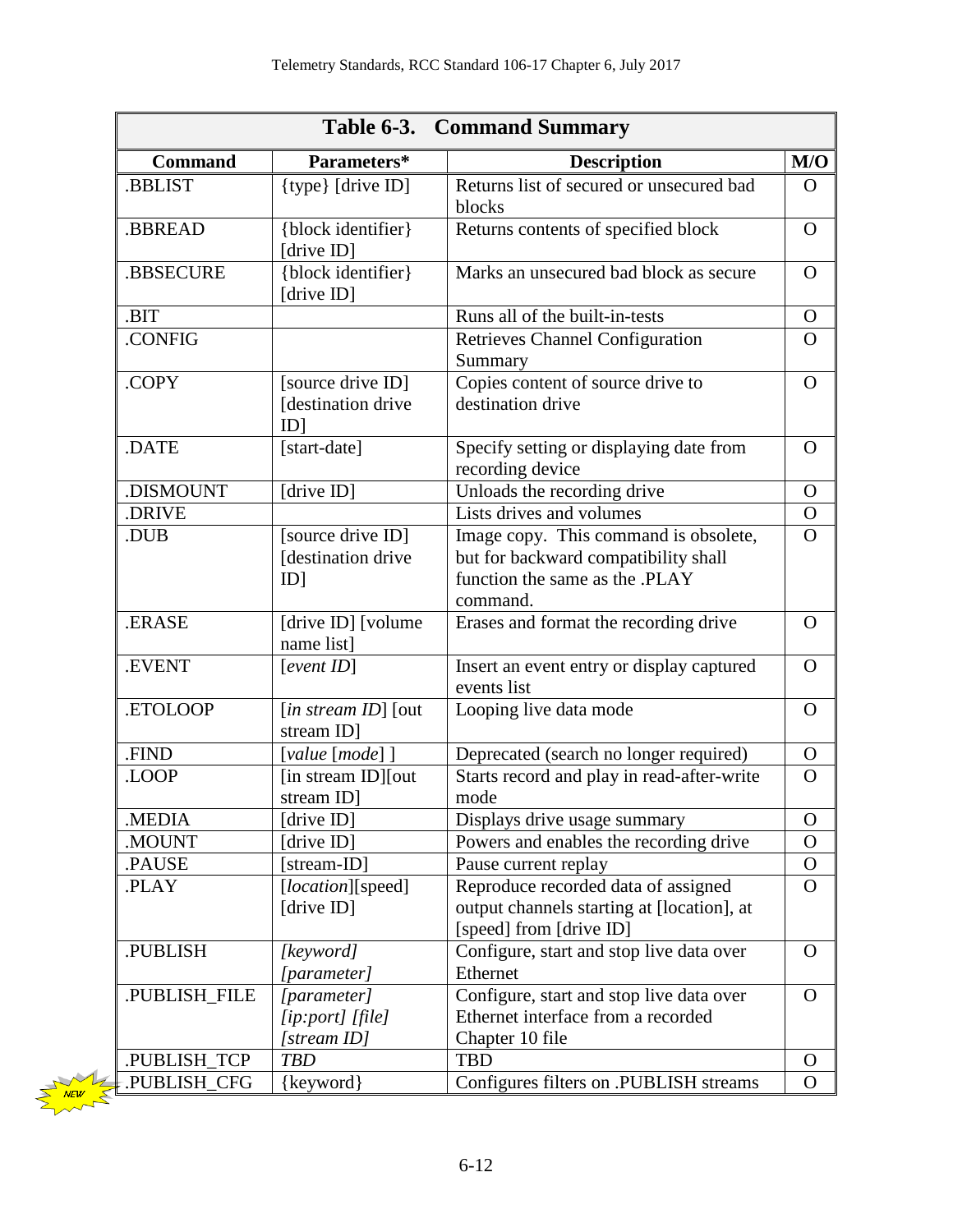| <b>Table 6-3. Command Summary</b>                                                              |                   |                                           |                |  |
|------------------------------------------------------------------------------------------------|-------------------|-------------------------------------------|----------------|--|
| <b>Command</b>                                                                                 | Parameters*       | <b>Description</b>                        | M/O            |  |
| .OUT_CRATE                                                                                     | [rate]            | Controls the rate at which the            | O              |  |
|                                                                                                | [FULL   HASH] ]   | configuration/ setup record (TMATS) or    |                |  |
|                                                                                                |                   | checksum of same should be output to the  |                |  |
|                                                                                                |                   | recording stream                          |                |  |
| .QUEUE                                                                                         | [keyword]         | Specify where to begin replay by event or | $\Omega$       |  |
|                                                                                                | [parameter]       | file number                               |                |  |
| $RCC-106$                                                                                      |                   | Synonym for .IRIG106                      | $\overline{O}$ |  |
| .REPLAY                                                                                        | [location [mode]] | Same as PLAY                              | $\overline{O}$ |  |
| .RESET                                                                                         |                   | Perform software initiated system reset   | O              |  |
| .RESUME                                                                                        | stream-ID]        | Resume replay from pause condition        | $\mathbf O$    |  |
| <b>SANITIZE</b>                                                                                | [drive-ID]        | Secure erases the recording drive         | $\mathbf{O}$   |  |
| .STREAM                                                                                        | [#] [stream-ID]   | Display specified or all stream channel   | $\overline{O}$ |  |
|                                                                                                | [Channel-ID List] | assignments                               |                |  |
| .TCPPORTS                                                                                      | [n/n,n,n]         | Displays or sets network characteristics  | $\overline{O}$ |  |
| .VERBOSE                                                                                       | [mode]            | Enables Verbose ON or disables Verbose    | $\overline{O}$ |  |
| .VOLUME                                                                                        |                   | Lists volumes on current drive            | $\overline{O}$ |  |
| Parameters in braces "{}" are required. Parameters in brackets "[]" are optional. When         |                   |                                           |                |  |
| optional parameters are nested ("[xxx [yy]]"), the outer parameter (xxx) must be specified in  |                   |                                           |                |  |
| order to also specify the inner parameter (yy). Parameters separated by a vertical bar " " are |                   |                                           |                |  |
| mutually exclusive alternates.                                                                 |                   |                                           |                |  |
| The letters in parentheses in front of the command names in the section titles below represent |                   |                                           |                |  |
| mandatory $(M)$ or optional $(O)$ commands.                                                    |                   |                                           |                |  |

This section describes the protocol for implementing Chapter 6 C&C across a command line interface (CLI), such as an asynchronous serial communication port. Not all commands may be applicable to all types of R/R implementations. An important aspect of the CLI C&C protocol is the required command-response sequence. For each command issued to a recorder, there shall be exactly one response from the R/R, and the response shall begin promptly upon conclusion of the command input. There shall be no delay between the receipt of the command at the recorder and the transmission of the reply by the R/R. The reply must not contain any additional line feeds or carriage returns. Commands that initiate operations or functions that require non-negligible time to complete shall respond immediately, and the status of the R/R may be polled to determine when the operation or function is complete. The rate at which commands may be issued (i.e., the minimum interval between the reply to one command and the next command) is defined by specification, not this standard, as is the response of the recorder if the rate is exceeded. There shall be no unsolicited status output from the  $R/R$ , with the single exception of a boot message upon leaving the POWER ON state, indicating that the R/R is ready to accept commands. The boot message shall contain a single American Standard Code for Information Interchange (ASCII) asterisk ("\*") as the last character. Thereafter, the R/R shall only produce output in response to a command input. (A hardware reset or a software reset shall return the recorder to the POWER ON state.)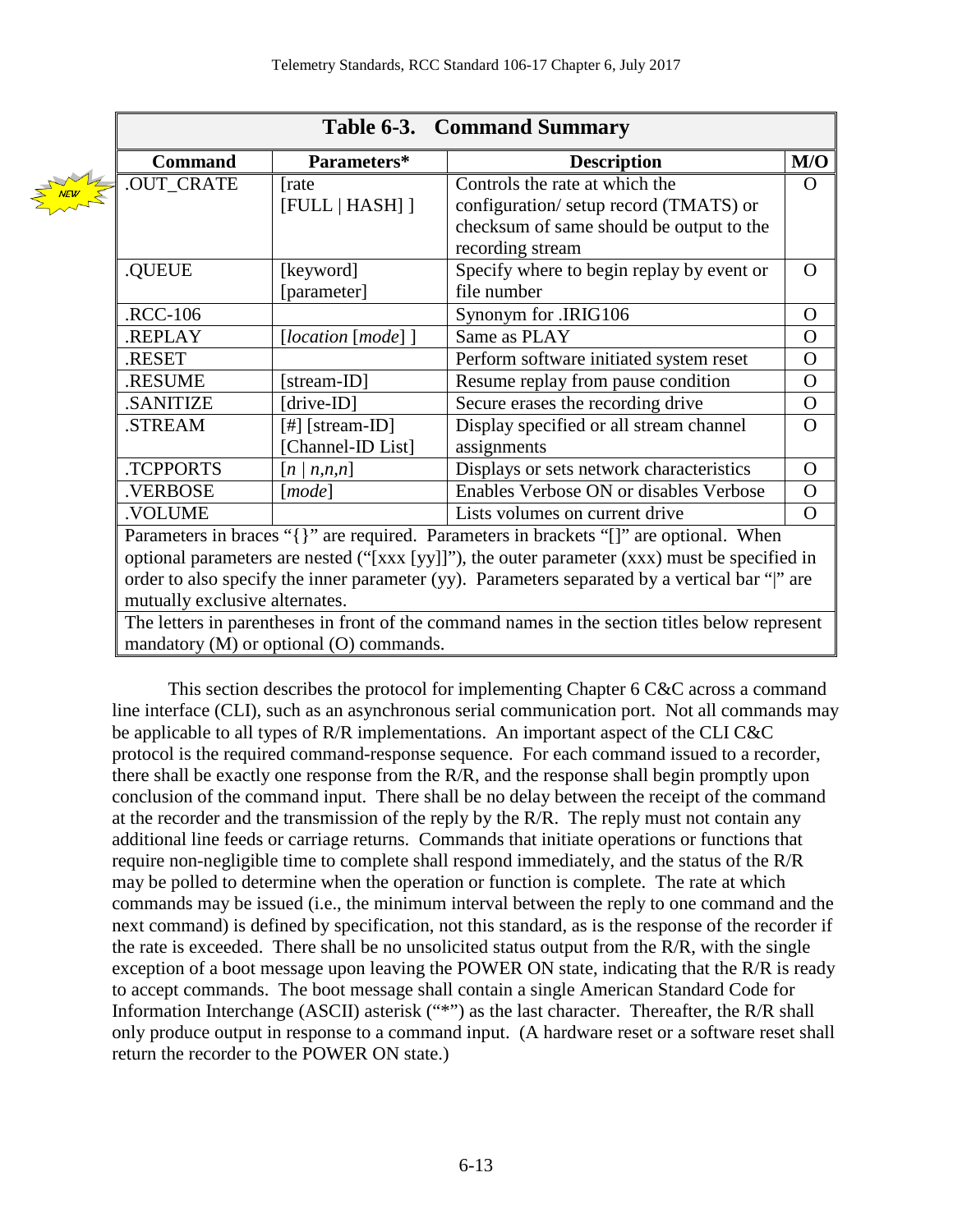## <span id="page-19-0"></span>**6.2.1 Command Syntax and Rules**

All CLI commands must comply with the following syntax and rules.

- a. All R/R commands are simple ASCII character strings delimited by spaces.
- b. All commands begin with an ASCII period (".") and, with the single exception of the .TMATS command, end with the first occurrence of a carriage return and line feed terminator sequence.
- c. Parameters are separated from the commands and from each other with ASCII space characters.
- d. With one exception, command words and parameters may not include spaces. The one exception is the [text string] parameter for the .EVENT command.
- e. Multiple consecutive terminators and extraneous space characters shall not be allowed and shall be ignored.
- f. Each command is followed with either a text response plus a carriage return and line feed and an asterisk response terminator or the asterisk response terminator only, indicating the recorder is ready for the next command.
- g. A response shall be provided by the R/R within one second of the command completion sequence (*i.e.*, line feed).
- h. All numeric parameters, with one exception, are decimal numbers. The one exception is the [mask] parameter for the .CRITICAL command, which is hexadecimal.
- i. Two commands, .FIND, and .REPLAY have numeric parameters requiring units of measure. The [mode] parameter is used to specify the unit of measure (time or blocks). If the [mode] parameter is omitted, the recorder shall use the most recently entered [mode].
- <span id="page-19-2"></span>j. A [time] parameter value has five parts: days, hours, minutes, seconds, and milliseconds. Any part not entered defaults to zero except days, which defaults to don't care (current day). An ASCII period (".") identifies the start of the millisecond part, a hyphen ("-") separates the day from the hours, and colon characters (":") separate the hours, minutes, and seconds. The following are valid times: 123- (day only), 17 (hours only), 17:30 (hours and minutes), 17:30:05 (hours, minutes, seconds), 17:0:05 (hours, minutes, seconds), 17:30:05.232 (hours, minutes, seconds, milliseconds), 123-17 (day, hours), 123-17:30 (day, hours, minutes), etc.
- k. All commands begin with an ASCII period and, with the single exception of the .TMATS command, end with a carriage return and line-feed terminator sequence.
- l. Commands are case insensitive (i.e., they may be upper or lower case).

## <span id="page-19-1"></span>**6.2.2 Command Error Codes**

Issuing invalid commands (bad syntax) or illegal commands (not accepted in the current system state) results in error code responses (with an ASCII "E" identifier) prior to the asterisk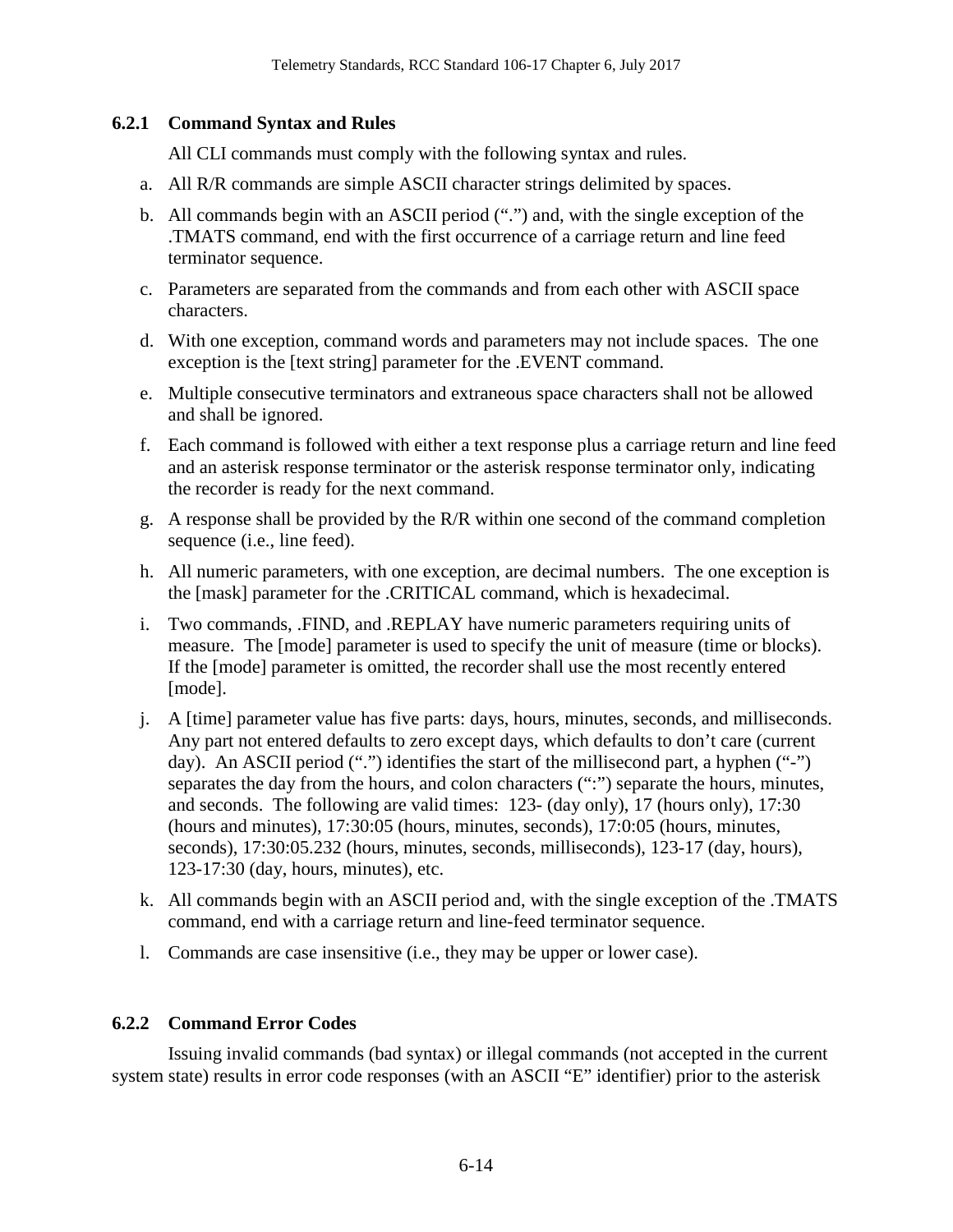response terminator when a command cannot be completed. [Table 6-4](#page-20-1) shows possible error codes and the conditions under which they occur.



<span id="page-20-1"></span>

| <b>Table 6-4. Command Error Codes</b> |                          |                                                        |  |  |
|---------------------------------------|--------------------------|--------------------------------------------------------|--|--|
| Error                                 | <b>Description</b>       | <b>Conditions</b>                                      |  |  |
| 00                                    | <b>INVALID COMMAND</b>   | Command does not exist                                 |  |  |
| 01                                    | <b>INVALID PARAMETER</b> | Parameter is out of range, or wrong alpha-numeric type |  |  |
| 02                                    | <b>INVALID MODE</b>      | Command cannot be executed in the current state        |  |  |
| 03                                    | <b>NO DRIVE</b>          | Drive is dismounted or not installed                   |  |  |
| 04                                    | <b>DRIVE FULL</b>        | Command cannot be executed because there is no free    |  |  |
|                                       |                          | space available on the drive                           |  |  |
| 05                                    | <b>COMMAND FAILED</b>    | Command failed to execute for any reason other than    |  |  |
|                                       |                          | those listed above                                     |  |  |
|                                       | <b>BUSY</b>              | Command cannot be executed                             |  |  |

## <span id="page-20-0"></span>**6.2.3 Mandatory Command Descriptions**

Commands are listed alphabetically.

## 6.2.3.1 (M) .CRITICAL [n[*mask*]]

The .CRITICAL command is used to view and specify the critical warning masks used with the .HEALTH command. An encoded 32-bit status word is displayed with the .HEALTH command for each feature as defined in the .HEALTH command in the R/R. The .CRITICAL command allows the user to specify which status word bits constitute critical warnings. If a bit in the .CRITICAL mask word for a feature is set, then the corresponding .HEALTH status word bit for that feature signals a critical warning.

The .CRITICAL command without any parameters returns the mask word for each feature in ascending feature order. The .CRITICAL command with a single parameter - the feature number - returns the list of descriptive warning strings and status word bit associations for the specified feature. The .CRITICAL command with both the feature number parameter and the 8-character ASCII hexadecimal mask value parameter specifies a new mask value for the feature. All mask values in the command responses are hexadecimal.

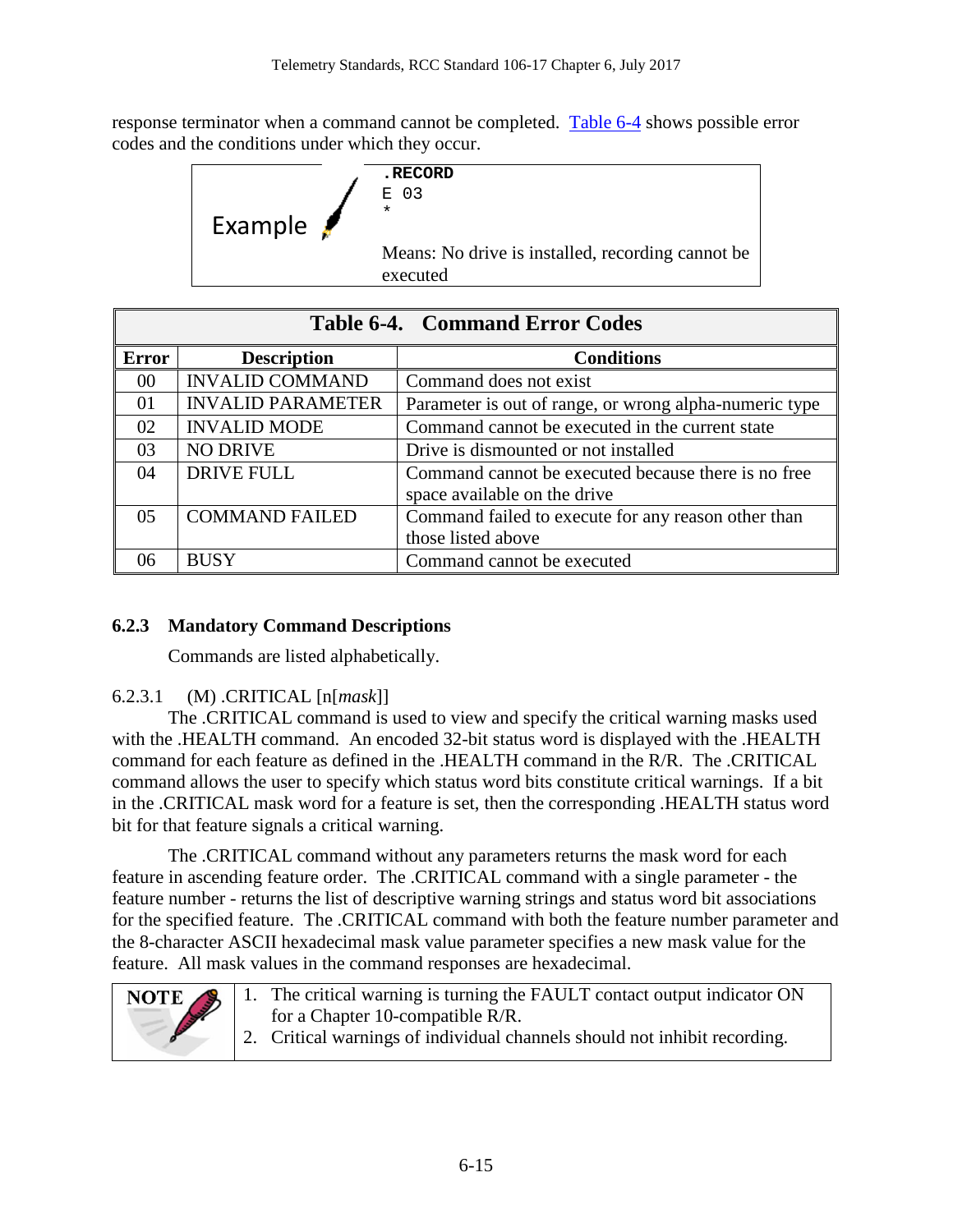|         | .CRITICAL                                                                                                                                                                                                                                       |  |
|---------|-------------------------------------------------------------------------------------------------------------------------------------------------------------------------------------------------------------------------------------------------|--|
|         | FFFFFFFF SYSTEM<br>0                                                                                                                                                                                                                            |  |
|         | 1<br>FFFFFFFF TIMEIN                                                                                                                                                                                                                            |  |
| Example | $\overline{2}$<br>000000FF ANAIN-1                                                                                                                                                                                                              |  |
|         | 3<br>0000006F PCMIN-1                                                                                                                                                                                                                           |  |
|         | $\overline{4}$<br>0000000F PCMIN-2                                                                                                                                                                                                              |  |
|         |                                                                                                                                                                                                                                                 |  |
|         |                                                                                                                                                                                                                                                 |  |
|         | 15 00000010 1553IN-8                                                                                                                                                                                                                            |  |
|         | Note: The command with no parameters returns the mask for<br>each feature in this and subsequent examples.                                                                                                                                      |  |
|         |                                                                                                                                                                                                                                                 |  |
|         | .CRITICAL 4                                                                                                                                                                                                                                     |  |
|         | 00000004<br>PCMIN-2 Bad Clock Failure<br>4                                                                                                                                                                                                      |  |
|         | $\overline{4}$<br>00000008 PCMIN-2 Bad Data Failure                                                                                                                                                                                             |  |
| Example | $\overline{4}$<br>00000010 PCMIN-2 Minor Frame Sync Failure                                                                                                                                                                                     |  |
|         | $\overline{4}$<br>00000020 PCMIN-2 Major Frame Sync Failure                                                                                                                                                                                     |  |
|         |                                                                                                                                                                                                                                                 |  |
|         | Note: The command with the feature number parameter only, no<br>mask value, returns all of the possible warning text strings for the<br>specified feature and shows which .HEALTH status word bit is<br>associated with the particular warning. |  |
|         |                                                                                                                                                                                                                                                 |  |
| Example | .CRITICAL 4 0000003C<br>0000003C PCMIN-2<br>4<br>÷                                                                                                                                                                                              |  |
|         | Note: Entering both the feature number parameter and the mask                                                                                                                                                                                   |  |
|         | value parameter resets the mask for the specified feature.                                                                                                                                                                                      |  |
|         | Note: Entering a mask of 0 for the feature number will cause the                                                                                                                                                                                |  |
|         | .HEALTH command to denote a valid state                                                                                                                                                                                                         |  |

## 6.2.3.2 (M) .FILES [drive-ID]

The .FILES command displays a list of character strings showing information about each recording session (file). Each string in the list contains the file number, file name, starting block number, file size in bytes, start day, and start time of the file. For those systems that also store the end day and time of each file, that data may be added to the end of each file string. File names may not contain space or asterisk characters. If user names are not assigned to individual recordings, the default file names shall be "file1," "file2," etc. Each file string shall be formatted as shown in the following example (with optional end day and end time).

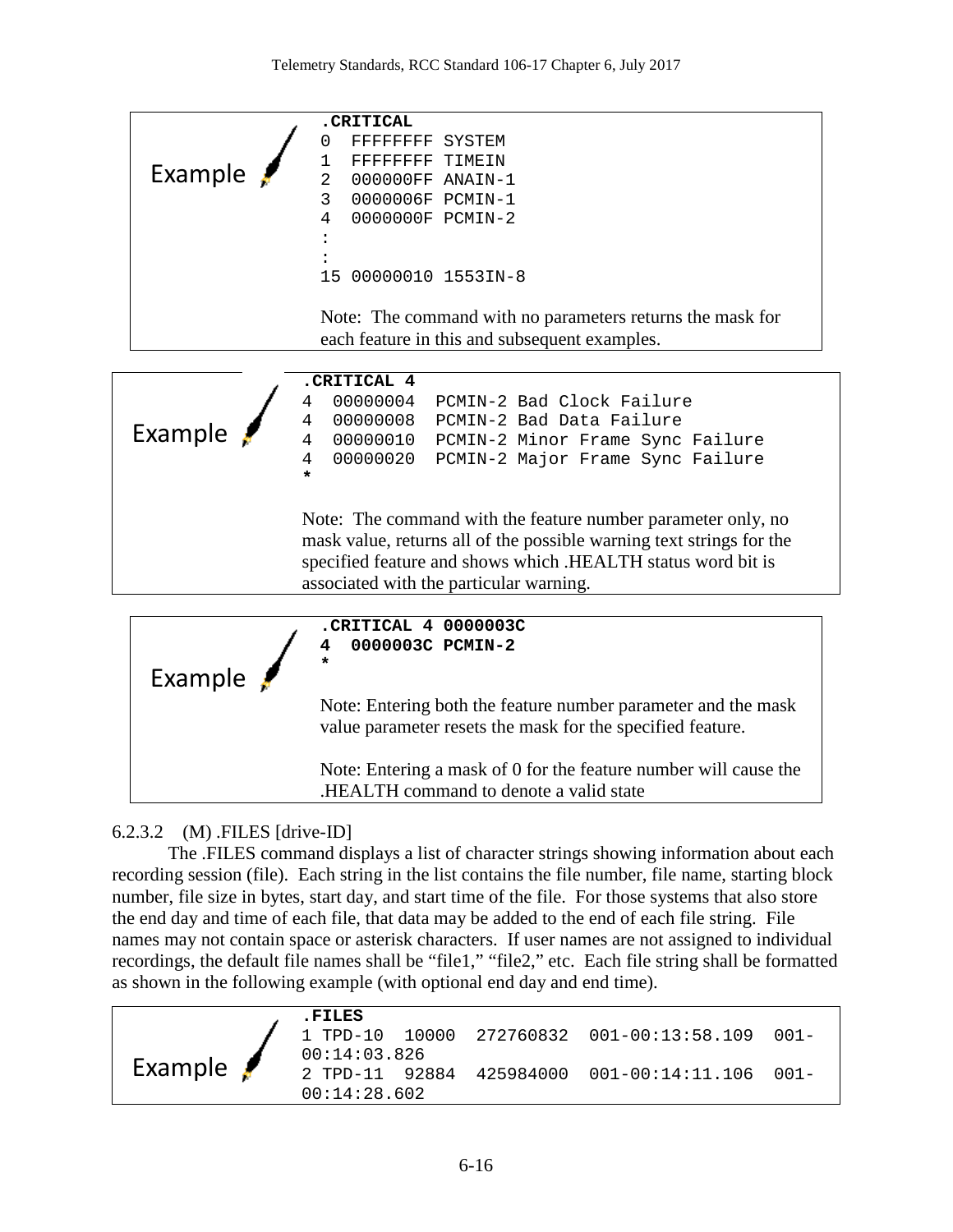3 file3 350790 305430528 123-17:44:06.677 123- 17:44:13.415

## 6.2.3.3 (M) .HEALTH [*feature*[drive-ID]]

The .HEALTH command provides a standard mechanism for status information to be conveyed to the user. The feature parameter is defined as 0 for R/R status, and for each data source it is the decimal reference of the channel ID specified by the "TK1" parameter for the corresponding data source by the Telemetry Attributes Transfer Standard (TMATS) setup record. Entering the command without the optional parameter displays a list of encoded status word for each feature. Entering a decimal feature number parameter with the command decodes the status word for a single feature and displays a list of messages pertaining to the feature, one for each set bit in the status word. (See [Table 6-2](#page-13-2) for recommended usage of the status bits.) This standard requires that the syntax of the responses to the .HEALTH command conform to the following rules.

- a. If no data sources are implemented, the response to a .HEALTH command is the R/R status only.
- b. In addition to the feature number the command should return a description of the corresponding channel type, composed from the channel type of the source as defined in [Chapter 9](http://www.wsmr.army.mil/RCCsite/Documents/106-17_Telemetry_Standards/Chapter9.pdf) parameter "CDT" - a "-" character and the sequence number of that type of channel (e.g., "PCMIN-3" for the  $3<sup>rd</sup>$  PCM input channel).
- c. The description of a feature may not contain an asterisk character.
- d. The feature list response (no feature number parameter supplied with the command) is a sequence of text strings, each containing the decimal feature number, the 8-character ASCII hexadecimal representation of the 32-bit status word for the feature, a text feature description, and a carriage return and line feed terminator. The value of the 32-bit status word for a healthy feature shall be all zeros. If a feature is disabled, the 8-character ASCII hexadecimal string shall be replaced with eight ASCII hyphen "-" characters.
- e. The individual feature response (feature number parameter supplied with the command) is a sequence of descriptive text strings, one for each set bit in the feature status word. Each string is terminated with a carriage return and line feed.
- f. The critical bits should be cleared when they are reported by a .HEALTH command.

The .CRITICAL command is used to specify and view the mask word for each feature that determines if a set .HEALTH status word bit adds to the total non-critical or critical warning counts displayed with the .STATUS command.

|         |               | .HRAI.TH             |         |
|---------|---------------|----------------------|---------|
|         |               | 00000000 SYSTEM      |         |
|         |               | 00000000 TIMEIN      |         |
| Example | $\mathcal{L}$ | 00000000 ANAIN-1     |         |
|         | ζ             | $---$                | PCMIN-1 |
|         | 4             | 00000034 PCMIN-2     |         |
|         |               |                      |         |
|         |               | 15 00000000 1553IN-8 |         |
|         | $\star$       |                      |         |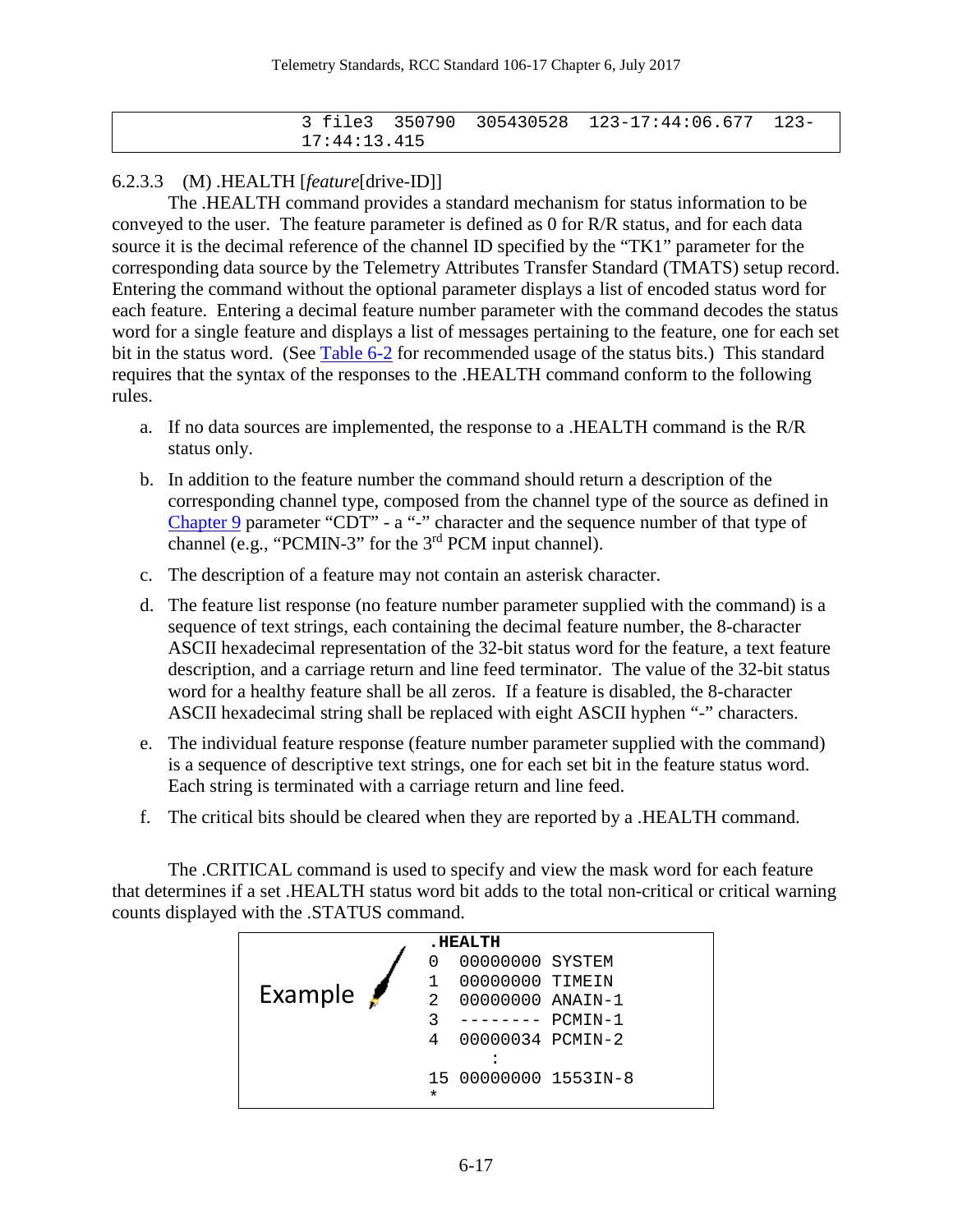|                               |         | *.HEALTH 4                             |
|-------------------------------|---------|----------------------------------------|
|                               |         | 4 00000004 PCMIN-2 Bad Clock Failure   |
|                               |         | 4 00000010 PCMIN-2 Minor Frame Failure |
| Example $\blacktriangleright$ |         | 4 00000020 PCMIN-2 Major Frame Failure |
|                               | $\star$ |                                        |

## 6.2.3.4 (M) .HELP

The .HELP command displays a list showing a summary of the serial "dot" commands and parameters supported by the R/R as listed in [Table 6-3.](#page-16-1)



## 6.2.3.5 (M) .IRIG106

The .IRIG106 command returns the release version number of the Chapter 6 R/R C&C mnemonics that the R/R is supporting. Because this command was introduced in IRIG 106-07, R/Rs supporting earlier releases should respond with the invalid command error message (E00). The .IRIG-106 command is a synonym for the .IRIG106 command.



6.2.3.6 (M) .RECORD [filename] [channel-group ID] [drive ID]

The .RECORD command starts a new recording. The optional file name parameter is an ASCII string with up to 11 characters, beginning with an alphabetic character, and with no spaces or asterisks. If the file name parameter is omitted, the filename will be of the form "file*n*", where *n* is the file number. The recording will continue until the recording drive is full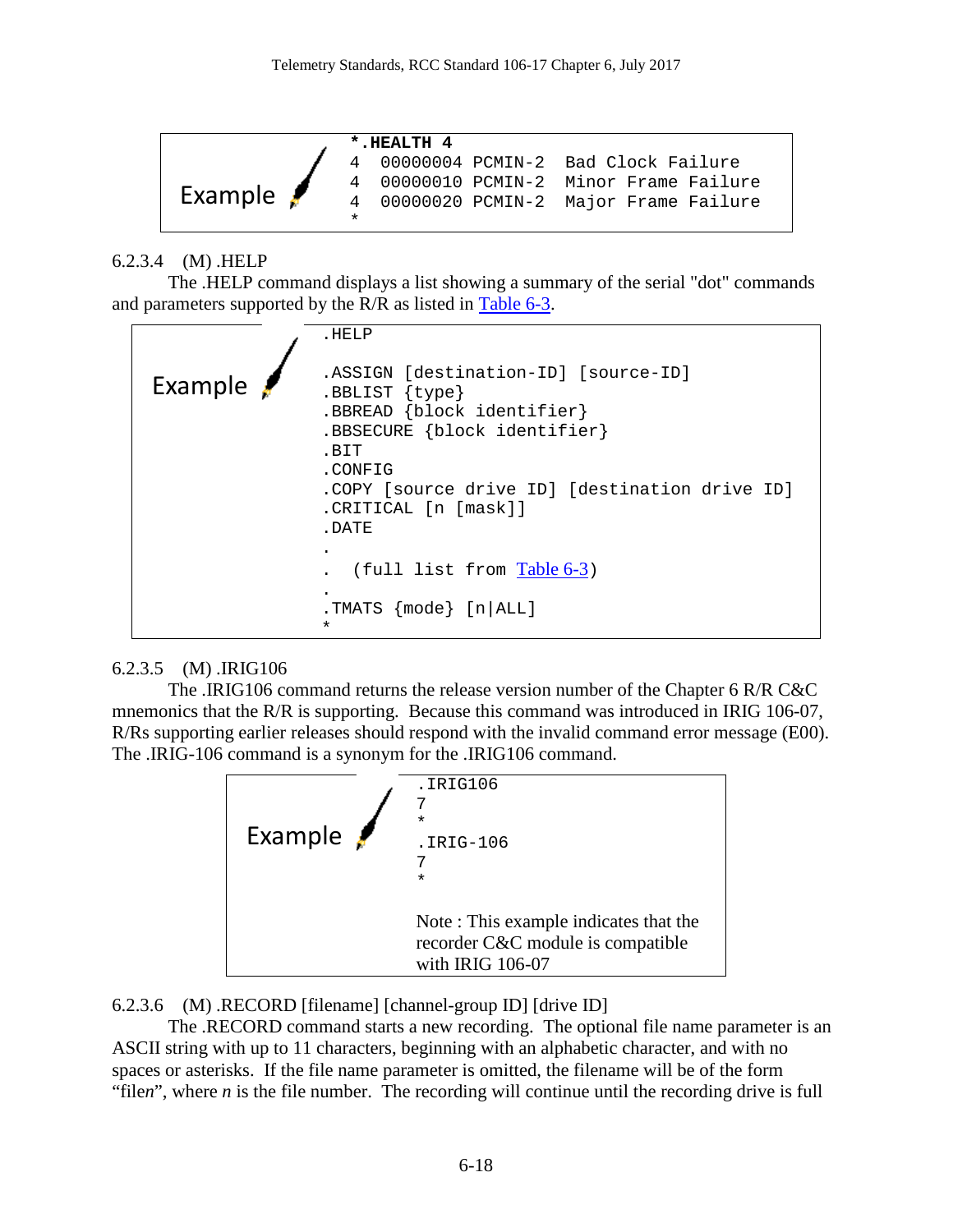or until the .STOP command is issued. The optional drive ID is for recorder systems with multiple drives.



## 6.2.3.7 (M) .SETUP [*n*]

The .SETUP command chooses one of 16 pre-defined setups stored in the R/R. The optional parameter is a one- or two-digit decimal setup number from 0 to 15. The current setup may be displayed by omitting the setup number parameter.

The .SETUP command shall return a text "RMM [drive-ID]" if the currently applied setup is retrieved from the removable memory module (RMM).

The .SETUP command shall return a text "NONE" if the currently applied setup is not saved.

The last applied setup number used by the .SETUP command shall be stored in the nonvolatile memory of the R/R and automatically used as the default setup after the next power cycle of the R/R.



## 6.2.3.8 (M) .STATUS

The .STATUS command displays the current state of the R/R and two counts. The first is the total number of non-critical warning bits currently set and the second is the total number of critical warning bits currently set. If the R/R is in any state other than FAIL, IDLE, BUSY, or ERROR, the command also displays a progress percentage, the meaning of which is dependent on the specific state. Whenever the R/R is transitioning between states and the transition is not instantaneous, the .STATUS command will return the BUSY state. The ERROR state is entered when the currently executing command does not complete successfully. For example, when a .FIND command is unable to locate the specified position on the drive, the R/R transitions to the ERROR state. [Table 6-5](#page-24-0) shows the various states by numerical code and describes the meaning of the progress percentage for each state. An ASCII "S" character identifies a .STATUS command response.

<span id="page-24-0"></span>

| Table 6-5. Recorder States |                   |                             |  |
|----------------------------|-------------------|-----------------------------|--|
| <b>State Code</b>          | <b>State Name</b> | <b>Progress Description</b> |  |
| 00                         | FAIL              |                             |  |
|                            | <b>IDLE</b>       |                             |  |
| 02                         | <b>BIT</b>        | Percent complete            |  |
|                            | <b>ERASE</b>      | Percent complete            |  |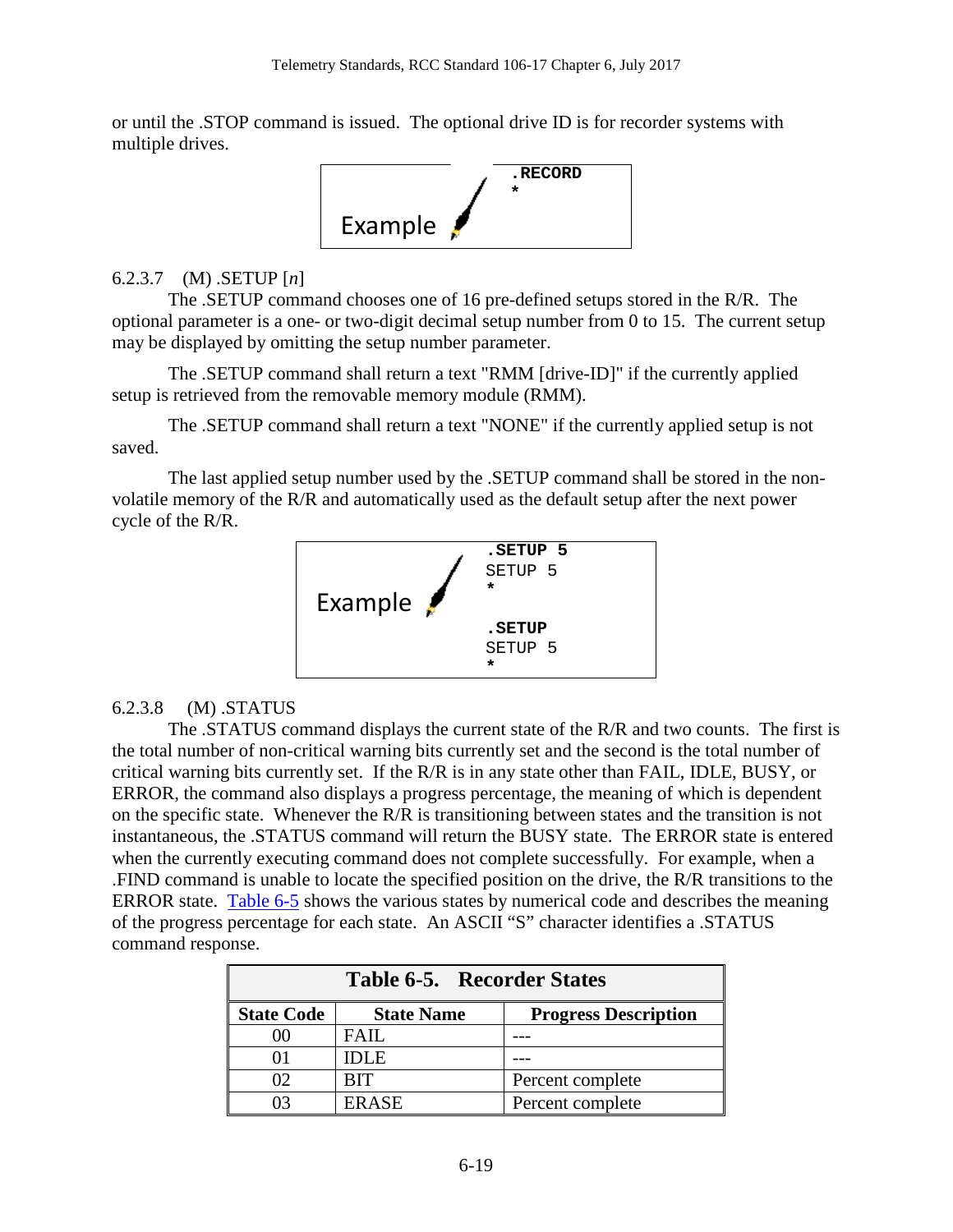| 04             | <b>DECLASSIFY</b>        | Percent complete         |
|----------------|--------------------------|--------------------------|
| 0 <sub>5</sub> | <b>RECORD</b>            | Percent media recorded   |
| 06             | <b>PLAY</b>              | Percent recording played |
| 07             | <b>RECORD &amp; PLAY</b> | Percent media recorded   |
| 08             | <b>FIND</b>              | Percent complete         |
| 09             | <b>BUSY</b>              |                          |
| 10             | <b>ERROR</b>             |                          |



6.2.3.9 (M) .STOP [*mode*] [stream ID] [drive ID]

The .STOP command stops a recording, playback, or both. The optional mode parameter may be either the word RECORD or the word PLAY. If the optional mode parameter is not specified, both recording and playing (or either of the two modes if the other is not active) will be stopped. Using the parameter enables either recording or playing to be stopped without affecting the other, when both are active.

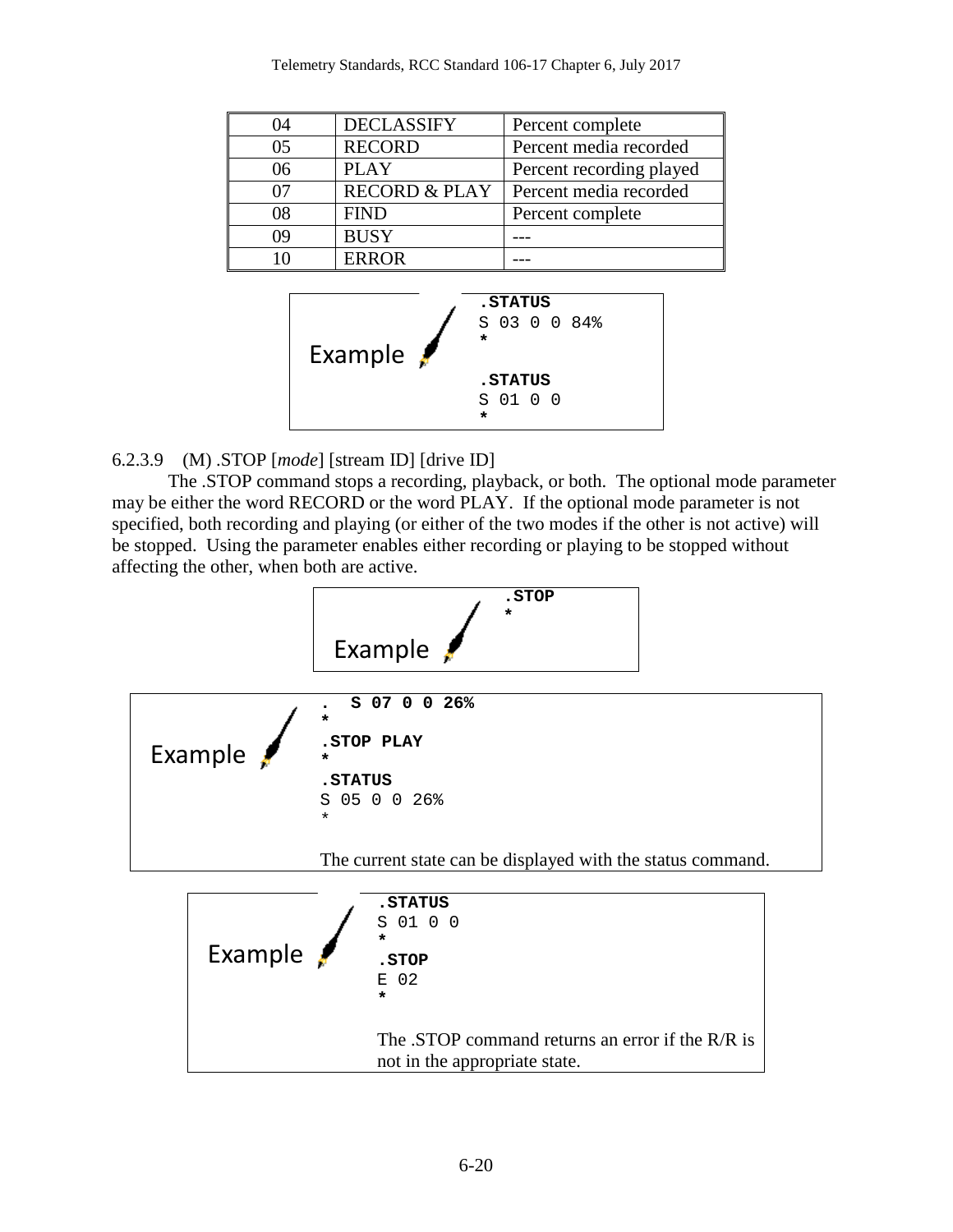## 6.2.3.10 (M) .TIME [start-time]

The .TIME command displays or sets the internal system's time. The optional start-time parameter is formatted as shown in the example below. Without a parameter, this command displays the current system time.



## 6.2.3.11 (M) .TMATS {mode} [*n*]

The .TMATS command provides a vendor-independent mechanism for loading a setup file into the R/R and retrieving a setup file from the R/R. The required mode parameter must be one of the following seven words: WRITE, READ, SAVE, GET, DELETE, VERSION, or CHECKSUM.

Writing or reading a TMATS file transfers the file between the external host and the R/R's internal volatile memory buffer. Saving or getting a TMATS file transfers the file between the R/R's internal volatile memory buffer and the R/R's internal non-volatile setup file storage area. To store a new setup file in the R/R, the .TMATS WRITE command is first used to transfer the file to the recorder, followed by a .TMATS SAVE [*n*] command to store the file in non-volatile memory. The numeric setup file number parameter is not valid with the .TMATS WRITE command. When saving the file to non-volatile memory, the optional setup file number parameter may be entered to designate a specific setup number (see the .SETUP command). If the setup files number parameter is not specified with the .TMATS SAVE command, the file number defaults to setup 0.

a. The .TMATS GET [*n*] command performs the inverse of the .TMATS SAVE command, retrieving the specified or default (0) file from non-volatile to volatile memory within the R/R. If [n] is omitted, it shall retrieve the active TMATS.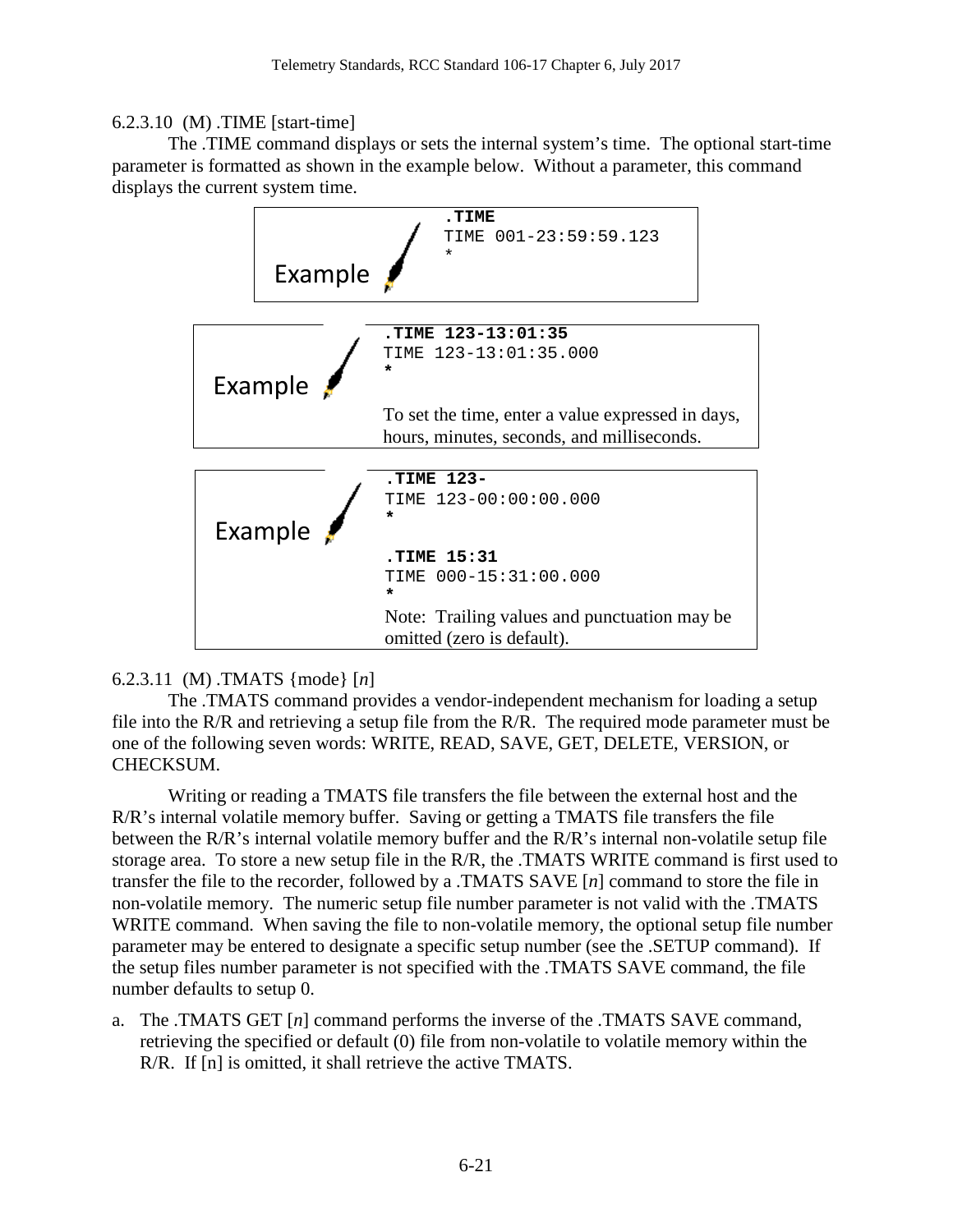- b. The .TMATS READ command transfers the file currently in the R/R's volatile setup file buffer to the host.
- c. Termination of the .TMATS WRITE command string is unique. All other command strings terminate with the first occurrence of a carriage return and line feed sequence. The .TMATS WRITE command string does not terminate until the occurrence of a carriage return and line feed pair followed by the word END and another carriage return and line feed pair.
- d. The .TMATS DELETE mode accepts either a single setup number [n] or the keyword ALL.
- e. The .TMATS VERSION command returns the version attribute from the current setup record.
- <span id="page-27-1"></span>f. The .TMATS CHECKSUM [*n*] command returns a message digest of the entire specified or default (0) TMATS record excluding only the G\SHA code name, if present. The message digest shall be calculated in accordance with (IAW) Federal Information Processing Standards Publication [1](#page-27-0)80-4<sup>1</sup>, algorithm "SHA-256." The message digest is a string of 64 lower-case hexadecimal characters, prefixed with the constant string "2-" to designate the algorithm. If the TMATS includes a G\SHA code name, all text between the "G\SHA" and the following semicolon, inclusive, shall be discarded for the purposes of digest calculation.

| Example | <b>.TMATS WRITE</b><br>$G\DSI\N=18;$<br>$G\Delta:TimeInChan1;$<br>G\DSI-2:VoiceInChan1;<br>$G\DSI-3:1553Chan01;$                                |
|---------|-------------------------------------------------------------------------------------------------------------------------------------------------|
|         | $P-8\IDC8-1:0;$<br>$P-8\ISF2-1:ID;$<br>$P-8\IDC5-1:M;$<br><b>END</b><br>$\star$                                                                 |
|         | The .TMATS WRITE command places the file into<br>the volatile buffer of the R/R and applies the setup.                                          |
| Example | .TMATS READ<br>$G\DSI\N=18;$<br>$G\DSI-1:TimeInChan1;$<br>G\DSI-2:VoiceInChan1;<br>$G\DBI-3:1553Chan01;$<br>$P-8\IDC8-1:0;$<br>$P-8\ISF2-1:ID;$ |
|         | $P-8\IDC5-1:M;$<br>$\star$                                                                                                                      |

<span id="page-27-0"></span><sup>&</sup>lt;sup>1</sup> National Institute of Standards and Technology. "Secure Hash Standard (SHS)." FIPS PUB 180-4. August 2015. May be superseded by update. Retrieved 25 April 2017. Available at [http://nvlpubs.nist.gov/nistpubs/FIPS/NIST.FIPS.180-4.pdf.](http://nvlpubs.nist.gov/nistpubs/FIPS/NIST.FIPS.180-4.pdf)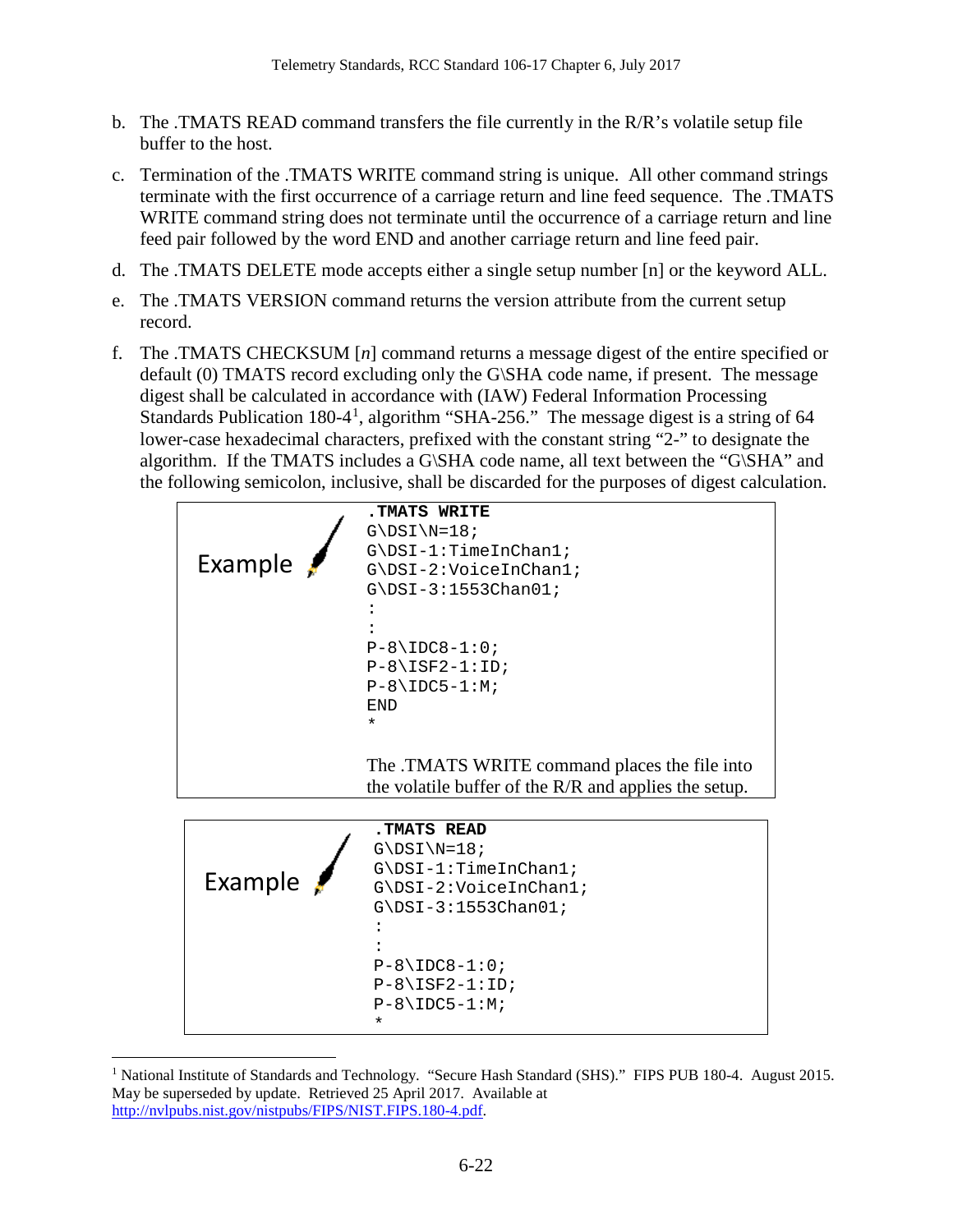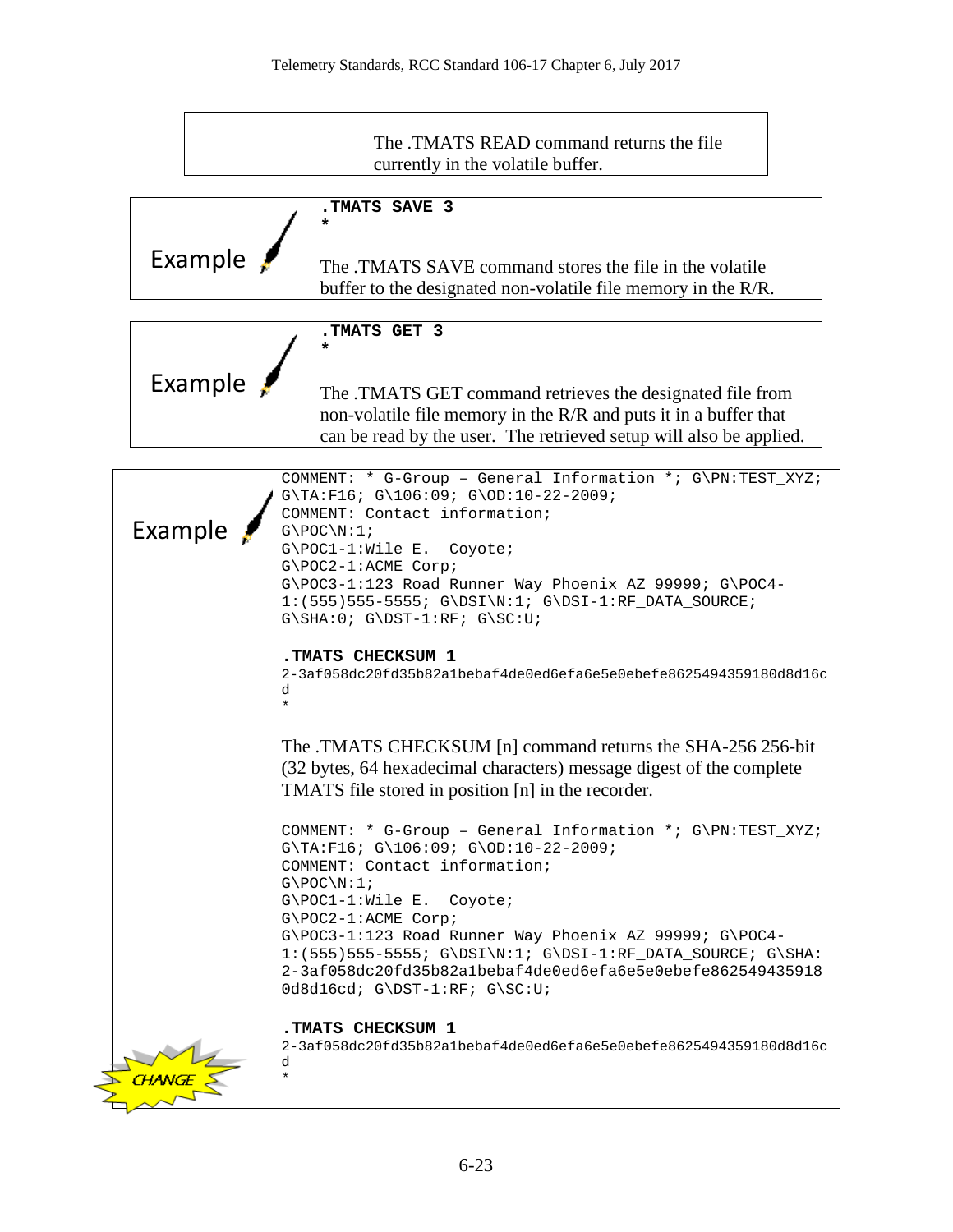Note the addition of the G\SHA entry does not alter the checksum.

## <span id="page-29-0"></span>**6.2.4 Optional Command Descriptions**

Commands are listed alphabetically.

6.2.4.1 (O) .ASSIGN [destination-channel ID] [source-channel ID]

The .ASSIGN command shall be used for assigning output channels to source input channels. The source IDs are composed from the channel type of the source as defined in [Chapter 9](http://www.wsmr.army.mil/RCCsite/Documents/106-17_Telemetry_Standards/Chapter9.pdf) parameter Command Data Type - a "-" character and the sequence number of that type of channel (e.g., "PCMIN-3" for the 3<sup>rd</sup> PCM input channel). The destination IDs are composed similarly - but with an "OUT" tag in the Channel Type, instead of an "IN" tag. Use the keyword "NONE" in place of source ID if a channel is to be unassigned. The command with the destination ID parameter only should return the actually assigned source ID; without any parameters it should return the full list of assignments.



## 6.2.4.2 (O) .BBLIST {type} [drive-ID]

A .BBLIST command shall be utilized to return the unsecured bad block identifiers (any ASCII text, one identifier per line) from the drive. A .BBLIST command is only valid following a declassify command. The *type* shall be provided indicating which type of bad block list is to be returned. If *type* = "unsecured", .BBLIST shall return a list of unsecured bad blocks. If *type* = "secured", .BBLIST shall return a list of secured bad blocks.

|                               | .BBLIST |
|-------------------------------|---------|
|                               | 1234    |
|                               | 5678    |
| Example $\blacktriangleright$ |         |
|                               | fff     |
|                               | *       |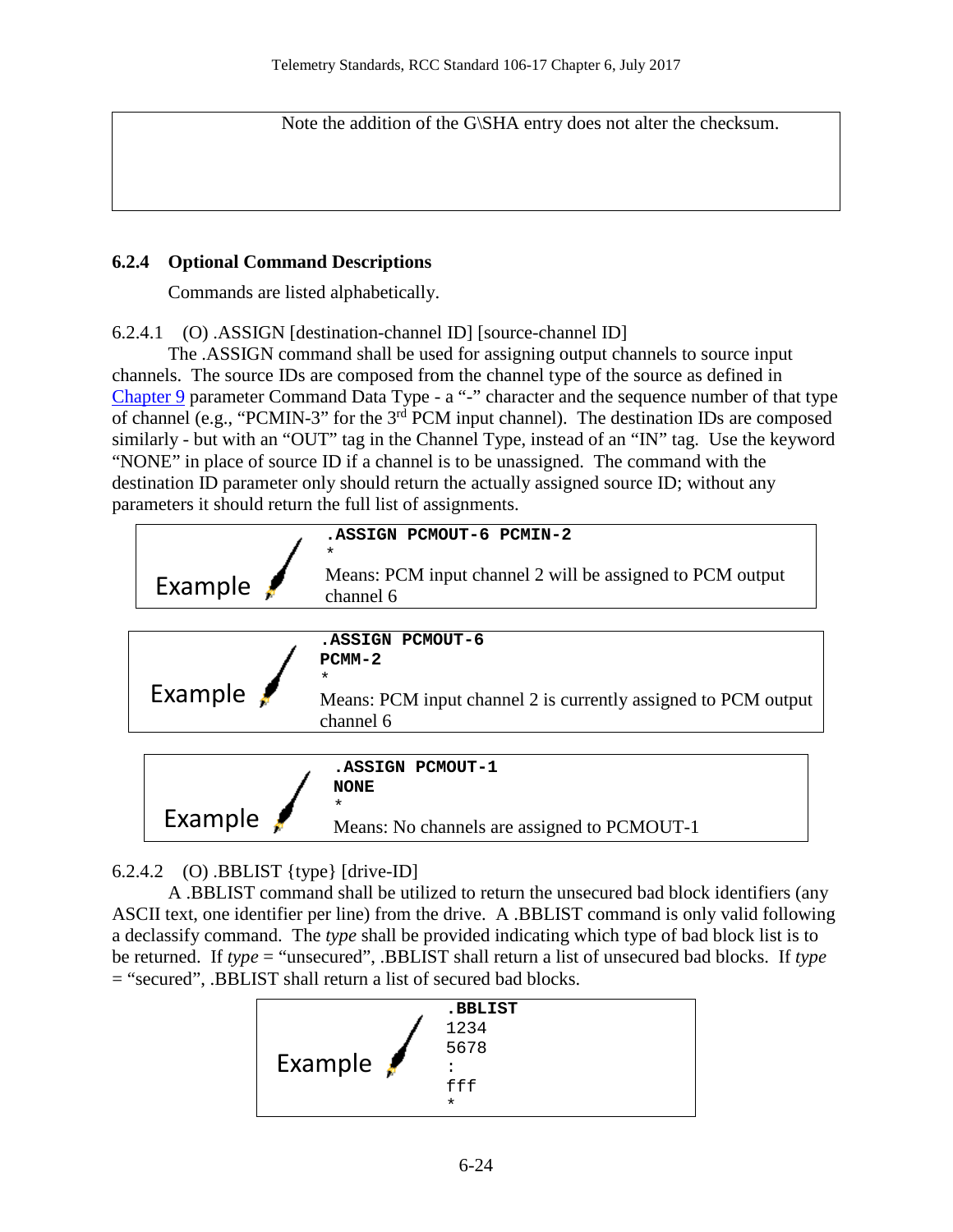6.2.4.3 (O) .BBREAD {block identifier} [drive-ID]

A .BBREAD command shall be utilized to return the raw data from the specified bad block in ASCII hexadecimal format. The block identifier shall be provided for the bad block to be read.



6.2.4.4 (O) .BBSECURE {block identifier} [drive-ID]

A .BBSECURE command shall be utilized to mark an unsecured bad block as being secured. A block that has been identified as secured shall never be used for any subsequent data recording. Secured bad blocks shall be removed from an unsecured bad block identifier list. The block identifier shall be provided for the block to be secured.



6.2.4.5 (O) .BIT

The .BIT command runs the BIT on the R/R. The prompt is returned immediately after the test is started. The .BIT command is only valid in the IDLE, ERROR, and FAIL states. During the BIT, the user must periodically check the status until the test is complete. While in BIT mode, the percent completion is shown with the .STATUS command. The result of the .BIT command is go/no-go status indicated by the end state. If the system returns to the IDLE state, the BIT was successful. If the system goes to the FAIL state, the BIT failed and further systemspecific diagnostics are required. The ASCII "S" in the response is the identifier of a .STATUS response.

|                               | .BIT<br>$\star$         |
|-------------------------------|-------------------------|
| Example $\blacktriangleright$ | .STATUS                 |
|                               | S 02 0 0 21%<br>$\star$ |
|                               | .STATUS                 |
|                               | S 02 0 0 74%            |
|                               | $\star$                 |
|                               | .STATUS                 |
|                               | S 01 0 0                |
|                               | $\star$                 |

## 6.2.4.6 (O) .CONFIG

This command retrieves a channel configuration summary (vendor-defined text format). The command cannot include the ASCII "\*" character.

6.2.4.7 (O) .COPY [source-drive-ID] [destination-drive-ID]

The .COPY command can be used for copying the content from the source drive to the destination drive.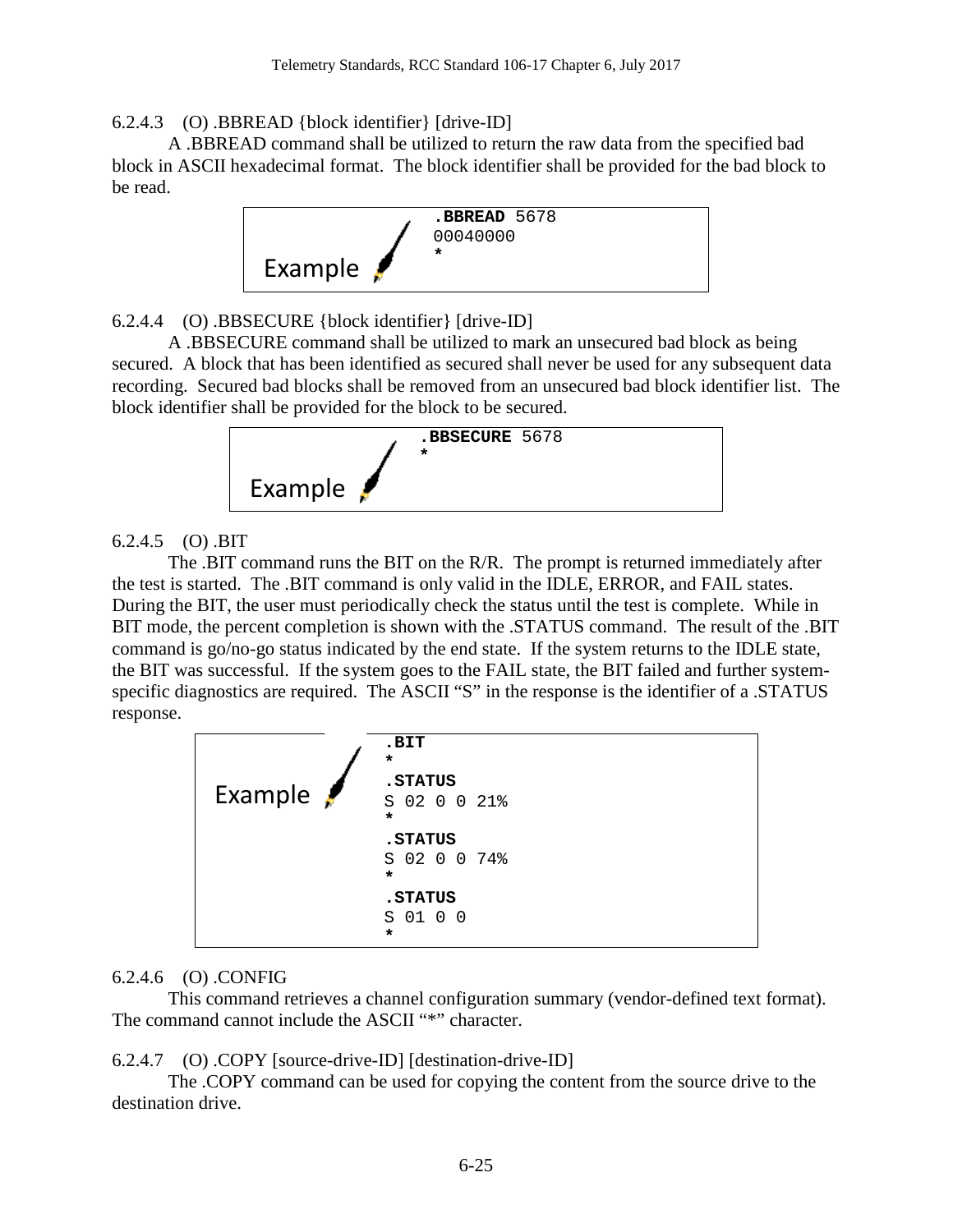## 6.2.4.8 (O) .DATE [start-date]

The .DATE [start-date] command displays or sets the internal system date. The optional start-date parameter is formatted as shown in the example below. Without a parameter, this command displays the current system date. The timestamps recorded with user data are derived from this clock. The date shall be set in year-month-day format according to ISO 8601.



## 6.2.4.9 (O) .DISMOUNT [drive-ID]

The .DISMOUNT command disables and, if necessary, removes power from the active recording drive. The drive may be removed only after this command is issued.



## 6.2.4.10 (O) .DRIVE

The .DRIVE command gives a list of available drives and volumes defined in the R/R setup record.

# 6.2.4.11 (O) .DUB [location]

The .DUB command is identical to the .PLAY command, except that it specifies the use of the internal playback clock to retrieve the recorded data.



6.2.4.12 (O) .ERASE [drive-ID] [Volume Name]

The .ERASE command logically erases all data on the drive, allowing for recording to begin at the beginning of media.



This command does not provide assurance that the device is in any way sanitized. Data may still be recoverable.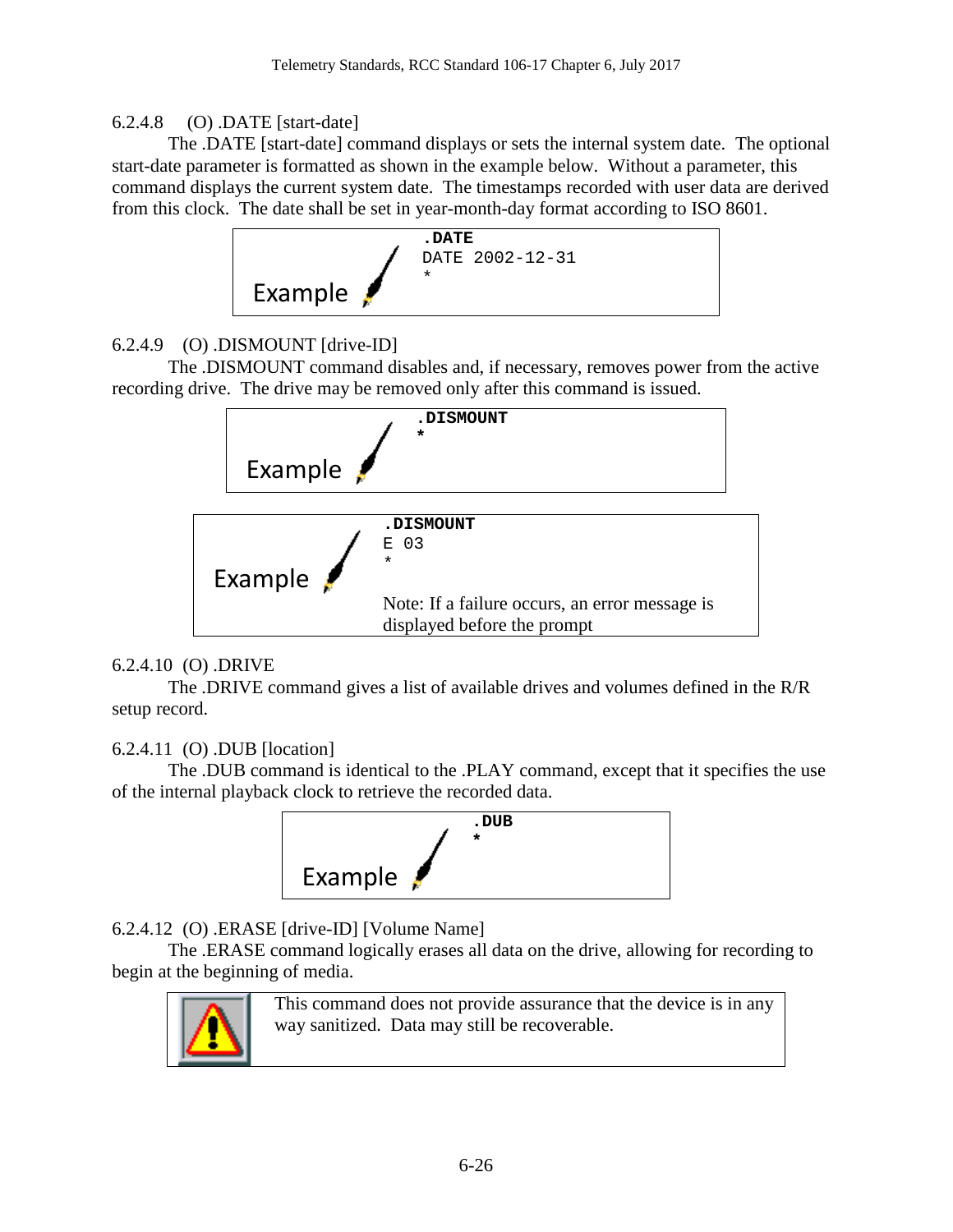The prompt is returned immediately after the operation is started. During erase, the user must periodically check the status until the operation is complete. While in ERASE state, the percent completion is shown with the .STATUS command.

| Example $\blacktriangleright$ | <b>.ERASE</b><br>$\star$<br>.STATUS |
|-------------------------------|-------------------------------------|
|                               | S 03 0 0 23%<br>$\star$             |
|                               | .STATUS<br>S 03 0 0 84%<br>$\star$  |
|                               | .STATUS                             |
|                               | S 01 0 0<br>$\star$                 |

## 6.2.4.13 (O) .EVENT [event ID]

The .EVENT command adds an event entry as defined in the recording event definitions within the setup record. An event command is defined as a Recorder "R" event type. The event ID defined in the setup record is provided with the command. All other attributes defined with the event ID are applicable so that the command result is an event packet entry for the given event ID. The event command without an event ID shall return a list of captured events. The list shall be <list #><event ID><event time>



## 6.2.4.14 (O) .ETOELOOP [instream-ID] [outstream-ID]

The .ETOELOOP command is used to put the R/R into looping live data mode. Live data does not utilize the drive. Data is moved from the input streams directly to the output streams. The output data rates are derived from the data rate of the corresponding input stream. The R/R may or may not be in data recording mode.

## 6.2.4.15 (O) .FIND [*value* [*mode*]]

The .FIND command is used to report the current record-and-play point or to set the play point to the desired location within the recorded data. The desired location can be expressed in a number of different formats or "modes:" time or blocks. When the command is entered without any parameters, the R/R returns the current record point and current play points, using the current default mode. The default mode is declared each time a mode parameter is supplied with the .FIND command or the .REPLAY command. Thereafter, the mode parameter may be omitted and the R/R will use the default mode. The mode keywords are TIME and BLOCKS.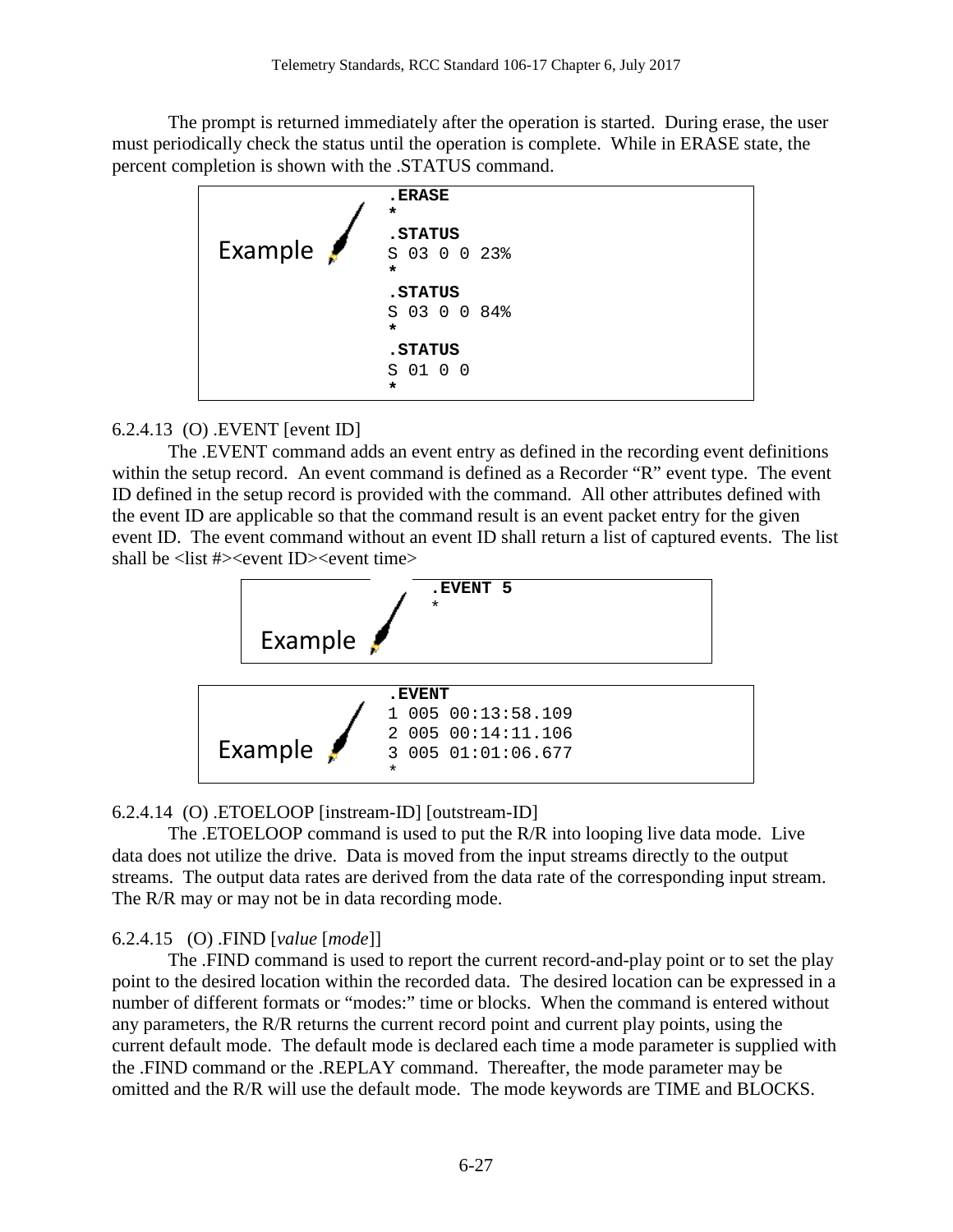The location specified in the value parameter of the .FIND command can be numeric or one of six keywords: BOM (beginning of media), BOD (beginning of data), EOD (end of data), EOM (end of media), BOF (beginning of file), and EOF (end of file). These keywords may be used with or without a mode parameter. Numeric location values, whether accompanied by the mode keyword or not, must be valid for the specified or default mode. Blocks are entered as decimal integer numbers. Time is entered as specified in Paragraph [6.2.1](#page-19-0) item [j.](#page-19-2)

| Example | .FIND<br>1022312 BOD<br>F<br>$\star$                                                  |
|---------|---------------------------------------------------------------------------------------|
|         | Note: Display the current record point and play<br>point. The default mode is blocks. |
|         |                                                                                       |
|         | <b>.FIND 15:33:12 TIME</b><br>*                                                       |
| Example | .STATUS<br>S 08 0 0 41%<br>*                                                          |
|         | <b>.STATUS</b>                                                                        |
|         | S 08 0 0 84%<br>$\star$                                                               |
|         | .STATUS<br>S 01 0 0<br>*                                                              |
|         | <b>.FIND</b><br>102-16:18:27.000 102-15:33:12.000<br>F                                |
|         | *                                                                                     |
|         | Note: Find a specific time in the recorded data.                                      |

## 6.2.4.16 (O) .LOOP [start/stop]

The .LOOP command is used to either start read-after-write mode (which begins recording and simultaneously playing back the recorded data) or stop read-after-write mode. The replayed data is read back from the recording drive. If the R/R is already recording when the .LOOP command is issued, the command starts the playback at the current record point without affecting the recording.



## 6.2.4.17 (O) .MEDIA [drive-ID]

The .MEDIA command displays the media usage summary. It shows the number of bytes per block, the number of blocks used, and the number of blocks remaining, respectively.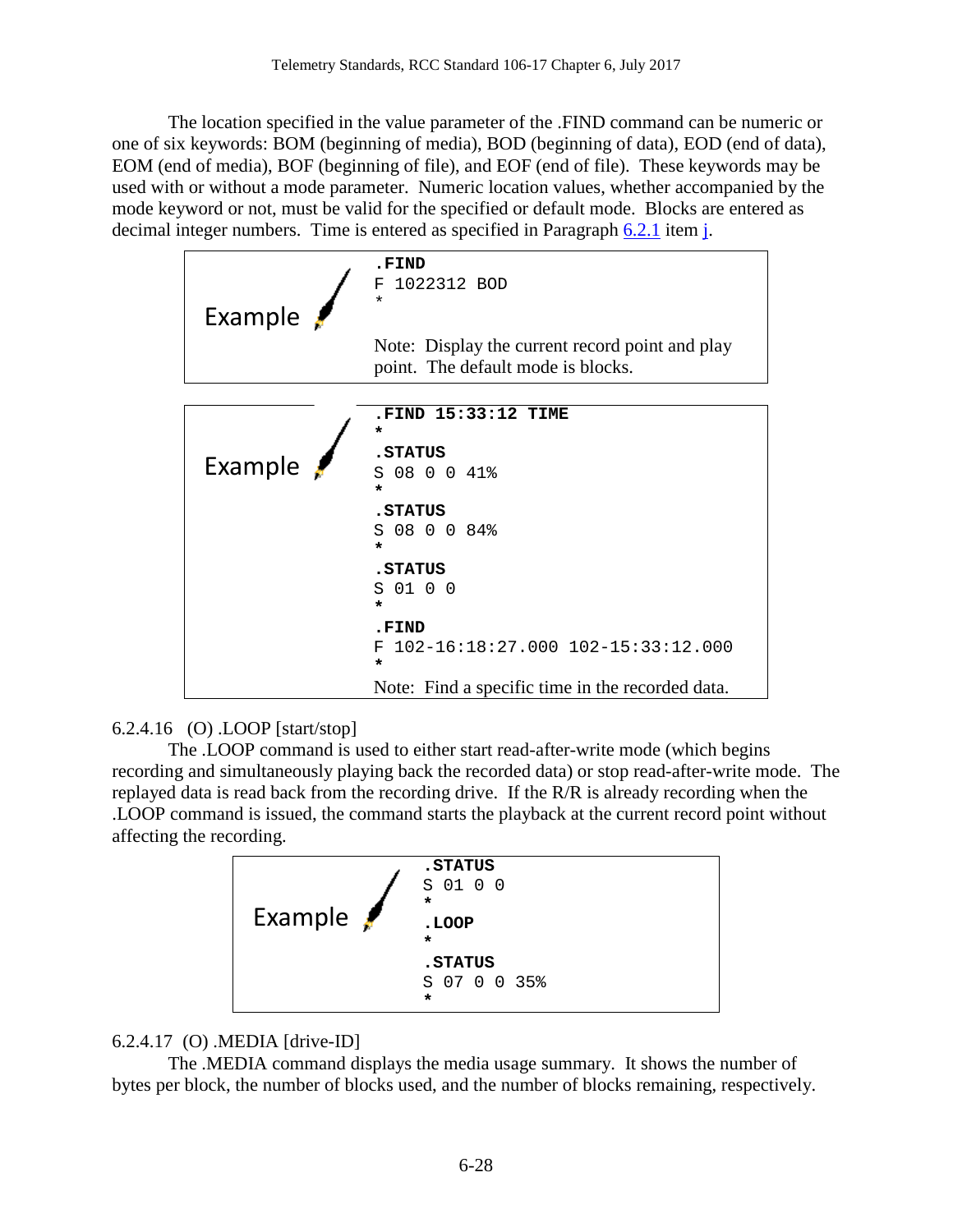

#### 6.2.4.18 (O) .MOUNT [drive-ID]

The .MOUNT command applies power and enables the device for recording. For systems with multiple memory canisters or media cartridges, the effect of the .MOUNT command on each canister or media cartridge is defined in advance with vendor-specific commands.



<span id="page-34-0"></span>6.2.4.19 (O) .OUT\_CRATE [ rate [type] ]

The .OUT\_CRATE command controls the output rate of periodic copies of the currently active configuration/setup record (TMATS) or the checksum of the currently active configuration/setup record. Both variants (the full TMATS record or the checksum) are sent using Computer-Generated Data, Format 4 packets IAW [Chapter 11](http://www.wsmr.army.mil/RCCsite/Documents/106-17_Telemetry_Standards/Chapter11.pdf) Subsection 11.2.7.5; note that these records are treated like any other packet and will be written to the recording media as well as (potentially) be published.

Both variants (full and checksum) may be active concurrently, with the same or different rates.

If present, the rate is specified in seconds and indicates the desired interval between copies. An explicit value of 0 disables the production of the copies. This standard does not dictate the set of acceptable values for the period, but in the event that an implementation cannot precisely match the requested period, then the following approach shall be followed: if the period requested is less than the shortest value supported by the implementation, then the shortest implementation value shall be used; otherwise the greatest supported value less than or equal to the requested value shall be selected.

If the rate is omitted, the value of the TMATS R-x\HRATE-n and R-x\CRATE-n attribute are used, depending on whether the "FULL" or "HASH" variant is selected by the *type* parameter.

If the type parameter is omitted or is specified as the literal text "HASH", then the checksum of the active setup record using the algorithm defined in Subsection [6.2.3.11.f](#page-27-1) is written using a packet IAW [Chapter 11](http://www.wsmr.army.mil/RCCsite/Documents/106-17_Telemetry_Standards/Chapter11.pdf) Subsection 11.2.7.5; if "FULL" is specified then the complete text of the TMATS record is produced IAW [Chapter 11](http://www.wsmr.army.mil/RCCsite/Documents/106-17_Telemetry_Standards/Chapter11.pdf) Subsection 11.2.7.5.

#### 6.2.4.20 (O) .PAUSE [stream-id]

The .PAUSE command stops the replay operation. If parallel recording is being performed, it continues. If no play position is moved in between, the .RESUME command can be used to continue replay. The .PAUSE command can also be used to stop only the replay while the recording continues (in this case, a new replay should be started with a new .PLAY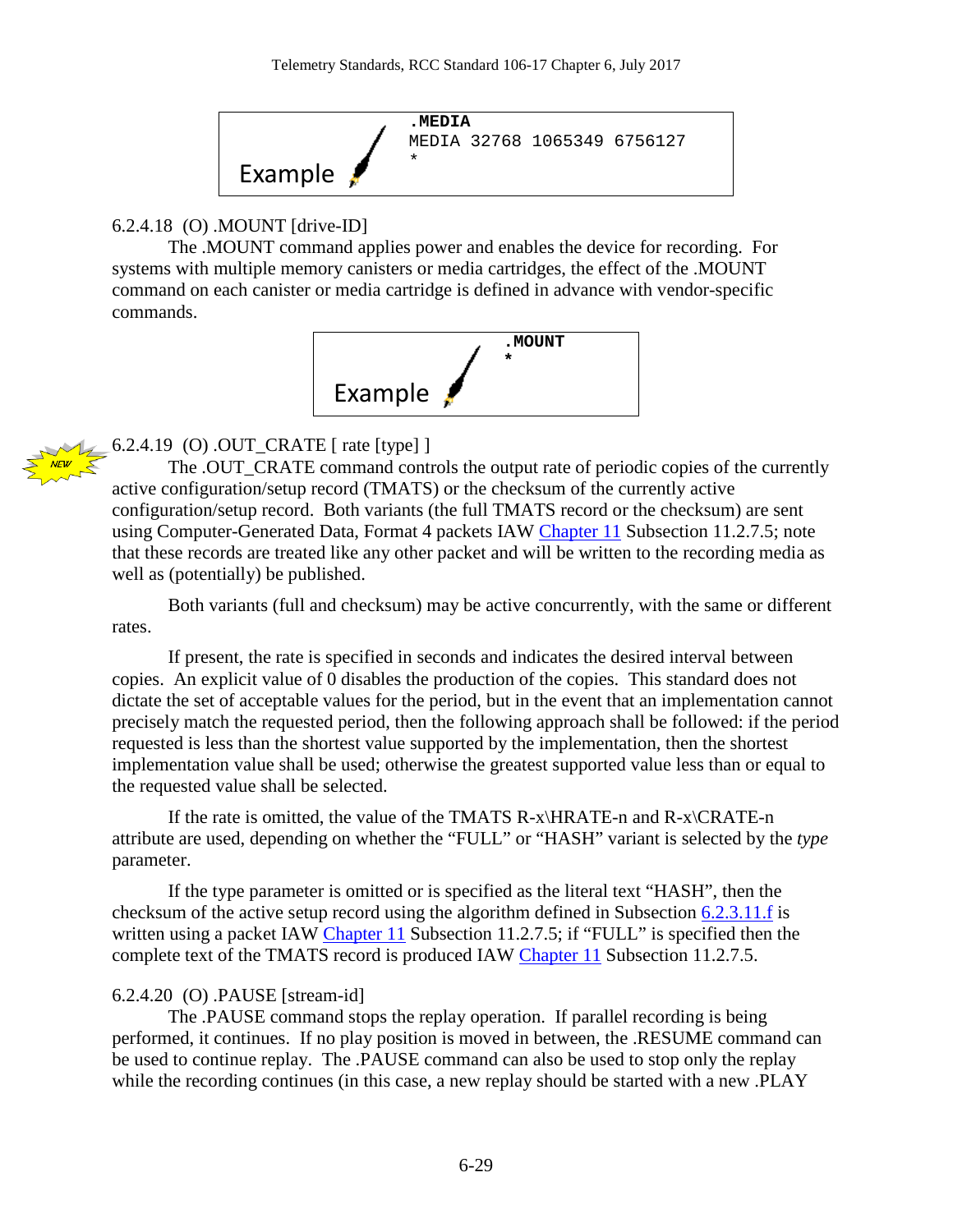command). If the stream ID is present it will pause only the channels defined by the .STREAM command.



## 6.2.4.21 (O) .PLAY [*location*] [speed] [drive ID]

The .PLAY command starts a playback of the data at either the current play point or at the location specified in the optional parameter with the command. The current play point is defined to be the drive location immediately following the most recently played data. If no .PLAY command has been issued since R/R power-on, the current play point is the beginning of data. The location parameter has two forms: [block\_number] and [filename [block\_offset]]. If the first character of the location parameter is numeric, the entire parameter must be numeric, specifying the block number address at which to start the playback. When the first character of the location parameter is alphabetic, the parameter is the filename to play back. It may have a second, optional parameter specifying the numeric 0-origin block offset into the named file. Use the .FIND command, which allows positioning the play point wherever necessary, to begin playing at a location other than a block number or file. The optional [speed] parameter specifies the replay speed, if other than real-time replay speed is required. The syntax of the speed specification is: \***N** or **/N** (e.g., \***5** for 5 times faster, **/8** for 8 times slower replay).



## 6.2.4.22 (O) .PUBLISH [keyword] [parameter list]

The .PUBLISH command shall be utilized for configuring, starting, and stopping UDP uni-, multi-, or broadcast of live data in Chapter 11 packet format over any IP interface to the R/R. The following keywords are allowed.

.PUBLISH START IPaddressPortAddressstream-definition

(Start the streaming of the specified stream definition to the destination address.)

If a new list is defined for the same IP address and PortAddress combination, this will ADD the channels of the new stream definition, not replace them.

## .PUBLISH STOP stream-definition

(Stop streaming of the specified stream definition.)

The *IPaddressPortAddress* parameter defines the destination IP address and the port number of the UDP broadcast.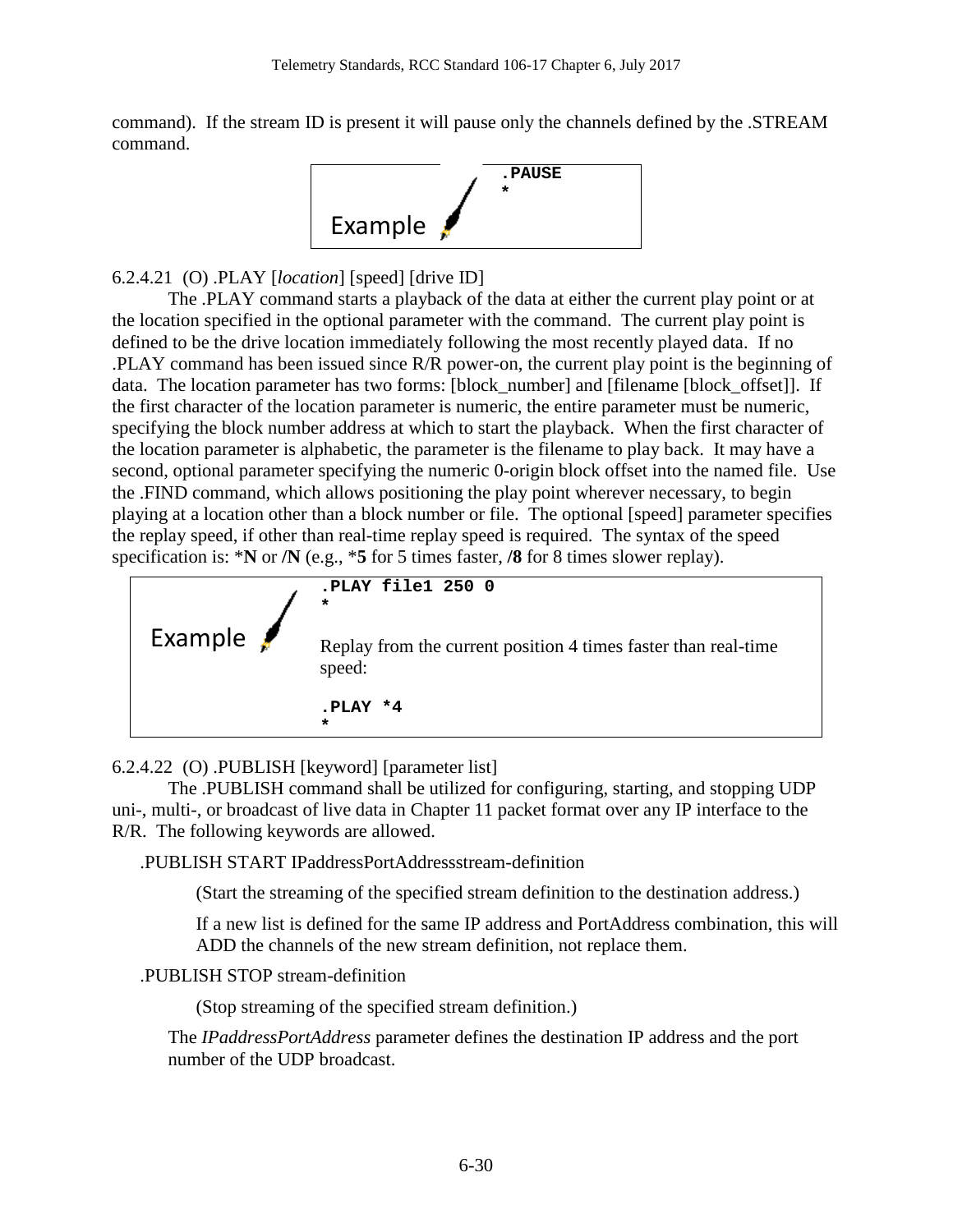If the same IP address and PortAddress combination are defined, this will REMOVE only the listed channels of the stream without affecting the other channels.

The *stream-definition* parameter can be:

- A stream ID previously defined using the .STREAM command;
- A channel ID list as defined in the description of the .STREAM command.

The .PUBLISH command without any parameter returns the streaming channel IDs and their destinations.

|         | PUBLISH START 192.145.255.255 1234 ALL.<br>$\star$     |
|---------|--------------------------------------------------------|
| Example | PUBLISH START ::FFFF:C091:FFFF 1234 ALL.<br>$\star$    |
|         | .PUBLISH                                               |
|         | 192.145.255.255 1234 ALL<br>$\star$                    |
|         | PUBLISH STOP ALL<br>$\star$                            |
|         | PUBLISH START 192.145.255.255 1234 1-12 18.<br>$\star$ |
|         | .PUBLISH                                               |
|         | 192.145.255.255 1234 1-12 18                           |
|         | 192.146.255.255 2345 13-17<br>$\star$                  |



6.2.4.23 (O) .PUBLISH\_CFG {keyword}

The .PUBLISH\_CFG command sets or resets modes related to the .PUBLISH commands (including the .PUBLISH\_TCP variant). By default, unless otherwise specified, all modes default to being disabled. Valid keywords are shown in [Table 6-6.](#page-36-0)

<span id="page-36-0"></span>

| Table 6-6. PUBLISH_CFG Keywords                                       |                   |                                              |  |  |  |
|-----------------------------------------------------------------------|-------------------|----------------------------------------------|--|--|--|
| <b>Description</b><br><b>Enable Keyword</b><br><b>Disable Keyword</b> |                   |                                              |  |  |  |
| <b>BLKFMT1</b>                                                        | NOBLKFMT1         | Controls whether Format 1 setup records      |  |  |  |
|                                                                       |                   | should be blocked from being published.      |  |  |  |
| <b>STREAMID</b>                                                       | <b>NOSTREAMID</b> | Controls reporting currently active channels |  |  |  |
|                                                                       |                   | being published.                             |  |  |  |

If BLKFMT1 mode is set, then Computer-Generated Data, Format 1 packets sent on Channel ID 0x0 (e.g., the setup record required to be the first packet in file compliant with [Chapter 11\)](http://www.wsmr.army.mil/RCCsite/Documents/106-17_Telemetry_Standards/chapter%2011.pdf) will be blocked and not sent (published).

If STREAMID mode is set, then a Computer-Generated Data, Format 4 packet IAW [Chapter 11](http://www.wsmr.army.mil/RCCsite/Documents/106-17_Telemetry_Standards/chapter%2011.pdf) Subsection 11.2.7.5 will be generated when the channels being output by the .PUBLISH command change, including the change from "not PUBLISHING" to "PUBLISHING". Note that the channel in which the Format 4 packet is placed (channel  $(x_0)$ ) must be included in the active stream definition for the change packet to be published.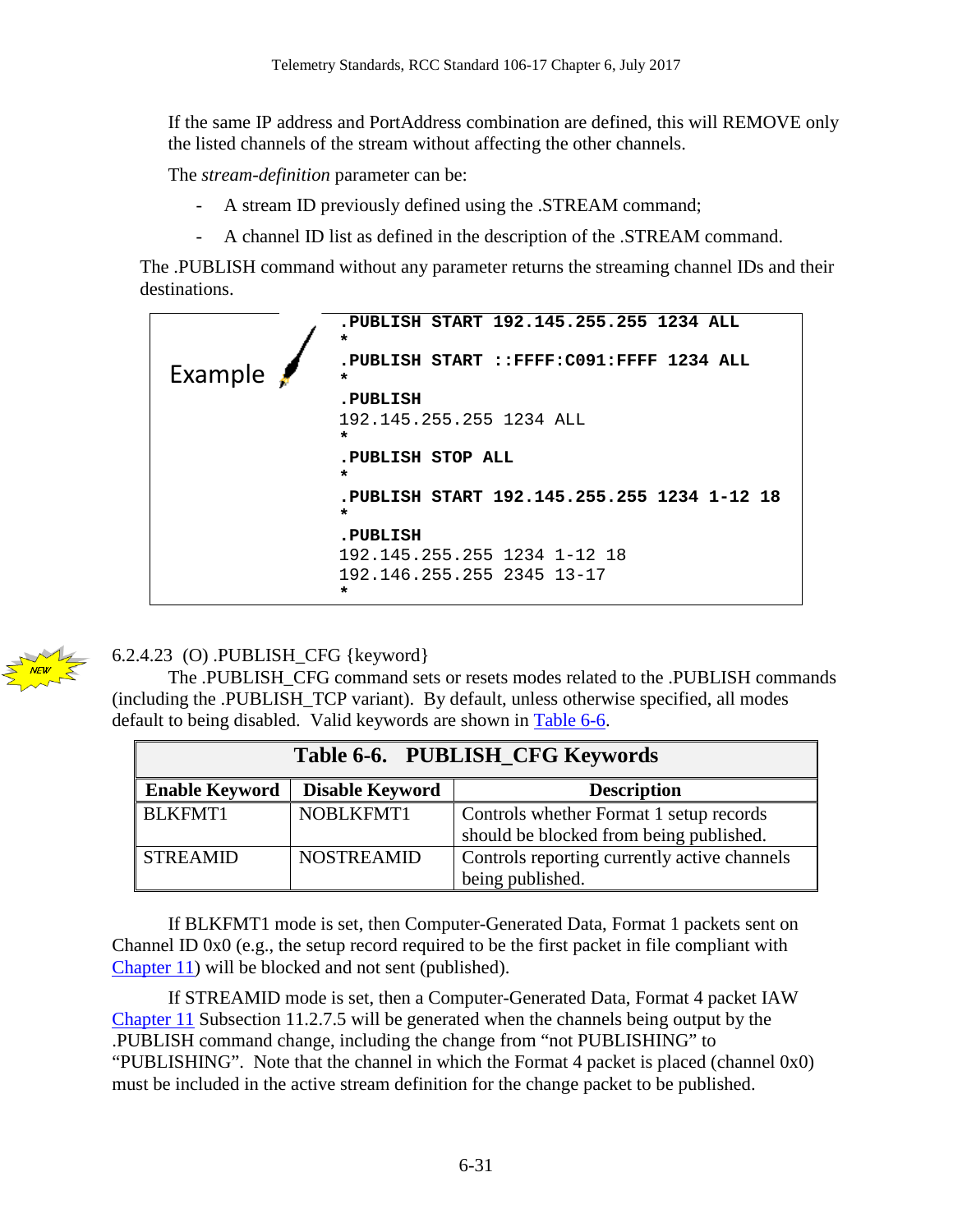6.2.4.24 (O) .PUBLISH\_FILE [keyword][parameter list]

The .PUBLISH\_FILE command shall be utilized for configuring, starting, and stopping UDP uni-, multi-, or broadcast of recorded data from a medium in Chapter 11 packet format over any IP interface of the R/R.

*.PUBLISH\_FILE START/STOP IPaddressPortAddress file-name [start-time] [stop-time] [speed] stream-definition*

The first parameter is mandatory and must be either START or STOP.

The IPaddressPortAddress parameter defines the destination IP address and the port number of the UDP broadcast.

The optional start-time parameter specifies the absolute time of the first packet to be sent out from the file.

The optional stop-time parameter specifies the absolute time of the last packet to be sent out from the file.

The optional speed specifies the speed of the UDP broadcast. It can be one of the following keywords:

FULL: maximum speed the R/R and media are capable;

REALTIME: near-real-time streaming - as close as possible to the original live data streaming;

MBPS  $\langle n \rangle$ : with a specified average bit rate in megabits per second.

The *FileName* parameter defines the file to be sent out as UDP stream.

The *stream-definition* parameter can be:

- A stream-ID defined previously in the .STREAM command;
- A channel-ID list as defined in the description of the .STREAM command.



6.2.4.25 (O) .PUBLISH\_TCP [keyword][parameter list] [TBD]

# 6.2.4.26 (O) .QUEUE [keyword] [parameter]

The .QUEUE command is used to specify a recorded data file or defined data event at which to begin the next replay. Replay must be stopped prior to issuing the .QUEUE command. Keyword options are either event or file. The parameter option represents either the event or file number from which to begin replay.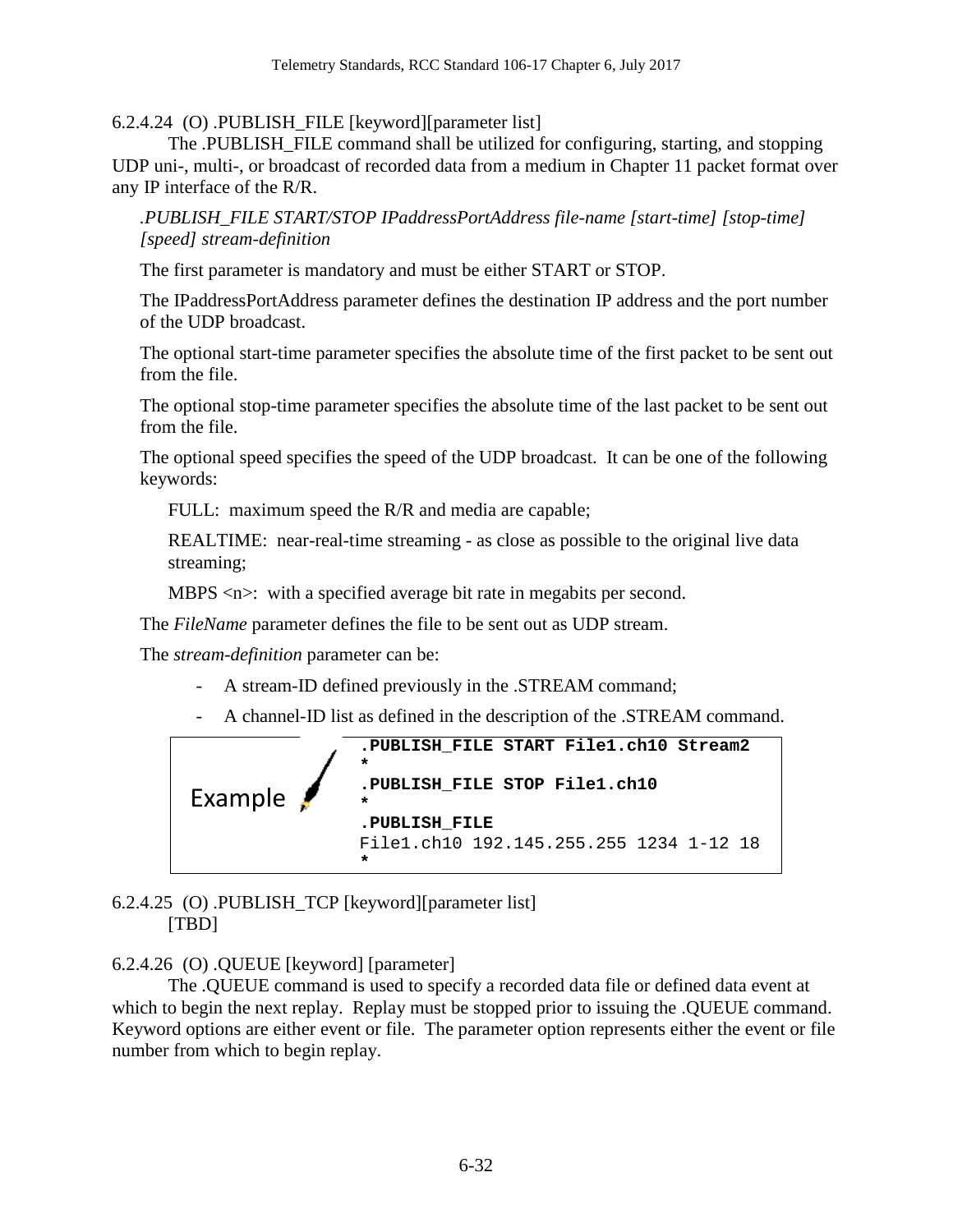#### 6.2.4.27 (O) .RCC-106

The .RCC-106 command is a synonym for the .IRIG106 command

# 6.2.4.28 (O) .REPLAY [location [mode]]

The .REPLAY command initiates a repeated playback from the current play point to the end point specified in the command, using an internal clock to "gate" the data. The syntax of the endpoint parameter is identical to that of the .FIND command.

#### 6.2.4.29 (O) .RESET

The .RESET command performs a software-initiated reset of the R/R, returning the R/R to the power-on state. The effect shall be identical to a power cycle.



# 6.2.4.30 (O) .RESUME [stream-id]

The .RESUME command can be used to continue the replay from the location where it was stopped by the .PAUSE operation - with the replay speed specified at the last .PLAY command. If the play position was moved with the .FIND command since the .PAUSE command was used, the replay cannot be continued by the .RESUME command - a new .PLAY command should be issued. If the stream-id is present it will pause only the channels defined by the .STREAM command.



# 6.2.4.31 (O) .SANITIZE [drive-ID]

The .SANITIZE command erases all recorded data using the sanitization procedure specific to that recorder.



This command will permanently erase all recorded data. Data cannot be recovered once this command has been executed! Note that this command makes no representation that any given recorder's sanitization procedure is appropriate for a particular application. Rather, if the recorder has an appropriate procedure, then this command initiates it.

The prompt is returned immediately after the operation is started. During sanitize, the user must periodically check the status until the operation is complete. While in the SANITIZE state, the percent completion is shown with the .STATUS command.

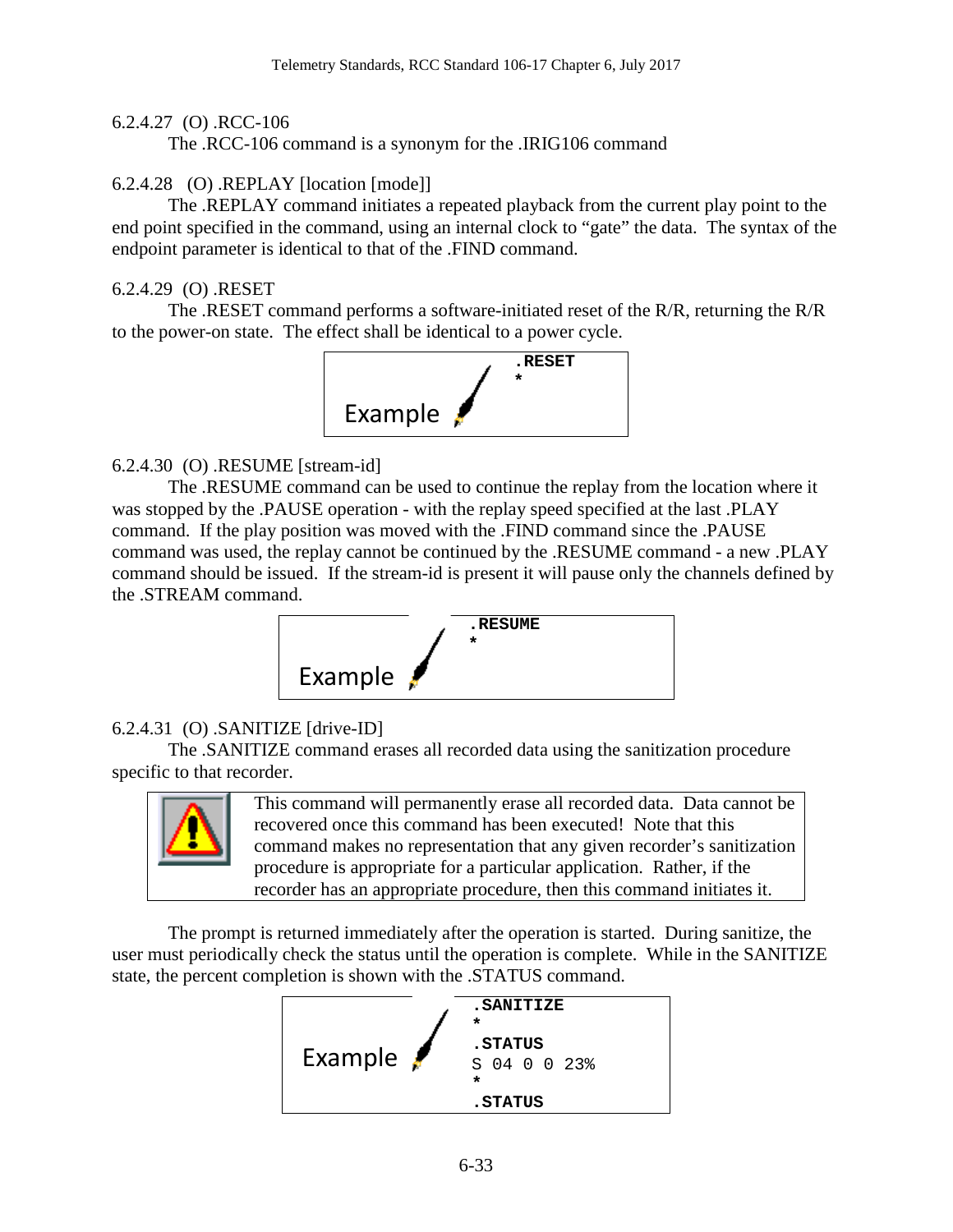| S 04 0 0 84%<br>*          |
|----------------------------|
| <b>.STATUS</b><br>S 01 0 0 |

## 6.2.4.32 (O) .STREAM [stream ID] [channel ID list]

The .STREAM command displays specified or all stream channel assignments.

#### 6.2.4.33 (O) .VERBOSE [*mode*]

The .VERBOSE command enables or disables verbose mode with the ON or OFF keywords.

## 6.2.4.34 (O) .VOLUME

The .VOLUME command gives a list of available volumes defined in the TMATS.

# **6.2.5 Command Validity Matrix**

[Table 6-7](#page-39-0) identifies the R/R states in which each of the serial commands is valid. The legend at the bottom of the table explains the matrix entry codes. Two codes, 3 and 4, identify states in which the associated command may or may not be valid due to system-specific implementation. The R/R users should assume that a command is not supported in a systemspecific state (code 3 or 4) unless the specific R/R's interface control document assures that support is provided.

<span id="page-39-0"></span>

| <b>Table 6-7. Command Validity Matrix</b> |                         |             |                |                |                |                |                |                           |                |          |                           |                            |
|-------------------------------------------|-------------------------|-------------|----------------|----------------|----------------|----------------|----------------|---------------------------|----------------|----------|---------------------------|----------------------------|
|                                           |                         |             |                |                |                |                | <b>State</b>   |                           |                |          |                           |                            |
| <b>Command</b>                            | <b>BUILT-IN</b><br>TEST | <b>ASOR</b> | DECLASSIFY     | ERASE          | ERROR          | FAIL           | EIND           | TION                      | PLAY           | POWER ON | RECORD                    | $\infty$<br>RECORD<br>PLAY |
| .ASSIGN                                   |                         |             |                |                | X              | X              |                | X                         |                |          | X                         |                            |
| BBLIST, BBREAD,<br><b>BBSECURE</b>        |                         |             |                |                |                |                |                | $\mathbf{1}$              |                |          |                           |                            |
| .BIT                                      |                         |             |                |                | X              | X              |                | X                         |                |          |                           |                            |
| .CONFIG                                   | X                       |             | X              | $\mathbf X$    | X              | X              | X              | X                         | $\mathbf X$    |          | $\mathbf X$               | $\boldsymbol{\mathrm{X}}$  |
| .CRITICAL                                 | $\overline{2}$          |             | $\overline{2}$ | $\overline{2}$ | $\overline{2}$ | $\overline{2}$ | $\overline{2}$ | $\overline{2}$            | $\overline{2}$ |          | $\overline{2}$            | $\overline{2}$             |
| .DATE                                     | $\overline{2}$          |             | $\overline{2}$ | $\overline{2}$ | $\overline{2}$ | $\overline{2}$ | $\overline{2}$ | $\overline{2}$            | $\overline{2}$ |          | $\overline{2}$            | $\overline{2}$             |
| .DISMOUNT                                 |                         |             |                |                | 3              |                |                | 3                         |                |          |                           |                            |
| .DRIVE                                    | X                       |             | X              | X              | X              | X              | X              | X                         | X              |          | X                         | X                          |
| .DUB                                      |                         |             |                |                | X              |                |                | $\boldsymbol{\mathrm{X}}$ |                |          | X                         |                            |
| <b>ERASE</b>                              |                         |             |                |                | X              |                |                | X                         |                |          |                           |                            |
| $EVENT (*)$                               | X                       |             |                |                | X              | X              | X              | X                         | X              |          | X                         | X                          |
| <b>FILES</b>                              | X                       |             |                |                | X              | X              | X              | X                         | X              |          | X                         | X                          |
| <b>FIND</b>                               |                         |             |                |                | X              |                |                | $\boldsymbol{\mathrm{X}}$ |                |          | $\boldsymbol{\mathrm{X}}$ |                            |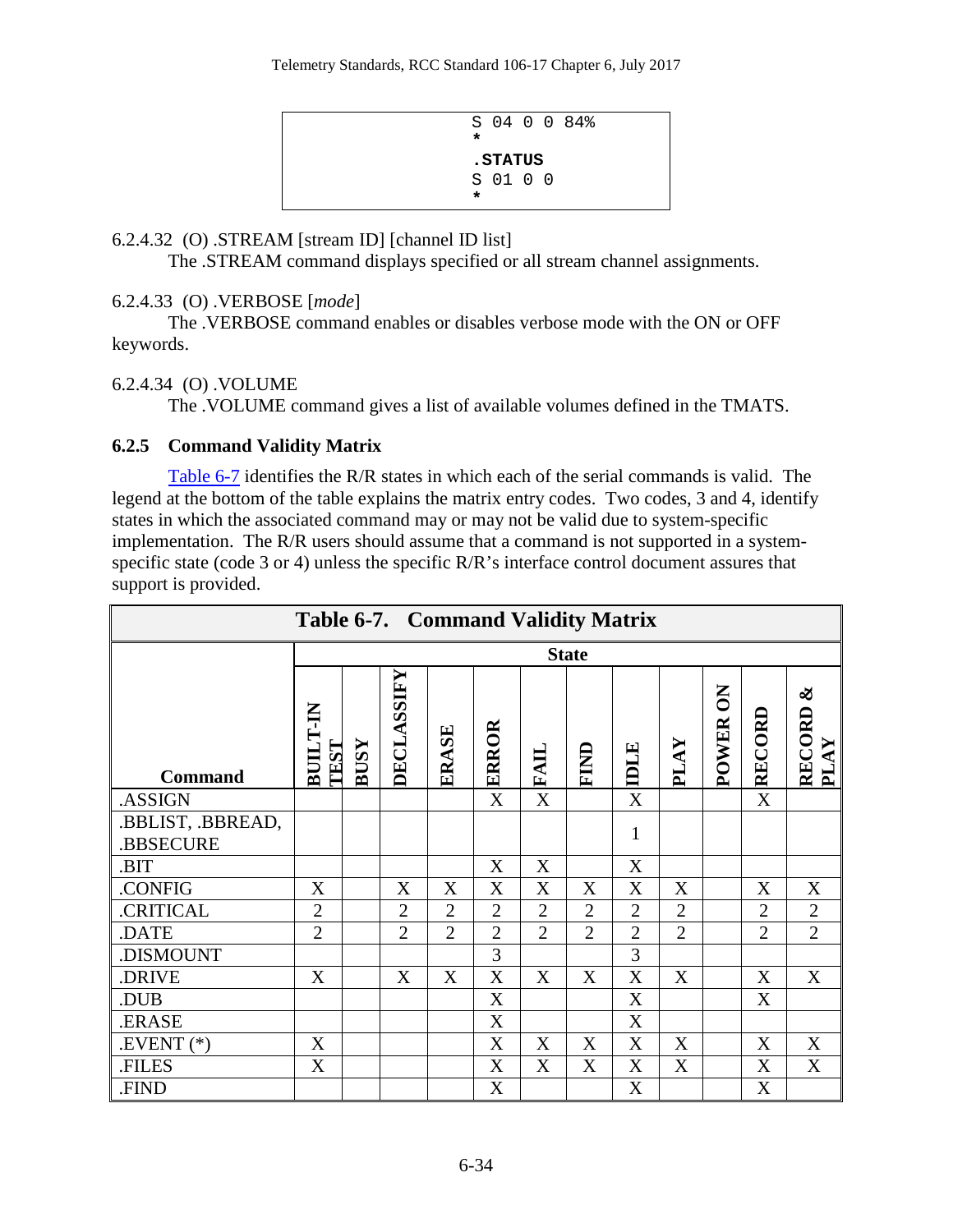| <b>HEALTH</b>                                                                           | X                |   | $\boldsymbol{X}$ | $\boldsymbol{\mathrm{X}}$ | X                         | X              | X              | $\mathbf X$           | X              | $\boldsymbol{X}$ | X                         |
|-----------------------------------------------------------------------------------------|------------------|---|------------------|---------------------------|---------------------------|----------------|----------------|-----------------------|----------------|------------------|---------------------------|
| .HELP                                                                                   | X                |   | X                | $\mathbf X$               | $\mathbf X$               | X              | X              | $\mathbf X$           | X              | $\mathbf X$      | $\boldsymbol{\mathrm{X}}$ |
| .IRIG106                                                                                | X                | X | X                | X                         | X                         | X              | X              | X                     | X              | X                | X                         |
| LOOP                                                                                    |                  |   |                  |                           | X                         |                |                | X                     |                | X                |                           |
| .MEDIA                                                                                  | X                |   |                  |                           | X                         | X              | X              | $\mathbf X$           | X              | X                | $\mathbf X$               |
| MOUNT.                                                                                  |                  |   |                  |                           | 3                         |                |                | $\overline{3}$        |                |                  |                           |
| $PAUSE$ (*)                                                                             |                  |   |                  |                           | $\overline{\text{X}}$     |                |                | $\overline{\text{X}}$ |                | X                |                           |
| $.$ PLAY $(*)$                                                                          |                  |   |                  |                           | X                         |                |                | $\mathbf X$           |                | X                |                           |
| .PUBLISH (*)                                                                            |                  |   |                  |                           | X                         |                |                | X                     | X              | X                | X                         |
| PUBLISH_CFG                                                                             |                  |   |                  |                           | $\mathbf X$               |                |                | X                     |                |                  |                           |
| .OUT_CRATE                                                                              |                  |   |                  |                           | X                         |                |                | X                     | X              | X                | X                         |
| .QUEUE                                                                                  |                  |   |                  |                           |                           |                |                |                       |                |                  |                           |
| .RECORD $(*)$                                                                           |                  |   |                  |                           | X                         |                | X              | $\mathbf X$           | X              |                  |                           |
| .REPLAY                                                                                 |                  |   |                  |                           | X                         |                |                | X                     |                | X                |                           |
| <b>RESET</b>                                                                            | X                | X | X                | X                         | $\boldsymbol{\mathrm{X}}$ | X              | X              | X                     | X              | X                | X                         |
| $RESUME$ (*)                                                                            |                  |   |                  |                           | X                         |                |                | X                     |                | X                |                           |
| $.SANITIZE$ (*)                                                                         |                  |   |                  |                           | X                         |                |                | X                     |                | X                |                           |
| SETUP.                                                                                  | $\overline{2}$   |   | $\overline{2}$   | $\overline{2}$            | $\overline{2}$            | $\overline{2}$ | $\overline{2}$ | $\overline{2}$        | $\overline{2}$ | $\overline{2}$   | $\overline{2}$            |
| <b>STATUS</b>                                                                           | X                | X | X                | X                         | X                         | X              | X              | X                     | X              | $\mathbf X$      | X                         |
| .STOP                                                                                   |                  |   |                  |                           |                           |                | X              |                       | X              | X                | $\mathbf X$               |
| .STREAM                                                                                 | X                |   | X                | X                         | X                         | X              | X              | X                     | X              | X                | $\boldsymbol{\mathrm{X}}$ |
| .TIME                                                                                   | $\overline{2}$   |   | $\overline{2}$   | $\overline{2}$            | $\overline{2}$            | $\overline{2}$ | $\overline{2}$ | $\overline{2}$        | $\overline{2}$ | $\overline{2}$   | $\overline{2}$            |
| TMATS.                                                                                  |                  |   |                  |                           | X                         |                |                | X                     |                |                  |                           |
| .VOLUME                                                                                 | $\boldsymbol{X}$ |   | $\boldsymbol{X}$ | $\boldsymbol{\mathrm{X}}$ | X                         | X              | X              | X                     | X              | $\boldsymbol{X}$ | X                         |
| Legend                                                                                  |                  |   |                  |                           |                           |                |                |                       |                |                  |                           |
| $X =$ Always valid.                                                                     |                  |   |                  |                           |                           |                |                |                       |                |                  |                           |
| $1 =$ Only valid after declassify command execution has completed.                      |                  |   |                  |                           |                           |                |                |                       |                |                  |                           |
| $2 =$ Query function always valid. Changing masks, setup, or time only valid in IDLE or |                  |   |                  |                           |                           |                |                |                       |                |                  |                           |
| ERROR.                                                                                  |                  |   |                  |                           |                           |                |                |                       |                |                  |                           |

3 = MOUNT and DISMOUNT only valid if not mounted or dismounted, respectively.

Commands marked (\*) may have implementation-specific restrictions.

#### **6.2.6 Required Command Subset**

[Table 6-8](#page-40-0) identifies the minimum subset of commands that must be implemented for each R/R type to be compliant with this standard.

<span id="page-40-0"></span>

| <b>Table 6-8. Required Commands</b> |                      |                    |             |  |  |
|-------------------------------------|----------------------|--------------------|-------------|--|--|
|                                     | <b>Recorder Type</b> |                    |             |  |  |
| <b>Command</b>                      | <b>Tape</b>          | <b>Solid-State</b> | <b>Disk</b> |  |  |
| .BIT                                | М                    | M                  | M           |  |  |
| .CRITICAL                           | М                    | M                  | M           |  |  |
| .DATE                               | M                    | M                  | M           |  |  |
| .DECLASSIFY                         |                      |                    |             |  |  |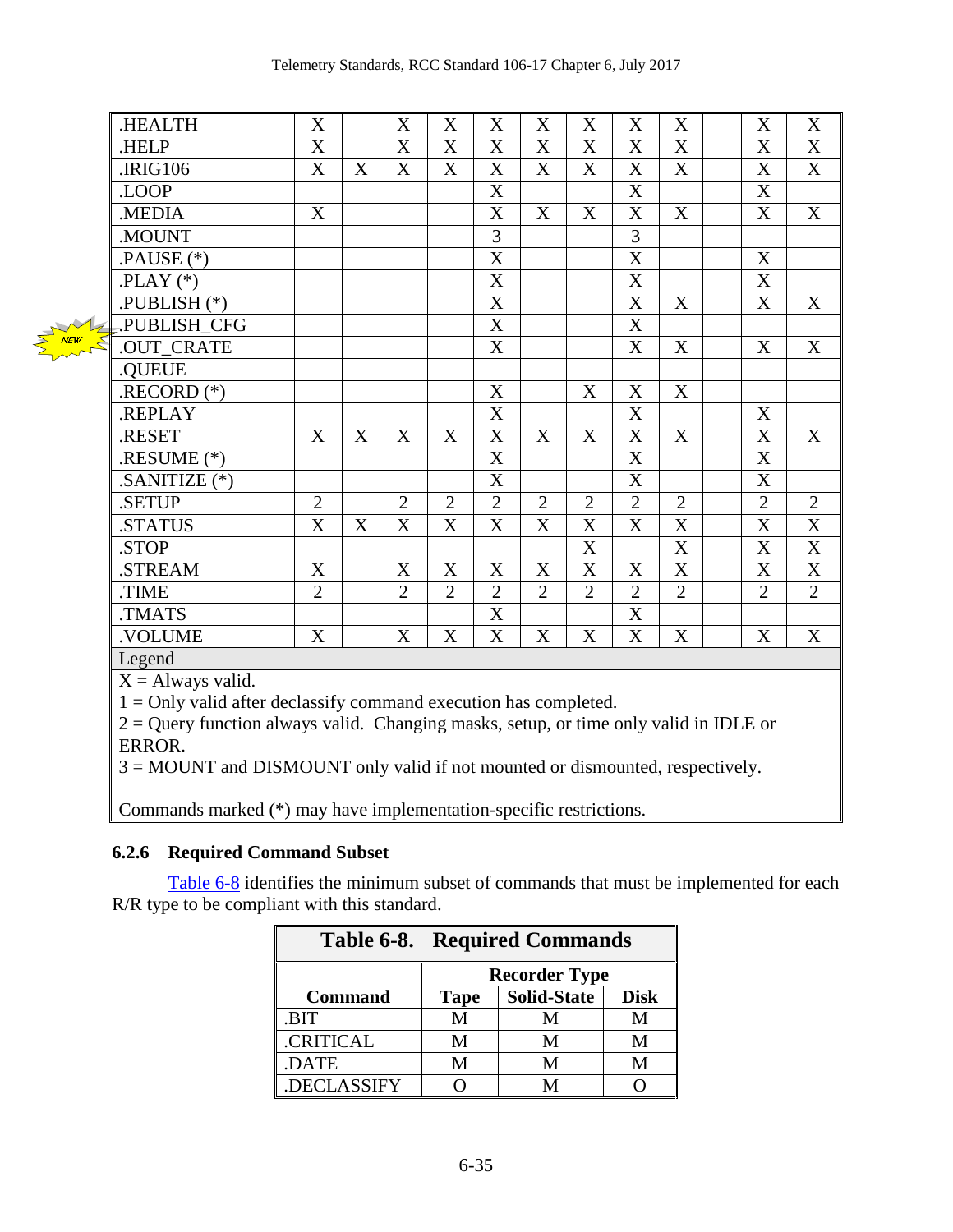|  | Telemetry Standards, RCC Standard 106-17 Chapter 6, July 2017 |  |
|--|---------------------------------------------------------------|--|
|--|---------------------------------------------------------------|--|

| .DISMOUNT     | M | M                             | M |  |
|---------------|---|-------------------------------|---|--|
| <b>.ERASE</b> | M | M                             | M |  |
| <b>FILES</b>  | O | M                             | M |  |
| <b>HEALTH</b> | M | M                             | M |  |
| HELP.         | M | M                             | M |  |
| .IRIG106      | M | M                             | M |  |
| .MEDIA        | M | M                             | M |  |
| <b>MOUNT</b>  | M | M                             | M |  |
| <b>RECORD</b> | M | M                             | M |  |
| .RESET        | M | M                             | M |  |
| <b>SETUP</b>  | M | M                             | M |  |
| <b>STATUS</b> | M | M                             | M |  |
| .STOP         | M | M                             | M |  |
| <b>TIME</b>   | M | M                             | M |  |
| TMATS.        | M | M                             | M |  |
| Legend        |   |                               |   |  |
|               |   | $M=$ Mandatory $O =$ Optional |   |  |

## **6.3 MIL-STD-1553 Remote Terminal Command and Control**

As of RCC 106-17, this section is moved to **Appendix 6-A**.

#### **6.4 Discrete Command and Control**

Any R/R that implements discrete C&C shall implement the functions described herein. Required discrete control functions are noted in [Figure 6-9.](#page-41-0)

| <b>Description</b> |
|--------------------|
| <b>RECORD</b>      |
| <b>ERASE</b>       |
| <b>SANITIZE</b>    |
| <b>ENABLE</b>      |
| RIT                |

Figure 6-9. Required Discrete Control Functions

#### <span id="page-41-0"></span>**6.4.1 Control and Status Lines**

Five contacts for discrete control and five lines for indicating status shall be provided. All the lines are "active low": grounding a control line (or causing the indicator line to go to ground) referenced to the recorder's ground activates the function as shown in [Figure 6-10.](#page-42-0) Note that the circuit shown in [Figure 6-10](#page-42-0) is for reference only, and specific installations may require alternative arrangements that are beyond the scope of this standard.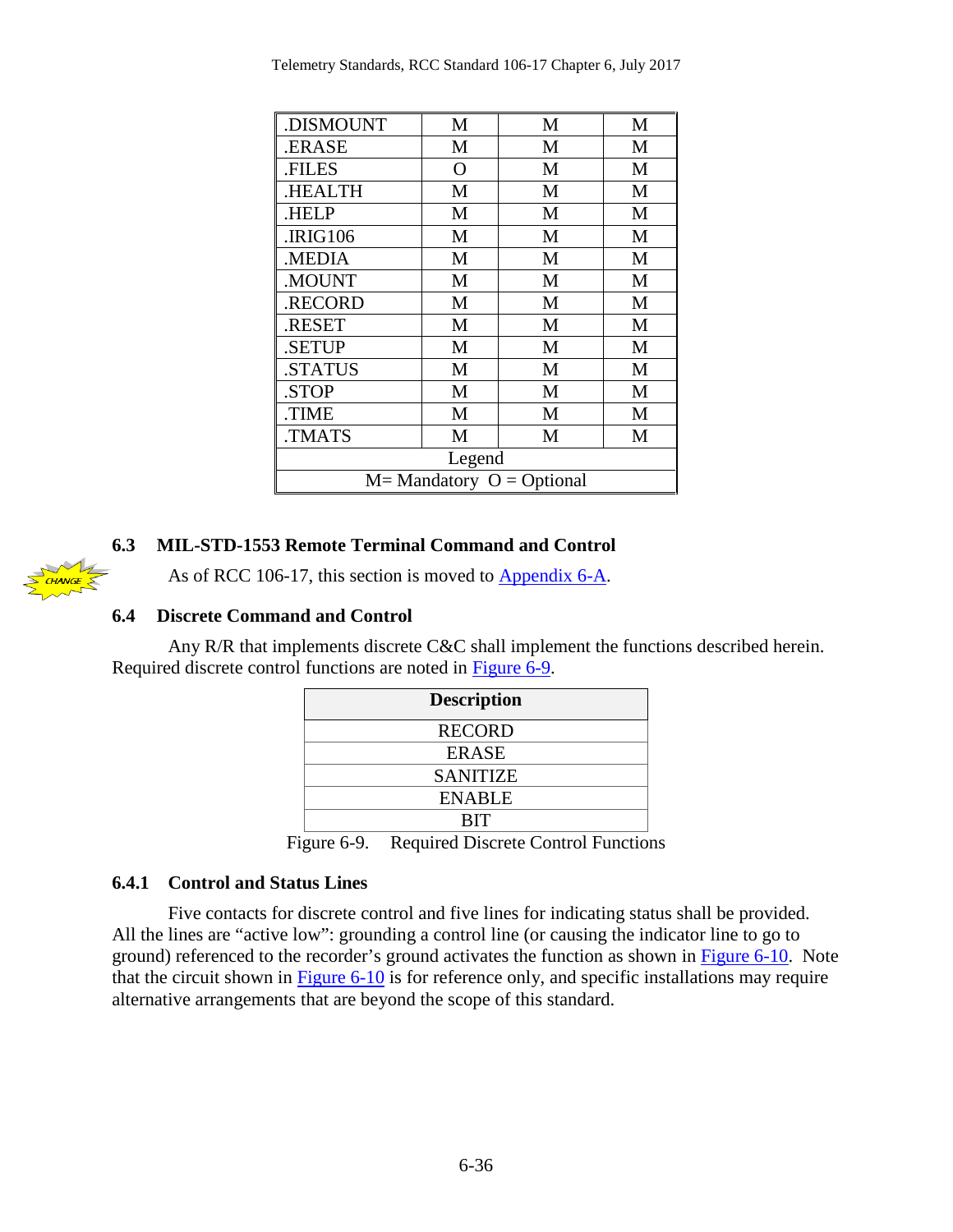

Figure 6-10. Discrete Control and Indicator Functional Diagram

## <span id="page-42-0"></span>6.4.1.1 Activation

All control inputs are activated by being brought to 0.55 volts (V) or less. Inputs using momentary switches must be active for 0.5 seconds for the associated command to be invoked. All status outputs are set to be "ON" by the R/R bringing the voltage to 0.55 V or less. The "OFF" state is designated by the output being open circuit. When "ON", the current in the circuit shall not exceed 60 milliamps (mA).

#### 6.4.1.2 Controls

- **BIT Command:** Activated by a momentary switch, this discrete control commands the recorder to start the BIT procedure.
- **Enable Command:** Activated by a momentary switch, this discrete control must be asserted simultaneously with either the ERASE or SANITIZE discrete for that control to operate.
- **Erase Command:** Activated by a momentary switch, this discrete control commands the recorder to erase its user data and file directory memory provided the ENABLE switch is also activated.
- **Record Command:** Activated by a toggle switch, this discrete control commands the recorder to start recording. Recorder will remain in this mode for the duration that the switch is active (i.e., closed).
- **Sanitize Command:** Activated by a momentary switch, this discrete control causes the recorder to start the SANITIZE procedure provided the ENABLE switch is also activated.

| <b>BIT Status:</b>    | The built-in test is running.                               |
|-----------------------|-------------------------------------------------------------|
| <b>Erase Status:</b>  | The media is erased or in the process of being erased.      |
| <b>Fault Status:</b>  | The R/R is not ready or a critical warning has been posted. |
| <b>Record Status:</b> | The $R/R$ is recording.                                     |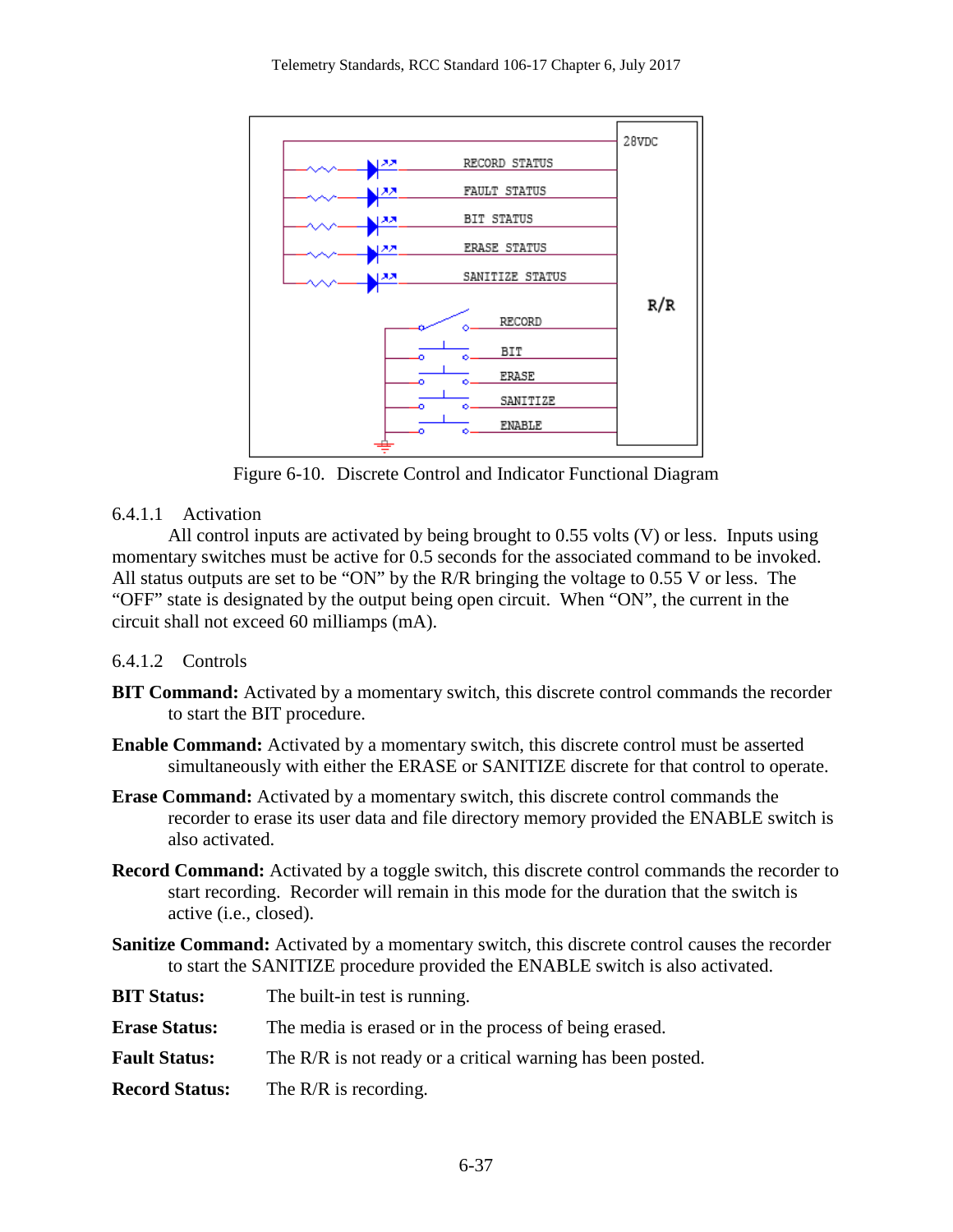**Sanitize Status:** The media is sanitized or is in the process of being sanitized.

# **6.4.2 Voltage**

28VDC auxiliary voltage output shall be provided from the discrete/control port (250 mA max, short circuit protection). A ground reference point shall be provided.

## **6.4.3 Status Updates**

The status reflected by the output lines shall be updated to match the actual status of the R/R at least once every 2 seconds. Whenever a status is activated ("ON"), it shall remain ON for a minimum interval not less than one second; status lines may flash (with a duty cycle of 500 milliseconds [ms] ON, 500 ms OFF) to indicate that the R/R is in the process of accomplishing the related status. [Table 6-9](#page-43-0) summarized the meanings associated with each status line.

<span id="page-43-0"></span>

| Table 6-9. Recorder/Reproducer Status Lines |                               |                    |                               |  |  |
|---------------------------------------------|-------------------------------|--------------------|-------------------------------|--|--|
| <b>Status Line</b>                          | $\mathbf{On}$                 | <b>Flash</b>       | <b>Off</b>                    |  |  |
|                                             |                               | Media is being     |                               |  |  |
| <b>ERASE</b>                                | Media erased.                 | erased.            | Media is not erased.          |  |  |
| <b>RECORD</b>                               | $R/R$ is recording.           |                    | $R/R$ is not recording.       |  |  |
|                                             | $R/R$ is not ready, or any of |                    | $R/R$ is running properly.    |  |  |
| <b>FAULT</b>                                | the critical warning exists.  |                    | No critical warning.          |  |  |
| <b>BIT</b>                                  | Built-in test running.        |                    | Built-in test is not running. |  |  |
|                                             |                               | Media sanitization |                               |  |  |
| <b>SANITIZE</b>                             | Media sanitized.              | is in progress.    | Media is not sanitized.       |  |  |



# **6.5 Commands for RMM Devices**

# **6.5.1 Mandatory Commands**

The mandatory commands for all RMM devices are listed in [Table 6-10.](#page-43-1) Additional commands that are mandatory for all RMM devices that support declassification are listed in [Table 6-11.](#page-44-0) Commands that are mandatory for RMM devices that support the Ethernet host platform interface via Telnet are listed in **Table 6-12**, with optional Ethernet commands listed in [Table 6-13.](#page-45-0)

<span id="page-43-1"></span>

| <b>Table 6-10. Mandatory Commands (All Interfaces)</b> |                   |                                                           |  |  |
|--------------------------------------------------------|-------------------|-----------------------------------------------------------|--|--|
| <b>Command</b>                                         | <b>Parameters</b> | <b>Description</b>                                        |  |  |
| .BIT                                                   |                   | Runs all of the RMM BITs.                                 |  |  |
|                                                        |                   | Specifies and views masks that determine which of the     |  |  |
| .CRITICAL                                              | $[n \, [mask] ]$  | .HEALTH status bits are critical warnings.                |  |  |
| .DATE                                                  | [start-date]      | Specifies setting or displaying date from RMM.            |  |  |
| <b>.ERASE</b>                                          |                   | Erases the RMM media.                                     |  |  |
| .HEALTH                                                | [feature]         | Displays detailed status of the RMM.                      |  |  |
|                                                        |                   | Queries the RMM for solid-state memory identification and |  |  |
| <b>.IDENTIFY</b>                                       |                   | firmware version.                                         |  |  |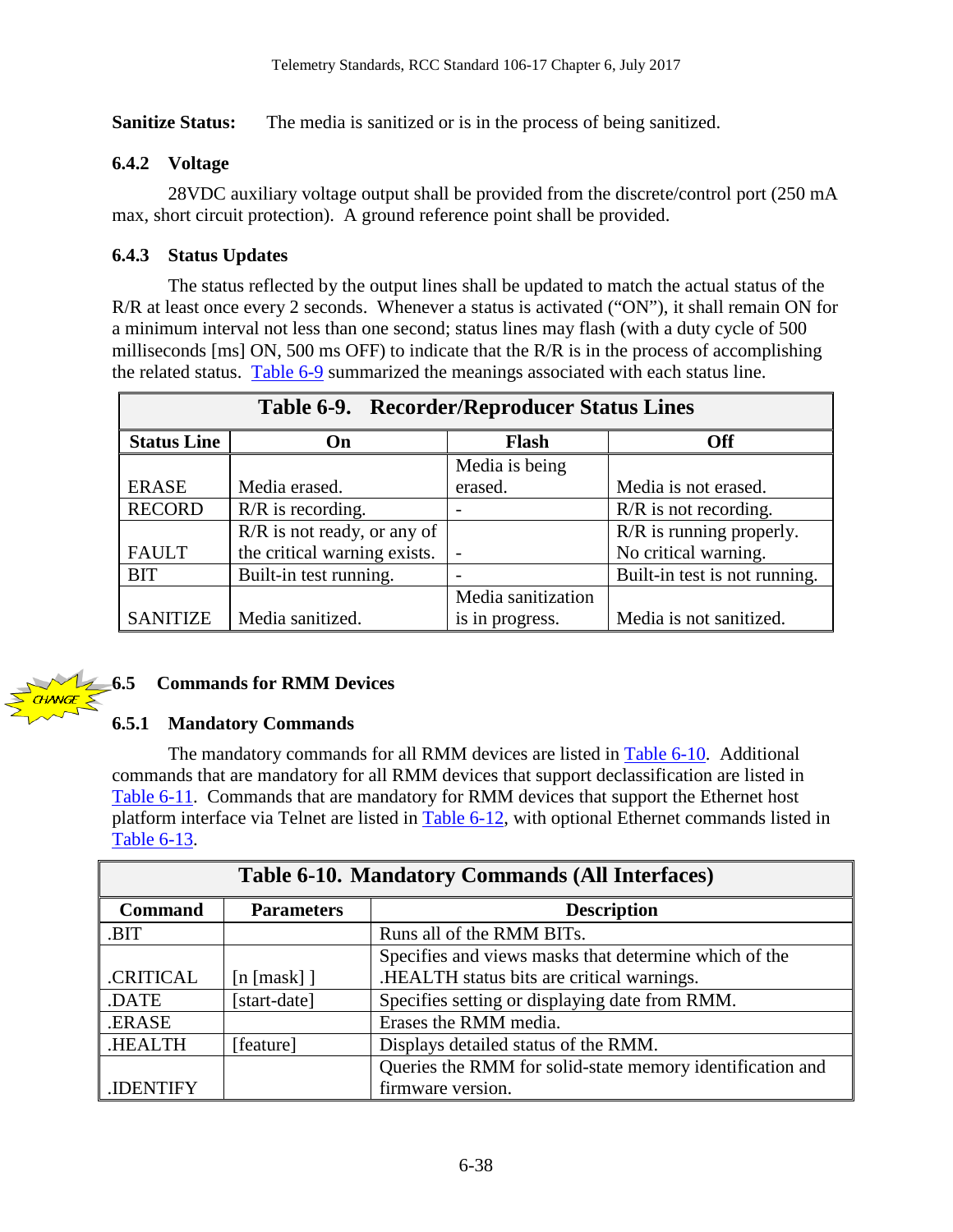| Table 6-10. Mandatory Commands (All Interfaces) |                                                              |                                                          |  |
|-------------------------------------------------|--------------------------------------------------------------|----------------------------------------------------------|--|
| <b>Command</b>                                  | <b>Description</b><br><b>Parameters</b>                      |                                                          |  |
| .INITIALIZE                                     |                                                              | Initializes RMM internal components.                     |  |
| .IRIG106                                        |                                                              | Retrieves the IRIG-106 supported version number.         |  |
|                                                 |                                                              | Queries the RMM for information about the physical media |  |
|                                                 | of the RMM and the transfer limits for the required physical |                                                          |  |
| <b>MEDIAP</b>                                   |                                                              | input/output (I/O) commands.                             |  |
| <b>STATUS</b>                                   |                                                              | Displays the current RMM status.                         |  |
| .TIME                                           | [start-time]                                                 | Displays or sets the internal system time.               |  |

<span id="page-44-0"></span>

|                  |                         | <b>Table 6-11. Additional Mandatory Commands for Declassification</b>                                                       |
|------------------|-------------------------|-----------------------------------------------------------------------------------------------------------------------------|
| Command          | Parameters              | Description                                                                                                                 |
| <b>.BBLIST</b>   |                         | Directs the RMM to retrieve the bad block list.                                                                             |
| <b>.BBLIST R</b> |                         | Retrieves the bad block list from the RMM.                                                                                  |
| .BBREAD          | {block}<br>identifier } | Returns contents of specified block in ASCII hexadecimal byte<br>format.                                                    |
|                  | $\{block\}$             | Directs the RMM to initiate a physical block read of the                                                                    |
| <b>BBREADP</b>   | identifier }            | specified physical block identifier.                                                                                        |
| <b>BBREAD D.</b> |                         | Retrieves the data from the physical block. See the .MEDIA P<br>command for information. Data is returned in binary format. |
|                  | $\{block\}$             |                                                                                                                             |
| .BBSECURE        | identifier }            | Marks an unsecured bad block as secure.                                                                                     |
| .DECLASSIFY      |                         | Initiates command as specified by user specification or user<br>CONOP overwrite procedures.                                 |
|                  | {block}                 | Directs the RMM to initiate a physical block write of the                                                                   |
| PBWRITE P.       | identifier}             | specified physical block identifier.                                                                                        |
|                  |                         | Writes the data to the physical block in binary format. See the                                                             |
| PBWRITE D.       |                         | .MEDIA P command for information.                                                                                           |
|                  |                         | Initiates a memory clear and identification of bad memory                                                                   |
| <b>SANITIZE</b>  |                         | blocks.                                                                                                                     |

<span id="page-44-1"></span>

| Table 6-12. Additional Mandatory Commands for Ethernet Interface |                   |                                                                |  |
|------------------------------------------------------------------|-------------------|----------------------------------------------------------------|--|
| <b>Command</b>                                                   | <b>Parameters</b> | <b>Description</b>                                             |  |
| .MEDIA E                                                         |                   | Queries the RMM about which protocols it supports.             |  |
|                                                                  |                   | Displays RMM IP address and associated settings. Mandatory     |  |
| .RMMIP                                                           |                   | only with Ethernet host platform interface.                    |  |
|                                                                  | keyword           | Displays and controls RMM IP addressing. Mandatory only        |  |
| .RMMIP                                                           | [parameter]       | with Ethernet host platform interface.                         |  |
|                                                                  | [PTPSTATUS]       | Displays and controls the IEEE 1588 Precision Time Protocol    |  |
| TIME.                                                            | PTP <sub>1</sub>  | (PTP) (if implemented).                                        |  |
|                                                                  |                   | Recovers the recorder setup configuration file (RSCF) from the |  |
| TMATS.                                                           | <b>GET</b>        | RMM storage.                                                   |  |
| <b>TMATS</b>                                                     | <b>READ</b>       | Displays the RSCF.                                             |  |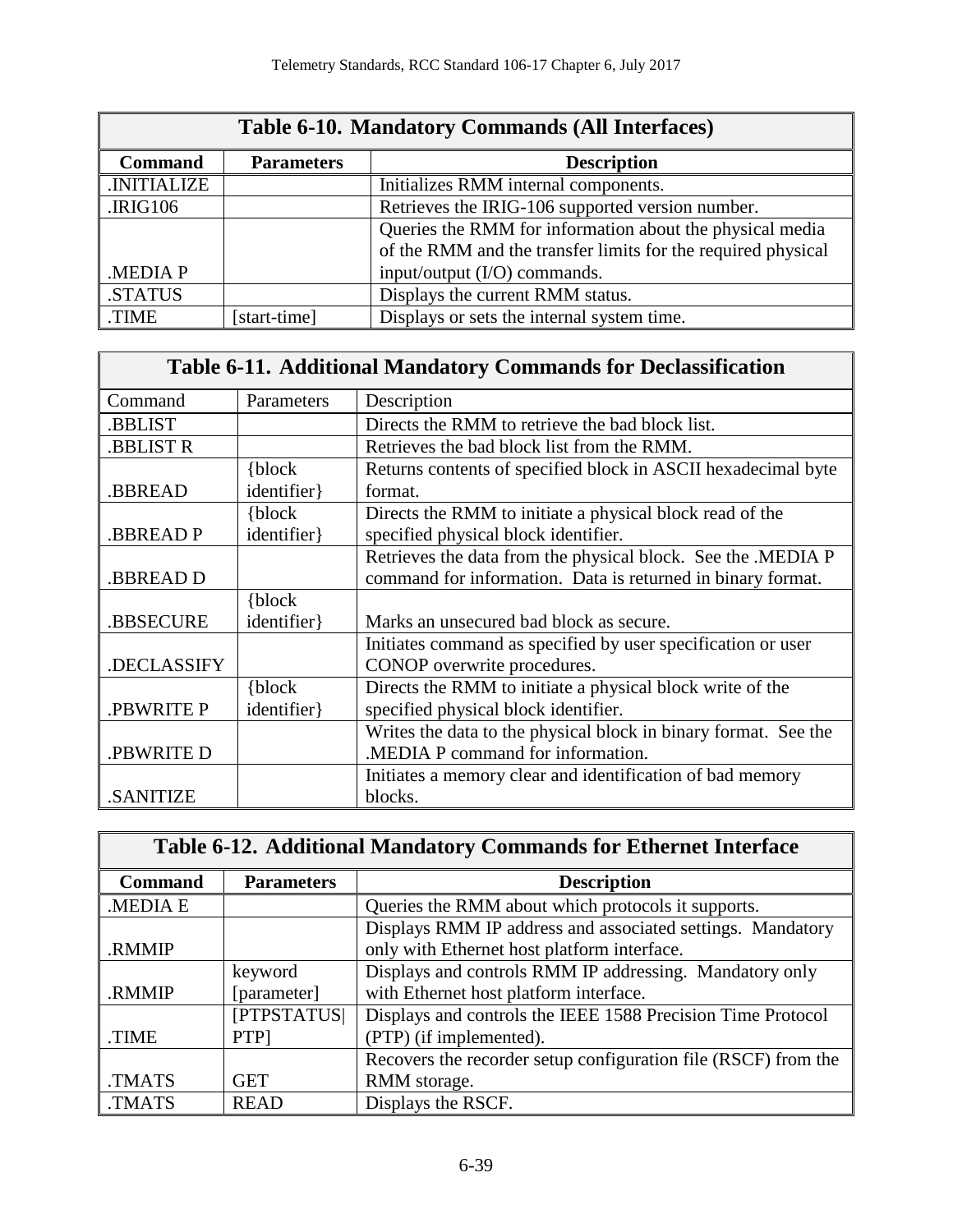| Table 6-12. Additional Mandatory Commands for Ethernet Interface |                   |                                           |  |
|------------------------------------------------------------------|-------------------|-------------------------------------------|--|
| Command                                                          | <b>Parameters</b> | <b>Description</b>                        |  |
| .TMATS                                                           | SAVE[n]           | Saves the RSCF using n to form file name. |  |
| .TMATS                                                           | <b>WRITE</b>      | Uploads an RSCF.                          |  |

<span id="page-45-0"></span>

| Table 6-13. Non-Mandatory Commands for Ethernet Interface |                   |                                                   |
|-----------------------------------------------------------|-------------------|---------------------------------------------------|
| <b>Command</b>                                            | <b>Parameters</b> | <b>Description</b>                                |
| MMED AME                                                  |                   | Displays the owner and largest maximum frame size |

| .RMMFRAME              | Displays the current and largest maximum frame size.              |
|------------------------|-------------------------------------------------------------------|
| .RMMFRAME   Frame size | Sets the maximum frame size.                                      |
|                        | Displays a comma-separated list of the TCP port numbers           |
|                        | used for the Telnet, File Transfer Protocol (FTP), and iSCSI      |
| <b>TCPPORTS</b>        | services.                                                         |
| .TCPPORTS              | port1, port2, port3 Sets the ports used for the network services. |

The RMM .HEALTH command response is presented in [Table 6-14.](#page-45-1)

<span id="page-45-1"></span>

| <b>Table 6-14.</b> | <b>Removable Memory Module .HEALTH Command Response</b> |             |                                                         |  |
|--------------------|---------------------------------------------------------|-------------|---------------------------------------------------------|--|
|                    | Bit                                                     | <b>Mask</b> | <b>Description</b>                                      |  |
| <b>RMM</b>         |                                                         | 01          | Bit failure                                             |  |
|                    |                                                         | 02          | Setup failure (unable to set the time or date properly) |  |
|                    | $\mathcal{D}_{\mathcal{A}}$                             | 04          | Operational failure (I/O error, media error, etc.)      |  |
|                    | 3                                                       | 08          | Low or dead battery warning                             |  |
|                    | 4                                                       | 10          | RMM busy                                                |  |
|                    |                                                         | 20          | Reserved for future Chapter 10 status bit               |  |
|                    | 6                                                       | 40          | Reserved for future Chapter 10 status bit               |  |
|                    | 7                                                       | 80          | Reserved for future Chapter 10 status bit               |  |
|                    | $8 - 31$                                                |             | Vendor-specific health status bits                      |  |

#### **6.5.2 Date and Time Setting Requirements**

To set time, the .TIME commands should be used according to Subsection [6.2.3.10.](#page-26-0)

#### 6.5.2.1 Time Setting Using IEEE 1394b

To guarantee avoiding uncontrolled delay, the following algorithm shall be used.

a. The host device puts a .TIME command with time parameter to be set in its SEND buffer and sends it at least 100 ms prior to the correct time to the real-time clock device. The delay is necessary to allow the processor device to be prepared for the exact time setting and to hold off enough in the host to force a doorbell with the next SCSI command. Without enough delay the host will not be able to chain the next SCSI command together with the previous command. If the operating system demands it a delay greater than 100 ms can be used.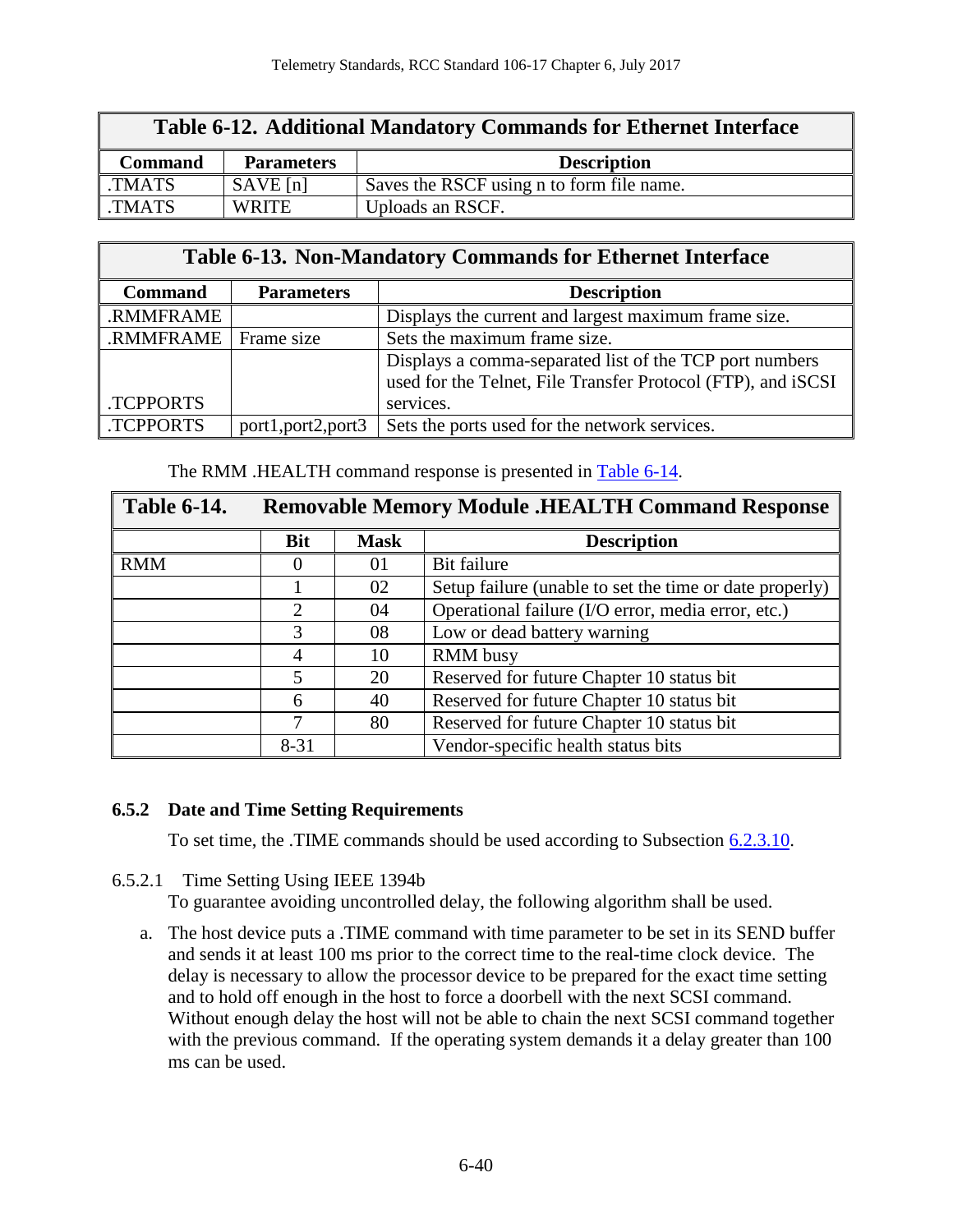- b. The processor device shall process this time and be prepared to set it at receipt of the doorbell.
- c. A .SEND command shall be sent to the real-time clock with the message .TIME without parameters to query for the time as set.

6.5.2.2 Time Setting using Ethernet

To minimize inaccuracy, the IEEE 1588 PTP may be used. How an RMM derives time from PTP is not controlled by the standard. The .TIME PTP and .TIME PTPSTATUS variants of the .TIME command shall be used to enable and view the status of the PTP implementation.

6.5.2.3 Date Setting Requirements

A .DATE [start-date] command shall be utilized for setting or displaying date of the removable memory real-time clock. The date shall be set in year-month-day format according to ISO Standard 8601:2004.



## **6.5.3 Declassification Supporting Commands**

#### 6.5.3.1 .IDENTIFY

A .IDENTIFY command queries the RMM for solid-state disk (SSD) identification and firmware version.

• Description

This command queries the RMM for SSD identification information and firmware version.

• Parameters

None

• Response

The RMM responds with one line containing five comma-separated fields. Characters and spaces are allowed within the comma-separated fields. Response time shall be within 100 ms. A .STATUS command request prior to 100 ms shall elicit a BUSY response.

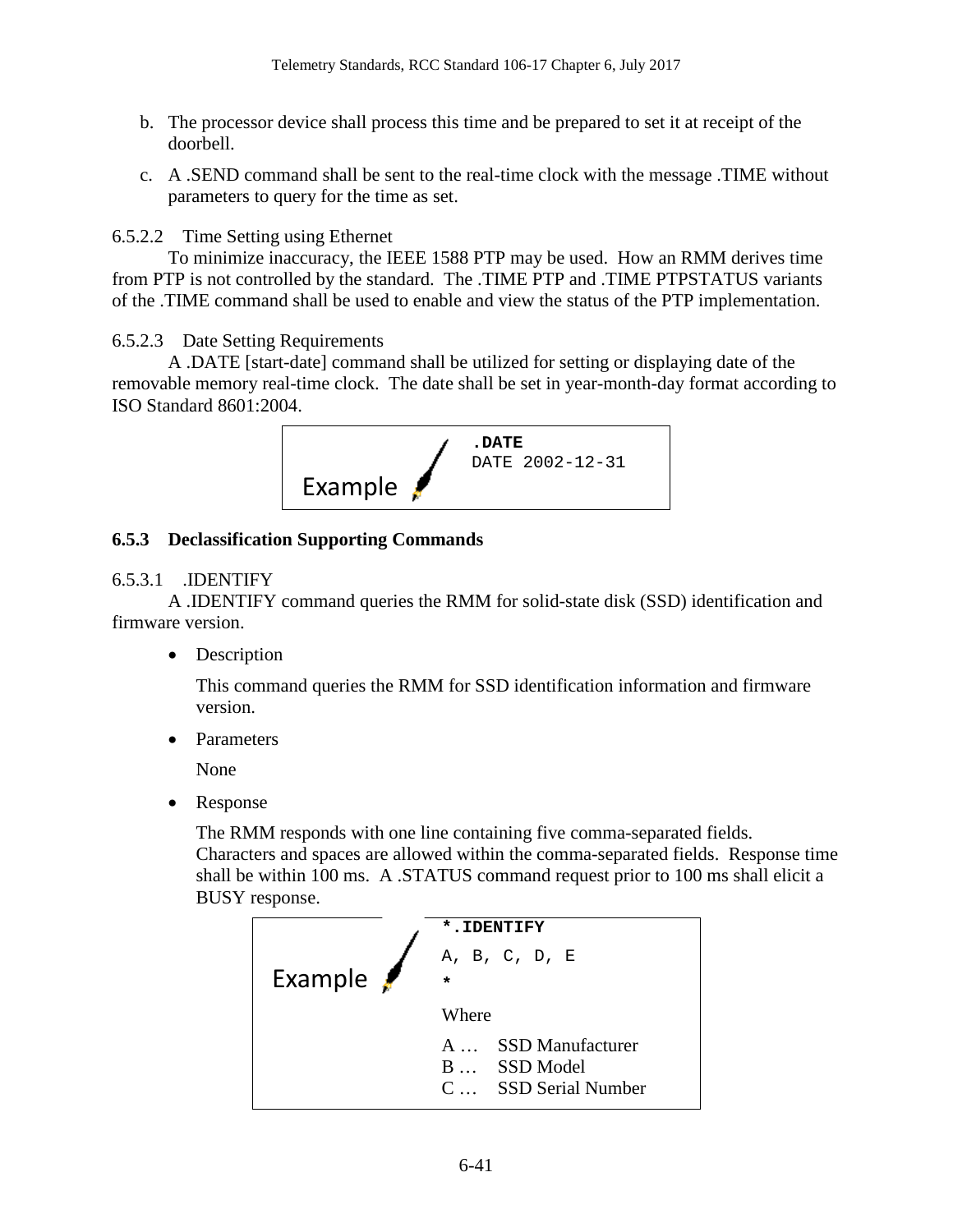| D RMM Firmware Version  |
|-------------------------|
| E  SSD Firmware Version |

#### 6.5.3.2 .MEDIA P

The .MEDIA P command is utilized to query the RMM for information regarding the physical block architecture of the SSD and the SCSI RECEIVE transfer limits in effect when reading physical blocks.

• Parameters

The parameter "P" distinguishes this command from the standard .MEDIA command.

• Response

The RMM responds with one line containing the tag "PHYSICAL" and five spaceseparated integer numbers. Response time shall be within 100 ms. A .STATUS command prior to 100 ms shall return a BUSY state.

|         | *.MEDIA P                                                                             |  |
|---------|---------------------------------------------------------------------------------------|--|
|         | PHYSICAL A B C D E                                                                    |  |
| Example | $\star$                                                                               |  |
|         | $A =$ Physical block size in bytes. This value must be a multiple<br>of item D below. |  |
|         | $B = Total number of physical blocks in SSD.$                                         |  |
|         | $C =$ Maximum operation request block (ORB) transfer size that                        |  |
|         | can be used when reading the binary data from the physical                            |  |
|         | block with the .BBREAD D and .PBWRITE D commands.                                     |  |
|         | $D =$ Number of valid data bytes in a physical page. Item A                           |  |
|         | above must be an integer multiple of this value.                                      |  |
|         | $E =$ This field specifies the number of filler bytes appended                        |  |
|         | onto each physical page read from the RMM. Filler bytes are                           |  |
|         | typically inserted to pad the transfer to the next Advanced                           |  |
|         | Technology Attachment sector boundary. If no padding is                               |  |
|         | required, this field may be 0.                                                        |  |

# 6.5.3.3 .SANITIZE

A .SANITIZE command shall initiate a write/verify of all RMM user data physical blocks. The pattern may consist of either all FFs or all 00s. The .SANITIZE command shall identify any blocks that cannot be written or verified. Blocks that cannot be written to or contain at least one bit that is stuck in either the 0 or the 1 state are termed bad blocks. The user shall review the block contents and map out the bad blocks such that they are no longer addressable. Once the address has been mapped out the blocks are no longer addressable and are no longer identified in the bad block table [\(Figure 6-11\)](#page-48-0).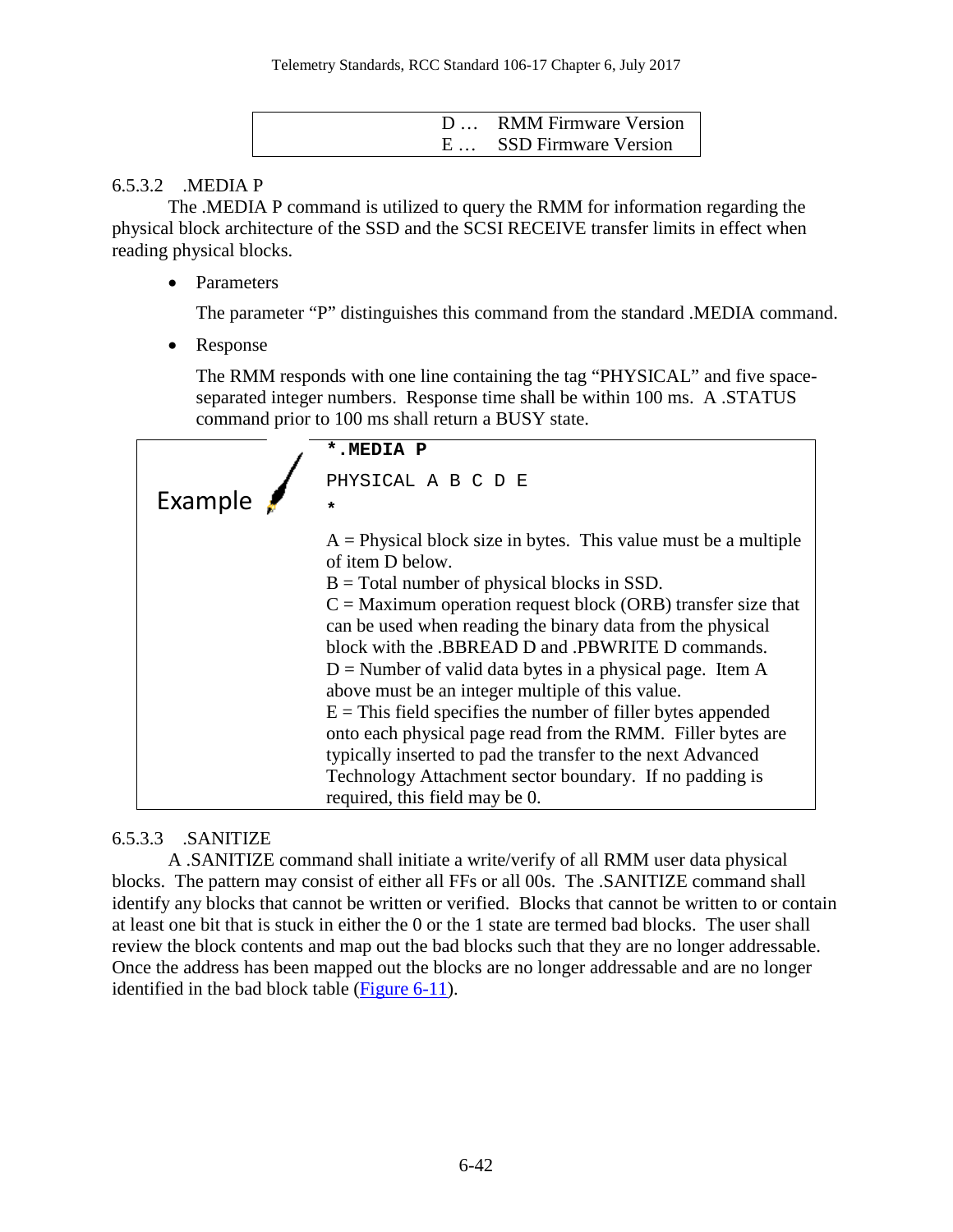

Figure 6-11. Updating the Bad Block Table

<span id="page-48-0"></span>• Parameters

None

• Response

The RMM responds with an asterisk. Response time shall be within 100 ms. A .STATUS command prior to 100 ms shall elicit a BUSY response. During sanitization the RMM shall respond with "S 04 xx yy zz"; where zz indicates percentage complete. Upon completion a status response of "S 11 xx yy" shall indicate that bad blocks were found. A status response upon completion of "S 12 xx yy" shall indicate that no bad blocks were found.



#### 6.5.3.4 .BBLIST

A .BBLIST command shall be utilized to instruct the RMM to retrieve the list of unsecured bad block identifiers from solid-state media residing in the RMM. A .BBLIST command is only valid following a .SANITIZE command.

**Parameters** 

None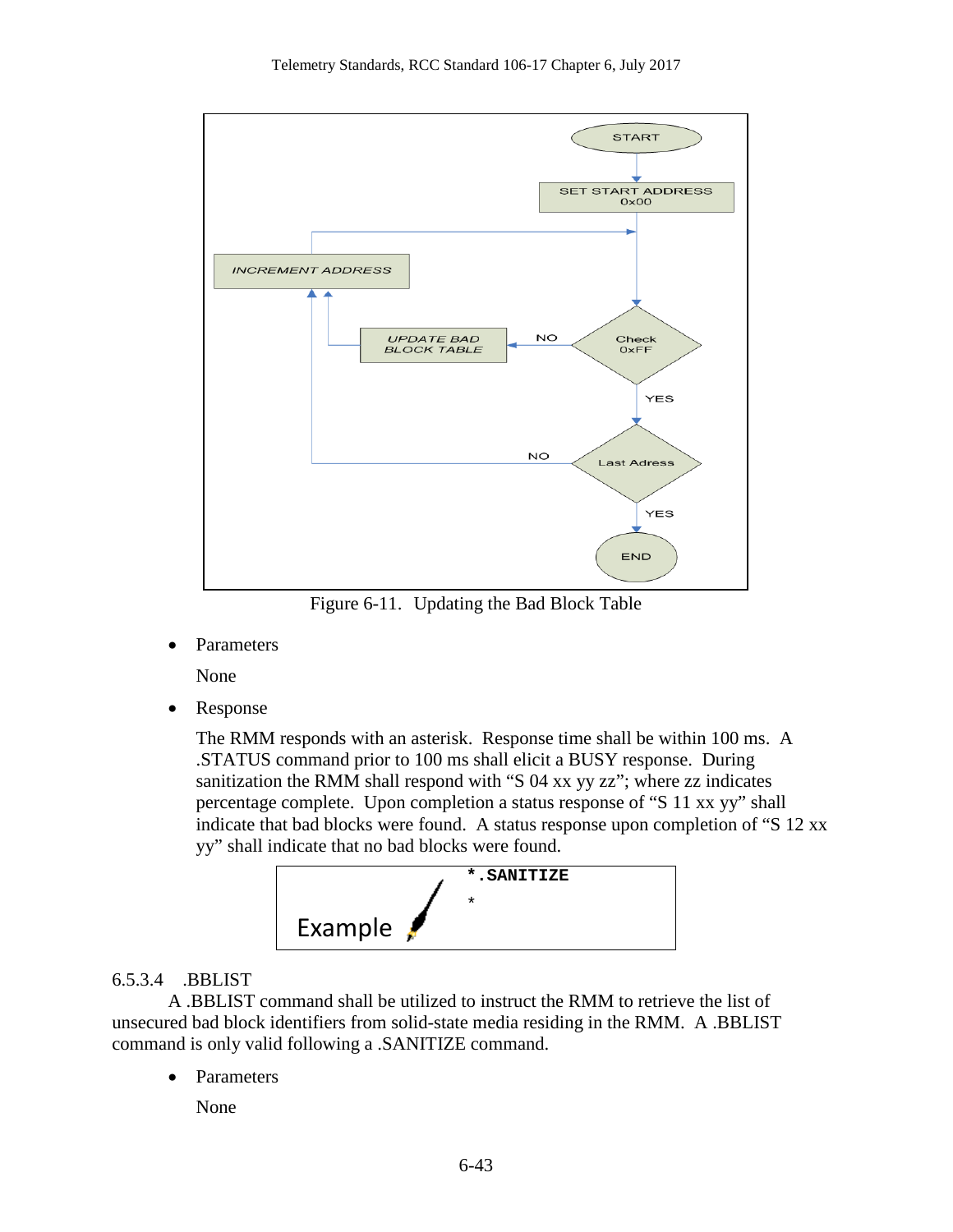• Response

The RMM responds with an asterisk. Response time shall be within 100 ms. A .STATUS command prior to 100 ms shall return a BUSY state.



# 6.5.3.5 .BBLIST R

A .BBLIST R command shall be used to retrieve bad block identifiers from the RMM. This command may only be issued immediately following a successful .BBLIST command.

• Parameters

The parameter "R" distinguishes this command from the standard .BBLIST command.

• Response

The RMM must respond with a list of hexadecimal bad block identifiers. Each identifier must be terminated with a <CR><LF> sequence. Each identifier must be a legal hexadecimal number from 1 to 16 digits. No embedded spaces or other special characters are allowed. Response time shall be within 100 ms. A .STATUS command prior to 100 ms shall return a BUSY state.



# 6.5.3.6 BBREAD P {block\_identifier}

A .BBREAD P {block\_identifier} command shall direct the RMM to initiate a physical block read of the specified physical block identifier.

• Parameters

The parameter "P" distinguishes this as a binary physical block read command.

The parameter block\_identifier is the physical block identifier from the BBLIST R response of the block to be read.

• Response

The RMM responds with an asterisk. Response time shall be within 100 ms. A .STATUS command prior to 100 ms shall return a BUSY state.

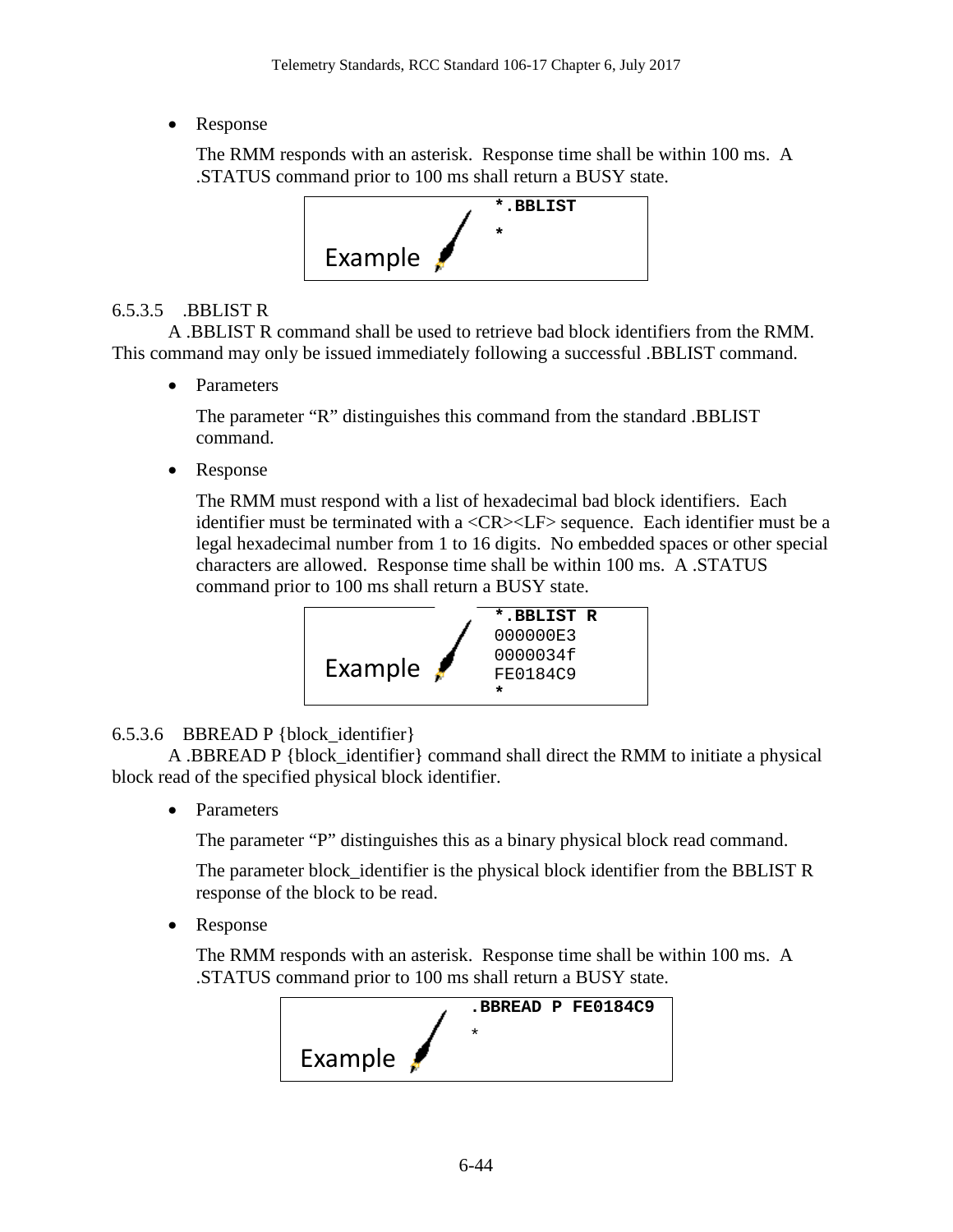# 6.5.3.7 .BBREAD D

A .BBREAD D command shall read one binary physical block from the RMM. This command may only be issued immediately after a successful .BBREAD P command. The physical block size, page size, page filler size, and maximum SCSI receive transfer size that are required to perform the transfer are all specified in the RMM's response to the .MEDIA P command.

• Parameters

None.

• Response

The RMM responds by returning the requested binary physical block data. Multiple SCSI receive commands may be required to retrieve the entire physical data block.



# 6.5.3.8 .BBSECURE {block identifier}

A .BBSECURE command shall be utilized to mark an unsecured bad block as being secured. A block that has been identified as secured shall never be used for any subsequent data recording. Secured bad blocks shall be removed from the unsecured bad block identifier list. The block identifier shall be provided for the block to be secured.

• Parameters

The parameter block identifier is the physical block identifier from the .BBLIST R response of the block to be secured.

• Response

The RMM responds with an asterisk.



# 6.5.3.9 .PBWRITE P {block\_identifier}

A .PBWRITE P {block\_identifier} command shall direct the RMM to initiate a physical block write of the specified physical block identifier.

• Parameters

The parameter block identifier is the physical block identifier from the BBLIST R response of the block to be written.

• Response

The RMM responds with an asterisk. Response time shall be within 100 ms. A .STATUS command prior to 100 ms shall return a BUSY state.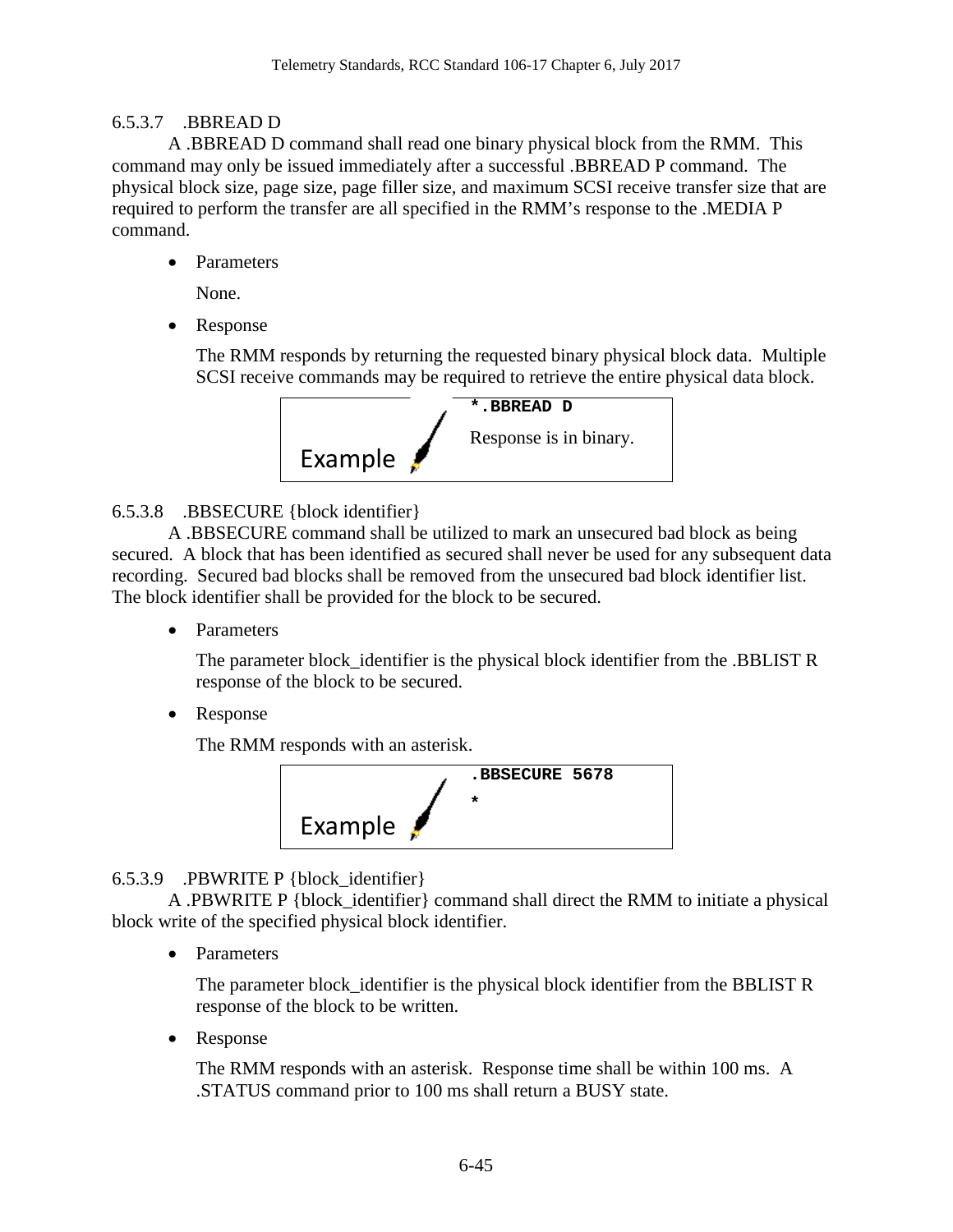

#### 6.5.3.10 .PBWRITE D

A .PBWRITE D command shall write one binary physical block to the RMM. This command may only be issued immediately after a successful .PBWRITE P command. The size of the physical block transfer size and the maximum SCSI send page size required to perform the transfer are all specified in the RMM's response to the .MEDIA P command.

• Parameters

Binary data block. Multiple SCSI send commands may be required to transfer the entire physical data block.

• Response

The RMM responds with an asterisk after all data is successfully received.



# 6.5.3.11 .INITIALIZE

A .INITIALIZE command shall be utilized to configure the RMM memory and reset of the firmware.

• Parameters

None

• Response

The RMM responds with an asterisk. Response time shall be within 100 ms. A .STATUS command prior to 100 ms shall return a BUSY state. A response of "S13 xx yy zz"; where zz indicates percentage complete shall be provided. Upon completion, a response of "S 14 xx yy" shall be provided; where yy indicates number of seconds required after initialization.

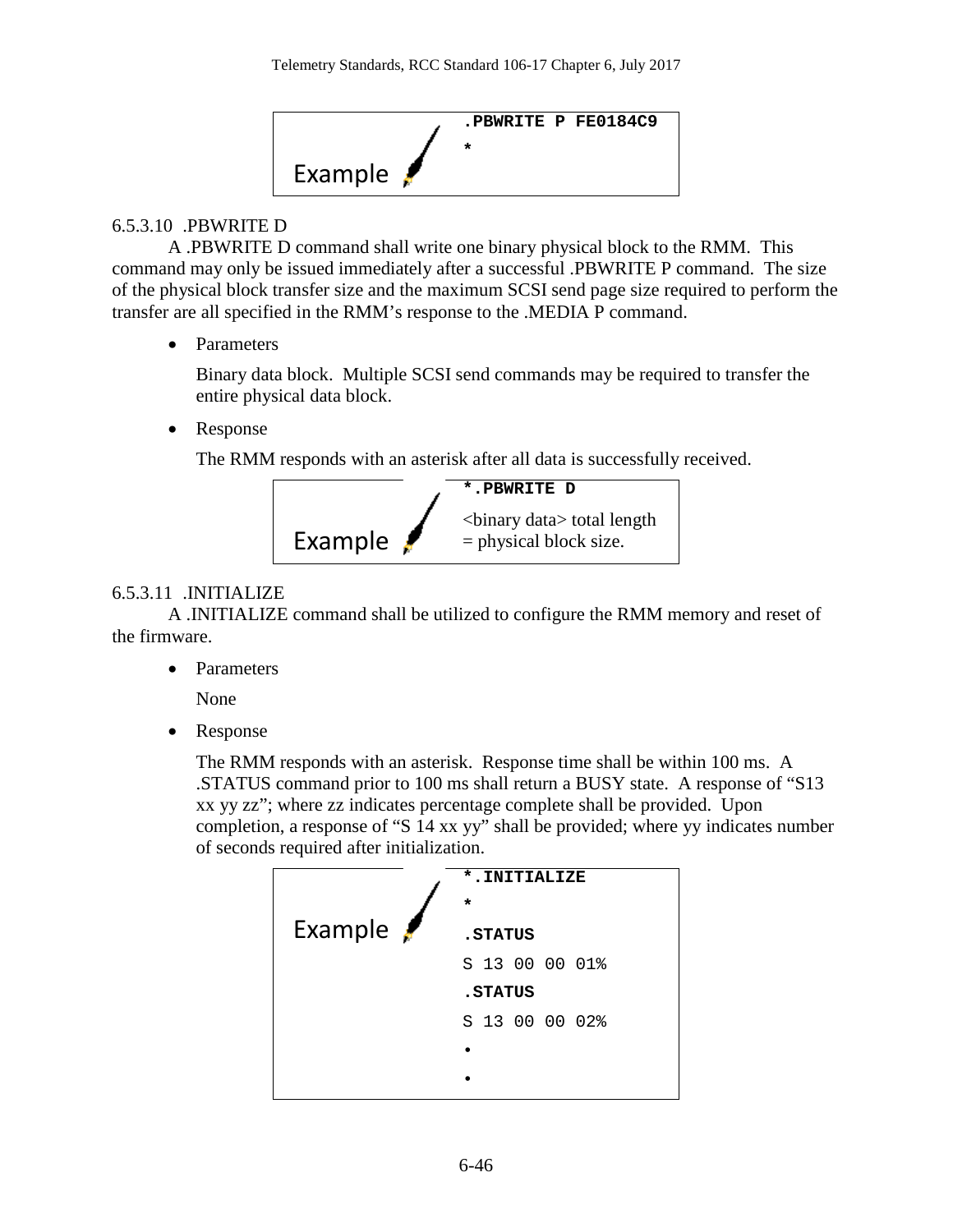| ٠               |
|-----------------|
| .STATUS         |
| S 13 00 00 100% |
| .STATUS         |
| S 14 00 03      |
| .STATUS         |
| S 01 00 00      |

## 6.5.3.12 .DECLASSIFY

A .DECLASSIFY command shall be utilized to initiate user procedures.

• Parameters

None

• Response

The RMM responds with an asterisk. Response time shall be within 100 ms. A .STATUS command prior to 100 ms shall return a BUSY state. During sanitization the RMM shall respond with "S 04 xx yy zz"; where zz indicates percentage complete. Upon completion a status response of "S 11 xx yy" shall indicate that bad blocks were found. A status response upon completion of "S 12 xx yy" shall indicate that no bad blocks were found.



# 6.5.3.13 .IRIG106

A .IRIG106 command shall be utilized to retrieve the RCC 106-supported version number.

• Parameters

None

• Response

The RMM responds with a version number that shall be a two-integer value representing the last two digits of the year of RCC 106 release supported by the device. Response time shall be within 100 ms. A .STATUS command prior to 100 ms shall return a BUSY state.

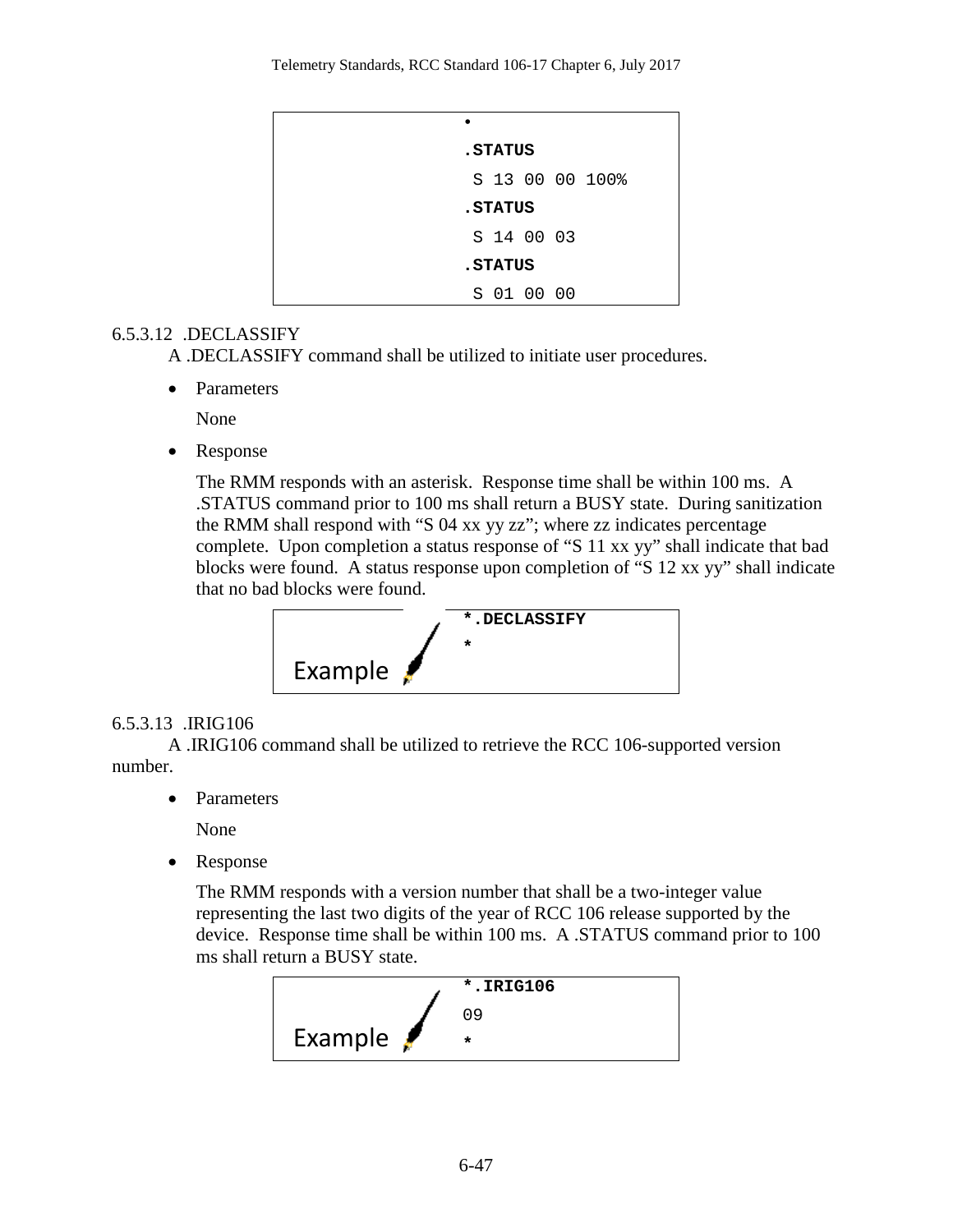### 6.5.3.14 .STATUS

A .STATUS command shall be utilized to query the RMM for status information (see [Table 6-15\)](#page-53-0).

• Description

This command queries the RMM for status information.

• Parameters

None

• Response

The RMM response to a .STATUS command is of the form:

$$
\begin{array}{c|cccc}\n & \star \text{.starus} \\
\hline\n\text{Example} & \star & \text{B} & \text{C} & \text{[D§]} \\
\star & & & & \\
\end{array}
$$

<span id="page-53-0"></span>

| <b>Table 6-15. Removable Memory Module States</b> |              |              |                          |                            |
|---------------------------------------------------|--------------|--------------|--------------------------|----------------------------|
|                                                   |              | Description  |                          |                            |
|                                                   | <b>State</b> | <b>State</b> |                          | <b>Progress Percentage</b> |
| <b>State</b>                                      | Code (A)     | Value $(B)$  | State Value (C)          | (D)                        |
| <b>FAIL</b>                                       | 00           |              |                          |                            |
| <b>IDLE</b>                                       | 01           | $00\,$       | 00                       |                            |
| <b>BIT</b>                                        | 02           | 00           | 00                       | Percent Complete           |
| <b>ERASE</b>                                      | 03           | $00\,$       | 00                       | Percent Complete           |
| <b>DECLASSIFY</b>                                 |              |              |                          |                            |
| <b>SANITIZE</b>                                   | 04           | $00\,$       | 00                       | Percent Complete           |
| <b>BUSY</b>                                       | 09           | $00\,$       | 00                       |                            |
| <b>SANITIZE</b>                                   |              |              |                          |                            |
| <b>COMPLETED</b>                                  |              |              |                          |                            |
| <b>BAD BLOCKS</b>                                 |              |              | Number of bad blocks     |                            |
| <b>FOUND</b>                                      | 11           | $00\,$       | found (Integer)          |                            |
| <b>SANITIZE</b>                                   |              |              |                          |                            |
| <b>COMPLETED NO</b>                               |              |              |                          |                            |
| <b>BAD BLOCKS</b>                                 |              |              |                          |                            |
| <b>FOUND</b>                                      | 12           | $00\,$       | 00                       |                            |
| <b>INITIALIZE IN</b>                              |              |              |                          |                            |
| <b>PROGRESS</b>                                   | 13           | $00\,$       | 00                       | Percent Complete           |
|                                                   |              |              | Number of seconds        |                            |
| <b>INITIALIZE</b>                                 |              |              | required for             |                            |
| <b>COMPLETE</b>                                   | 14           | 00           | initialization (Integer) |                            |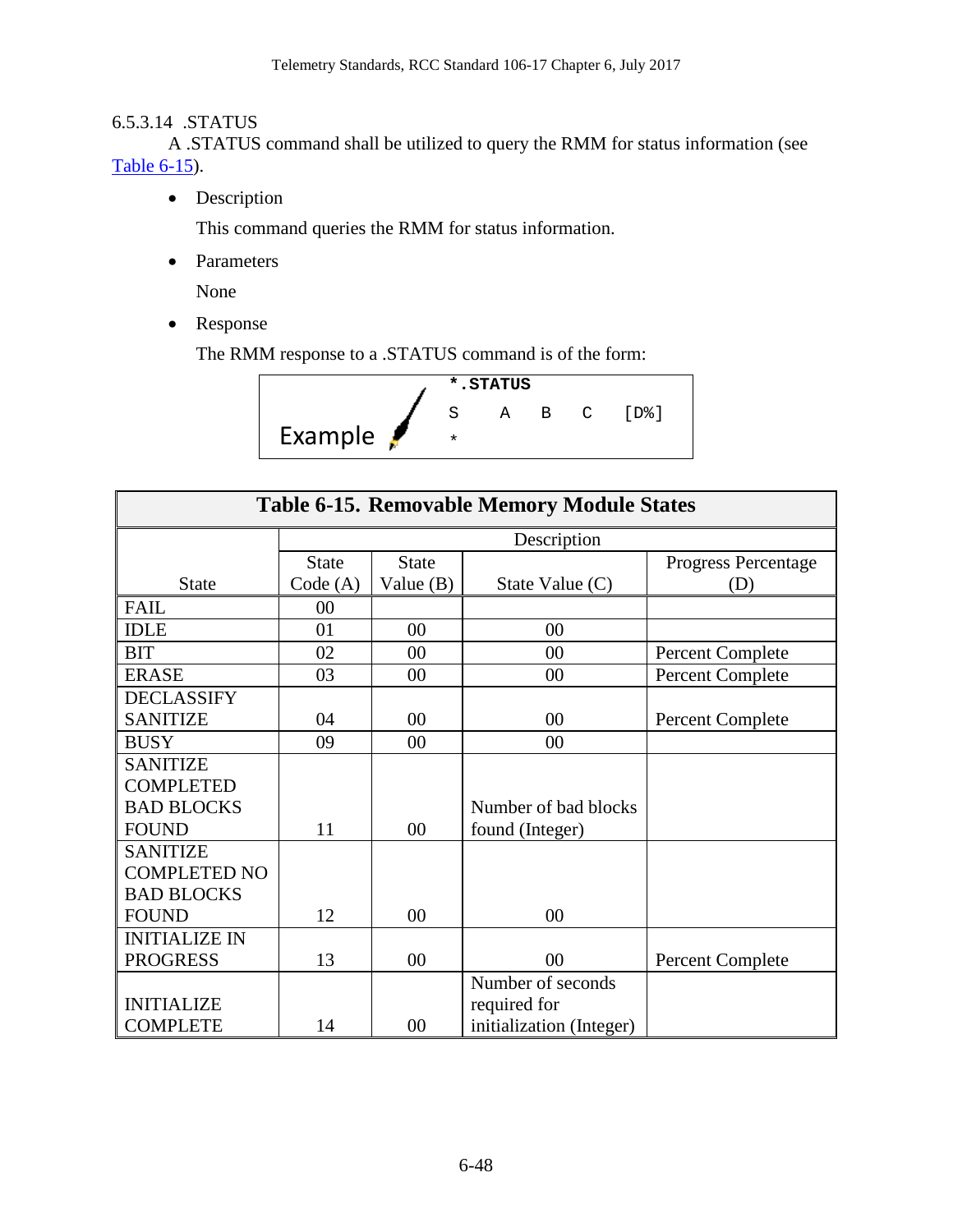#### 6.5.3.15 RMM Command Error Codes

Issuing invalid commands (bad syntax) or illegal commands (not accepted in the current system state) results in error code responses (with an ASCII "E" identifier) prior to the asterisk response terminator when a command cannot be completed. [Table 6-16](#page-54-0) shows possible error codes and the conditions under which they occur.

<span id="page-54-0"></span>

| <b>Table 6-16. Command Error Codes</b> |                          |                                                        |  |  |
|----------------------------------------|--------------------------|--------------------------------------------------------|--|--|
| <b>Error</b>                           | <b>Description</b>       | Condition*s                                            |  |  |
| 00                                     | <b>INVALID COMMAND</b>   | Command does not exist                                 |  |  |
| 01                                     | <b>INVALID PARAMETER</b> | Parameter is out of range, or wrong alpha-numeric type |  |  |
| 02                                     | <b>INVALID MODE</b>      | Command cannot be executed in the current state        |  |  |
|                                        |                          | Command failed to execute for any reason other than    |  |  |
| 0 <sub>5</sub>                         | <b>COMMAND FAILED</b>    | those listed above                                     |  |  |



## **6.5.4 SCSI and iSCSI Commands.**

The mandatory SCSI command set for vendor-specific devices is as follows. Note that the SCSI standard imposes additional requirements for a device to be compliant.

a. For random-access devices:

INQUIRY READ READ CAPACITY REQUEST SENSE TEST UNIT READY

b. For sequential-access devices:

INQUIRY READ REWIND TEST UNIT READY REQUEST SENSE

# **6.5.5 Mandatory ORB Formats for the Processor Device Using IEEE 1394b**

6.5.5.1 Minimum Operational Requirements

The time setting accuracy of the real-time clock device should be better than 1 ms. The short time accuracy of the real-time clock device must be better than 10 parts per million (ppm) in the temperature range 0-40°C and better than 50 ppm in the temperature range −40°C - +85°C.

6.5.5.2 IEEE 1394b ORB Format.

a. Login ORB format. The login ORB format is illustrated in [Figure 6-12.](#page-55-0)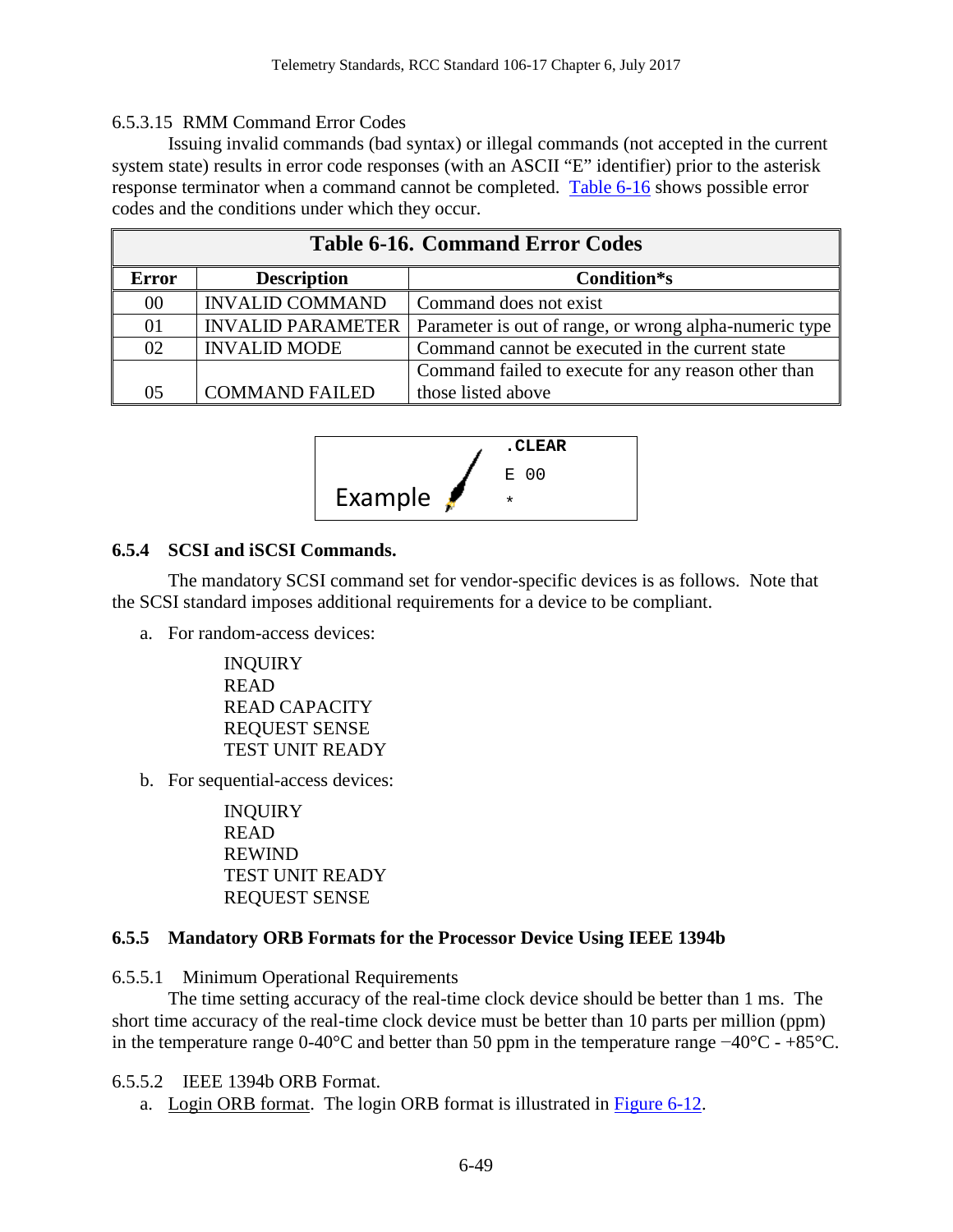|                                          | Least significant bit (lsb)<br>Most significant bit (msb) |  |              |  |       |  |                                 |       |     |  |
|------------------------------------------|-----------------------------------------------------------|--|--------------|--|-------|--|---------------------------------|-------|-----|--|
| 31                                       | 30                                                        |  | 29 28 27     |  | 24 23 |  | 20 19                           | 16 15 |     |  |
| Password                                 |                                                           |  |              |  |       |  |                                 |       |     |  |
|                                          | Login_response                                            |  |              |  |       |  |                                 |       |     |  |
| $\mathbf n$                              | $Rq_{m}$ fmt                                              |  | $\mathbf{X}$ |  |       |  | Reserved   Reconnect   Function |       | LUN |  |
| password_length<br>login_response_length |                                                           |  |              |  |       |  |                                 |       |     |  |
| Status_FIFO                              |                                                           |  |              |  |       |  |                                 |       |     |  |

- <span id="page-55-0"></span>• Password. In this 32-bit field, the password shall be "RTC." The password field shall contain the immediate data and the password\_length shall be zero.
- Login response. 32 bits.
- login\_response\_length. 16 bits.
	- o The Login\_response field and login\_response\_length fields shall specify the address and size of a buffer (minimum of 12 bytes) allocated by the host for the return of the login response.
- n. In this one-bit field, the notify bit "n" shall be one.
- Rq\_fmt. In this two-bit field, the rq\_fmt shall be zero.
- $x$ . In this one-bit field, the exclusive bit "x" shall be one.
- Reserved. A four-bit field, Reserved shall be zero.
- Reconnect. The four-bit reconnect field shall specify the reconnect time as a power of 2 seconds. A value of zero shall mean one second.
- Function. This field is four bits. The function shall be zero.
- LUN. This is 16 bits. The LUN shall be one.
- Status\_FIFO. The 64-bit Status\_FIFO shall contain the address allocated by the host for the return of status for the login request and for the return of subsequent write and read buffer response(s) indicating success/failure of the operation.
- b. Login Response. The login response format is illustrated in [Figure 6-13.](#page-55-1)

| msb                 |       |                       |  |  |
|---------------------|-------|-----------------------|--|--|
|                     | 16 15 |                       |  |  |
| Length              |       | $login$ <sub>ID</sub> |  |  |
| command_block_agent |       |                       |  |  |
| reserved            |       | reconnect_hold        |  |  |

Figure 6-13. Login Response Format

- <span id="page-55-1"></span>• Length. This 16-bit field contains the length, in bytes, of the login response data.
- login ID. This 16-bit field is used in all subsequent requests to the SCSI multimedia command's management agent.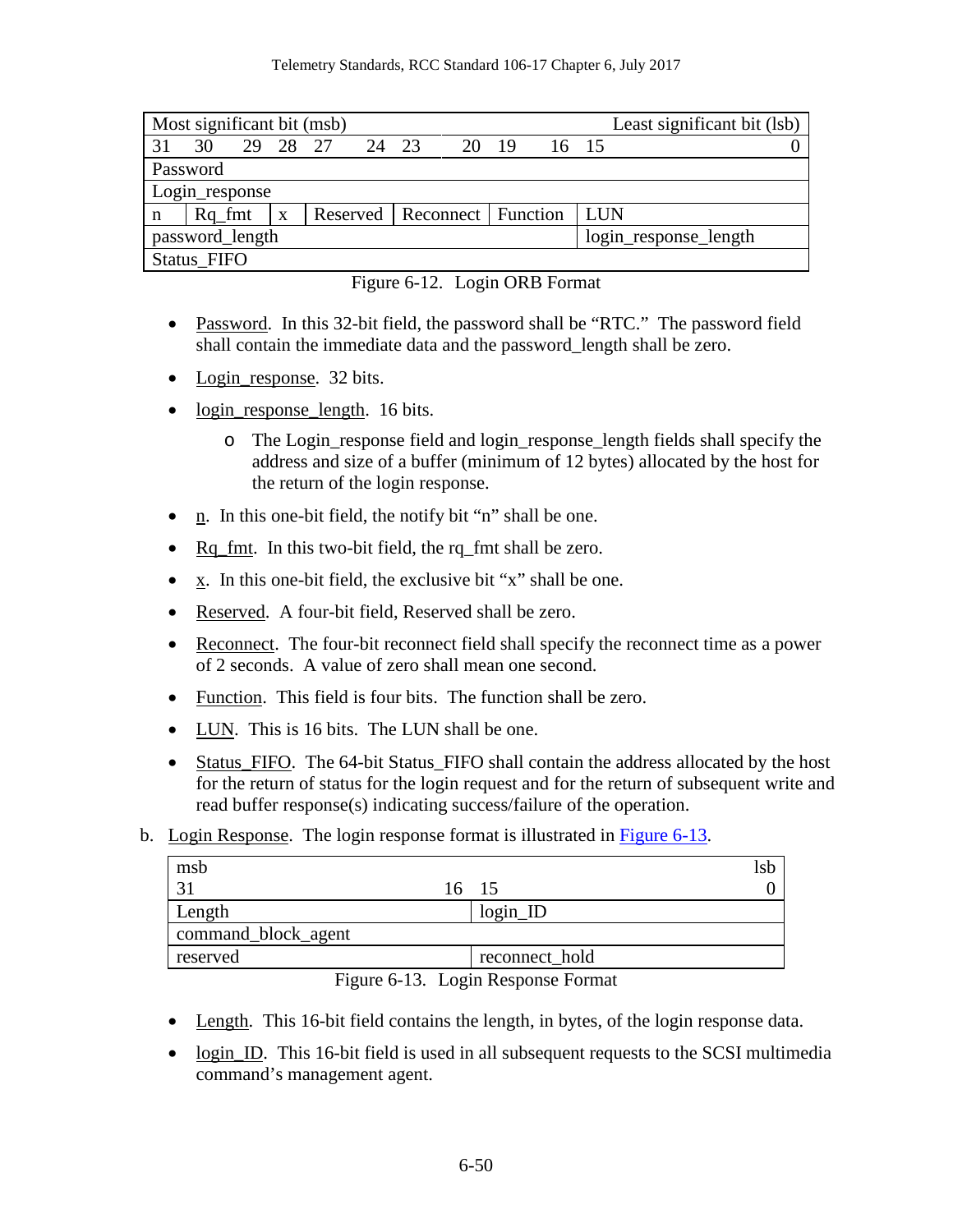- command\_block\_agent. This is a 64-bit field that contains the base address of the agent's control and status register.
- Reserved. This 16-bit field shall be zero.
- Reconnect hold. This 16-bit field is to be defined.
- c. Send. The send command ORB format is illustrated in [Figure 6-14,](#page-56-0) and the send data buffer format is illustrated in [Figure 6-15.](#page-56-1) The send data buffer contains the send command with the carriage return, line feed, and binary 0 character terminated. Alternatively, a .PBWRITE D command will send data in binary format.

| data_descriptor       |  |  |  |  |  |  |
|-----------------------|--|--|--|--|--|--|
|                       |  |  |  |  |  |  |
| Xfer Lng - upper bits |  |  |  |  |  |  |
|                       |  |  |  |  |  |  |
|                       |  |  |  |  |  |  |
|                       |  |  |  |  |  |  |

Figure 6-14. Send Command ORB Format

<span id="page-56-0"></span>

| Most significant |              |          |                   |
|------------------|--------------|----------|-------------------|
| Byte 1           | Byte 2       | Byte 3   | Byte 4            |
| Byte 5           | Byte 6       | Byte 7   | Byte <sub>8</sub> |
|                  |              |          |                   |
|                  |              |          |                   |
|                  |              |          |                   |
|                  |              |          |                   |
| Byte N-3         | $Byte$ $N-2$ | Byte N-1 | Byte NByte        |
|                  |              |          | Least significant |

Figure 6-15. Send Data Buffer Format

- <span id="page-56-1"></span>• next\_ORB. This 64-bit field contains the ORB pointer format, which shall be IAW SBP-2 specifications.
- data\_descriptor. The 32-bit data\_descriptor field shall contain the address of the data buffer.
- n. The completion notification "n" in this one-bit field shall be one. The target shall store a status block at the Status\_FIFO address at the address supplied in the login request.
- Rq fmt. Required format in this two-bit field shall be zero.
- $r.$  Reserved in this one-bit field shall be zero.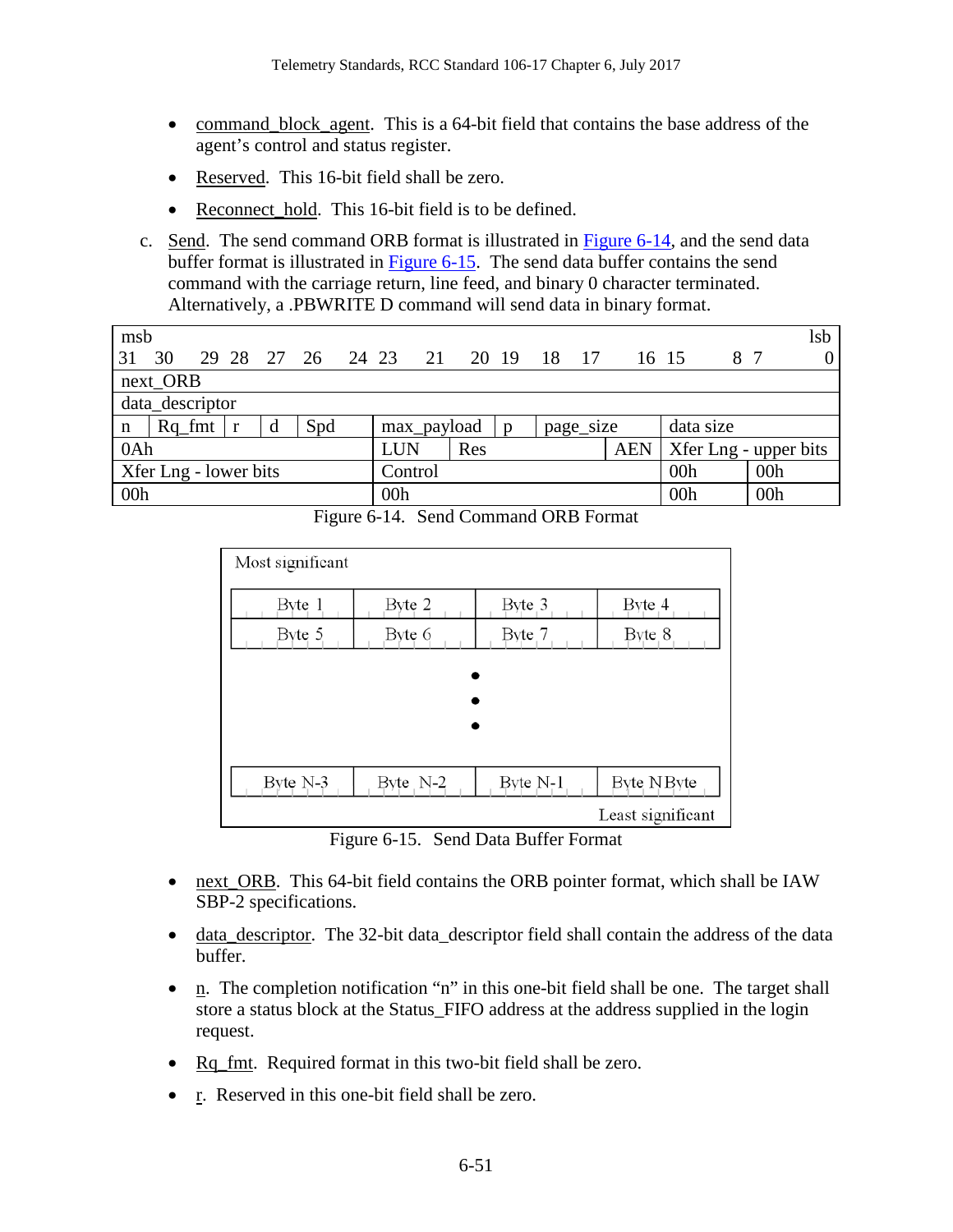- d. Direction bit in this one-bit field shall be zero.
- spd. This is a three-bit field that contains speed, which shall have a value of two.
- max\_payload. A four-bit field, the maximum data transfer length shall be nine.
- p. This is a one-bit field. The RMM must be prepared to handle the page table bit p=0 and p=1 cases, as the standard operating systems set this bit without influence of the application process.
- page\_size. This is three bits. Page size shall be zero if the p field is set to 0; otherwise this field shall be set to the valid page size.
- data size. This is 16 bits. The data size field should be set according to the allocated send buffer size in bytes (N). The length must be at least 80 (0x50).
- LUN. The LUN shall be one in this three-bit field.
- Res. This is a four-bit field. Reserved shall be zero.
- AEN. In this one-bit field, AEN shall be zero.
- Xfer Lng. This is 24 bits. The length must be at least  $80 \, (0x50)$ .
- Control. In this 8-bit field, control shall be 128.
- d. Receive. The receive command block ORB format is illustrated in [Figure 6-16.](#page-57-0)

| msb                   |                                    |  |  |            |                            |     |  |                 |             |                 |                       |           |                 |           |    |  | lsb |
|-----------------------|------------------------------------|--|--|------------|----------------------------|-----|--|-----------------|-------------|-----------------|-----------------------|-----------|-----------------|-----------|----|--|-----|
| 31                    | 30                                 |  |  |            | 29 28 27 26 24 23 21 20 19 |     |  |                 |             |                 | 18 17 16              |           |                 | -15       | 87 |  |     |
|                       | next_ORB                           |  |  |            |                            |     |  |                 |             |                 |                       |           |                 |           |    |  |     |
|                       | data_descriptor                    |  |  |            |                            |     |  |                 |             |                 |                       |           |                 |           |    |  |     |
| $\mathbf n$           | $Rq_{\text{m}}$ $r$                |  |  | d          | spd                        |     |  |                 | max_payload | $\mathbf{p}$    |                       | page_size |                 | data size |    |  |     |
| 0Ah                   |                                    |  |  | <b>LUN</b> |                            | Res |  |                 |             | <b>AEN</b>      | Xfer Lng - upper bits |           |                 |           |    |  |     |
| Xfer Lng - lower bits |                                    |  |  | Control    |                            |     |  | 00 <sub>h</sub> |             | 00 <sub>h</sub> |                       |           |                 |           |    |  |     |
|                       | 00 <sub>h</sub><br>00 <sub>h</sub> |  |  |            |                            |     |  |                 |             |                 | 00 <sub>h</sub>       |           | 00 <sub>h</sub> |           |    |  |     |

Figure 6-16. Receive Command Block ORB Format

- <span id="page-57-0"></span>• next ORB. This 64-bit field contains the ORB pointer format, which shall be IAW SBP-2 specifications.
- data\_descriptor. The 32-bit data\_descriptor field shall contain the address of the data buffer.
- n. The completion notification "n" in this one-bit field shall be one. The target shall store a status block in the Status\_FIFO field at the address supplied in the login request.
- Rq fmt. Required format in this two-bit field shall be zero.
- r. Reserved in this one-bit field shall be zero.
- d. Direction bit in this one-bit field shall be zero.
- spd. This is a three-bit field that contains speed, which shall have a value of two.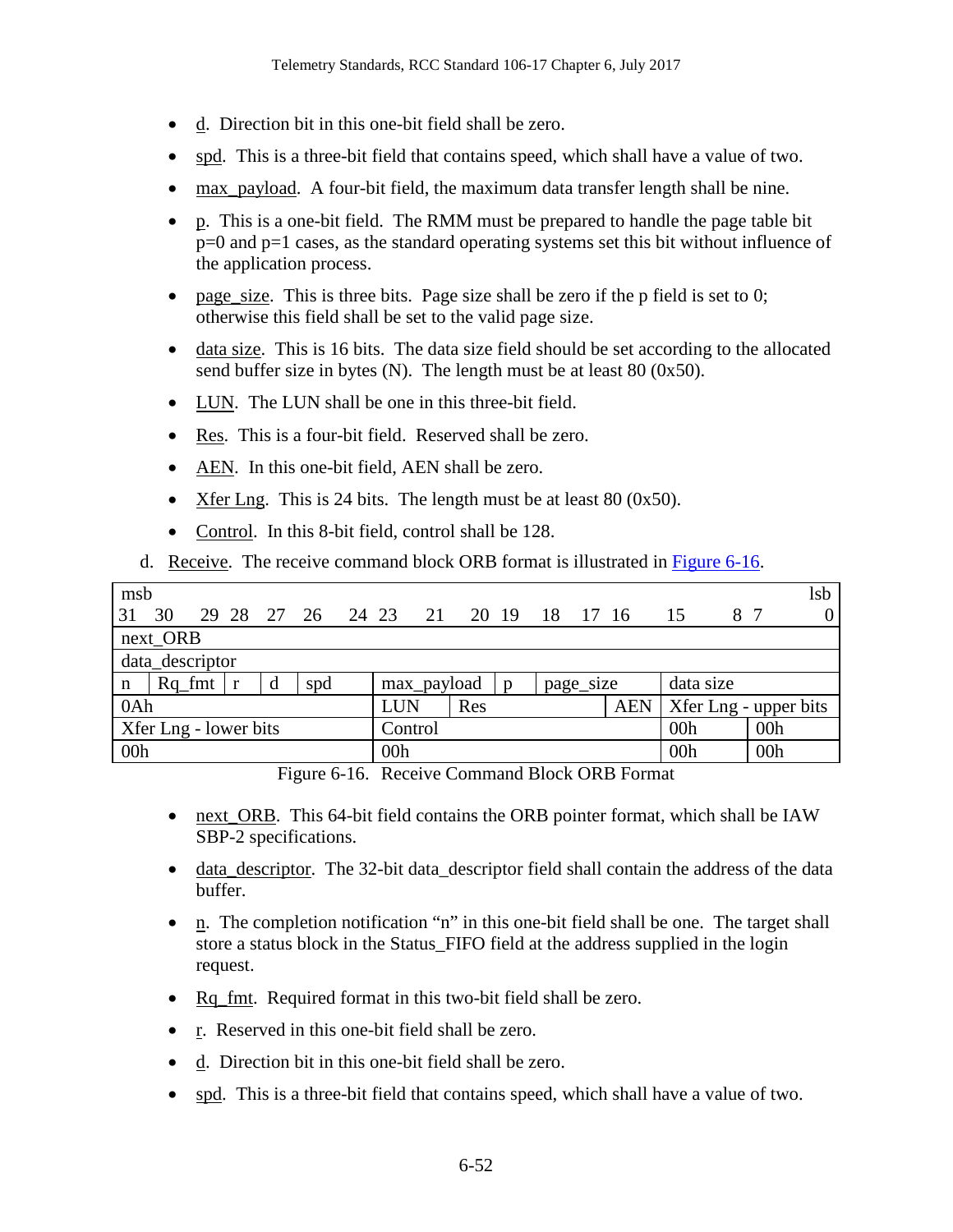- max\_payload. A four-bit field, the maximum data transfer length shall be nine.
- p. This is a one-bit field. The RMM must be prepared to handle the page table bit p=0 and p=1 cases, as the standard operating systems set this bit without influence of the application process.
- page\_size. This is three bits. Page size shall be zero if the p field is set to 0; otherwise this field shall be set to the valid page size.
- data size. This is 16 bits. The data size field should be set according to the allocated send buffer size in bytes (N). The length must be at least 80 (0x50).
- LUN. The LUN shall be one in this three-bit field.
- Res. This is a four-bit field. Reserved shall be zero.
- AEN. In this one-bit field, AEN shall be zero.
- Allocation Lng. This is 24 bits. Allocation Lng  $=$  length of the Chapter 6 response string.
- Control. In this 8-bit field, control shall be 128.

The receive data buffer can be returned in ASCII format (see [Figure 6-17\)](#page-58-0) or in binary format (see [Figure 6-18\)](#page-59-0) if the retrieved data contains binary information. Multiple ORBs may be used to retrieve the data required.

| Most significant |          |          |                   |
|------------------|----------|----------|-------------------|
| Byte 1           | Byte 2   | Byte 3   | Byte 4            |
| Byte 5           | Byte 6   | Byte 7   | Byte 8            |
|                  |          |          |                   |
|                  |          |          |                   |
|                  |          |          |                   |
| Byte N-3         | Byte N-2 | Byte N-1 | Byte N            |
|                  |          |          | Least significant |

<span id="page-58-0"></span>Figure 6-17. Receive Data Buffer Format ASCII Format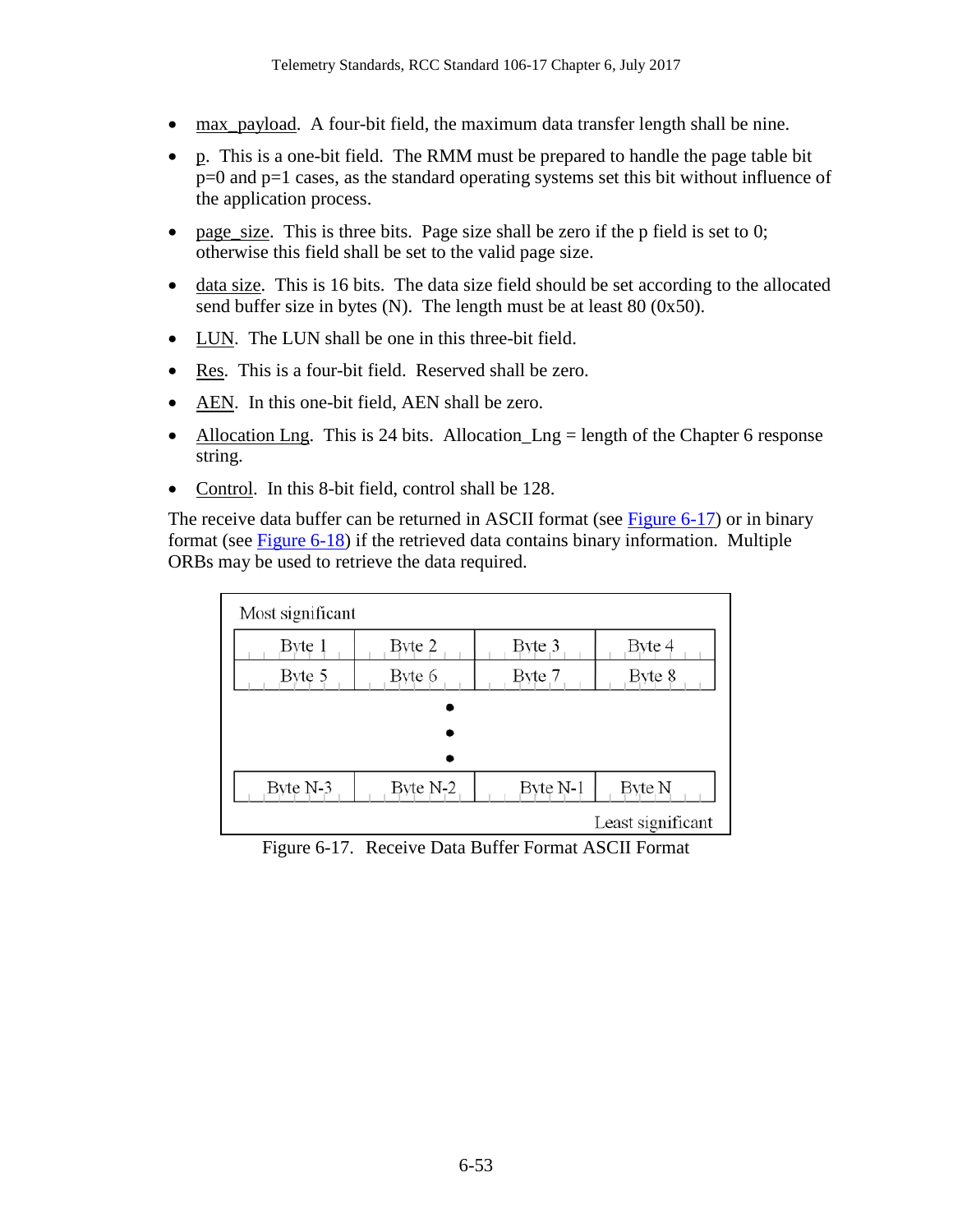| Most significant |             |               |                   |  |  |  |  |
|------------------|-------------|---------------|-------------------|--|--|--|--|
| Hexadec. 10      | Length High | Length Middle | Length Low        |  |  |  |  |
| Byte 1           | Byte 2      | Byte 3        | Byte 4            |  |  |  |  |
|                  |             |               |                   |  |  |  |  |
|                  |             |               |                   |  |  |  |  |
|                  |             |               |                   |  |  |  |  |
| Byte N-3         | Byte N-2    | Byte N-1      | Byte <sub>N</sub> |  |  |  |  |
|                  |             |               | Least significant |  |  |  |  |

Figure 6-18. Receive Data Buffer Binary Format

- <span id="page-59-0"></span>• The returned remote answer is an ASCII text terminated by the "\*" character IAW Section [6.2.](#page-16-0) If the "\*" terminator is missing, multiple receive commands must be used to retrieve the data until the "\*" terminator is received.
- The returned remote answer can contain mixed ASCII text or binary information until the specified length in the first 32-bit word. The first byte is a hexadecimal 10 code to identify the binary format (codes hexadecimal 11-1F are reserved for future extensions). The answer must be terminated by the "\*" character IAW Subsection [6.2.1.](#page-19-0) If the "\*" terminator is missing, multiple receive commands must be used to retrieve the data until the "\*" terminator is received.

# **6.5.6 Additional Mandatory Commands When Using Ethernet**

# 6.5.6.1 .MEDIA E

The .MEDIA E command is utilized to query the RMM for information regarding which of the data access protocols is supported.

• Parameters

The parameter "E" distinguishes this command from the standard .MEDIA command.

• Response

The RMM responds with one line containing the tag "PROTOCOLS" and at least one of the tags "FTP", "ISCSI", and "PTP" in alphabetical order each separated by a space. Response time shall be within 100 ms. A .STATUS command prior to 100 ms may return a BUSY state.

• Example

\*.MEDIA E PROTOCOLS FTP PTP \*

# 6.5.6.2 .RMMIP

The .RMMIP command shall be utilized to display RMM IP address and addressing mode.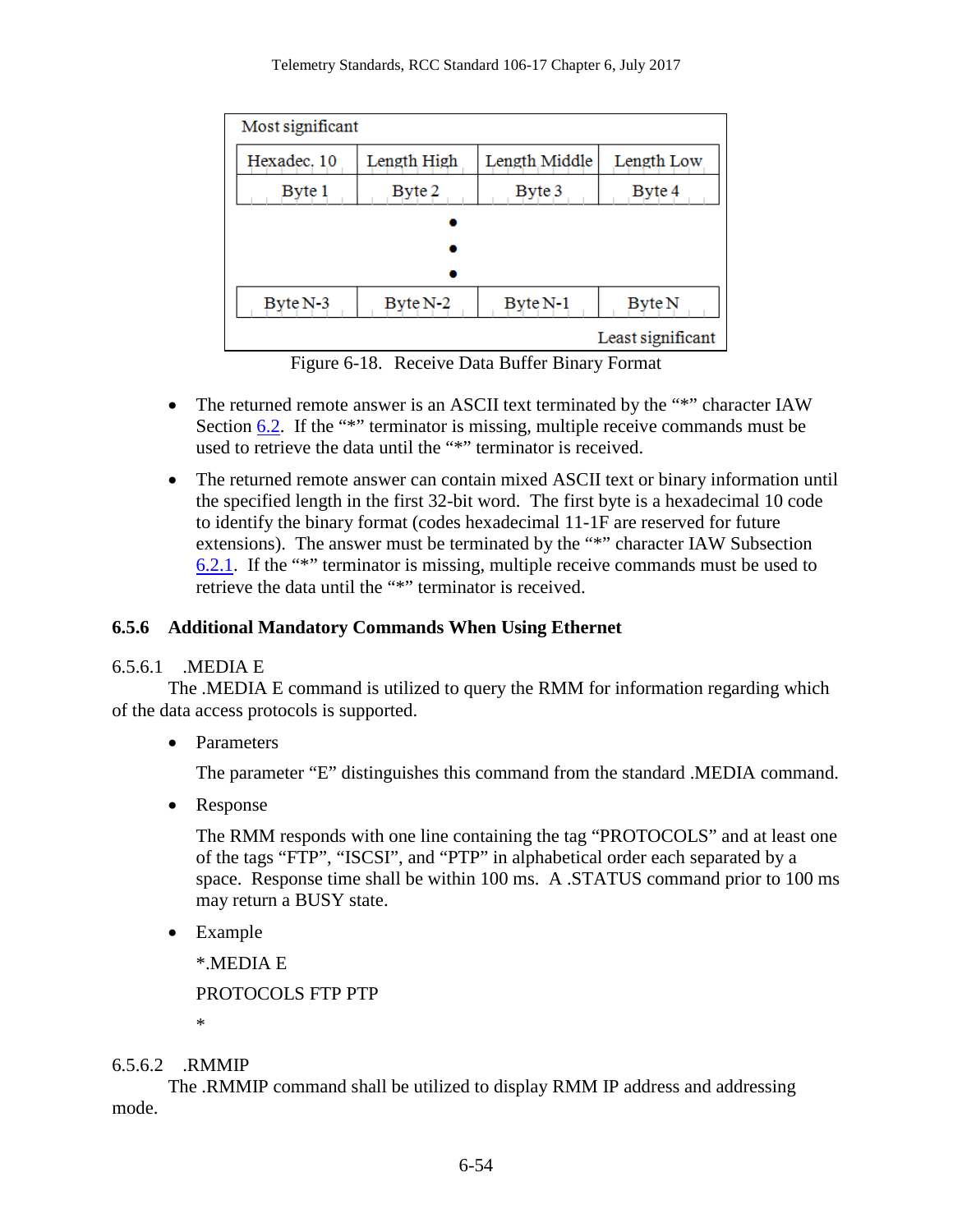• Parameters

None

• Response

The RMM responds with one line containing the tag "IP\_ADDRESS", either the tag "STATIC" or "DHCP", and three space-separated "dotted quad" IPv4 addresses, representing the IP address of the RMM, the net mask associated with that address, and the default gateway for the network associated with the net mask. If Dynamic Host Control Protocol (DHCP) is being used and no DHCP address has been obtained, all three address fields shall be set to 0.0.0.0. Response time shall be within 100 ms. A .STATUS command prior to 100 ms may return a BUSY state.

• Examples

\*.RMMIP

IP\_ADDRESS STATIC 10.6.9.2 255.0.0.0 10.6.9.1

\*.RMMIP

IP\_ADDRESS DHCP 192.168.2.1 255.255.255.0 192.168.2.254

\*.RMMIP

IP\_ADDRESS DHCP 0.0.0.0 0.0.0.0 0.0.0.0

\*

6.5.6.3 .RMMIP keyword [parameters]

The .RMMIP command shall be utilized to control RMM IP address and addressing mode.

• Keywords

DHCP - used to set the RMM to DHCP mode.

RESET - used to reset the Ethernet RMM to defaults, including IP addresses, frame size, and login passwords.

xxx.xxx.xxx.xxx - used to set the RMM to static mode with the indicated IPv4 address; requires parameters. "xxx" indicates any number between 0 and 255.

• Parameters

NetMask Gateway- used to specify the net mask for the static IP address and the default gateway for the network associated with the net mask. Each has the form xxx.xxx.xxx.xxx

• Response

The RMM responds with an asterisk. Response time shall be within 100 ms. A .STATUS command prior to 100 ms may return a BUSY state.

• Examples

.RMMIP DHCP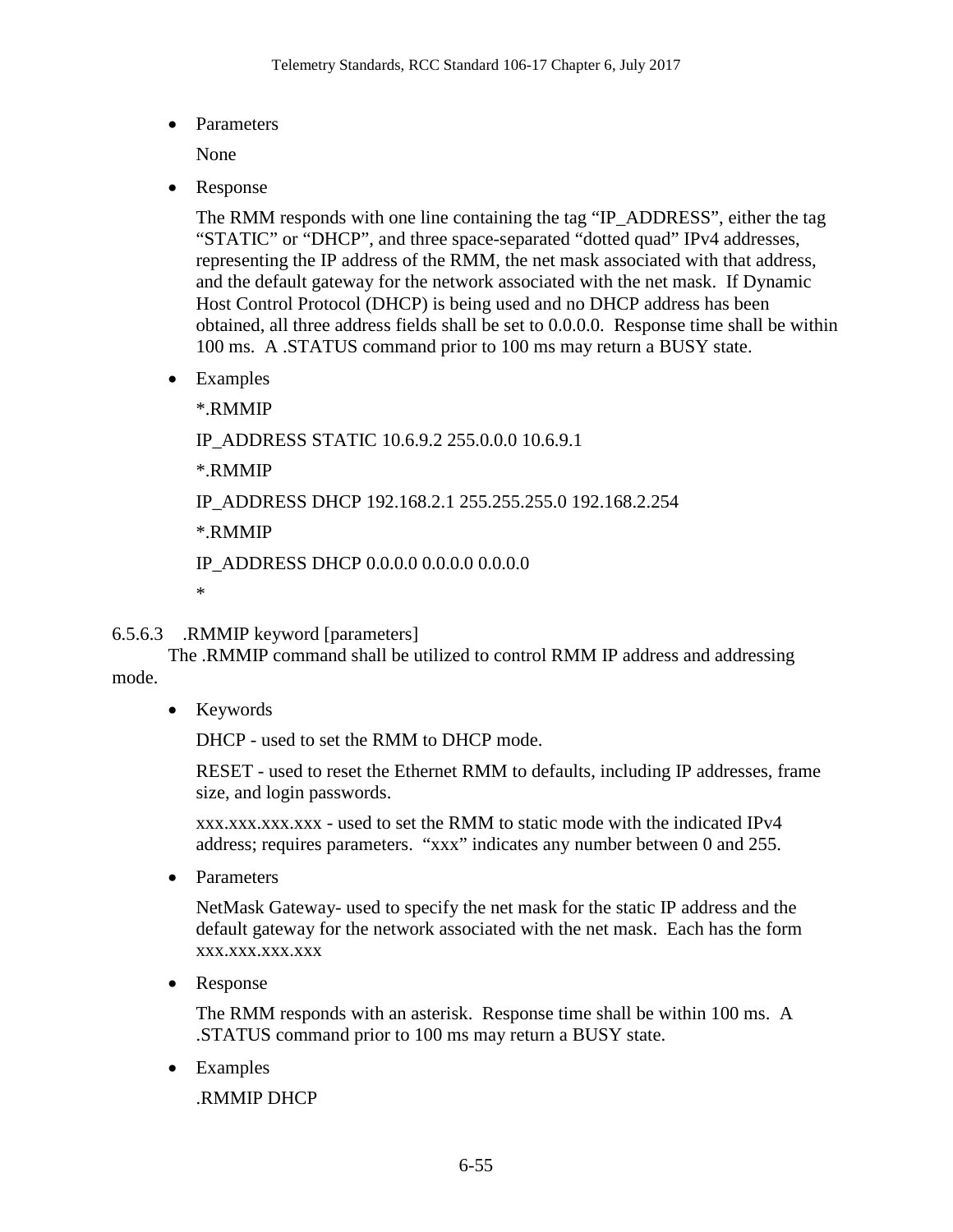\* .RMMIP RESET \* .RMMIP 192.168.10.99 255.255.255.0 192.169.10.254 \*

#### 6.5.6.4 .TIME PTP

A .TIME PTP command shall be used to initiate the process of synchronizing the RMM real-time clock with an IEEE-1588 network time source. Note that successful synchronization with a time source will implicitly set the date as well as the time.

• Parameters

The parameter "PTP" distinguishes this command from the standard .TIME command.

• Response

The RMM responds with an asterisk. Response time shall be within 100 ms. A .STATUS command prior to 100 ms may return a BUSY state.

## 6.5.6.5 .TIME PTPSTATUS

A .TIME PTPSTATUS command shall be used to report the state of synchronization between the RMM real-time clock and an IEEE-1588 network time source.

• Parameters

The parameter "PTPSTATUS" distinguishes this command from the standard .TIME command.

• Response

The RMM responds with one line containing one of the words "LOCKED" or "NONE", followed by an asterisk on a new line. "NONE" indicates that no sync has been obtained; "LOCKED" indicates that the RMM's clock has been synchronized with a network clock. Response time shall be within 100 ms. A .STATUS command prior to 100 ms may return a BUSY state.

# 6.5.6.6 .TMATS GET

A .TMATS GET command shall be used to transfer the contents of the RSCF on the RMM media into a volatile buffer. No additional parameter is required, and if one is specified it shall be ignored.

• Parameters

The parameter "GET" distinguishes this command from other .TMATS commands.

• Response

The RMM responds with an asterisk. If no valid RSCF IAW [Chapter 10](http://www.wsmr.army.mil/RCCsite/Documents/106-17_Telemetry_Standards/chapter10.pdf) Subsection 10.3.8.1 is located on the RMM media, an error is returned and the volatile buffer is erased. A .STATUS command prior to 100 ms may return a BUSY state.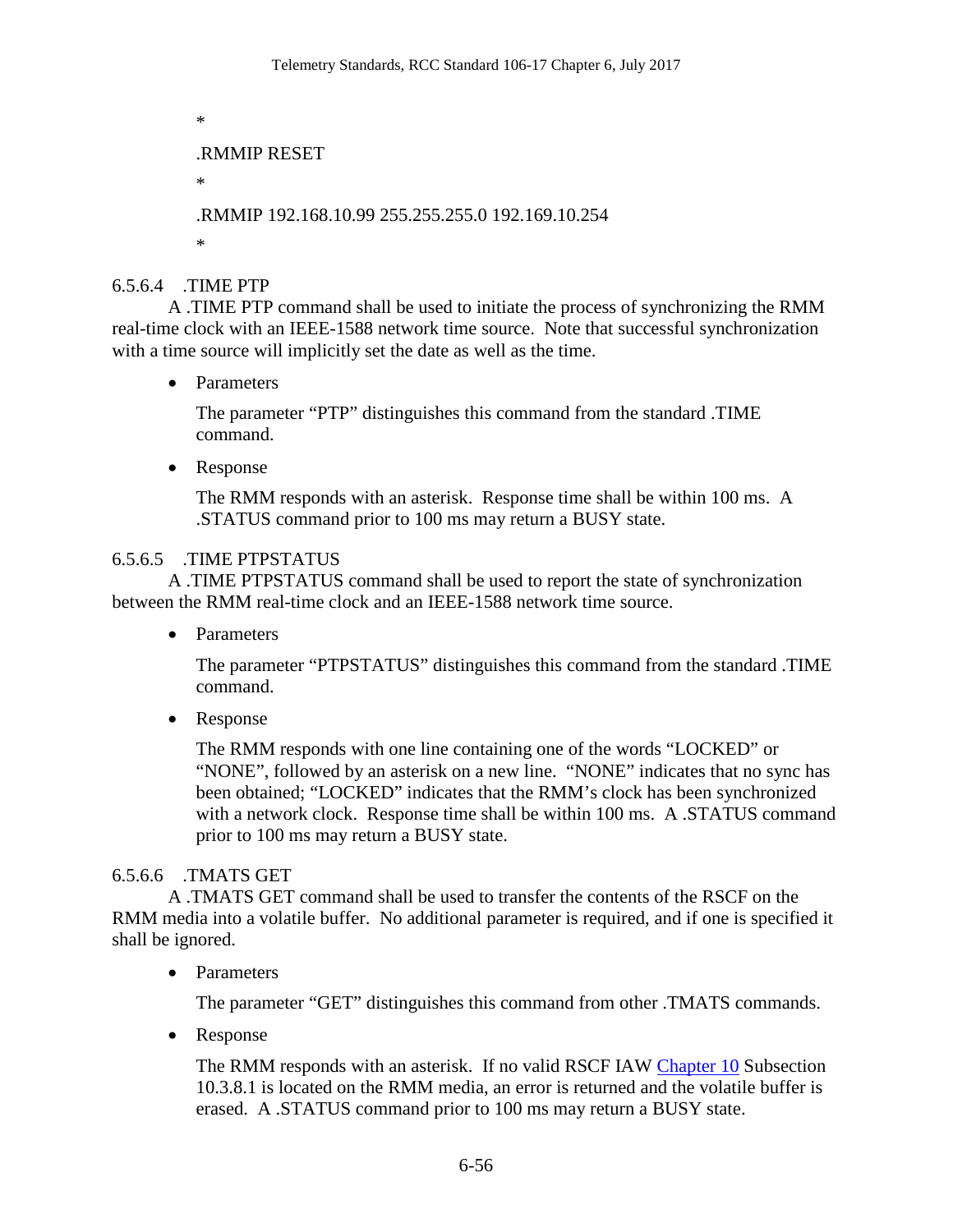#### 6.5.6.7 .TMATS READ

A .TMATS READ command shall be used to display the contents of the volatile buffer created by either a .TMATS GET or a .TMATS WRITE command for the RSCF.

• Parameters

The parameter "READ" distinguishes this command from other .TMATS commands.

• Response

The RMM responds by displaying the contents of the volatile buffer followed by a line containing an asterisk. If the buffer contains no RSCF, no error shall be returned.

## 6.5.6.8 .TMATS SAVE n

A .TMATS SAVE command shall be used to transfer the contents of the volatile buffer created by a .TMATS WRITE command to the media. If the media already contains any data (except for a previous RSCF), an error shall be returned. The created file shall be IAW [Chapter](http://www.wsmr.army.mil/RCCsite/Documents/106-17_Telemetry_Standards/chapter10.pdf)  [10](http://www.wsmr.army.mil/RCCsite/Documents/106-17_Telemetry_Standards/chapter10.pdf) Subsection 10.3.8.1.

• Parameters

The parameter "SAVE" distinguishes this command from other .TMATS commands. The number following is used to generate the file name of the RSCF, "recorder\_configuration\_file\_SAVE\_n".

• Response

The RMM responds with an asterisk. A .STATUS command prior to 100 ms may return a BUSY state.

# 6.5.6.9 .TMATS WRITE

A .TMATS WRITE command shall be used to transfer a TMATS file to the RMM for subsequent use as an RSCF.

• Parameters

The parameter "WRITE" distinguishes this command from other .TMATS commands.

• Response

The RMM responds by entering TMATS data transfer mode. All data sent to the RMM will be added to a volatile buffer until a line with the single word "END" is received, following which the RMM responds with an asterisk.

#### **6.5.7 Additional Non-Mandatory Commands When Using Ethernet.**

#### 6.5.7.1 .RMMFRAME

The .RMMFRAME command shall be utilized to display the current and maximum values for the Ethernet frame size or maximum transmission unit (MTU).

• Parameters

None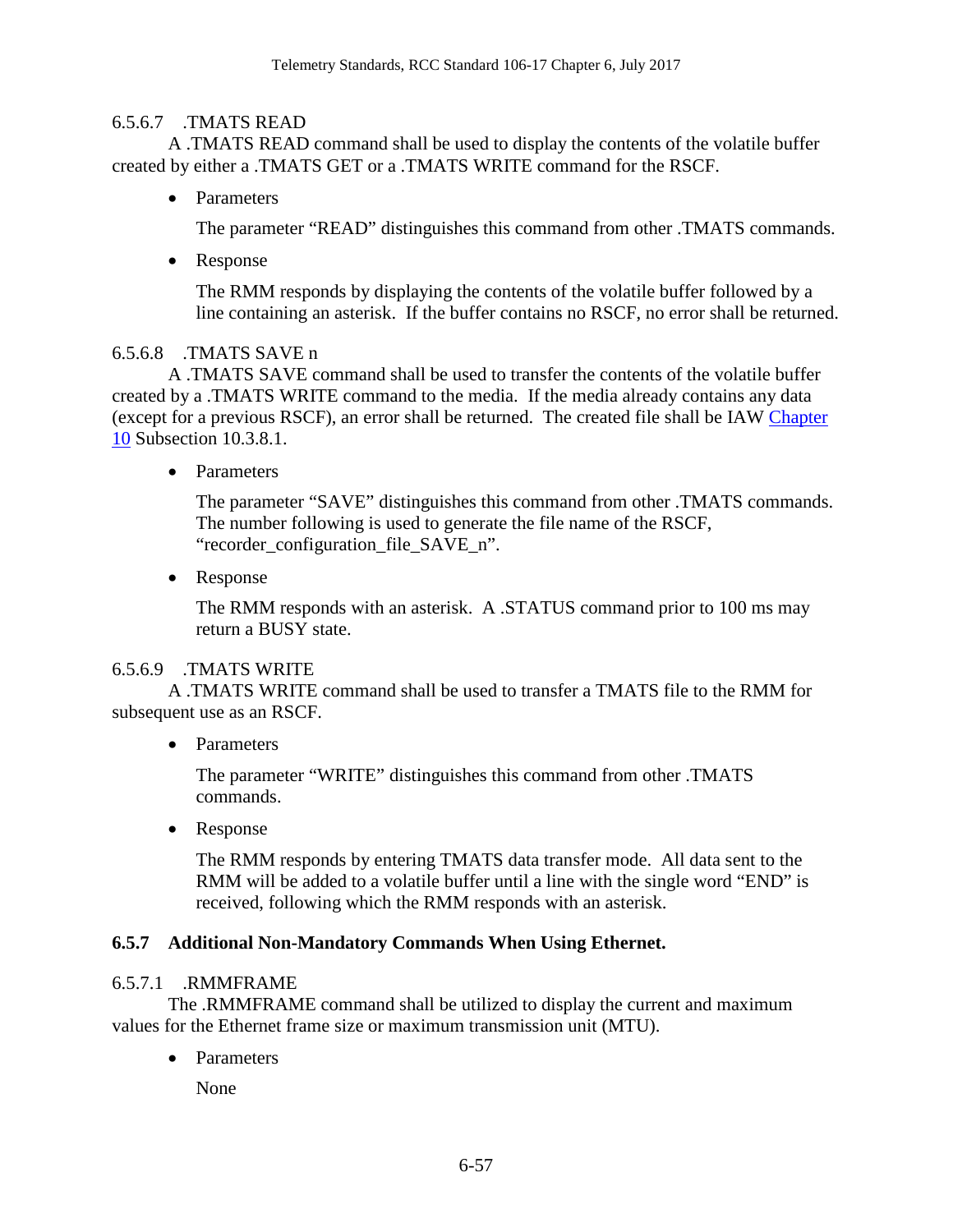• Response

The RMM responds with one line containing two integers separated by a "/". The first integer indicates the currently configured frame size (default: 1500 bytes), and the second is the largest frame size supported by the RMM.

• Example

\*.RMMFRAME 1500/9200 \*.RMMFRAME 1500/1500 \*.RMMFRAME

1300/9000



An RMM command error code of 00 ("Invalid Command") shall be interpreted to mean that the default value of 1500 bytes only is supported, and thus is synonymous with a response of "1500/1500".

# 6.5.7.2 .TCPPORTS ffff

A .TCPPORTS command with a parameter of an integer shall be used to configure the Ethernet frame size or MTU to be used.

• Parameters

ffff where ffff is the value to be used.

• Response

The RMM responds with an asterisk. A .STATUS command prior to 100 ms may return a BUSY state.

Once the RMM has responded, all devices connecting to the RMM shall adjust their own frame size settings to match the new setting.

• Example

\*.RMMFRAME 9000

\*

# 6.5.7.3 .TCPPORTS

The .TCPPORTS command shall be utilized to display the port numbers used for the network services (Telnet, FTP, iSCSI).

• Parameters

None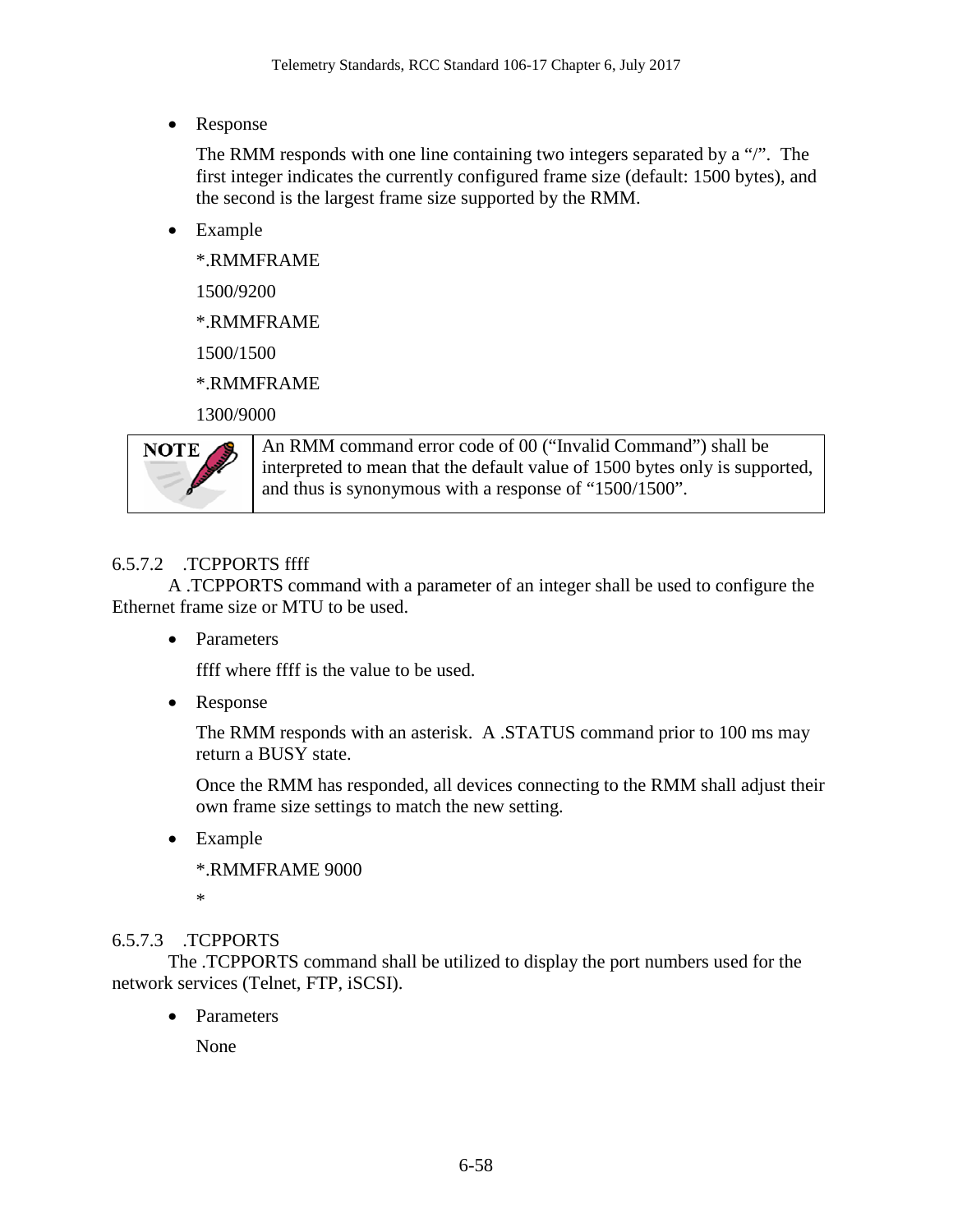• Response

The RMM responds with one line containing three comma-separated integers between 0 and 65535. The first integer indicates the port at which the Telnet server is listening, the next is the port used by the FTP server, and the third is for iSCSI. If an RMM does not support one of the two data access methods, it may report "0".

• Example

\*.TCPPORTS 923,921,3260 \*.TCPPORTS 923,0,3260 \*.TCPPORTS 928,921, 0



Note: a response of "0,0,0" or an RMM command error code of 00 ("Invalid Command") shall be interpreted to mean that the default ports are being used, and thus is synonymous with a response of "923,921,3260".

# 6.5.7.4 .TCPPORTS ppp,qqq,rrr

A .TCPPORTS command with a parameter of three comma-separated integers between 0 and 65535 shall be used to configure TCP ports used by each of the three services defined for Ethernet RMM devices.

• Parameters

ppp,qqq,rrr where ppp is the port to be used for the Telnet service, qqq is the port to be used for the FTP service, and rrr is the port to be used for iSCSI. A value of "0" in any one of the positions indicates that the current port configuration for that service is not to be changed.

• Response

The RMM responds with an asterisk. A .STATUS command prior to 100 ms may return a BUSY state.

If the port for the Telnet service is changed, the RMM may unilaterally disconnect (close the Telnet TCP connection) following the asterisk. The currently configured Telnet port shall be accessible by means of the Service Location Protocol IAW [Chapter 10](http://www.wsmr.army.mil/RCCsite/Documents/106-17_Telemetry_Standards/chapter10.pdf) Subsection 10.9.3.2 item c.

• Example

\*.TCPPORTS 923,921,3260

\*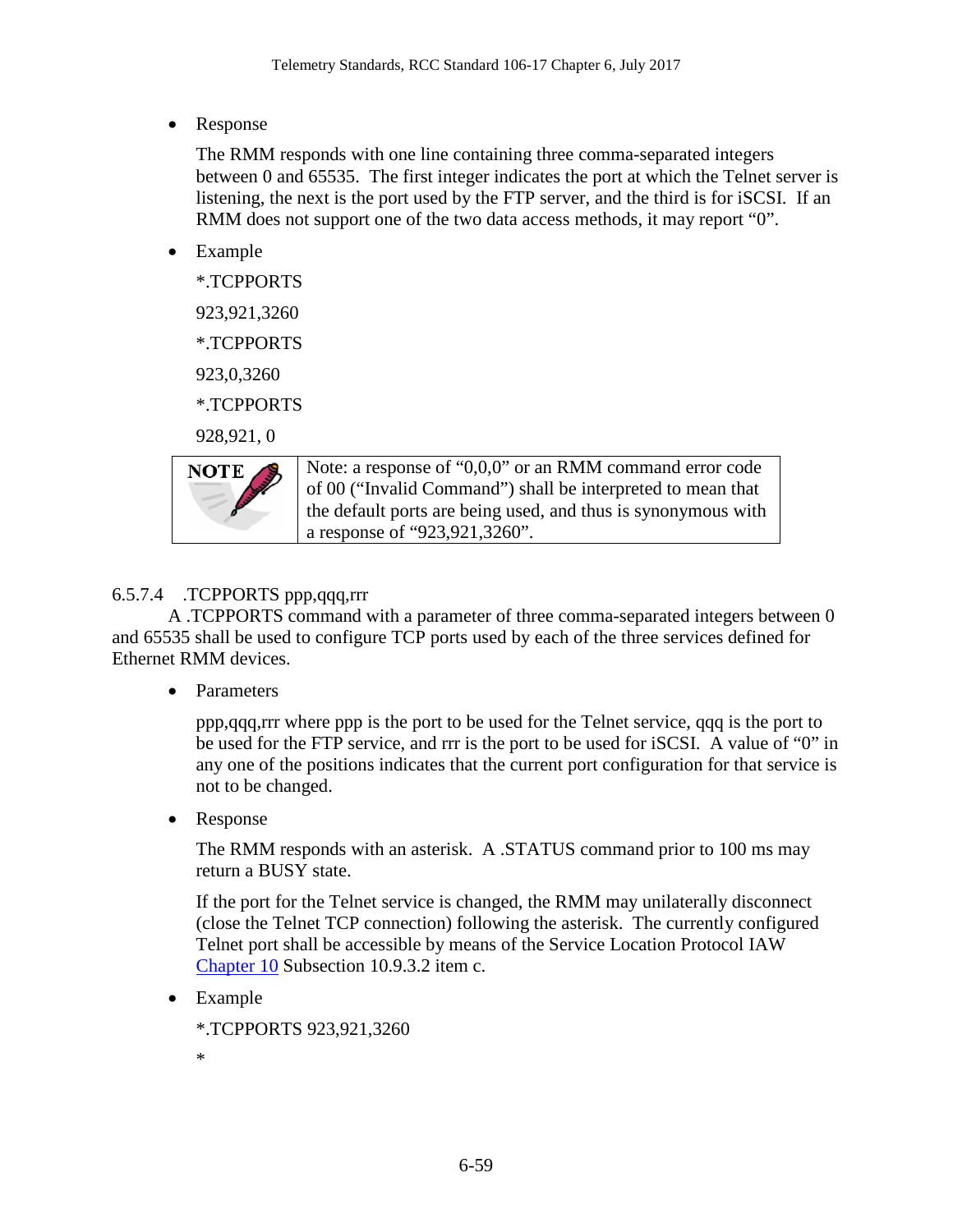This page intentionally left blank.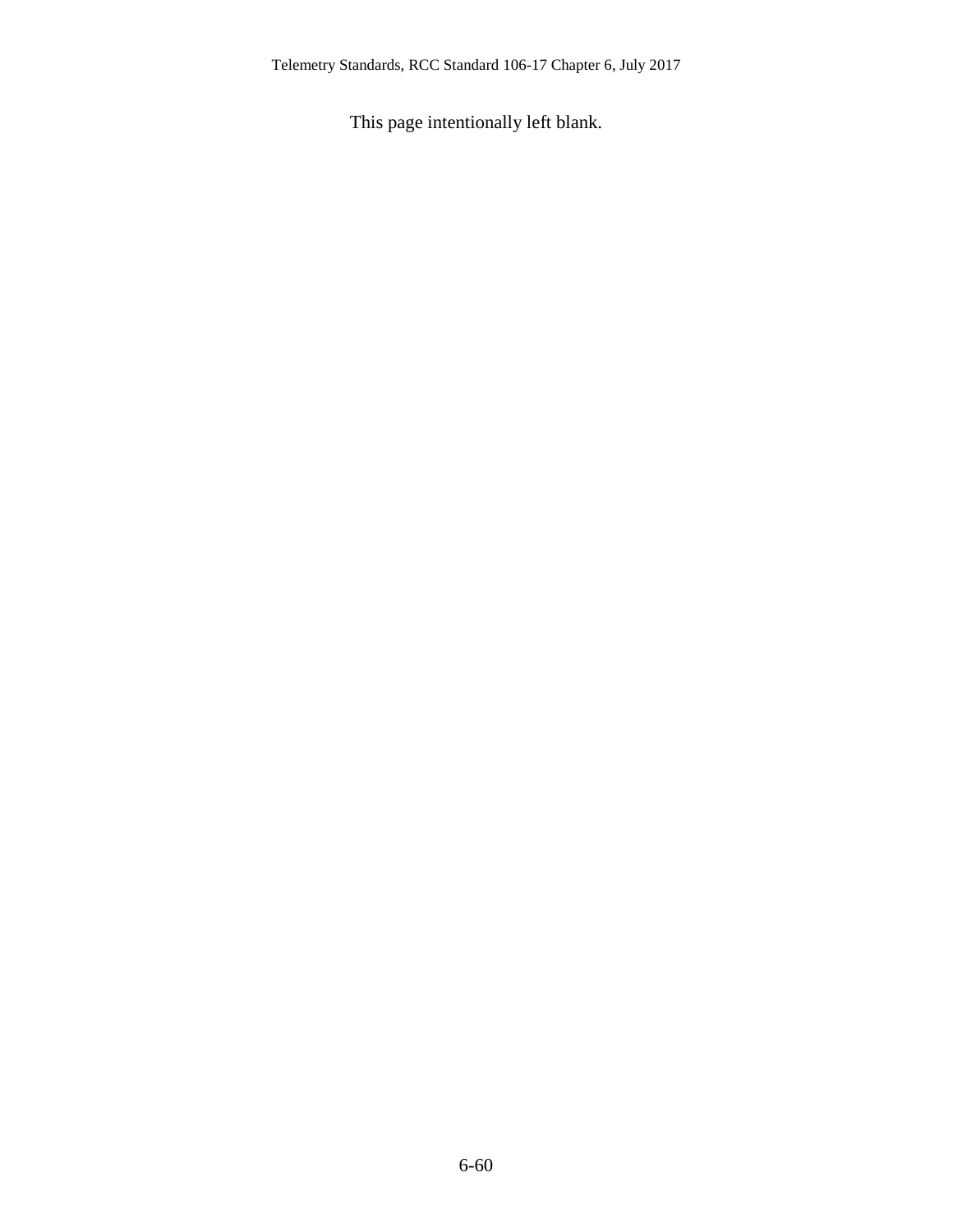# **APPENDIX 6-A**

# **MIL-STD-1553 Remote Terminal Command and Control**

<span id="page-66-0"></span>The MIL-STD-1553 implementation of Chapter 6 commands complies with typical bus controller (BC) operation. Typically, C&C receive messages are aperiodic and are only issued when specific R/R action is required by the BC. The C&C transmit messages are periodic and report status back to the BC.

# **A.1. Receive Messages**

[Table A-1](#page-66-1) provides a description of the MIL-STD-1553 receive commands defined in the following sections.

<span id="page-66-1"></span>

| Table A-1. Military Standard 1553 Receive (Bus Controller to Remote<br><b>Terminal) Command Set</b> |                   |                                                               |  |  |  |  |
|-----------------------------------------------------------------------------------------------------|-------------------|---------------------------------------------------------------|--|--|--|--|
| <b>Command</b>                                                                                      | <b>Subaddress</b> | <b>Description</b>                                            |  |  |  |  |
| <b>ASSIGN</b>                                                                                       |                   | Selects the input channel to be replayed                      |  |  |  |  |
| <b>BIT</b>                                                                                          |                   | Runs all of the built-in tests                                |  |  |  |  |
| <b>ERASE</b>                                                                                        |                   | Erases the recording media                                    |  |  |  |  |
| <b>EVENT</b>                                                                                        |                   | Marks an event                                                |  |  |  |  |
| <b>INFO</b>                                                                                         |                   | Requests detailed information regarding a specific file or    |  |  |  |  |
|                                                                                                     |                   | event (see INFO Transmit Command in Table A-2)                |  |  |  |  |
| <b>PAUSE</b>                                                                                        |                   | Pauses recording of all or specific channels                  |  |  |  |  |
| <b>REPLAY</b>                                                                                       |                   | Controls the replay of recorded data                          |  |  |  |  |
| <b>PUBLISH</b>                                                                                      |                   | Configures/controls Ethernet interface                        |  |  |  |  |
| <b>QUEUE</b>                                                                                        |                   | Sets the replay point in the recorded data to a file or event |  |  |  |  |
| <b>RECORD</b>                                                                                       |                   | Starts a recording at the current end of data                 |  |  |  |  |
| <b>RESET</b>                                                                                        |                   | Performs software-initiated system reset                      |  |  |  |  |
| <b>RESUME</b>                                                                                       |                   | Resumes recording of paused channels                          |  |  |  |  |
| <b>SANITIZE</b>                                                                                     |                   | Secure-erases the recording media                             |  |  |  |  |
| <b>STOP</b>                                                                                         |                   | Stops the current recording, playback, or both                |  |  |  |  |
| <b>TIME</b>                                                                                         |                   | Sets the internal system time                                 |  |  |  |  |

# A.1.a. Receive Message Length

All R1 (subaddress 1) command (receive) messages have 32 data words. All unused data words are zero-filled. If the R/R receives an improperly formed BC to remote terminal (RT) message (length error, parity error, etc.) it will respond with an error status word (the last word of a BC-to-RT transaction) and the message will be ignored by the R/R control program. The acceptability of any properly formed BC-to-RT message received by the R/R is determined by the content of the message and the state of the R/R when the message is received, as identified in this standard. The R2 (subaddress 2) command (receive) message has 1 data word.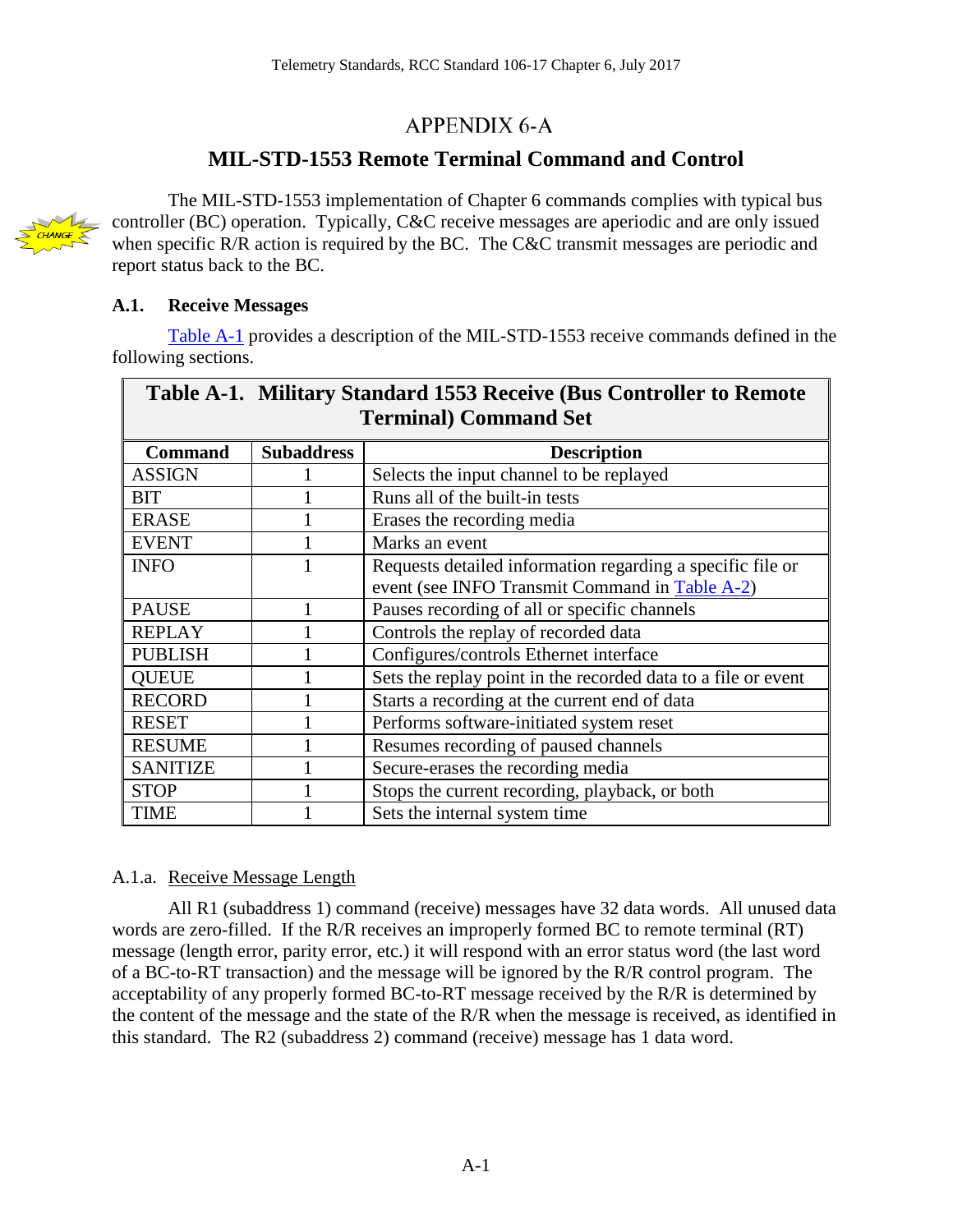# A.1.b. Assign Command

The Assign command is used to specify the desired channel for replay operations (see Replay command below.)

|                    | <b>MESSAGE NAME:</b>         | Assign                        |               |                              |     |                                 |
|--------------------|------------------------------|-------------------------------|---------------|------------------------------|-----|---------------------------------|
|                    | <b>MESSAGE ID:</b>           | R1-001                        |               | TRANSFER TYPE: BC-RT         |     |                                 |
| SOURCE:            |                              | <b>BC</b>                     |               | <b>WORD COUNT:</b>           |     | 32                              |
|                    | <b>DESTINATION:</b>          | R/R                           |               |                              |     |                                 |
|                    |                              |                               |               |                              |     |                                 |
|                    | <b>WORD NAME</b>             | WORD NO.                      |               | <b>DESCRIPTION</b>           |     |                                 |
|                    | <b>Command Word</b>          | CW                            |               | Subaddress 00001 binary      |     |                                 |
|                    | <b>Assign Command ID</b>     | 01                            |               |                              |     | ID of Assign command = $0x0001$ |
|                    | <b>Output Channel Number</b> | 02                            |               | <b>Output Channel</b>        |     |                                 |
|                    | <b>Input Channel Number</b>  | 03                            |               | Input Channel to be replayed |     |                                 |
| Zero               |                              | $4 - 32$                      |               | Zero-filled                  |     |                                 |
| <b>Status Word</b> |                              | <b>SW</b>                     |               | MIL-STD-1553 Status Word     |     |                                 |
|                    |                              |                               |               |                              |     |                                 |
|                    | <b>WORD NAME:</b>            | <b>Assign Command ID</b>      |               |                              |     |                                 |
| WORD ID:           |                              | R <sub>1</sub> -001-01        | <b>RANGE:</b> |                              | N/A |                                 |
| <b>SOURCE:</b>     |                              | <b>BC</b>                     |               | <b>ACCURACY:</b>             | N/A |                                 |
|                    | <b>DESTINATION:</b>          | R/R                           | lsb:          |                              | N/A |                                 |
| <b>XMIT RATE</b>   |                              | Aperiodic                     |               |                              |     |                                 |
|                    | <b>SIGNAL TYPE</b>           | Discrete                      |               |                              |     |                                 |
| <b>UNITS</b>       |                              | N/A                           |               |                              |     |                                 |
|                    |                              |                               |               |                              |     |                                 |
| BIT NO.            |                              | <b>DESCRIPTION</b>            |               |                              |     |                                 |
| $\theta$           | msb                          | ----------------------------- |               |                              |     |                                 |
| 1                  |                              | Hex Digit # $1 = 0$           |               |                              |     |                                 |
| $\overline{2}$     |                              |                               |               |                              |     |                                 |
| 3                  | 1 <sub>sb</sub>              |                               |               |                              |     |                                 |
| 4                  | msb                          |                               |               |                              |     |                                 |
| 5                  |                              | Hex Digit #2 = 0              |               |                              |     |                                 |
| 6                  |                              |                               |               |                              |     |                                 |
| 7                  | <b>lsb</b>                   |                               |               |                              |     |                                 |
| 8                  | msb                          |                               |               |                              |     |                                 |
| 9                  |                              | Hex Digit # $3 = 0$           |               |                              |     |                                 |
|                    |                              |                               |               |                              |     |                                 |
| 10                 |                              |                               |               |                              |     |                                 |
| 11                 | <b>lsb</b>                   | ------------------------      |               |                              |     |                                 |
| 12                 | msb                          |                               |               |                              |     |                                 |
| 13                 |                              | Hex Digit #4 = 1              |               |                              |     |                                 |
| 14                 |                              |                               |               |                              |     |                                 |
| 15                 | <b>lsb</b>                   |                               |               |                              |     |                                 |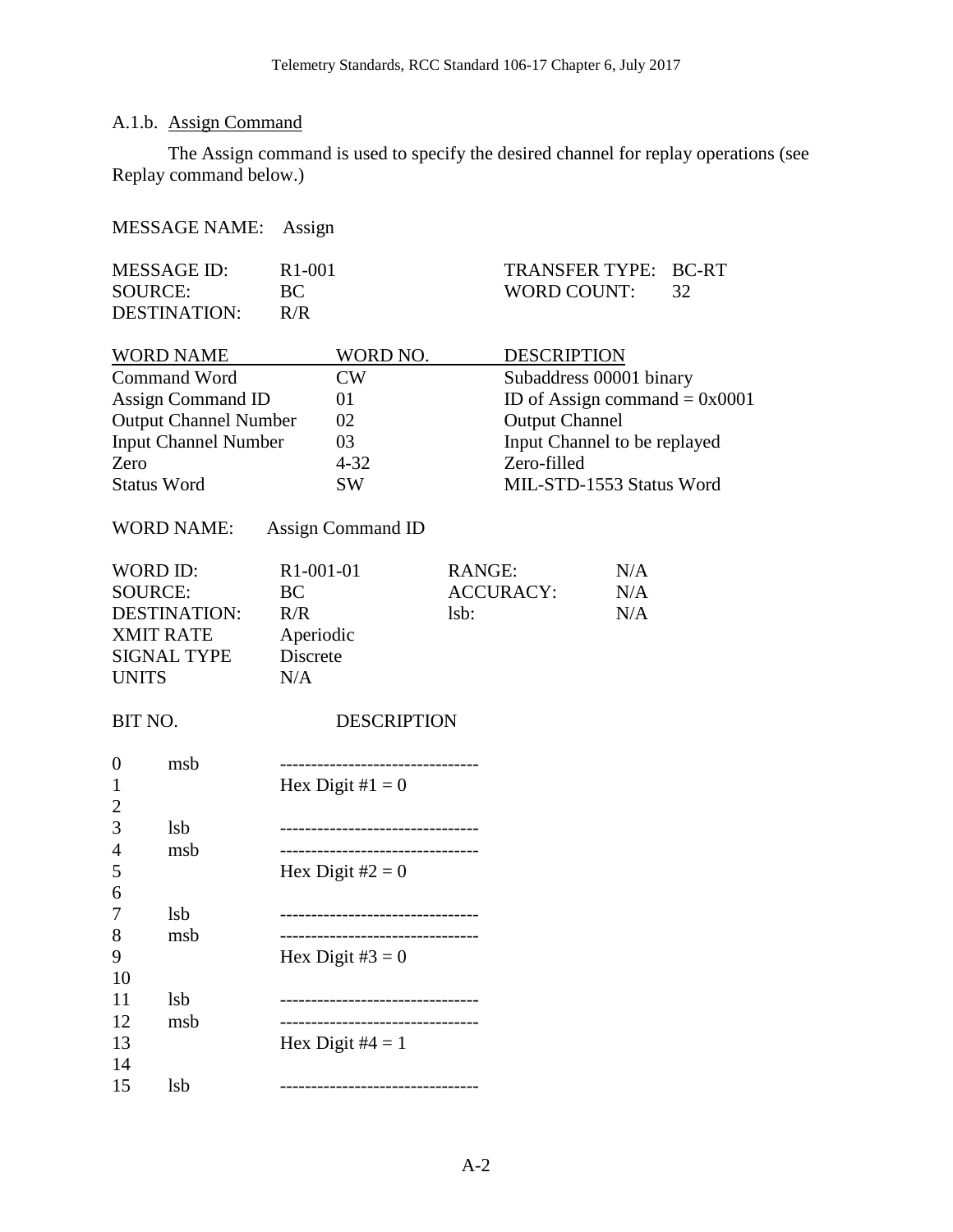| <b>WORD NAME:</b>                                                                                           | <b>Output Channel Number</b>                                                |                                    |                   |
|-------------------------------------------------------------------------------------------------------------|-----------------------------------------------------------------------------|------------------------------------|-------------------|
| WORD ID:<br><b>SOURCE:</b><br><b>DESTINATION:</b><br><b>XMIT RATE</b><br><b>SIGNAL TYPE</b><br><b>UNITS</b> | R <sub>1</sub> -001-02<br>BC.<br>R/R<br>Aperiodic<br><b>Discrete</b><br>N/A | RANGE:<br><b>ACCURACY:</b><br>lsb: | N/A<br>N/A<br>N/A |
|                                                                                                             |                                                                             |                                    |                   |

### BIT NO. DESCRIPTION

| 0              | msb        |              |
|----------------|------------|--------------|
| 1              |            | Hex Digit #1 |
| $\overline{2}$ |            |              |
| 3              | <b>lsb</b> |              |
| $\overline{4}$ | msb        |              |
| 5              |            | Hex Digit #2 |
| 6              |            |              |
| 7              | <b>lsb</b> |              |
| 8              | msb        |              |
| 9              |            | Hex Digit #3 |
| 10             |            |              |
| 11             | <b>lsb</b> |              |
| 12             | msb        |              |
| 13             |            | Hex Digit #4 |
| 14             |            |              |
| 15             | <b>lsb</b> |              |

WORD NAME: Input Channel Number

| WORD ID:            | $R1-001-03$     | RANGE:           | N/A |
|---------------------|-----------------|------------------|-----|
| SOURCE:             | BC.             | <b>ACCURACY:</b> | N/A |
| <b>DESTINATION:</b> | R/R             | lsb:             | N/A |
| <b>XMIT RATE</b>    | Aperiodic       |                  |     |
| <b>SIGNAL TYPE</b>  | <b>Discrete</b> |                  |     |
| <b>UNITS</b>        | N/A             |                  |     |
|                     |                 |                  |     |

## BIT NO. DESCRIPTION

| $\left($ | msb |              |
|----------|-----|--------------|
|          |     | Hex Digit #1 |
|          |     |              |
|          | 1sb |              |
|          | msb |              |
|          |     | Hex Digit #2 |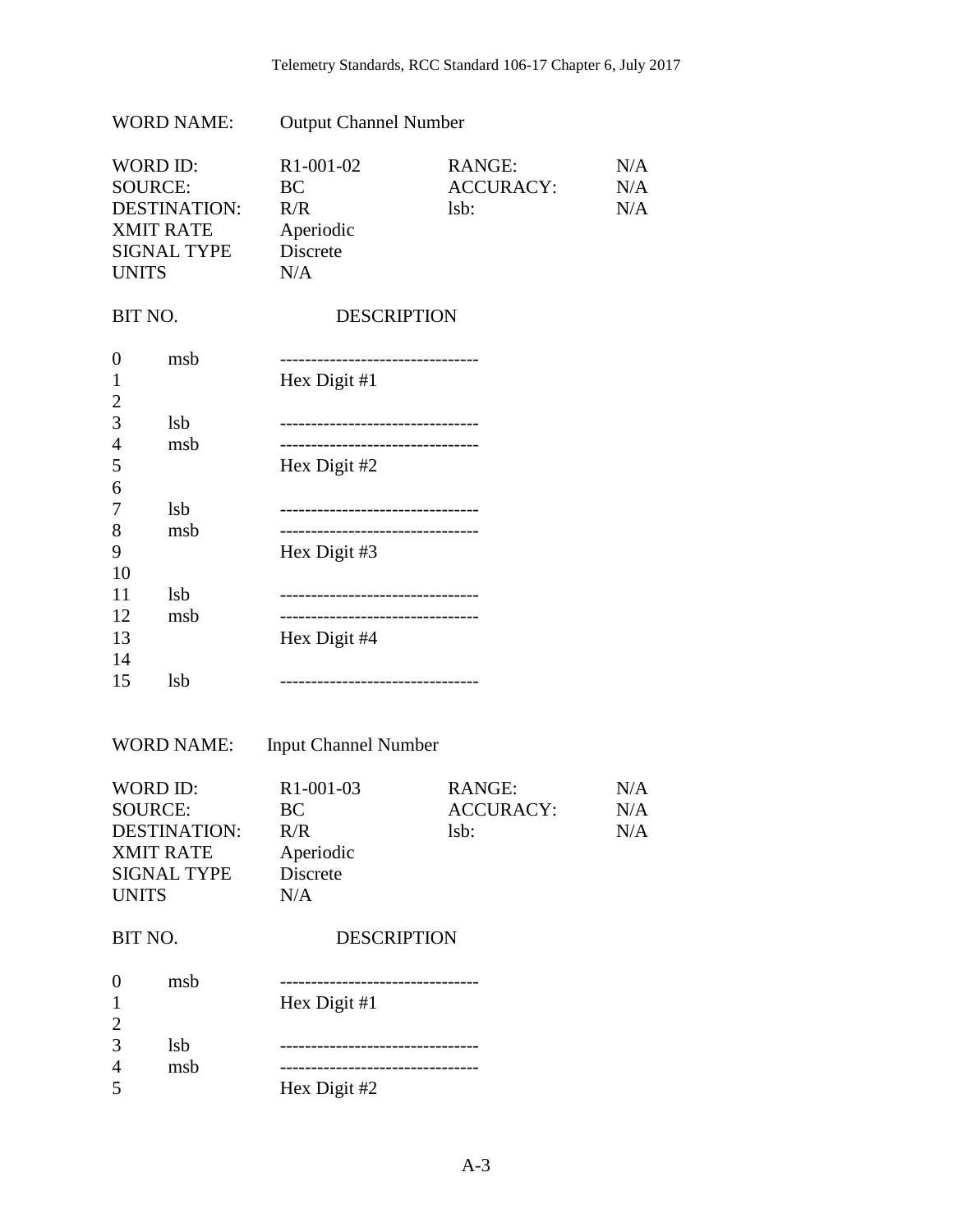| 6  |            |              |
|----|------------|--------------|
|    | <b>lsb</b> |              |
| 8  | msb        |              |
| 9  |            | Hex Digit #3 |
| 10 |            |              |
| 11 | <b>lsb</b> |              |
| 12 | msb        |              |
| 13 |            | Hex Digit #4 |
| 14 |            |              |
| 15 | lsb        |              |

A.1.c. BIT Command

The BIT command is used to start an initiated built-in test (IBIT). While in the BIT state, the percent complete is output via the STATUS transmit command. When the IBIT completes, the state of the R/R as returned by the STATUS transmit command indicates either "IBIT Pass" (state = IDLE) or "IBIT Fail" (state = FAIL). Additional failure details may be obtained from the HEALTH transmit command response. An IBIT requires no more than 10 seconds to complete.

MESSAGE NAME: BIT

| MESSAGE ID: R1-002 TRANSFER TYPE: BC-RT |                   |  |
|-----------------------------------------|-------------------|--|
| SOURCE:                                 | BC WORD COUNT: 32 |  |
| DESTINATION: R/R                        |                   |  |

| <b>WORD NAME</b>      | WORD NO.       | <b>DESCRIPTION</b>              |
|-----------------------|----------------|---------------------------------|
| Command Word          | CW <sub></sub> | Subaddress 00001 binary         |
| <b>BIT Command ID</b> | $_{01}$        | ID of Assign command $= 0x0002$ |
| Zero                  | $2 - 32$       | Zero-filled                     |
| <b>Status Word</b>    | <b>SW</b>      | MIL-STD-1553 Status Word        |
|                       |                |                                 |

WORD NAME: BIT Command ID

| WORD ID:            | R <sub>1</sub> -002-01 | RANGE:           | N/A |
|---------------------|------------------------|------------------|-----|
| SOURCE:             | <b>BC</b>              | <b>ACCURACY:</b> | N/A |
| <b>DESTINATION:</b> | R/R                    | lsb:             | N/A |
| <b>XMIT RATE</b>    | Aperiodic              |                  |     |
| <b>SIGNAL TYPE</b>  | <b>Discrete</b>        |                  |     |
| <b>UNITS</b>        | N/A                    |                  |     |
| BIT NO.             | <b>DESCRIPTION</b>     |                  |     |
| msh                 |                        |                  |     |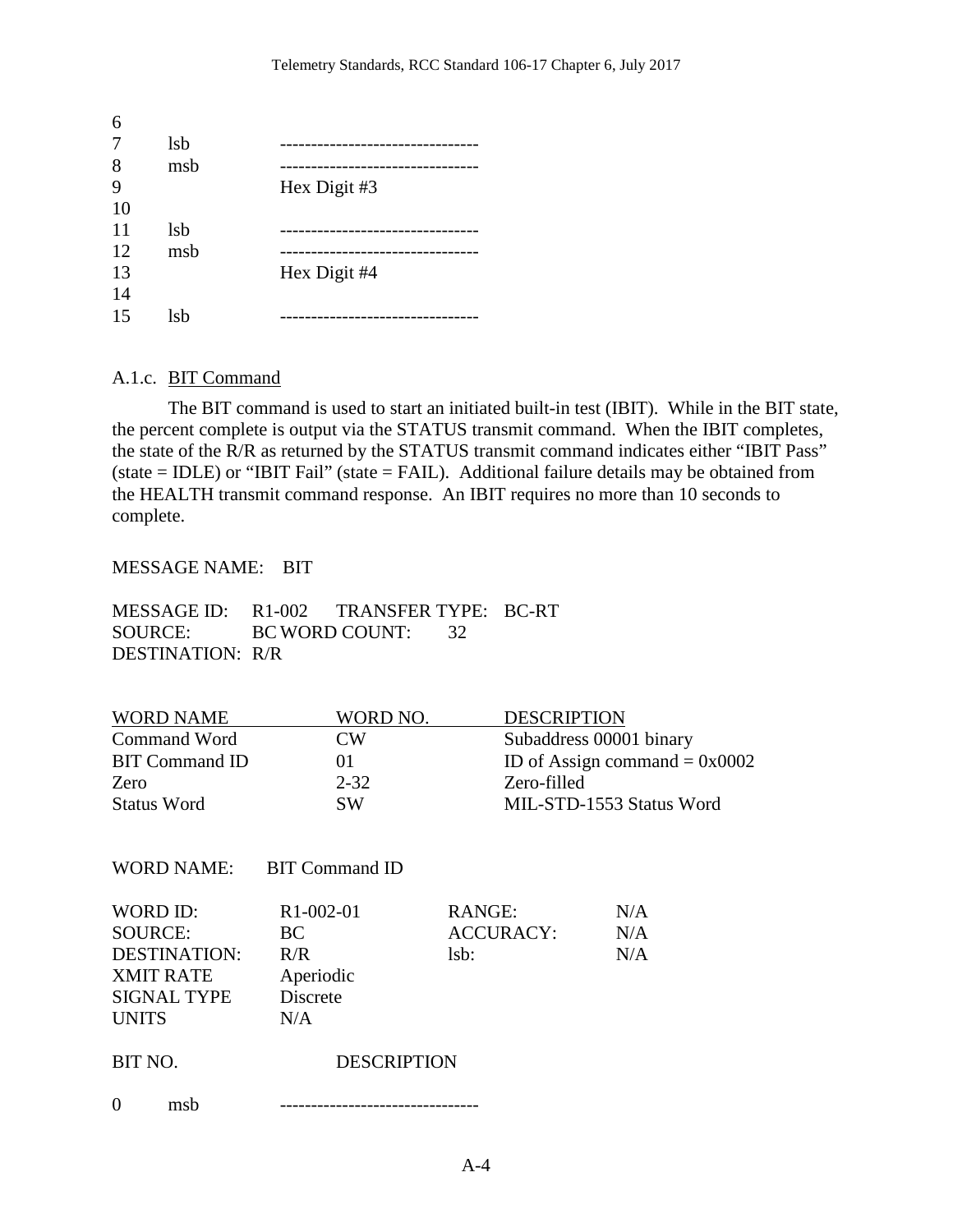|    |                | Hex Digit #1 = 0   |
|----|----------------|--------------------|
| 2  |                |                    |
| 3  | <b>lsb</b>     |                    |
| 4  | msb            | --------------     |
| 5  |                | Hex Digit #2 = 0   |
| 6  |                |                    |
| 7  | $\mathbf{lsb}$ |                    |
| 8  | msb            |                    |
| 9  |                | Hex Digit #3 = 0   |
| 10 |                |                    |
| 11 | $\mathbf{lsb}$ |                    |
| 12 | msb            | -----------        |
| 13 |                | Hex Digit #4 $= 2$ |
| 14 |                |                    |
| 15 | <b>lsb</b>     |                    |

A.1.d. Erase Command

The Erase command is used to erase internal recording drive or RMM installed in the R/R. While in the Erase state, the percent complete is output via the STATUS transmit command.

#### MESSAGE NAME: Erase

| MESSAGE ID: R1-004 TRANSFER TYPE: BC-RT |                   |  |
|-----------------------------------------|-------------------|--|
| SOURCE:                                 | BC WORD COUNT: 32 |  |
| <b>DESTINATION: R/R</b>                 |                   |  |

| <b>WORD NAME</b>    | WORD NO.           | <b>DESCRIPTION</b> |                                |
|---------------------|--------------------|--------------------|--------------------------------|
| <b>Command Word</b> | CW                 |                    | Subaddress 00001 binary        |
| Erase Command ID    | 01                 |                    | ID of Erase command $= 0x0004$ |
| Zero                | $2 - 32$           | Zero-filled        |                                |
| Status Word         | <b>SW</b>          |                    | MIL-STD-1553 Status Word       |
| <b>WORD NAME:</b>   | Erase Command ID   |                    |                                |
| WORD ID:            | $R1-004-01$        | RANGE:             | N/A                            |
| SOURCE:             | <b>BC</b>          | <b>ACCURACY:</b>   | N/A                            |
| <b>DESTINATION:</b> | R/R                | lsb:               | N/A                            |
| <b>XMIT RATE</b>    | Aperiodic          |                    |                                |
| <b>SIGNAL TYPE</b>  | <b>Discrete</b>    |                    |                                |
| <b>UNITS</b>        | N/A                |                    |                                |
| BIT NO.             | <b>DESCRIPTION</b> |                    |                                |
| msb<br>$\Omega$     |                    |                    |                                |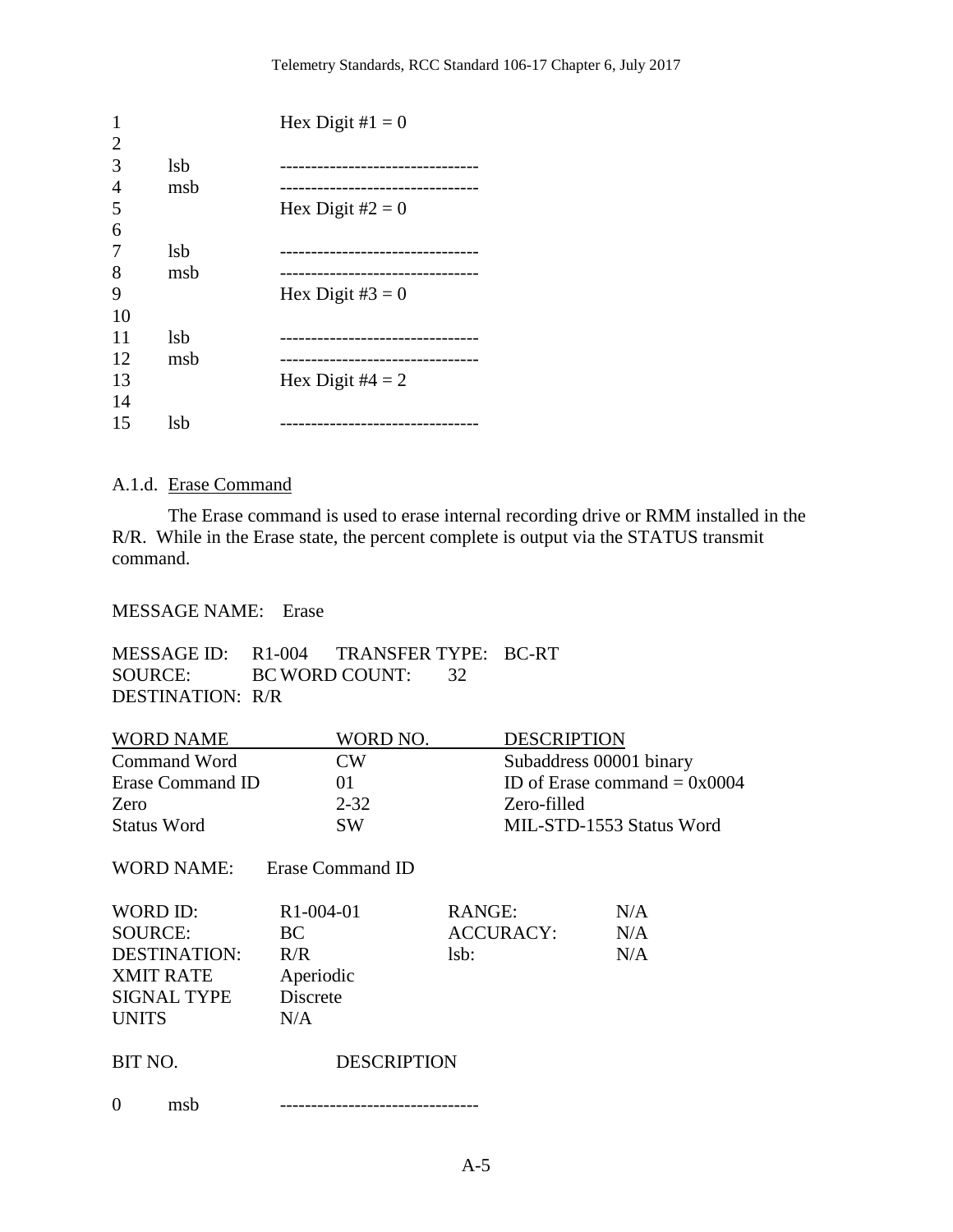|    |                | Hex Digit #1 = 0 |
|----|----------------|------------------|
| 2  |                |                  |
| 3  | <b>lsb</b>     |                  |
| 4  | msb            | -------------    |
| 5  |                | Hex Digit #2 = 0 |
| 6  |                |                  |
| 7  | <b>lsb</b>     |                  |
| 8  | msb            |                  |
| 9  |                | Hex Digit #3 = 0 |
| 10 |                |                  |
| 11 | $\mathbf{lsb}$ |                  |
| 12 | msb            |                  |
| 13 |                | Hex Digit #4 = 4 |
| 14 |                |                  |
| 15 | <b>lsb</b>     |                  |

#### A.1.e. Event Command

The Event command is used to mark a specific event occurrence with the insertion of a Chapter 10 event packet in the recording file. The BC programmer can define up to 31 events numbered 1 to 31 in the TMATS packet that is loaded into the recorder from the RMM and written as the first packet in each data file.

#### MESSAGE NAME: Event

MESSAGE ID: R1-005 TRANSFER TYPE: BC-RT SOURCE: BC WORD COUNT: 32 DESTINATION: R/R

| <b>WORD NAME</b>    | WORD NO.                | <b>DESCRIPTION</b>             |                                    |  |
|---------------------|-------------------------|--------------------------------|------------------------------------|--|
| Command Word        | CW <sup>-</sup>         | Subaddress 00001 binary        |                                    |  |
| Event Command ID    | 01                      | ID of Event command $= 0x0005$ |                                    |  |
| Event Number        | 02                      |                                | 1-origin number of a defined event |  |
| Zero                | $3 - 32$                | Zero-filled                    |                                    |  |
| Status Word         | <b>SW</b>               | MIL-STD-1553 Status Word       |                                    |  |
| <b>WORD NAME:</b>   | <b>Event Command ID</b> |                                |                                    |  |
| WORD ID:            | $R1-005-01$             | <b>RANGE:</b>                  | N/A                                |  |
| SOURCE:             | <b>BC</b>               | <b>ACCURACY:</b>               | N/A                                |  |
| <b>DESTINATION:</b> | R/R                     | lsb:                           | N/A                                |  |
| <b>XMIT RATE</b>    | Aperiodic               |                                |                                    |  |
| <b>SIGNAL TYPE</b>  | Discrete                |                                |                                    |  |
| <b>UNITS</b>        | N/A                     |                                |                                    |  |
| BIT NO.             | DESCRIPTION             |                                |                                    |  |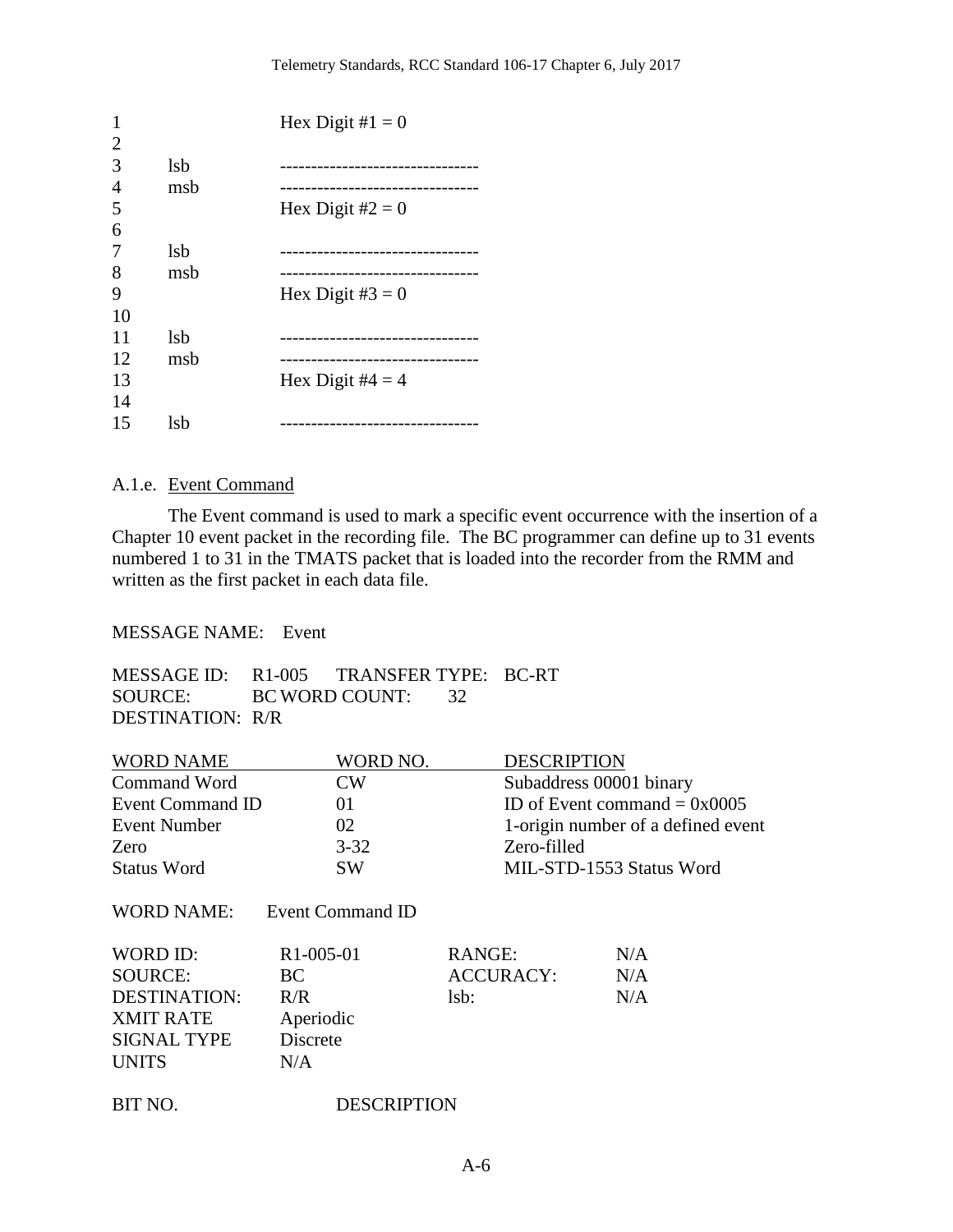| $\boldsymbol{0}$<br>1 | msb                 | ---------------------------------<br>Hex Digit # $1 = 0$ |                  |                                                                        |
|-----------------------|---------------------|----------------------------------------------------------|------------------|------------------------------------------------------------------------|
| $\overline{2}$        |                     |                                                          |                  |                                                                        |
| 3                     | <b>lsb</b>          | ----------------------------                             |                  |                                                                        |
| 4                     | msb                 | ------------------------------                           |                  |                                                                        |
| 5                     |                     | Hex Digit #2 = 0                                         |                  |                                                                        |
| 6                     |                     |                                                          |                  |                                                                        |
| 7                     | <b>lsb</b>          | -------------------------------                          |                  |                                                                        |
| 8                     | msb                 | ------------------------------                           |                  |                                                                        |
| 9<br>10               |                     | Hex Digit # $3 = 0$                                      |                  |                                                                        |
| 11                    | <b>lsb</b>          | -------------------------------                          |                  |                                                                        |
| 12                    | msb                 | ----------------------------                             |                  |                                                                        |
| 13                    |                     | Hex Digit #4 = $5$                                       |                  |                                                                        |
| 14                    |                     |                                                          |                  |                                                                        |
| 15                    | <b>lsb</b>          | -------------------------------                          |                  |                                                                        |
|                       |                     |                                                          |                  |                                                                        |
|                       | <b>WORD NAME</b>    | <b>Event Number</b>                                      |                  |                                                                        |
|                       | WORD ID:            | R1-005-02                                                | <b>RANGE:</b>    | N/A                                                                    |
|                       | <b>SOURCE:</b>      | <b>BC</b>                                                | <b>ACCURACY:</b> | N/A                                                                    |
|                       | <b>DESTINATION:</b> | R/R                                                      | lsb:             | N/A                                                                    |
|                       | <b>XMIT RATE</b>    | Aperiodic                                                |                  |                                                                        |
|                       | <b>SIGNAL TYPE</b>  | Discrete                                                 |                  |                                                                        |
| <b>UNITS</b>          |                     | N/A                                                      |                  |                                                                        |
| BIT NO.               |                     | <b>DESCRIPTION</b>                                       |                  |                                                                        |
| $\boldsymbol{0}$      | msb                 |                                                          |                  |                                                                        |
| 1                     |                     | Hex Digit # $1 = 0$                                      |                  |                                                                        |
| $\overline{2}$        |                     |                                                          |                  |                                                                        |
| 3                     | <b>lsb</b>          | --------------------------------                         |                  |                                                                        |
| $\overline{4}$        | msb                 | -----------------------------                            |                  |                                                                        |
| 5                     |                     | Hex Digit #2 = 0                                         |                  |                                                                        |
| 6                     |                     |                                                          |                  |                                                                        |
| 7                     | <b>lsb</b>          | -----------------------------                            |                  |                                                                        |
| 8<br>9                |                     | Binary 0<br>Binary 0                                     |                  |                                                                        |
| 10                    |                     | Binary 0                                                 |                  |                                                                        |
| 11                    | msb                 | --------------------------------                         |                  |                                                                        |
| 12                    |                     |                                                          |                  |                                                                        |
| 13                    |                     |                                                          |                  | 5-bit binary event number from 1 to N where N is the number of defined |
| 14                    |                     | BC events in the R/R setup record.                       |                  |                                                                        |
| 15                    | <b>lsb</b>          |                                                          |                  |                                                                        |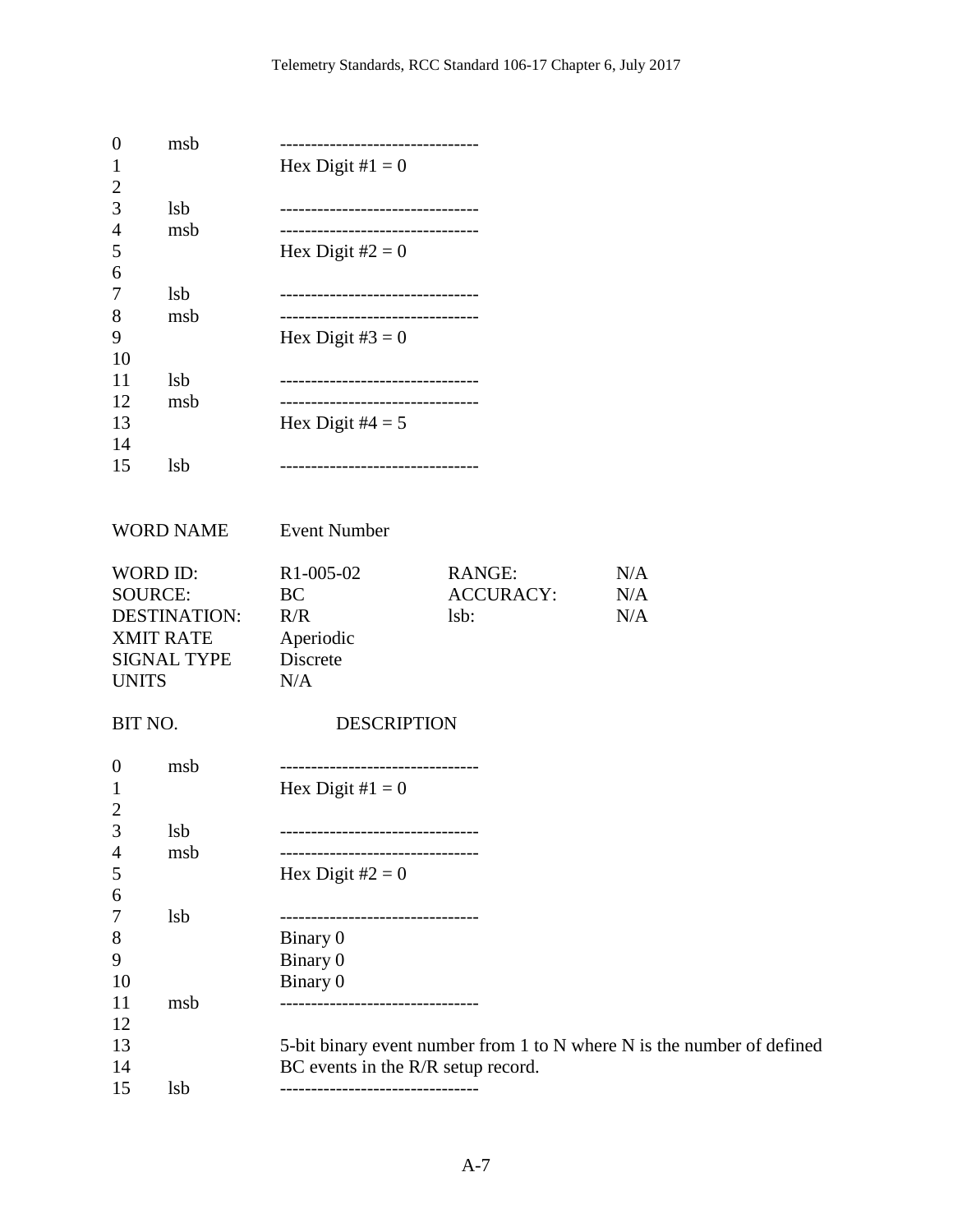## A.1.f. Info (receive) Command

The Info receive command is used to specify the desired information to be returned to the BC from the R/R by the Info transmit command (see Paragraph [A.2.d\)](#page-102-0).

### MESSAGE NAME: Info (receive)

MESSAGE ID: R1-007 TRANSFER TYPE: BC-RT SOURCE: BC WORD COUNT: 32 DESTINATION: R/R

|                    | <b>WORD NAME</b>      | WORD NO.                          | <b>DESCRIPTION</b> |                                         |
|--------------------|-----------------------|-----------------------------------|--------------------|-----------------------------------------|
|                    | Command Word          | CW                                |                    | Subaddress 00001 binary                 |
|                    | Info Command ID       | 01                                |                    | ID of Info (receive) command = $0x0007$ |
|                    | Info Type and Number  | 02                                |                    | Info type and file or event number      |
|                    | Info Event Occurrence | 03                                |                    | Specific occurrence when type $=$ event |
| Zero               |                       | $4 - 32$                          | Zero-filled        |                                         |
| <b>Status Word</b> |                       | <b>SW</b>                         |                    | MIL-STD-1553 Status Word                |
|                    | <b>WORD NAME:</b>     | Info Command ID                   |                    |                                         |
| WORD ID:           |                       | R1-007-01                         | <b>RANGE:</b>      | N/A                                     |
| <b>SOURCE:</b>     |                       | <b>BC</b>                         | <b>ACCURACY:</b>   | N/A                                     |
|                    | <b>DESTINATION:</b>   | R/R                               | lsb:               | N/A                                     |
|                    | <b>XMIT RATE</b>      | Aperiodic                         |                    |                                         |
|                    | <b>SIGNAL TYPE</b>    | Discrete                          |                    |                                         |
| <b>UNITS</b>       |                       | N/A                               |                    |                                         |
| BIT NO.            |                       | <b>DESCRIPTION</b>                |                    |                                         |
| $\boldsymbol{0}$   | msb                   |                                   |                    |                                         |
| 1                  |                       | Hex Digit # $1 = 0$               |                    |                                         |
| $\overline{c}$     |                       |                                   |                    |                                         |
| 3                  | <b>lsb</b>            | ------------------------------    |                    |                                         |
| 4                  | msb                   |                                   |                    |                                         |
| 5                  |                       | Hex Digit #2 = 0                  |                    |                                         |
| 6                  |                       |                                   |                    |                                         |
| 7                  | <b>lsb</b>            | -------------------------------   |                    |                                         |
| 8                  | msb                   |                                   |                    |                                         |
| 9                  |                       | Hex Digit # $3 = 0$               |                    |                                         |
| 10                 |                       |                                   |                    |                                         |
| 11                 | <b>lsb</b>            | ----------------------------      |                    |                                         |
| 12                 | msb                   | --------------------------------  |                    |                                         |
| 13                 |                       | Hex Digit #4 = 7                  |                    |                                         |
| 14                 |                       |                                   |                    |                                         |
| 15                 | <b>lsb</b>            | --------------------------------- |                    |                                         |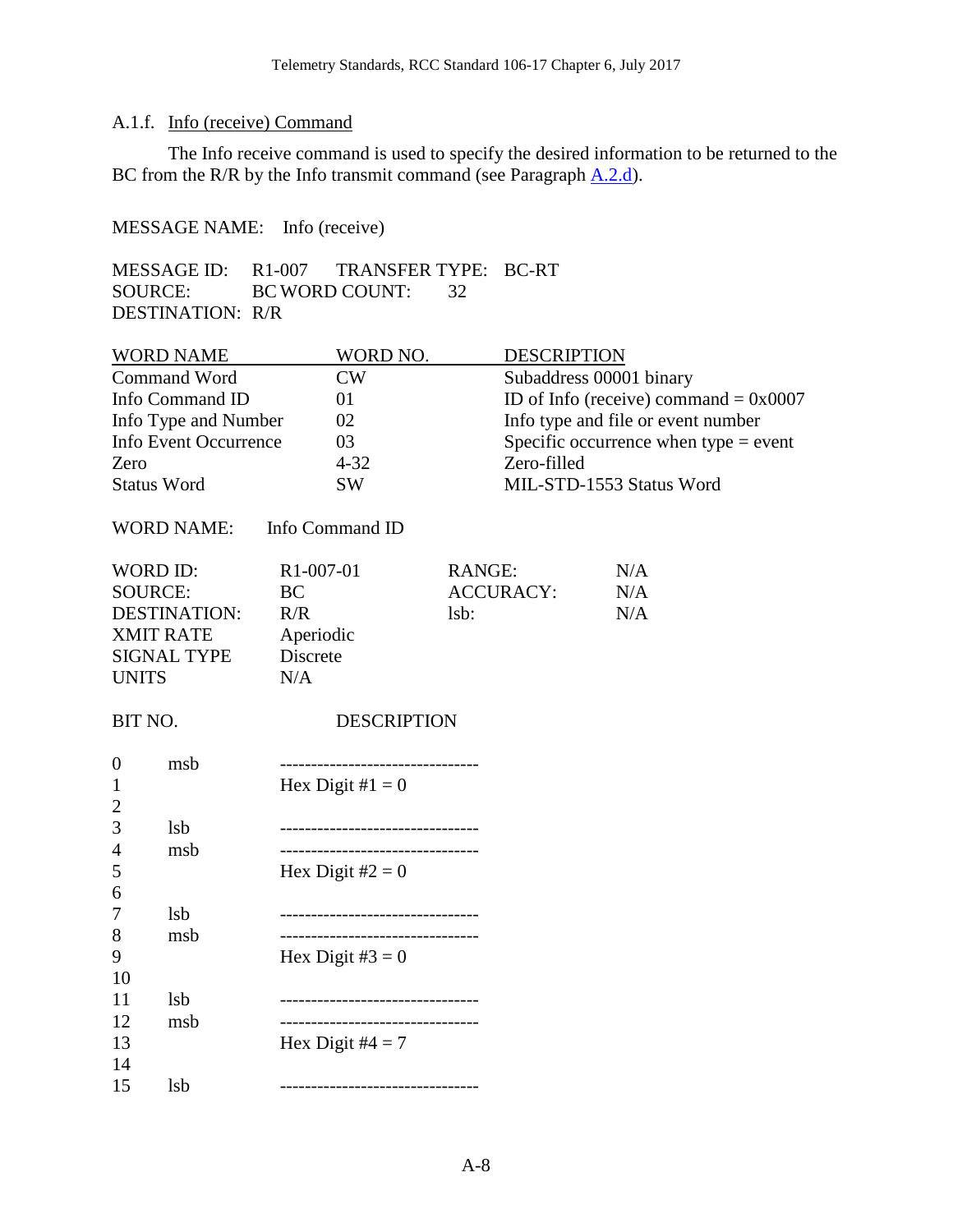| WORD NAME                                                                                                                                                     | Info Type and Number                                                             |                                                                                                                                                              |                   |
|---------------------------------------------------------------------------------------------------------------------------------------------------------------|----------------------------------------------------------------------------------|--------------------------------------------------------------------------------------------------------------------------------------------------------------|-------------------|
| WORD ID:<br><b>SOURCE:</b><br><b>DESTINATION:</b><br><b>XMIT RATE</b><br><b>SIGNAL TYPE</b><br><b>UNITS</b>                                                   | R <sub>1</sub> -007-02<br><b>BC</b><br>R/R<br>Aperiodic<br>Discrete<br>N/A       | <b>RANGE:</b><br><b>ACCURACY:</b><br>lsb:                                                                                                                    | N/A<br>N/A<br>N/A |
| BIT NO.                                                                                                                                                       | <b>DESCRIPTION</b>                                                               |                                                                                                                                                              |                   |
| $\theta$<br>msb<br>Binary 0<br>1<br>2<br>Binary 0<br>3<br>Binary 0<br>$\overline{4}$<br>Binary 0<br>Binary 0<br>5<br>6<br>7<br>8<br>9<br>10<br>11<br>12<br>13 | Bit 0 is the Info request type: $0 =$ file, $1 =$ event<br>and Bit 15 is the lsb | Bit 6 - 15 is the unsigned binary integer file number<br>when Bit $0 = 0$ or the unsigned binary integer<br>event number when Bit $0 = 1$ . Bit 6 is the msb |                   |

- 14
- 15 lsb

WORD NAME: Info Event Occurrence

| WORD ID:                                                  | R <sub>1</sub> -007-03 | <b>RANGE:</b>                                                                                                                                                                                                                                                                | N/A |
|-----------------------------------------------------------|------------------------|------------------------------------------------------------------------------------------------------------------------------------------------------------------------------------------------------------------------------------------------------------------------------|-----|
| <b>SOURCE:</b>                                            | BC                     | <b>ACCURACY:</b>                                                                                                                                                                                                                                                             | N/A |
| <b>DESTINATION:</b>                                       | R/R                    | lsb:                                                                                                                                                                                                                                                                         | N/A |
| XMIT RATE                                                 | Aperiodic              |                                                                                                                                                                                                                                                                              |     |
| <b>SIGNAL TYPE</b>                                        | <b>Discrete</b>        |                                                                                                                                                                                                                                                                              |     |
| <b>UNITS</b>                                              | N/A                    |                                                                                                                                                                                                                                                                              |     |
| BIT NO.                                                   | <b>DESCRIPTION</b>     |                                                                                                                                                                                                                                                                              |     |
| 0<br>msb<br>$\mathbf{1}$<br>$\overline{2}$<br>3<br>4<br>5 |                        | Bit $0 - 15$ is the unsigned integer event occurrence number of<br>the event specified in data word 2 bits 6-15 when Bit 0 of data<br>word $2 = 1$ , otherwise this data word 3 is unused (zero) when<br>Bit 0 of data word $2 = 0$ . Bit 0 is the msb and Bit 15 is the lsb |     |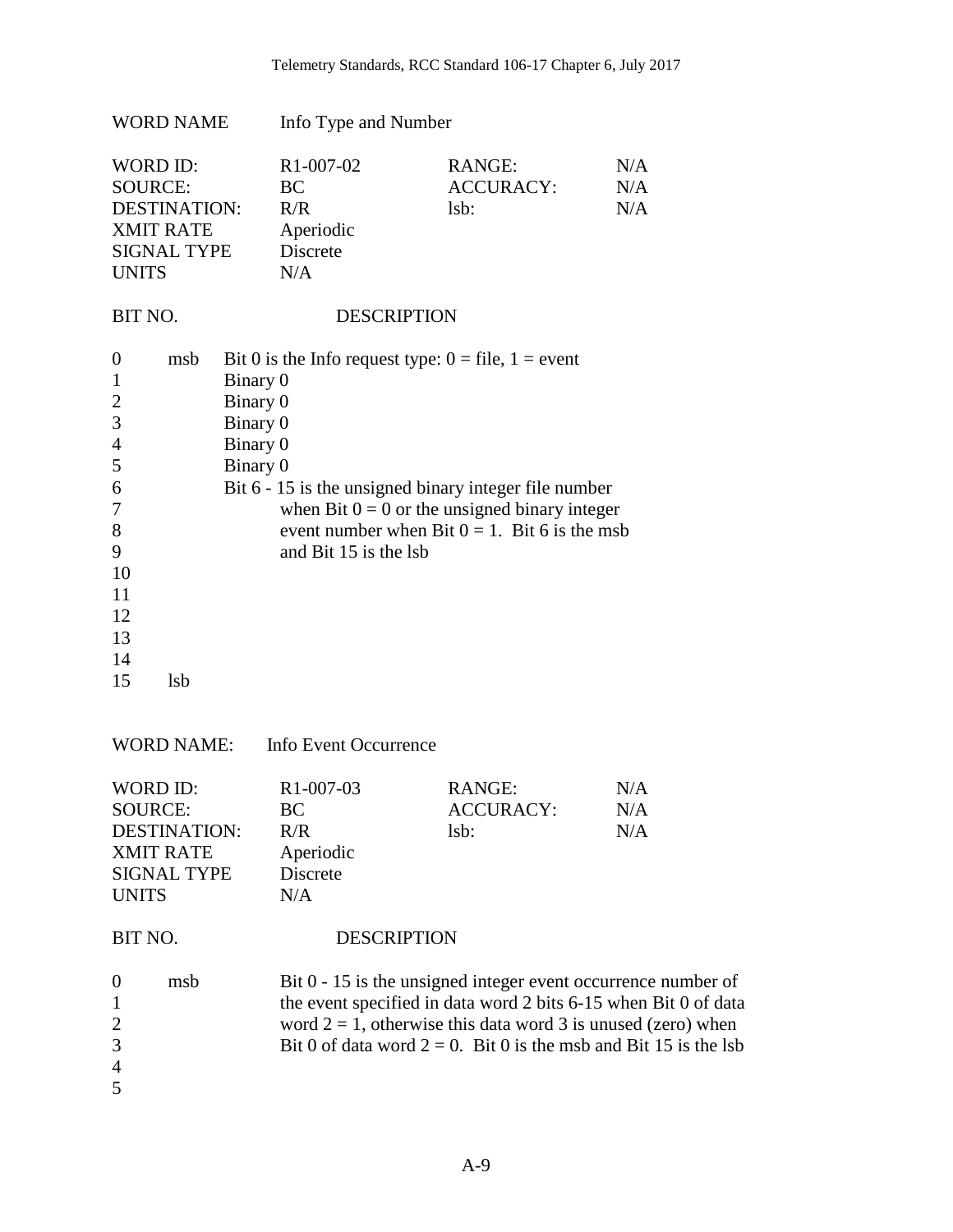### A.1.g. Pause Command

The Pause command is used to instruct the R/R to suspend recording of one or more channels, either by channel type or specific channel IDs.

### MESSAGE NAME: Pause

| MESSAGE ID: R1-008 TRANSFER TYPE: BC-RT |                   |  |
|-----------------------------------------|-------------------|--|
| SOURCE:                                 | BC WORD COUNT: 32 |  |
| <b>DESTINATION: R/R</b>                 |                   |  |

| <b>WORD NAME</b>       | WORD NO.  | <b>DESCRIPTION</b>                   |
|------------------------|-----------|--------------------------------------|
| Command Word           | <b>CW</b> | Subaddress 00001 binary              |
| Pause Command ID       | 01        | ID of Pause command $= 0x0008$       |
| <b>Pause Condition</b> | 02        | Channel group or individual channels |
| Pause Channel ID       | $03-16$   | Individual Channel ID or zero        |
| Zero                   | $17 - 32$ | Zero-filled                          |
| <b>Status Word</b>     | <b>SW</b> | MIL-STD-1553 Status Word             |

WORD NAME: Pause Command ID

| WORD ID:            | R <sub>1</sub> -008-01 | <b>RANGE:</b>    | N/A |
|---------------------|------------------------|------------------|-----|
| SOURCE:             | BC                     | <b>ACCURACY:</b> | N/A |
| <b>DESTINATION:</b> | R/R                    | lsb:             | N/A |
| <b>XMIT RATE</b>    | Aperiodic              |                  |     |
| <b>SIGNAL TYPE</b>  | <b>Discrete</b>        |                  |     |
| <b>UNITS</b>        | N/A                    |                  |     |
|                     |                        |                  |     |
| BIT NO.             | <b>DESCRIPTION</b>     |                  |     |
|                     |                        |                  |     |
| msb<br>$\Omega$     |                        |                  |     |
|                     | Hex Digit # $1 = 0$    |                  |     |
| 2                   |                        |                  |     |
| 3<br>lsb            |                        |                  |     |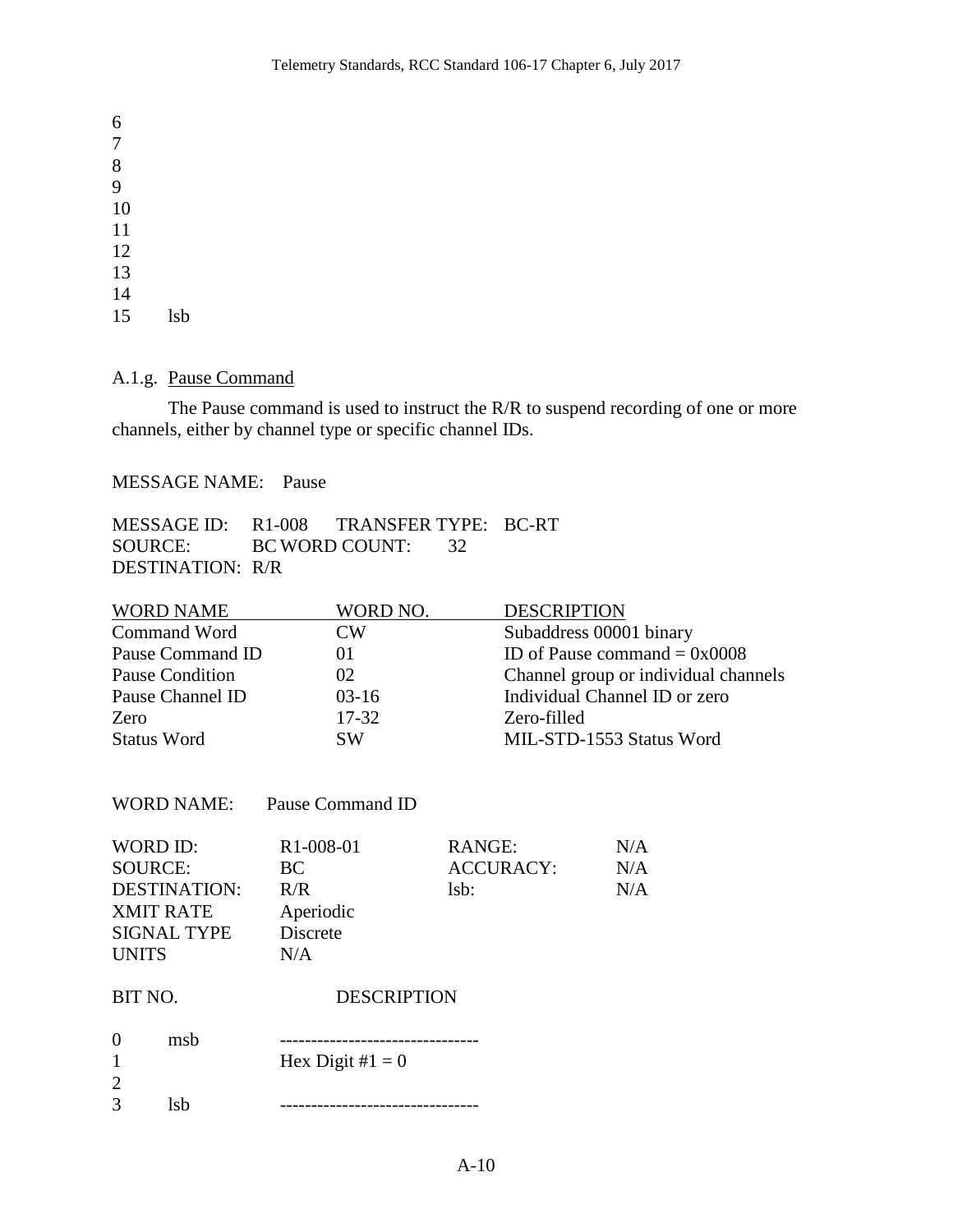| $\overline{4}$<br>5<br>6 | msb                 | Hex Digit #2 = 0           | --------------------------------                             |     |
|--------------------------|---------------------|----------------------------|--------------------------------------------------------------|-----|
| 7                        | <b>lsb</b>          |                            |                                                              |     |
| 8                        | msb                 |                            |                                                              |     |
| 9                        |                     | Hex Digit # $3 = 0$        |                                                              |     |
| 10                       |                     |                            |                                                              |     |
| 11                       | <b>lsb</b>          |                            | ------------------------------                               |     |
| 12                       | msb                 |                            | -------------------------------                              |     |
| 13                       |                     | Hex Digit #4 = $8$         |                                                              |     |
| 14                       |                     |                            |                                                              |     |
| 15                       | <b>lsb</b>          |                            | --------------------------                                   |     |
|                          |                     | WORD NAME: Pause Condition |                                                              |     |
| WORD ID:                 |                     | R1-008-02                  | <b>RANGE:</b>                                                | N/A |
| SOURCE:                  |                     | <b>BC</b>                  | <b>ACCURACY:</b>                                             | N/A |
|                          | <b>DESTINATION:</b> | R/R                        | lsb:                                                         | N/A |
|                          | <b>XMIT RATE</b>    | Aperiodic                  |                                                              |     |
|                          | <b>SIGNAL TYPE</b>  | Discrete                   |                                                              |     |
| <b>UNITS</b>             |                     | N/A                        |                                                              |     |
|                          |                     |                            |                                                              |     |
| BIT NO.                  |                     |                            | <b>DESCRIPTION</b>                                           |     |
| $\overline{0}$           | msb                 | Binary 0                   |                                                              |     |
|                          |                     |                            | Bits 1-3 are a three-bit code that specify the type of pause |     |
|                          | Bit No.             | 123                        |                                                              |     |
|                          |                     | 000<br>$\equiv$ 1000 $\pm$ | Individual Channel(s)                                        |     |
|                          |                     | 001<br>$=$                 | All Channels                                                 |     |
|                          |                     |                            | Remaining bits reserved                                      |     |
|                          |                     |                            |                                                              |     |
| 4                        |                     | Binary 0                   |                                                              |     |
| 5                        |                     | Binary 0                   |                                                              |     |
| $\overline{7}$           |                     | Binary 0                   |                                                              |     |
| 8                        |                     | Binary 0                   |                                                              |     |
| 9                        |                     | Binary 0                   |                                                              |     |
| 10                       |                     | Binary 0                   |                                                              |     |
| 11                       |                     | Binary 0                   |                                                              |     |
| 12                       |                     | Binary 0                   |                                                              |     |
| 13                       |                     | Binary 0                   |                                                              |     |
|                          |                     |                            |                                                              |     |
| 14                       |                     | Binary 0<br>Binary 0       |                                                              |     |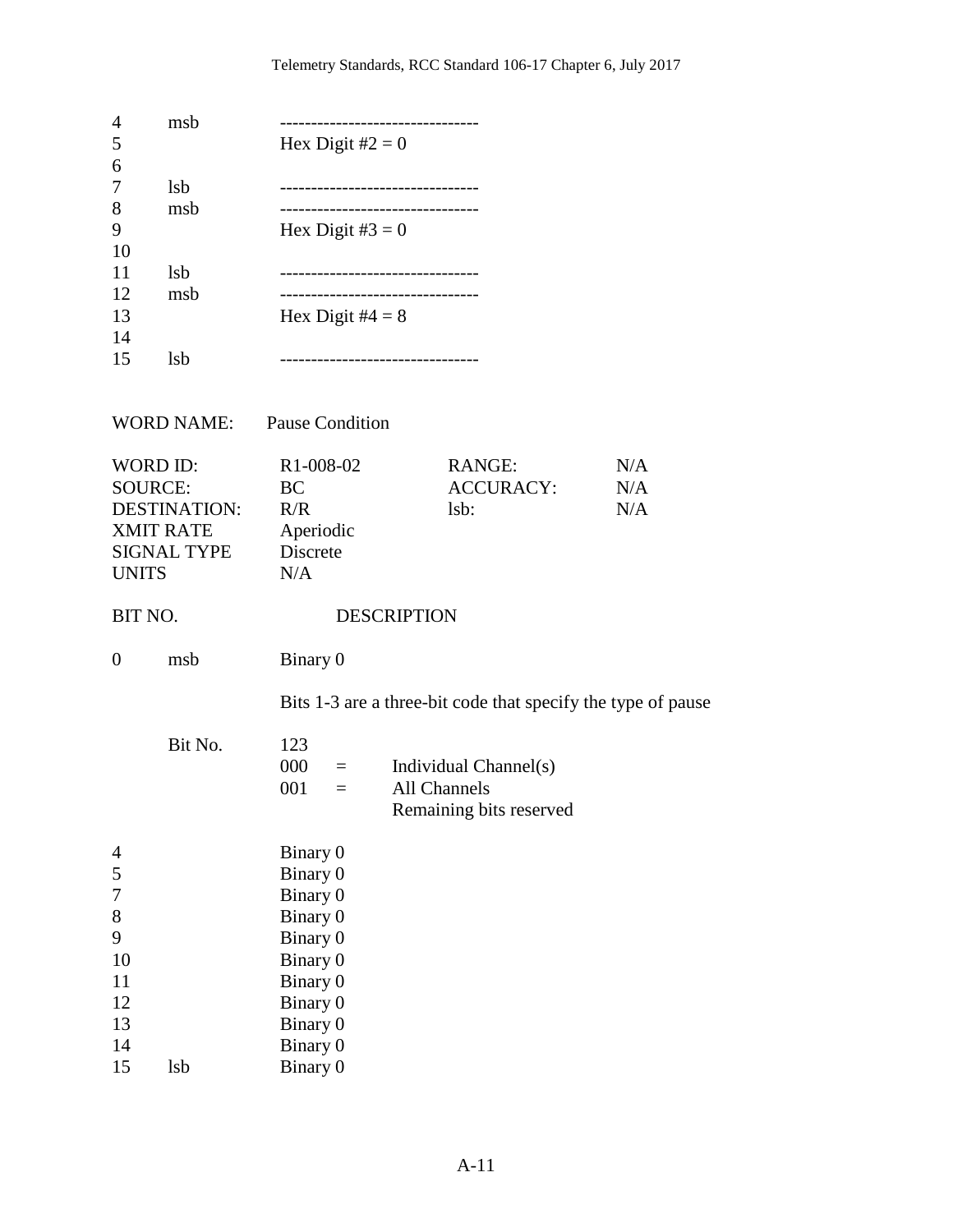| <b>WORD NAME:</b>                                                                                                                                                 | Pause Channel ID                                                                                                                                                                            |                                    |                   |
|-------------------------------------------------------------------------------------------------------------------------------------------------------------------|---------------------------------------------------------------------------------------------------------------------------------------------------------------------------------------------|------------------------------------|-------------------|
| WORD ID:<br><b>SOURCE:</b><br><b>DESTINATION:</b><br><b>XMIT RATE</b><br><b>SIGNAL TYPE</b><br><b>UNITS</b>                                                       | R1-008-03 to R1-008-16<br><b>BC</b><br>R/R<br>Aperiodic<br>Discrete<br>N/A                                                                                                                  | RANGE:<br><b>ACCURACY:</b><br>lsb: | N/A<br>N/A<br>N/A |
| BIT NO.                                                                                                                                                           | <b>DESCRIPTION</b>                                                                                                                                                                          |                                    |                   |
| msb<br>$\boldsymbol{0}$<br>$\mathbf{1}$<br>$\overline{c}$<br>3<br>$\overline{4}$<br>5<br>6<br>$\overline{7}$<br>8<br>9<br>10<br>11<br>12<br>13<br>14<br>15<br>lsb | Bit 0 - 15 is the unsigned integer Channel ID number of a<br>channel to be paused when Bits 1-3 of data word 2 equal 110,<br>otherwise these data words 3 to 16 are unused and zero-filled. |                                    |                   |

# A.1.h. Queue Command

The Queue command is used to specify a recorded data file or defined data event at which to begin the next replay. Replay must be stopped prior to issuing the Queue command.

#### MESSAGE NAME: Queue

| MESSAGE ID: R1-011 TRANSFER TYPE: BC-RT |                   |  |
|-----------------------------------------|-------------------|--|
| SOURCE:                                 | BC WORD COUNT: 32 |  |
| <b>DESTINATION: R/R</b>                 |                   |  |

| <b>WORD NAME</b>       | WORD NO. | <b>DESCRIPTION</b>                      |
|------------------------|----------|-----------------------------------------|
| Command Word           | CW       | Subaddress 00001 binary                 |
| Queue Command ID       | 01       | ID of Queue command $= 0x000B$          |
| Queue Mode/Number      | 02       | Queue type and file or event number     |
| Queue Event Occurrence | 03       | Specific occurrence when type $=$ event |
| Zero                   | $4 - 32$ | Zero-filled                             |
| <b>Status Word</b>     | SW       | MIL-STD-1553 Status Word                |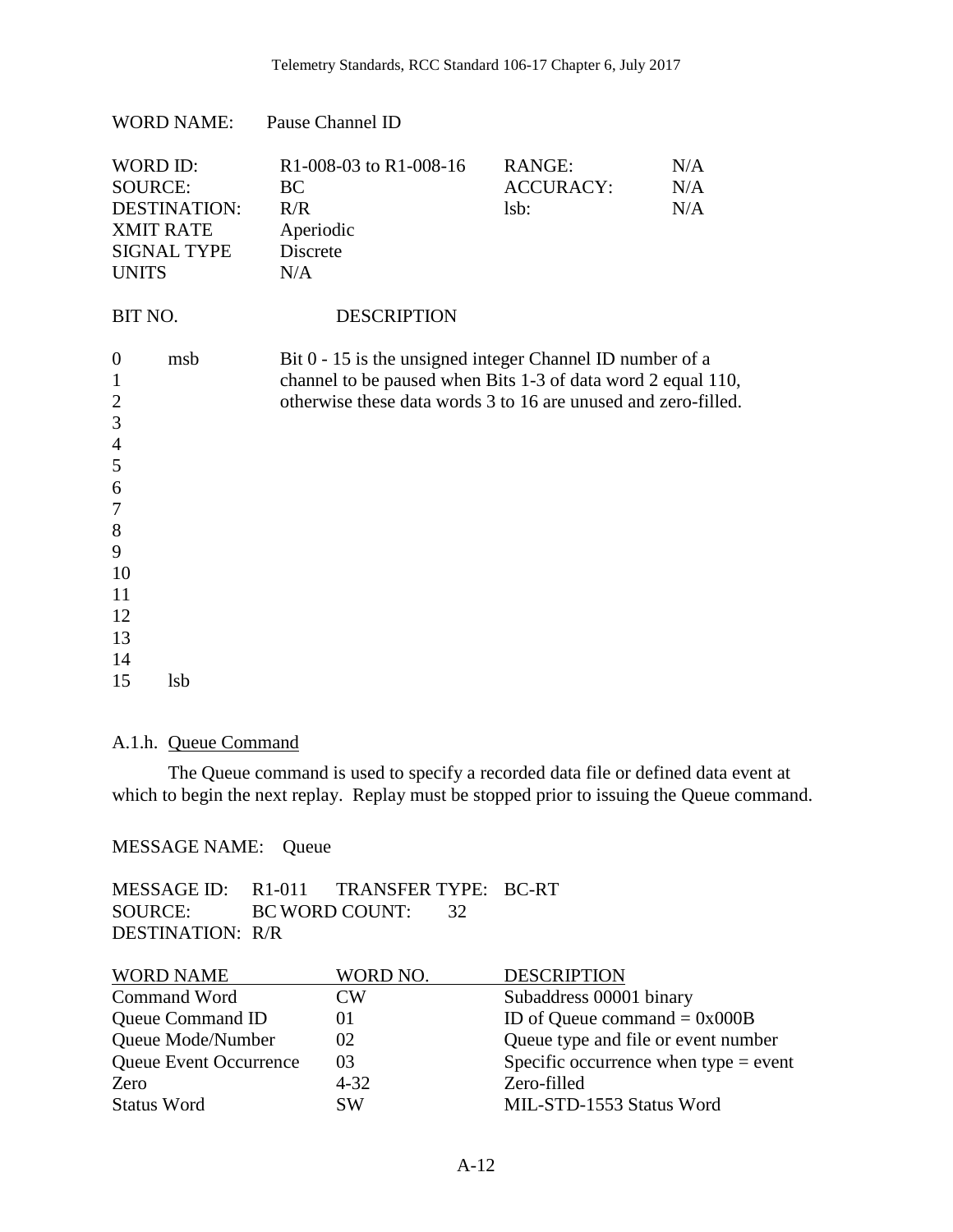| <b>WORD NAME:</b>                                              | Queue Command ID                                               |                                           |                   |
|----------------------------------------------------------------|----------------------------------------------------------------|-------------------------------------------|-------------------|
| WORD ID:<br>SOURCE:<br><b>DESTINATION:</b><br><b>XMIT RATE</b> | R <sub>1</sub> -01 <sub>1</sub> -01<br>BC.<br>R/R<br>Aperiodic | <b>RANGE:</b><br><b>ACCURACY:</b><br>lsb: | N/A<br>N/A<br>N/A |
| <b>SIGNAL TYPE</b><br><b>UNITS</b>                             | Discrete<br>N/A                                                |                                           |                   |

## BIT NO. DESCRIPTION

| 0              | msb        |                     |
|----------------|------------|---------------------|
| 1              |            | Hex Digit # $1 = 0$ |
| 2              |            |                     |
| 3              | <b>lsb</b> |                     |
| $\overline{4}$ | msb        |                     |
| 5              |            | Hex Digit #2 = 0    |
| 6              |            |                     |
| 7              | <b>lsb</b> |                     |
| 8              | msb        |                     |
| 9              |            | Hex Digit #3 = 0    |
| 10             |            |                     |
| 11             | <b>lsb</b> |                     |
| 12             | msb        |                     |
| 13             |            | Hex Digit #4 = B    |
| 14             |            |                     |
| 15             | <b>lsb</b> |                     |

WORD NAME: Queue Mode/Number

| WORD ID:            | R <sub>1</sub> -01 <sub>1</sub> -02 | RANGE:           | N/A |
|---------------------|-------------------------------------|------------------|-----|
| SOURCE:             | BC.                                 | <b>ACCURACY:</b> | N/A |
| <b>DESTINATION:</b> | R/R                                 | lsb:             | N/A |
| <b>XMIT RATE</b>    | Aperiodic                           |                  |     |
| <b>SIGNAL TYPE</b>  | <b>Discrete</b>                     |                  |     |
| <b>UNITS</b>        | N/A                                 |                  |     |

| $\Omega$       | msb | Bit 0 is the Queue request type: $0 =$ file, $1 =$ event |
|----------------|-----|----------------------------------------------------------|
|                |     | Binary 0                                                 |
| 2              |     | Binary 0                                                 |
| 3              |     | Binary 0                                                 |
| $\overline{A}$ |     | Binary 0                                                 |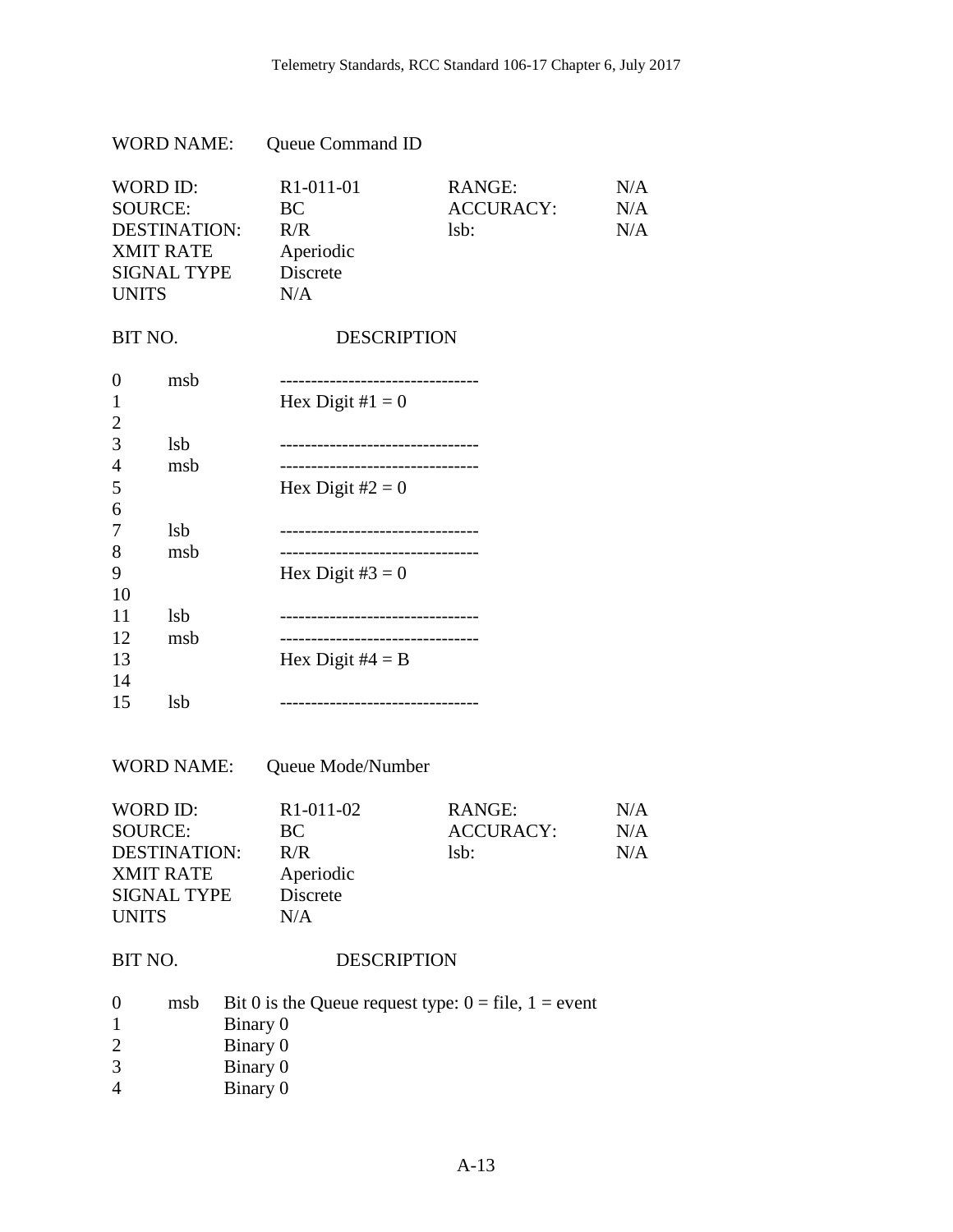| 5  | Binary 0                                              |
|----|-------------------------------------------------------|
| 6  | Bit 6 - 15 is the unsigned binary integer file number |
| 7  | when Bit $0 = 0$ or the unsigned binary integer       |
| 8  | event number when Bit $0 = 1$ . Bit 6 is the msb      |
| 9  | and Bit 15 is the lsb                                 |
| 10 |                                                       |
| 11 |                                                       |
| 12 |                                                       |
| 13 |                                                       |
| 14 |                                                       |
| 15 | <b>lsb</b>                                            |
|    |                                                       |

| <b>WORD NAME:</b>                                                                                                                     | <b>Queue Event Occurrence</b>                                   |                                                                                                                                                                                                                                                                              |                   |
|---------------------------------------------------------------------------------------------------------------------------------------|-----------------------------------------------------------------|------------------------------------------------------------------------------------------------------------------------------------------------------------------------------------------------------------------------------------------------------------------------------|-------------------|
| WORD ID:<br><b>SOURCE:</b><br><b>DESTINATION:</b><br><b>XMIT RATE</b><br><b>SIGNAL TYPE</b><br><b>UNITS</b>                           | $R1-011-03$<br><b>BC</b><br>R/R<br>Aperiodic<br>Discrete<br>N/A | RANGE:<br><b>ACCURACY:</b><br>lsb:                                                                                                                                                                                                                                           | N/A<br>N/A<br>N/A |
| BIT NO.                                                                                                                               | <b>DESCRIPTION</b>                                              |                                                                                                                                                                                                                                                                              |                   |
| msb<br>$\overline{0}$<br>$\mathbf{1}$<br>$\overline{2}$<br>3<br>$\overline{4}$<br>5<br>6<br>7<br>8<br>9<br>10<br>11<br>12<br>13<br>14 |                                                                 | Bit $0 - 15$ is the unsigned integer event occurrence number of<br>the event specified in data word 2 bits 6-15 when Bit 0 of data<br>word $2 = 1$ , otherwise this data word 3 is unused (zero) when<br>Bit 0 of data word $2 = 0$ . Bit 0 is the msb and Bit 15 is the lsb |                   |

15 lsb

## A.1.i. Record Command

The Record command is used to open a new file in the R/R internal memory or RMM file table and start recording data. While in the Record state or Record and Play state, the percent of drive filled (total minus remaining) is output via the STATUS transmit command.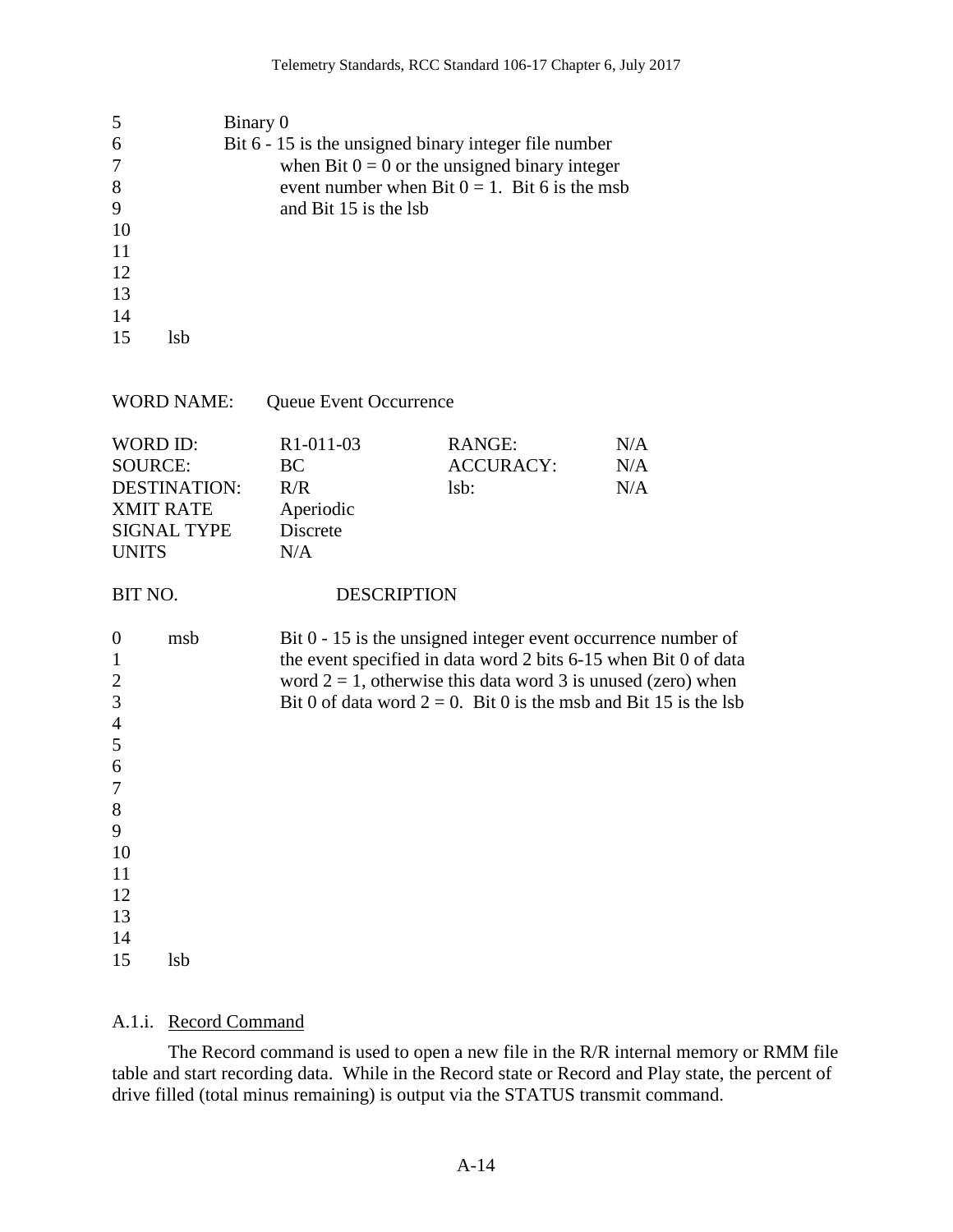### MESSAGE NAME: Record

MESSAGE ID: R1-012 TRANSFER TYPE: BC-RT SOURCE: BC WORD COUNT: 32 DESTINATION: R/R

|                     | <b>WORD NAME</b>         | WORD NO.                          | <b>DESCRIPTION</b> |                                 |
|---------------------|--------------------------|-----------------------------------|--------------------|---------------------------------|
| <b>Command Word</b> |                          | CW                                |                    | Subaddress 00001 binary         |
|                     | <b>Record Command ID</b> | 01                                |                    | ID of Record command $= 0x000C$ |
| Zero                |                          | $02 - 32$                         | Zero-filled        |                                 |
|                     | <b>Status Word</b>       | <b>SW</b>                         |                    | MIL-STD-1553 Status Word        |
|                     | <b>WORD NAME:</b>        | Record Command ID                 |                    |                                 |
|                     | WORD ID:                 | R <sub>1</sub> -012-01            | <b>RANGE:</b>      | N/A                             |
| <b>SOURCE:</b>      |                          | <b>BC</b>                         | <b>ACCURACY:</b>   | N/A                             |
|                     | <b>DESTINATION:</b>      | R/R                               | lsb:               | N/A                             |
|                     | <b>XMIT RATE</b>         | Aperiodic                         |                    |                                 |
|                     | <b>SIGNAL TYPE</b>       | Discrete                          |                    |                                 |
| <b>UNITS</b>        |                          | N/A                               |                    |                                 |
| BIT NO.             |                          | <b>DESCRIPTION</b>                |                    |                                 |
| 0                   | msb                      |                                   |                    |                                 |
| 1                   |                          | Hex Digit # $1 = 0$               |                    |                                 |
| 2                   |                          |                                   |                    |                                 |
| 3                   | <b>lsb</b>               |                                   |                    |                                 |
| 4                   | msb                      |                                   |                    |                                 |
| 5                   |                          | Hex Digit #2 = $0$                |                    |                                 |
| 6                   |                          |                                   |                    |                                 |
| 7                   | <b>lsb</b>               | ---------------------------       |                    |                                 |
| 8                   | msb                      | --------------------------------- |                    |                                 |
| 9                   |                          | Hex Digit #3 = 0                  |                    |                                 |
| 10                  |                          |                                   |                    |                                 |
| 11                  | 1 <sub>sb</sub>          |                                   |                    |                                 |
| 12                  | msb                      |                                   |                    |                                 |
| 13                  |                          | Hex Digit #4 = $C$                |                    |                                 |
| 14                  |                          |                                   |                    |                                 |
| 15                  | <b>lsb</b>               | --------------------------------  |                    |                                 |

## A.1.j. Replay Command

The Replay command is used to start, pause, continue, and control the speed of replay of the recorded data.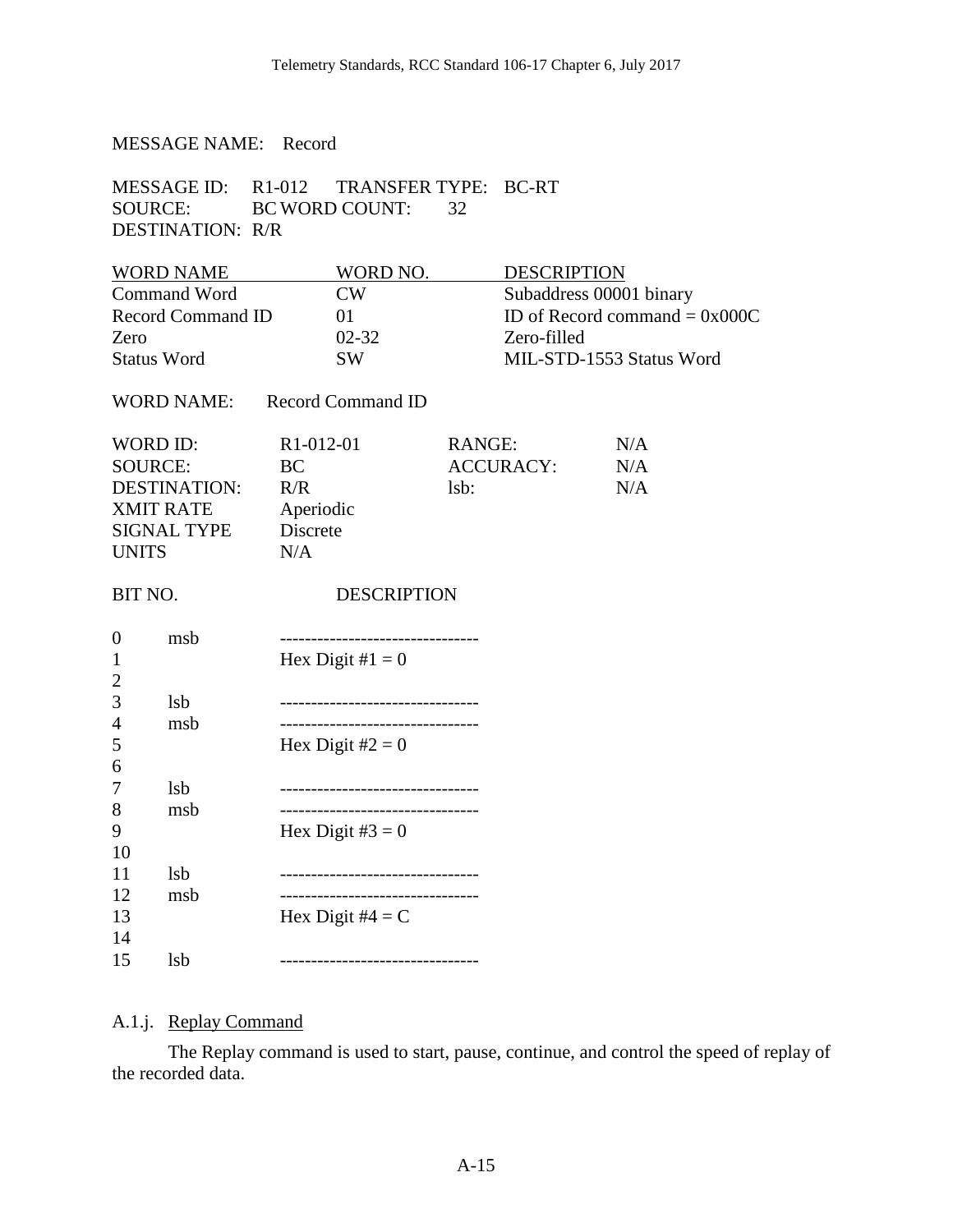## MESSAGE NAME: Replay

MESSAGE ID: R1-009 TRANSFER TYPE: BC-RT SOURCE: BC WORD COUNT: 32 DESTINATION: R/R

| <b>WORD NAME</b>         | WORD NO.                      | <b>DESCRIPTION</b> |                                  |  |
|--------------------------|-------------------------------|--------------------|----------------------------------|--|
| Command Word             | CW                            |                    | Subaddress 00001 binary          |  |
| <b>Replay Command ID</b> | 01                            |                    | ID of Replay command = $0x0009$  |  |
| Replay Type/Speed        | 02                            |                    | Start/continue and speed control |  |
| Replay Time Word 1       | 03                            |                    | Start time seconds/milliseconds  |  |
| Replay Time Word 2       | 04                            |                    | Start time hours/minutes         |  |
| Replay Time Word 3       | 05                            |                    | Start time month/days            |  |
| Replay Time Word 4       | 06                            | Start time year    |                                  |  |
| Zero                     | 07-32                         | Zero-filled        |                                  |  |
| <b>Status Word</b>       | <b>SW</b>                     |                    | MIL-STD-1553 Status Word         |  |
| <b>WORD NAME:</b>        | <b>Replay Command ID</b>      |                    |                                  |  |
| WORD ID:                 | R <sub>1</sub> -009-01        | <b>RANGE:</b>      | N/A                              |  |
| <b>SOURCE:</b>           | <b>BC</b>                     | <b>ACCURACY:</b>   | N/A                              |  |
| <b>DESTINATION:</b>      | R/R                           | lsb:               | N/A                              |  |
| <b>XMIT RATE</b>         | Aperiodic                     |                    |                                  |  |
| <b>SIGNAL TYPE</b>       | <b>Discrete</b>               |                    |                                  |  |
| <b>UNITS</b>             | N/A                           |                    |                                  |  |
| BIT NO.                  | <b>DESCRIPTION</b>            |                    |                                  |  |
| msb<br>0                 |                               |                    |                                  |  |
| 1                        | Hex Digit # $1 = 0$           |                    |                                  |  |
| 2                        |                               |                    |                                  |  |
| 3<br><b>lsb</b>          |                               |                    |                                  |  |
| 4<br>msb                 | ----------------------------  |                    |                                  |  |
| 5                        | Hex Digit #2 = 0              |                    |                                  |  |
| 6                        |                               |                    |                                  |  |
| <b>lsb</b><br>7          | ----------------------------- |                    |                                  |  |
| 8<br>msb                 |                               |                    |                                  |  |
| 9                        | Hex Digit #3 = 0              |                    |                                  |  |
| 10                       |                               |                    |                                  |  |
| 11<br><b>lsb</b>         |                               |                    |                                  |  |
| 12<br>msb                |                               |                    |                                  |  |
| 13                       | Hex Digit #4 = 9              |                    |                                  |  |
|                          |                               |                    |                                  |  |
| 14                       |                               |                    |                                  |  |
| 15<br><b>lsb</b>         |                               |                    |                                  |  |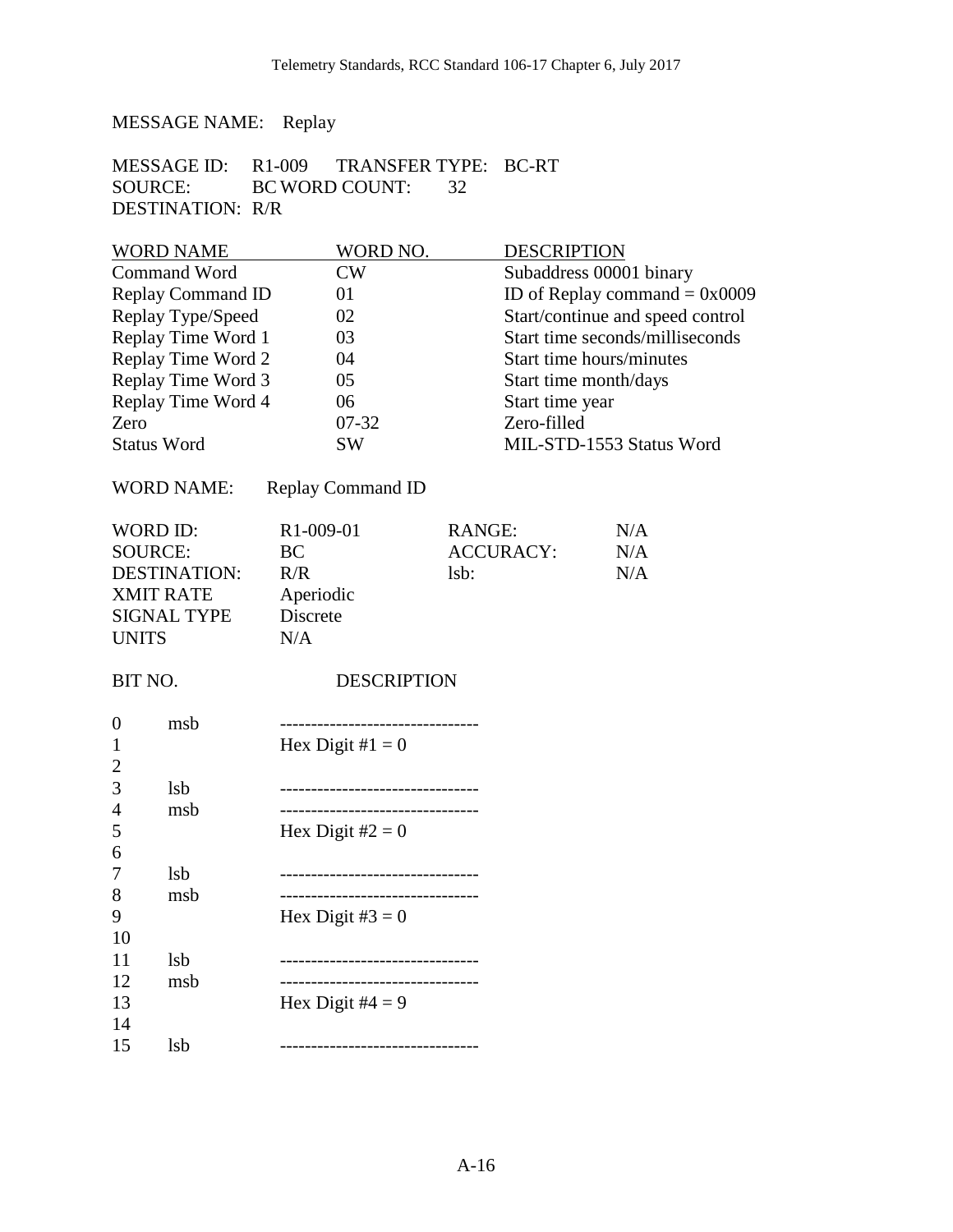| <b>WORD NAME:</b>                                                                                           | Replay Type/Speed                                                          |                                                                                                                                                                                                                                                |                   |
|-------------------------------------------------------------------------------------------------------------|----------------------------------------------------------------------------|------------------------------------------------------------------------------------------------------------------------------------------------------------------------------------------------------------------------------------------------|-------------------|
| WORD ID:<br><b>SOURCE:</b><br><b>DESTINATION:</b><br><b>XMIT RATE</b><br><b>SIGNAL TYPE</b><br><b>UNITS</b> | R <sub>1</sub> -009-02<br><b>BC</b><br>R/R<br>Aperiodic<br>Discrete<br>N/A | RANGE:<br><b>ACCURACY:</b><br>lsb:                                                                                                                                                                                                             | N/A<br>N/A<br>N/A |
| BIT NO.                                                                                                     |                                                                            | <b>DESCRIPTION</b>                                                                                                                                                                                                                             |                   |
| $\Omega$<br>msb<br>Bit No.                                                                                  | 0123                                                                       | Bits 0-3: A series of binary values representing the type of replay.<br>$0000 =$ Begin Replay @ Time and Speed <sup>1</sup><br>$0001$ = Play Live (ignore bits 4-7)<br>0010 = Continue Replay @ Speed <sup>2</sup><br>$0011 - 1111 =$ Reserved |                   |
| Bit No.                                                                                                     | 4567                                                                       | Bits 4-7: A series of binary values indicating replay speed.<br>$0000$ = Pause (Speed Zero)<br>$0001$ = Normal Speed (real-time)<br>0010 - 1111 per R/R Specification                                                                          |                   |
| 15<br><b>lsb</b>                                                                                            | Bit 8 - 15 Binary 0                                                        |                                                                                                                                                                                                                                                |                   |

Note 1: Begin Replay @ Time and Speed command option is only valid when replay is currently stopped (see STOP receive command). The Replay message time words (data words 3-6) are used to locate the desired replay point. If the time specified in these replay time words is not found in the recorded data, the R/R will set the Last Receive Command Error bit in the Status transmit message.

Note 2: Continue Replay @ Speed command option is used following a Queue command to initiate replay at the queued replay point. It is also used to change replay speeds or pause and resume replay at the current replay point. The Replay message time words are unused and zero-filled.

WORD NAME Replay Time Word 1

| WORD ID:     | $R1-009-03$     | RANGE:           | N/A |
|--------------|-----------------|------------------|-----|
| SOURCE:      | BC.             | <b>ACCURACY:</b> | N/A |
| DESTINATION: | R/R             | lsb:             | N/A |
| XMIT RATE    | Aperiodic       |                  |     |
| SIGNAL TYPE  | <b>Discrete</b> |                  |     |
| <b>UNITS</b> | N/A             |                  |     |
|              |                 |                  |     |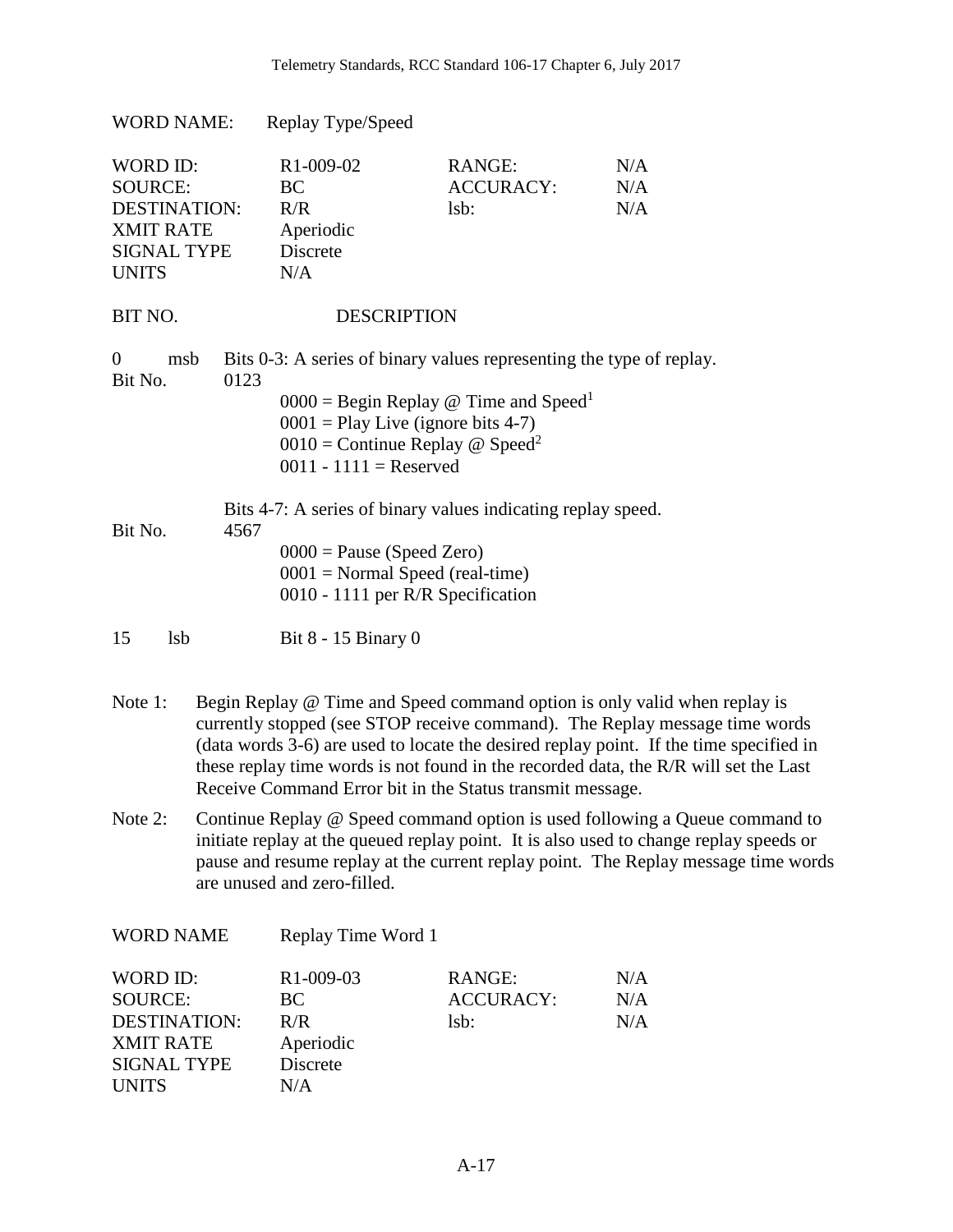| BIT NO. | <b>DESCRIPTION</b> |
|---------|--------------------|
|         |                    |

| 0                  | msb                 |                            |                                                          |     |
|--------------------|---------------------|----------------------------|----------------------------------------------------------|-----|
| 1                  |                     |                            | Hex Digit #1 = Tens of seconds, binary 0 to 5            |     |
| 2                  |                     |                            |                                                          |     |
| 3                  | $\mathbf{lsb}$      |                            |                                                          |     |
| 4<br>5             | msb                 |                            | Hex Digit #2 = Units of seconds, binary 0 to 9           |     |
| 6                  |                     |                            |                                                          |     |
| 7                  | <b>lsb</b>          | -------------------------- |                                                          |     |
| 8                  | msb                 |                            |                                                          |     |
| 9                  |                     |                            | Hex Digit $#3$ = Hundreds of milliseconds, binary 0 to 9 |     |
| 10                 |                     |                            |                                                          |     |
| 11                 | $\mathbf{lsb}$      | ------------------------   |                                                          |     |
| 12                 | msb                 |                            |                                                          |     |
| 13<br>14           |                     |                            | Hex Digit #4 = Tens of milliseconds, binary 0 to 9       |     |
| 15                 | 1 <sub>sb</sub>     |                            |                                                          |     |
|                    |                     |                            |                                                          |     |
|                    |                     |                            |                                                          |     |
|                    | <b>WORD NAME</b>    | Replay Time Word 2         |                                                          |     |
| WORD ID:           |                     | R <sub>1</sub> -009-04     | <b>RANGE:</b>                                            | N/A |
| <b>SOURCE:</b>     |                     | <b>BC</b>                  | <b>ACCURACY:</b>                                         | N/A |
|                    | <b>DESTINATION:</b> | R/R                        | lsb:                                                     | N/A |
|                    | <b>XMIT RATE</b>    | Aperiodic                  |                                                          |     |
| <b>SIGNAL TYPE</b> |                     | Discrete                   |                                                          |     |
| <b>UNITS</b>       |                     | N/A                        |                                                          |     |
| BIT NO.            |                     | <b>DESCRIPTION</b>         |                                                          |     |

| $\theta$ | msb        |                                                 |
|----------|------------|-------------------------------------------------|
|          |            | Hex Digit #1 = Tens of hours, binary 0 to $21$  |
| 2        |            |                                                 |
| 3        | <b>lsb</b> | -----------------------------                   |
| 4        | msb        |                                                 |
| 5        |            | Hex Digit #2 = Units of hours, binary 0 to $91$ |
| 6        |            |                                                 |
| 7        | <b>lsb</b> | -----------------------------                   |
| 8        | msb        |                                                 |
| 9        |            | Hex Digit #3 = Tens of minutes, binary 0 to 5   |
| 10       |            |                                                 |
| 11       | lsb        |                                                 |
| 12       | msb        |                                                 |
| 13       |            | Hex Digit #4 = Units of minutes, binary 0 to 9  |
| 14       |            |                                                 |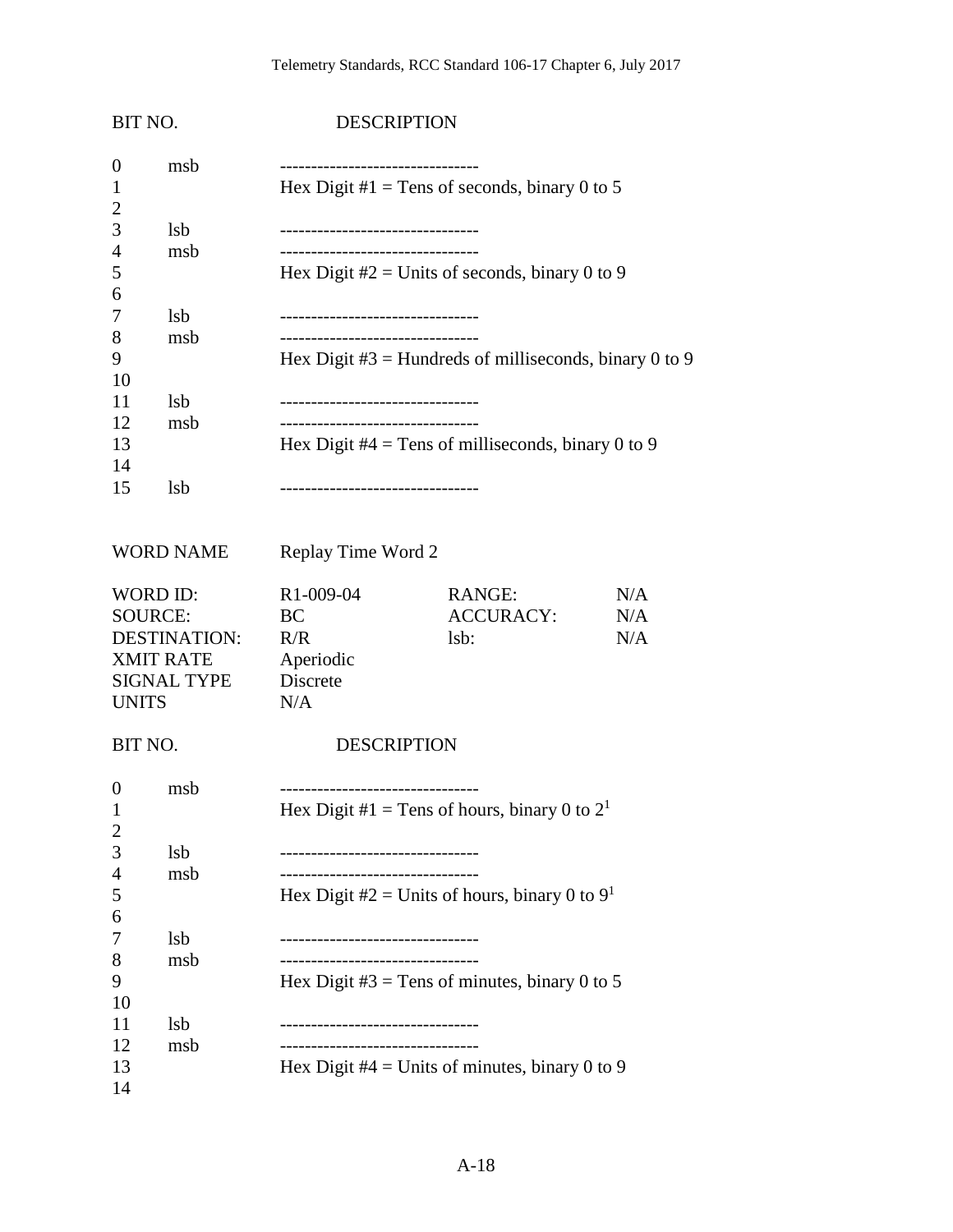15 lsb --------------------------------

Note 1. Hex digit #1 and hex digit #2 (tens of hours and units of hours) must together be a decimal number from 00 to 23

| <b>WORD NAME</b>                                                                                                                                                                                                                            | Replay Time Word 3                                                         |                                                     |                                                                                       |
|---------------------------------------------------------------------------------------------------------------------------------------------------------------------------------------------------------------------------------------------|----------------------------------------------------------------------------|-----------------------------------------------------|---------------------------------------------------------------------------------------|
| WORD ID:<br>SOURCE:<br><b>DESTINATION:</b><br><b>XMIT RATE</b><br><b>SIGNAL TYPE</b><br><b>UNITS</b>                                                                                                                                        | R <sub>1</sub> -009-05<br><b>BC</b><br>R/R<br>Aperiodic<br>Discrete<br>N/A | <b>RANGE:</b><br><b>ACCURACY:</b><br>lsb:           | N/A<br>N/A<br>N/A                                                                     |
| BIT NO.                                                                                                                                                                                                                                     | <b>DESCRIPTION</b>                                                         |                                                     |                                                                                       |
| msb<br>$\boldsymbol{0}$<br>$\mathbf 1$<br>$\overline{c}$                                                                                                                                                                                    | -----------------------------                                              | Hex Digit #1 = Tens of months, binary 0 to $1^1$    |                                                                                       |
| 3<br><b>lsb</b><br>$\overline{4}$<br>msb<br>5                                                                                                                                                                                               | -------------------------<br>-----------------------------                 | Hex Digit #2 = Units of months, binary 0 to $91$    |                                                                                       |
| 6<br>$\boldsymbol{7}$<br><b>lsb</b><br>8<br>msb<br>9                                                                                                                                                                                        | ---------------------------                                                | Hex Digit #3 = Tens of days, binary 0 to $3^{2,3}$  |                                                                                       |
| 10<br><b>lsb</b><br>11<br>12<br>msb<br>13                                                                                                                                                                                                   | --------------------------------                                           | Hex Digit #4 = Units of days, binary 0 to $9^{2,3}$ |                                                                                       |
| 14<br>15<br><b>lsb</b>                                                                                                                                                                                                                      |                                                                            |                                                     |                                                                                       |
| Note 1.                                                                                                                                                                                                                                     | decimal number from 01 to 12                                               |                                                     | Hex digit #1 and hex digit #2 (tens of months and units of months) must together be a |
| Note 2.                                                                                                                                                                                                                                     | decimal number from 01 to 31                                               |                                                     | Hex digit #3 and hex digit #4 (tens of days and units of days) must together be a     |
| Note 3.<br>Hex digit #3 and hex digit #4 (tens of days and units of days) must together be a valid<br>number of days in the month identified by hex digit #1 and hex digit #2. For<br>example, month 06 may only have a maximum of 30 days. |                                                                            |                                                     |                                                                                       |
| <b>WORD NAME</b>                                                                                                                                                                                                                            | Replay Time Word 4                                                         |                                                     |                                                                                       |
| WORD ID:                                                                                                                                                                                                                                    | R1-009-06                                                                  | RANGE:                                              | N/A                                                                                   |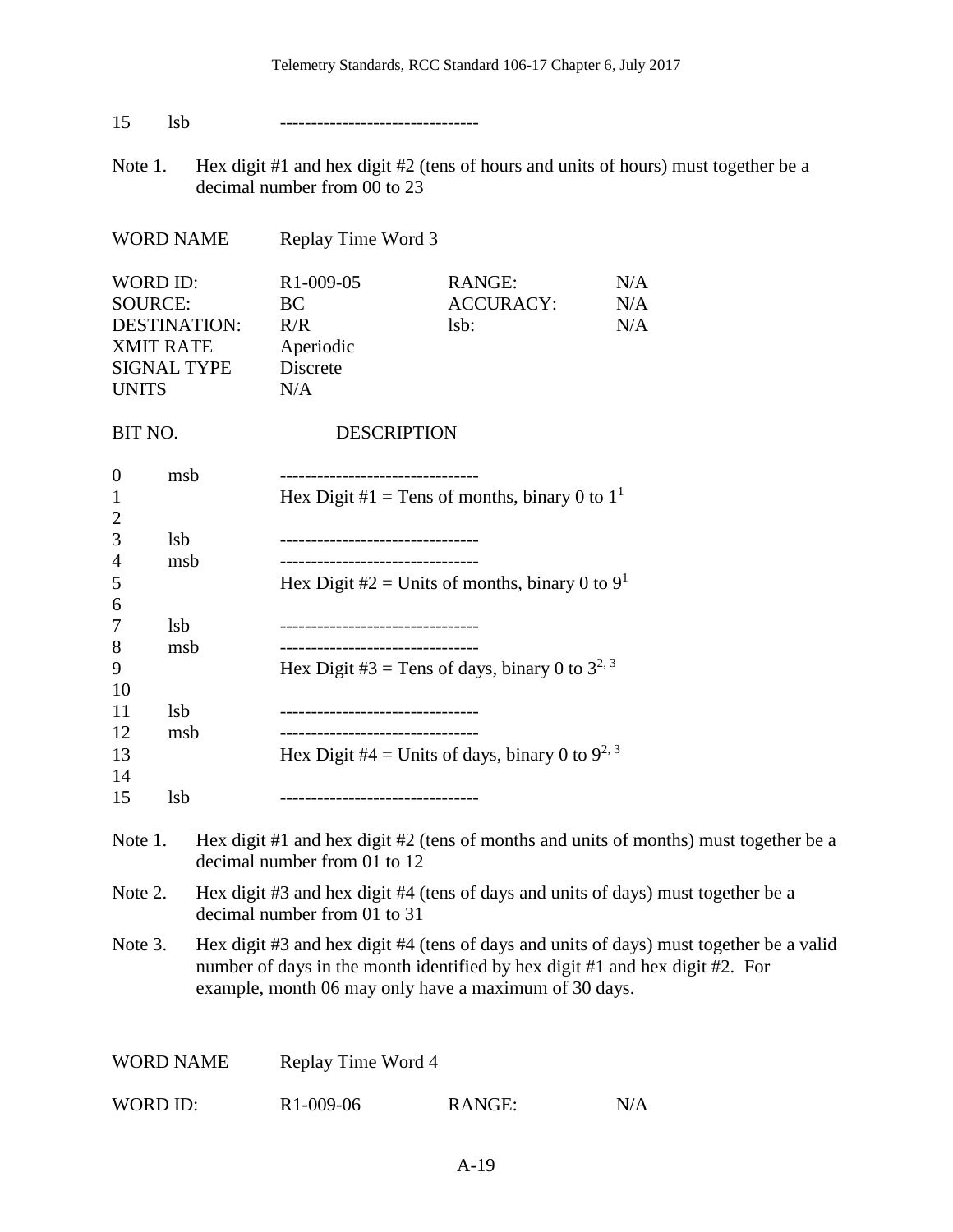| SOURCE:<br><b>UNITS</b>      | <b>DESTINATION:</b><br><b>XMIT RATE</b><br><b>SIGNAL TYPE</b> | <b>BC</b><br>R/R<br>Aperiodic<br>Discrete<br>N/A            | <b>ACCURACY:</b><br>lsb:                         | N/A<br>N/A |
|------------------------------|---------------------------------------------------------------|-------------------------------------------------------------|--------------------------------------------------|------------|
| BIT NO.                      |                                                               | <b>DESCRIPTION</b>                                          |                                                  |            |
| $\theta$<br>1<br>2<br>3<br>4 | msb<br><b>lsb</b><br>msb                                      |                                                             | Hex Digit #1 = Thousands of years, binary 0 to 2 |            |
| 5<br>6                       |                                                               |                                                             | Hex Digit #2 = Hundreds of years, binary 0 to 9  |            |
| 7<br>8<br>9<br>10            | 1sb<br>msb                                                    | Hex Digit #3 = Tens of years, binary 0 to 9                 |                                                  |            |
| 11<br>12<br>13<br>14         | 1sb<br>msb                                                    | ------------------------<br>------------------------------- | Hex Digit #4 = Units of years, binary 0 to 9     |            |
| 15                           | <b>lsb</b>                                                    | ------------------------------                              |                                                  |            |

### A.1.k. Reset Command

The Reset command is used to start a reset of the R/R. Upon receipt of a valid Reset command, the R/R negates the ready discrete output and all subsequent RT messages addressed to the R/R will be ignored until the ready discrete output is reasserted.

#### MESSAGE NAME: Reset

MESSAGE ID: R1-013 TRANSFER TYPE: BC-RT SOURCE: BC WORD COUNT: 32 DESTINATION: R/R

| <b>WORD NAME</b>        | WORD NO.                | <b>DESCRIPTION</b>             |                         |
|-------------------------|-------------------------|--------------------------------|-------------------------|
| <b>Command Word</b>     | <b>CW</b>               |                                | Subaddress 00001 binary |
| <b>Reset Command ID</b> | 01                      | ID of Reset command = $0x000D$ |                         |
| Zero                    | $02 - 32$               | Zero-filled                    |                         |
| <b>Status Word</b>      | <b>SW</b>               | MIL-STD-1553 Status Word       |                         |
| <b>WORD NAME:</b>       | <b>Reset Command ID</b> |                                |                         |
| WORD ID:                | R <sub>1</sub> -013-01  | <b>RANGE:</b>                  | N/A                     |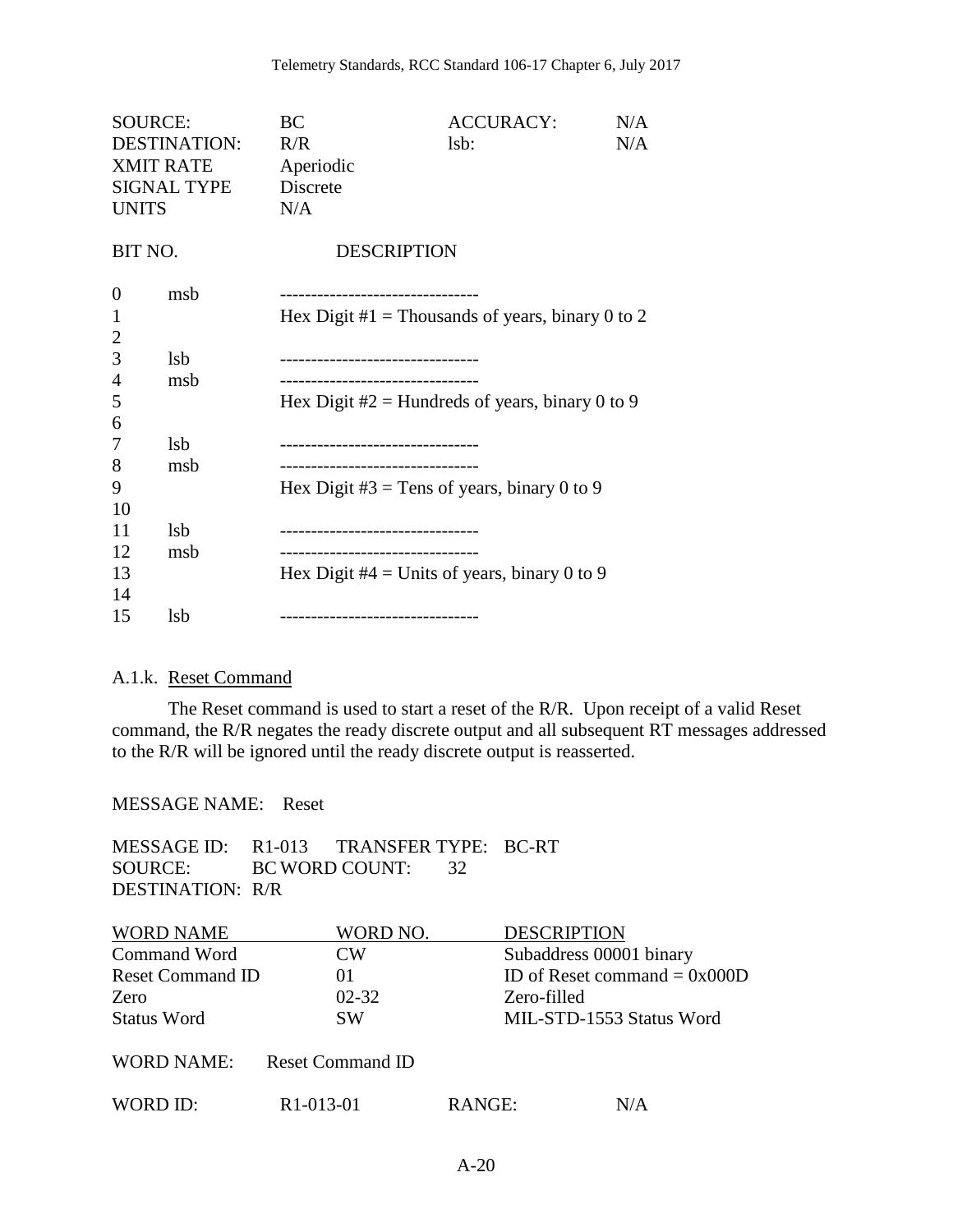| <b>SOURCE:</b><br><b>UNITS</b>        | <b>DESTINATION:</b><br><b>XMIT RATE</b><br><b>SIGNAL TYPE</b> | <b>BC</b><br>R/R<br>Aperiodic<br>Discrete<br>N/A                                      | <b>ACCURACY:</b><br>lsb: | N/A<br>N/A |
|---------------------------------------|---------------------------------------------------------------|---------------------------------------------------------------------------------------|--------------------------|------------|
| BIT NO.                               |                                                               | <b>DESCRIPTION</b>                                                                    |                          |            |
| $\overline{0}$<br>1<br>$\overline{2}$ | msb                                                           | Hex Digit # $1 = 0$                                                                   |                          |            |
| 3<br>$\overline{4}$<br>5              | <b>lsb</b><br>msb                                             | -------------------------------<br>Hex Digit #2 = 0                                   |                          |            |
| 6<br>7<br>8<br>9<br>10                | <b>lsb</b><br>msb                                             | Hex Digit #3 = 0                                                                      |                          |            |
| 11<br>12<br>13<br>14                  | <b>lsb</b><br>msb                                             | ---------------------------<br>--------------------------------<br>Hex Digit #4 = $D$ |                          |            |
| 15                                    | <b>lsb</b>                                                    | -------------------------------                                                       |                          |            |

## A.1.l. Resume Command

The Resume command is used to instruct the R/R to resume recording of one or more channels, either by channel type or specific channel IDs.

#### MESSAGE NAME: Resume

| MESSAGE ID: R1-014 TRANSFER TYPE: BC-RT |                   |  |
|-----------------------------------------|-------------------|--|
| SOURCE:                                 | BC WORD COUNT: 32 |  |
| DESTINATION: R/R                        |                   |  |

| <b>WORD NAME</b>         | WORD NO.  | <b>DESCRIPTION</b>                   |
|--------------------------|-----------|--------------------------------------|
| Command Word             | CW        | Subaddress 00001 binary              |
| <b>Resume Command ID</b> | 01        | ID of Resume command $= 0x000E$      |
| <b>Resume Condition</b>  | 02        | Channel group or individual channels |
| <b>Resume Channel ID</b> | $03-16$   | Individual Channel ID or zero        |
| Zero                     | $17 - 32$ | Zero-filled                          |
| <b>Status Word</b>       | <b>SW</b> | MIL-STD-1553 Status Word             |
|                          |           |                                      |

WORD NAME: Resume Command ID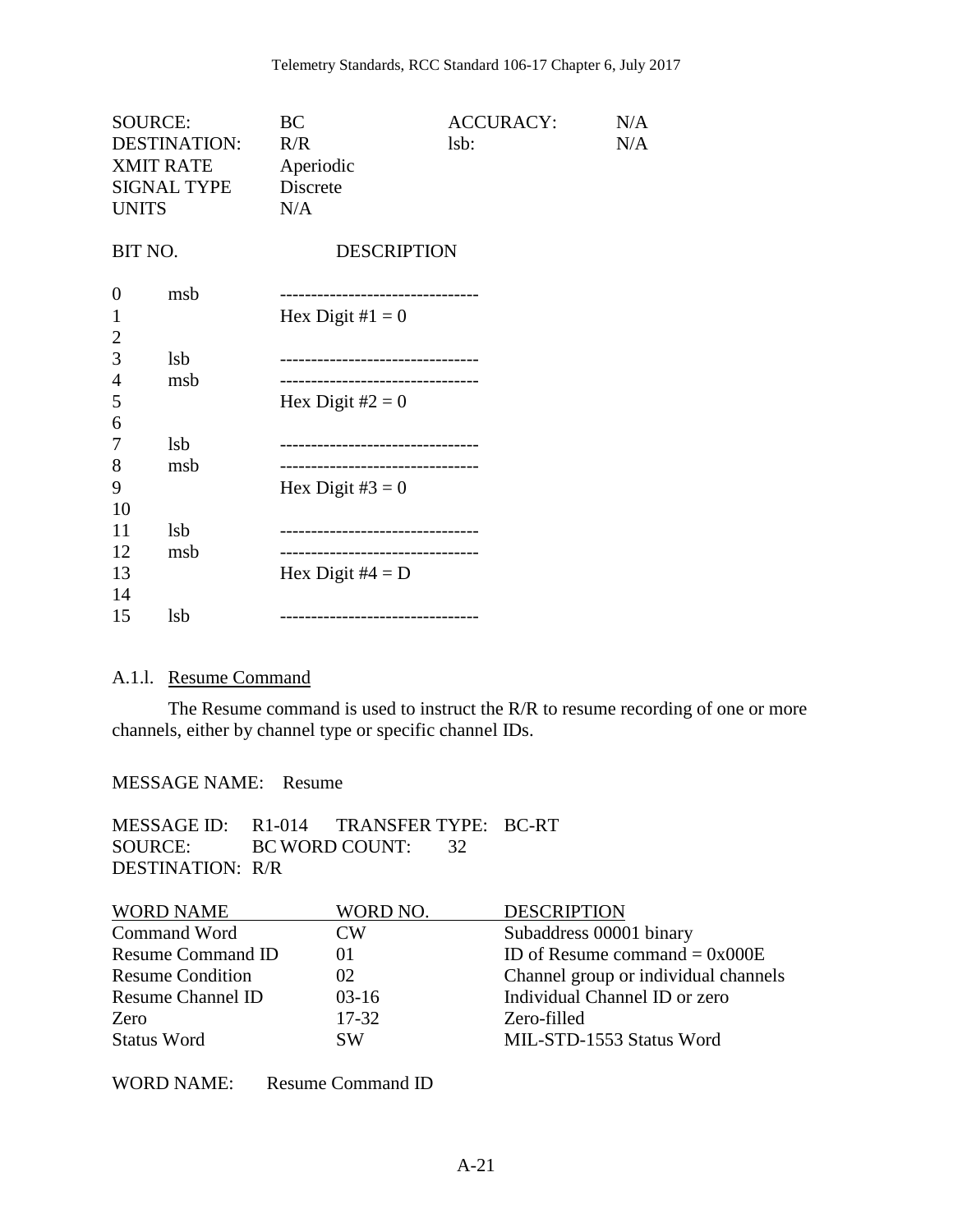| WORD ID:<br>SOURCE:<br><b>UNITS</b>        | <b>DESTINATION:</b><br><b>XMIT RATE</b><br><b>SIGNAL TYPE</b> | R <sub>1</sub> -014-01<br><b>BC</b><br>R/R<br>Aperiodic<br>Discrete<br>N/A | RANGE:<br><b>ACCURACY:</b><br>lsb:                               | N/A<br>N/A<br>N/A |
|--------------------------------------------|---------------------------------------------------------------|----------------------------------------------------------------------------|------------------------------------------------------------------|-------------------|
| BIT NO.                                    |                                                               |                                                                            | <b>DESCRIPTION</b>                                               |                   |
| $\theta$<br>$\mathbf{1}$<br>2              | msb                                                           | Hex Digit #1 = 0                                                           |                                                                  |                   |
| 3<br>4<br>5                                | <b>lsb</b><br>msb                                             | Hex Digit #2 = 0                                                           | ------------------------------                                   |                   |
| 6<br>7<br>8                                | <b>lsb</b><br>msb                                             |                                                                            | ----------------------------<br>-------------------------------  |                   |
| 9<br>10                                    |                                                               | Hex Digit #3 = 0                                                           |                                                                  |                   |
| 11<br>12<br>13<br>14                       | <b>lsb</b><br>msb                                             | ---------------------------------<br>Hex Digit #4 = $E$                    | ------------------------------                                   |                   |
| 15                                         | <b>lsb</b>                                                    |                                                                            |                                                                  |                   |
|                                            | WORD NAME:                                                    | <b>Resume Condition</b>                                                    |                                                                  |                   |
| WORD ID:<br><b>SOURCE:</b><br><b>UNITS</b> | DESTINATION:<br>XMIT RATE<br><b>SIGNAL TYPE</b>               | R <sub>1</sub> -014-02<br><b>BC</b><br>R/R<br>Aperiodic<br>Discrete<br>N/A | <b>RANGE:</b><br><b>ACCURACY:</b><br>lsb:                        | N/A<br>N/A<br>N/A |
| BIT NO.                                    |                                                               |                                                                            | <b>DESCRIPTION</b>                                               |                   |
| $\boldsymbol{0}$                           | msb                                                           | Binary 0                                                                   |                                                                  |                   |
|                                            |                                                               |                                                                            | Bits 1-3 are three-bit codes that specify the type of resume     |                   |
|                                            | Bit No.                                                       | 123<br>000<br>$=$<br>001<br>$=$                                            | Individual Channel(s)<br>All Channels<br>Remaining bits reserved |                   |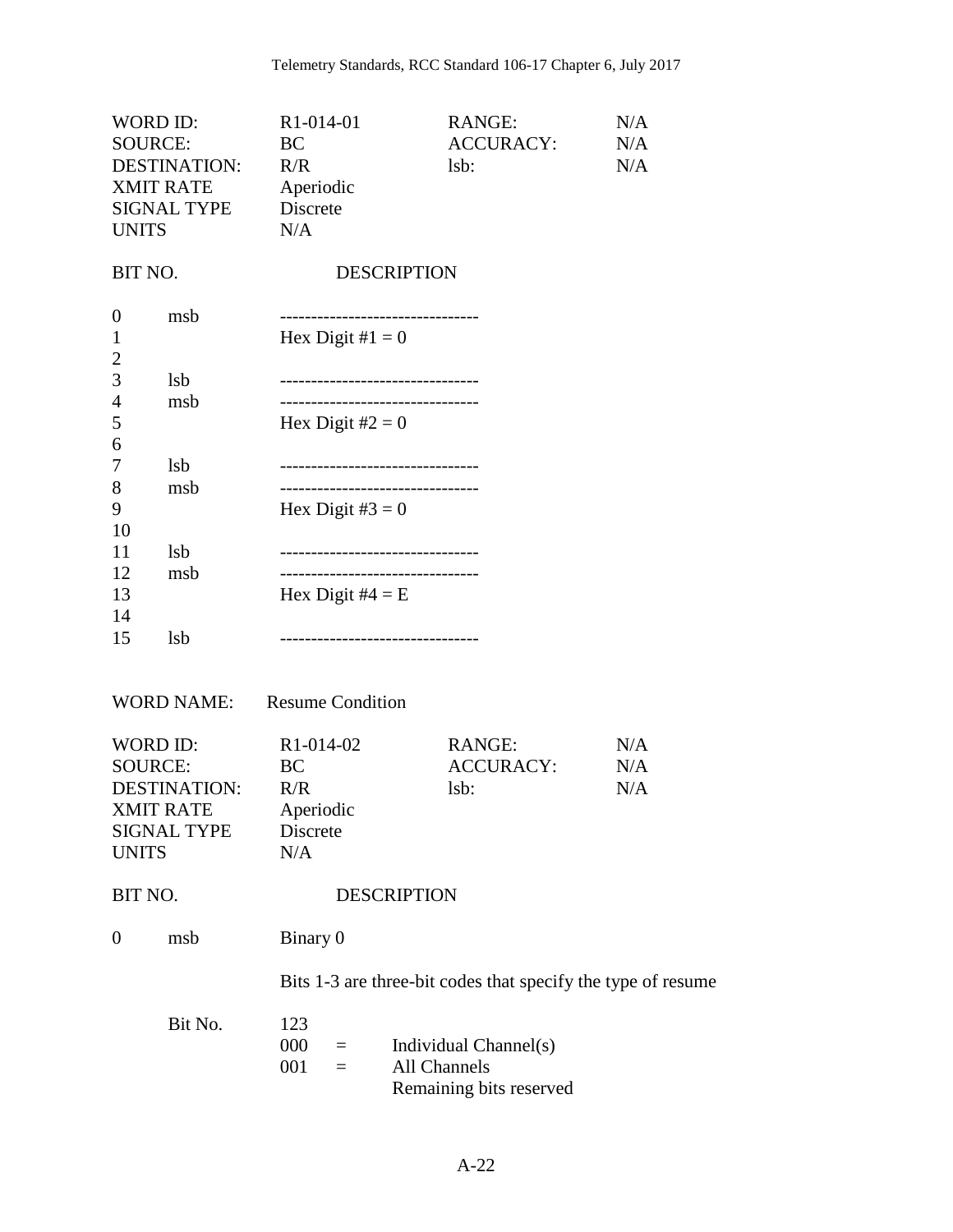| 4  |     | Binary 0            |
|----|-----|---------------------|
| 5  |     | Binary 0            |
| 7  |     | Binary <sub>0</sub> |
| 8  |     | Binary <sub>0</sub> |
| 9  |     | Binary 0            |
| 10 |     | Binary 0            |
| 11 |     | Binary 0            |
| 12 |     | Binary 0            |
| 13 |     | Binary <sub>0</sub> |
| 14 |     | Binary 0            |
| 15 | lsh | Binary 0            |
|    |     |                     |

| <b>WORD NAME:</b> | <b>Resume Channel ID</b> |
|-------------------|--------------------------|
|-------------------|--------------------------|

| WORD ID:            | R <sub>1</sub> -014-03 to R <sub>1</sub> -014-16 | RANGE:           | N/A |
|---------------------|--------------------------------------------------|------------------|-----|
| SOURCE:             | BC.                                              | <b>ACCURACY:</b> | N/A |
| <b>DESTINATION:</b> | R/R                                              | lsb:             | N/A |
| <b>XMIT RATE</b>    | Aperiodic                                        |                  |     |
| <b>SIGNAL TYPE</b>  | Discrete                                         |                  |     |
| <b>UNITS</b>        | N/A                                              |                  |     |
|                     |                                                  |                  |     |
| BIT NO.             | <b>DESCRIPTION</b>                               |                  |     |

| $\overline{0}$<br>$\mathbf{1}$ | msb        | Bit 0 - 15 is the unsigned integer Channel ID number of a<br>channel to be resumed when Bits 1-3 of data word 2 equal 110, |
|--------------------------------|------------|----------------------------------------------------------------------------------------------------------------------------|
| 2                              |            | otherwise these data words 3 to 16 are unused and zero-filled.                                                             |
| 3                              |            |                                                                                                                            |
| $\overline{4}$                 |            |                                                                                                                            |
| 5                              |            |                                                                                                                            |
| 6                              |            |                                                                                                                            |
| $\tau$                         |            |                                                                                                                            |
| 8                              |            |                                                                                                                            |
| 9                              |            |                                                                                                                            |
| 10                             |            |                                                                                                                            |
| <sup>11</sup>                  |            |                                                                                                                            |
| 12                             |            |                                                                                                                            |
| 13                             |            |                                                                                                                            |
| 14                             |            |                                                                                                                            |
| 15                             | <b>lsb</b> |                                                                                                                            |

## A.1.m. Sanitize Command

The Sanitize command performs a Chapter 10 sanitization procedure on internal memory or RMM installed in the R/R. While in the Sanitize state, the percent complete is output via the STATUS transmit command. When the Sanitize procedure completes, the state of the R/R as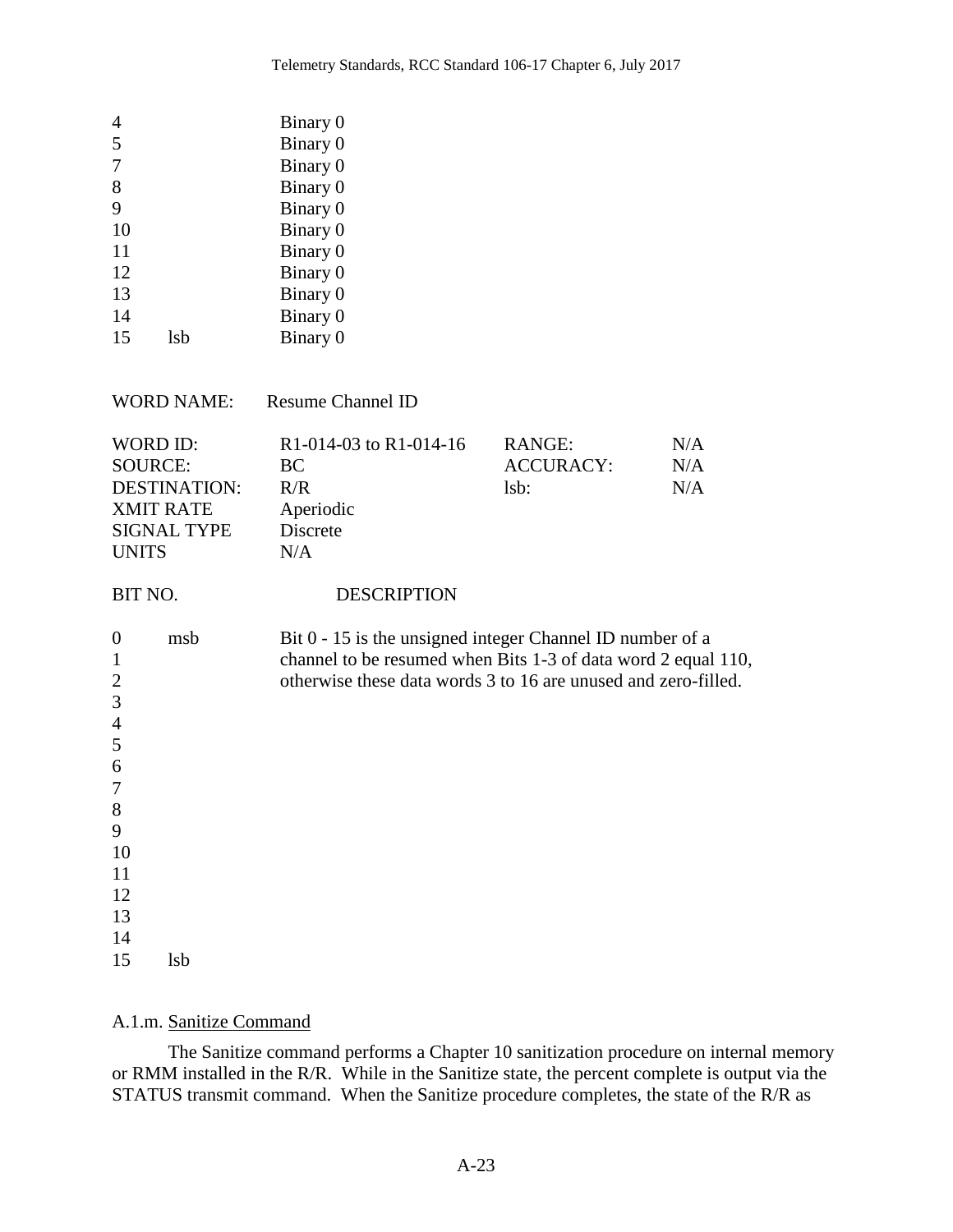returned by the STATUS transmit command indicates either "pass" (state = SANITIZE PASS) or "fail" (state = SANITIZE FAIL).

MESSAGE NAME: Sanitize

MESSAGE ID: R1-003 TRANSFER TYPE: BC-RT SOURCE: BC WORD COUNT: 32 DESTINATION: R/R

|                                  | <b>WORD NAME</b>    | WORD NO.                         | <b>DESCRIPTION</b> |                                   |
|----------------------------------|---------------------|----------------------------------|--------------------|-----------------------------------|
| Command Word<br>CW               |                     |                                  |                    | Subaddress 00001 binary           |
| <b>Sanitize Command ID</b><br>01 |                     |                                  |                    | ID of Sanitize command = $0x0003$ |
| Zero                             |                     | $2 - 32$                         | Zero-filled        |                                   |
| <b>Status Word</b>               |                     | <b>SW</b>                        |                    | MIL-STD-1553 Status Word          |
|                                  |                     |                                  |                    |                                   |
|                                  | <b>WORD NAME:</b>   | Sanitize Command ID              |                    |                                   |
| WORD ID:                         |                     | R1-003-01                        | <b>RANGE:</b>      | N/A                               |
| <b>SOURCE:</b>                   |                     | BC                               | <b>ACCURACY:</b>   | N/A                               |
|                                  | <b>DESTINATION:</b> | R/R                              | lsb:               | N/A                               |
|                                  | <b>XMIT RATE</b>    | Aperiodic                        |                    |                                   |
|                                  | <b>SIGNAL TYPE</b>  | Discrete                         |                    |                                   |
| <b>UNITS</b>                     |                     | N/A                              |                    |                                   |
| BIT NO.                          |                     | <b>DESCRIPTION</b>               |                    |                                   |
| $\boldsymbol{0}$                 | msb                 |                                  |                    |                                   |
| $\mathbf{1}$                     |                     | Hex Digit # $1 = 0$              |                    |                                   |
| $\overline{c}$                   |                     |                                  |                    |                                   |
| 3                                | <b>lsb</b>          | -----------------------------    |                    |                                   |
| $\overline{4}$                   | msb                 |                                  |                    |                                   |
| 5                                |                     | Hex Digit #2 = 0                 |                    |                                   |
| 6                                |                     |                                  |                    |                                   |
| 7                                | <b>lsb</b>          | ----------------------------     |                    |                                   |
| 8<br>9                           | msb                 |                                  |                    |                                   |
| 10                               |                     | Hex Digit #3 = 0                 |                    |                                   |
| 11                               | <b>lsb</b>          | ----------------------------     |                    |                                   |
| 12                               | msb                 |                                  |                    |                                   |
| 13                               |                     | Hex Digit #4 = 3                 |                    |                                   |
| 14                               |                     |                                  |                    |                                   |
| 15                               | <b>lsb</b>          | -------------------------------- |                    |                                   |
|                                  |                     |                                  |                    |                                   |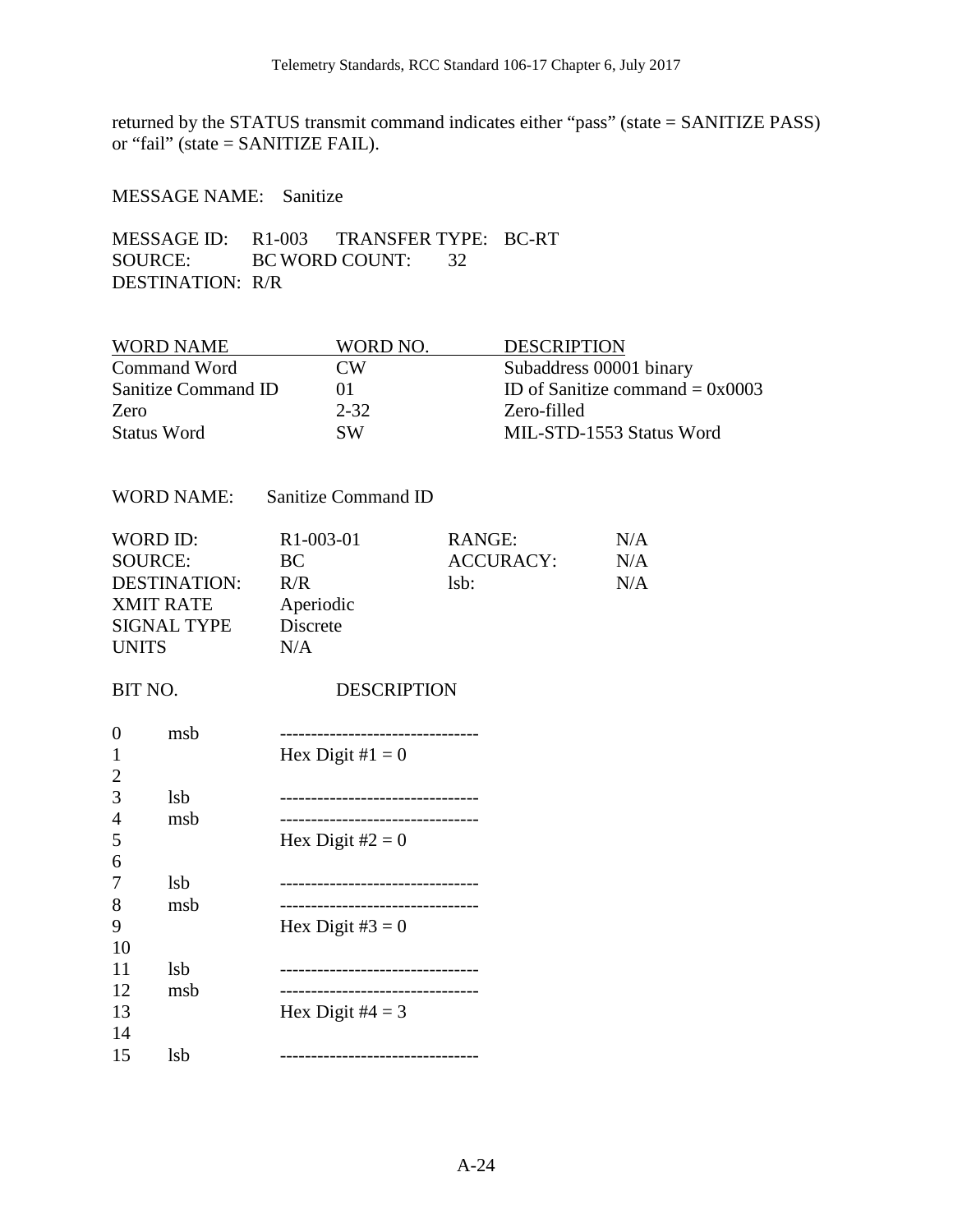## A.1.n. Stop Command

The Stop command is used to stop recording, replay, or both.

### MESSAGE NAME: Stop

### MESSAGE ID: R1-016 TRANSFER TYPE: BC-RT<br>SOURCE: BC WORD COUNT: 32 BC WORD COUNT: DESTINATION: R/R

| <b>WORD NAME</b>       |                     | WORD NO.                       |               | <b>DESCRIPTION</b>            |                                  |  |
|------------------------|---------------------|--------------------------------|---------------|-------------------------------|----------------------------------|--|
| Command Word           |                     | CW                             |               | Subaddress 00001 binary       |                                  |  |
| <b>Stop Command ID</b> |                     | 01                             |               | ID of Stop command = $0x0010$ |                                  |  |
| Stop Mode              |                     | 02                             |               |                               | One of three possible stop modes |  |
| Zero                   |                     | $03 - 32$                      |               | Zero-filled                   |                                  |  |
| <b>Status Word</b>     |                     | <b>SW</b>                      |               |                               | MIL-STD-1553 Status Word         |  |
| <b>WORD NAME:</b>      |                     | <b>Stop Command ID</b>         |               |                               |                                  |  |
| <b>WORD ID:</b>        |                     | R1-016-01                      | <b>RANGE:</b> |                               | N/A                              |  |
| <b>SOURCE:</b>         |                     | <b>BC</b>                      |               | <b>ACCURACY:</b>              | N/A                              |  |
|                        | <b>DESTINATION:</b> | R/R                            | lsb:          |                               | N/A                              |  |
|                        | <b>XMIT RATE</b>    | Aperiodic                      |               |                               |                                  |  |
|                        | <b>SIGNAL TYPE</b>  | Discrete                       |               |                               |                                  |  |
| <b>UNITS</b>           |                     | N/A                            |               |                               |                                  |  |
| BIT NO.                |                     | <b>DESCRIPTION</b>             |               |                               |                                  |  |
| $\boldsymbol{0}$       | msb                 | ------------------------------ |               |                               |                                  |  |
| 1                      |                     | Hex Digit # $1 = 0$            |               |                               |                                  |  |
| 2                      |                     |                                |               |                               |                                  |  |
| 3                      | 1 <sub>sb</sub>     | ---------------------------    |               |                               |                                  |  |
| 4                      | msb                 |                                |               |                               |                                  |  |
| 5                      |                     | Hex Digit #2 = 0               |               |                               |                                  |  |
| 6                      |                     |                                |               |                               |                                  |  |
| 7                      | <b>lsb</b>          | ----------------------------   |               |                               |                                  |  |
| 8                      | msb                 |                                |               |                               |                                  |  |
| 9                      |                     | Hex Digit #3 = 1               |               |                               |                                  |  |
| 10                     |                     |                                |               |                               |                                  |  |
| 11                     | <b>lsb</b>          | ----------------------------   |               |                               |                                  |  |
| 12                     | msb                 | --------------------------     |               |                               |                                  |  |
| 13                     |                     | Hex Digit #4 = 0               |               |                               |                                  |  |
| 14                     |                     |                                |               |                               |                                  |  |
| 15                     | <b>lsb</b>          |                                |               |                               |                                  |  |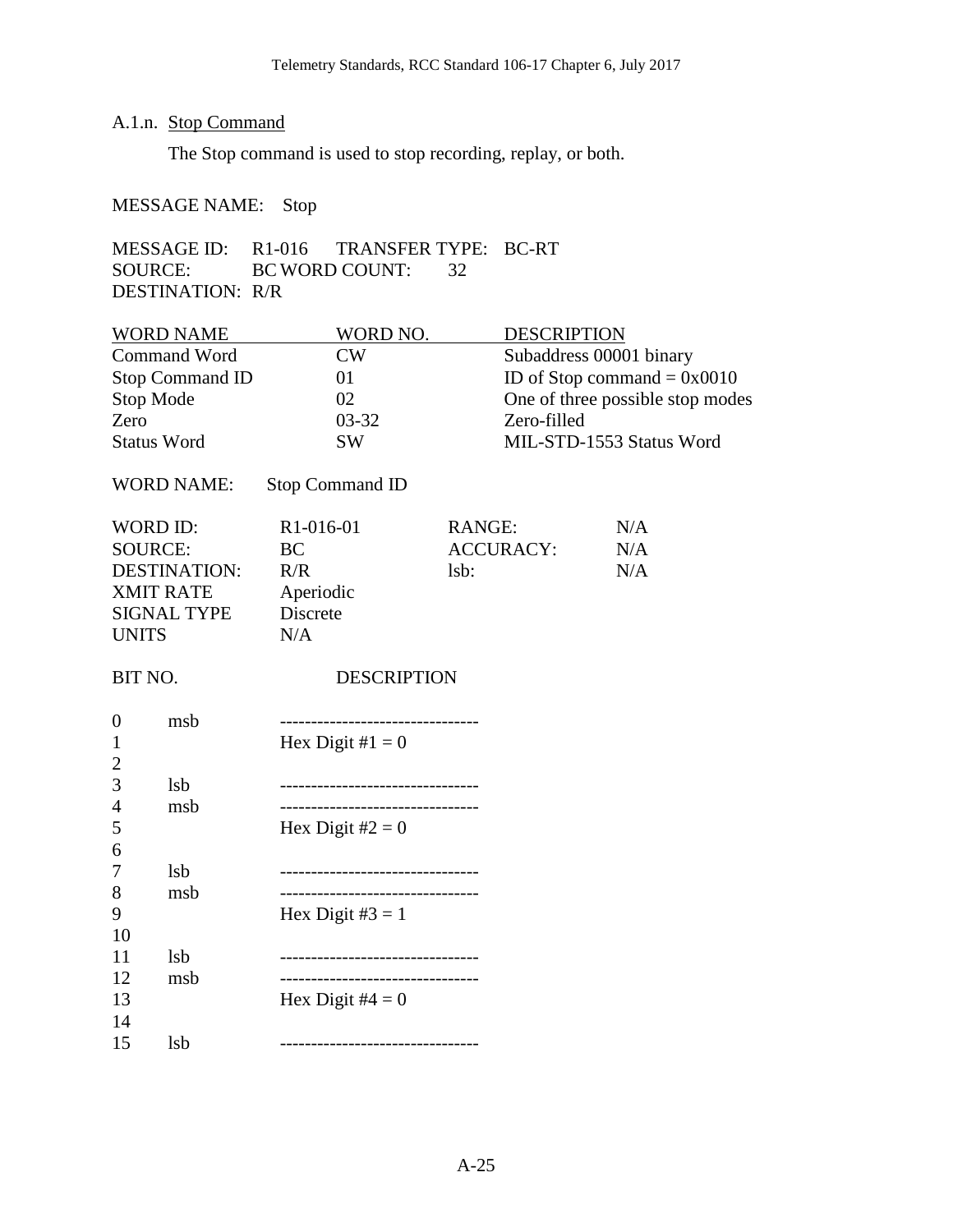| <b>WORD NAME</b>                                                                                                 | Stop Mode                                                                                                                                                            |                                                                                                                                                                    |                   |  |
|------------------------------------------------------------------------------------------------------------------|----------------------------------------------------------------------------------------------------------------------------------------------------------------------|--------------------------------------------------------------------------------------------------------------------------------------------------------------------|-------------------|--|
| WORD ID:<br><b>SOURCE:</b><br><b>DESTINATION:</b><br><b>XMIT RATE</b><br><b>SIGNAL TYPE</b><br><b>UNITS</b>      | R <sub>1</sub> -016-02<br><b>BC</b><br>R/R<br>Aperiodic<br>Discrete<br>N/A                                                                                           | <b>RANGE:</b><br><b>ACCURACY:</b><br>lsb:                                                                                                                          | N/A<br>N/A<br>N/A |  |
| BIT NO.                                                                                                          |                                                                                                                                                                      | <b>DESCRIPTION</b>                                                                                                                                                 |                   |  |
| $\boldsymbol{0}$<br>msb<br>$\mathbf{1}$                                                                          | Two-bit binary code with bit 1<br>Two-bit binary code with bit 0                                                                                                     |                                                                                                                                                                    |                   |  |
|                                                                                                                  | Bit-0<br>$Bit-1$<br>$\boldsymbol{0}$<br>$\boldsymbol{0}$<br>$\overline{0}$<br>$\mathbf{1}$<br>$\boldsymbol{0}$<br>$\mathbf{1}$<br>$\mathbf{1}$<br>$\mathbf{1}$       | Description<br>Stop Recording and Close File<br>Stop Replay <sup>1</sup><br>Stop Recording, Close File, and Stop Replay <sup>1</sup><br>Invalid Command (reserved) |                   |  |
| $\overline{c}$<br>3<br>$\overline{4}$<br>5<br>6<br>7<br>8<br>9<br>10<br>11<br>12<br>13<br>14<br>15<br><b>lsb</b> | Binary 0<br>Binary 0<br>Binary 0<br>Binary 0<br>Binary 0<br>Binary 0<br>Binary 0<br>Binary 0<br>Binary 0<br>Binary 0<br>Binary 0<br>Binary 0<br>Binary 0<br>Binary 0 |                                                                                                                                                                    |                   |  |

### A.1.o. Time Command

The Time command is used in conjunction with the SYNC command to set the internal Time Channel time in the R/R when the Time Channel health status "synchronization failure" bit equals "1".

#### MESSAGE NAME: Time

MESSAGE ID: R1-017 TRANSFER TYPE: BC-RT SOURCE: BC WORD COUNT: 32 DESTINATION: R/R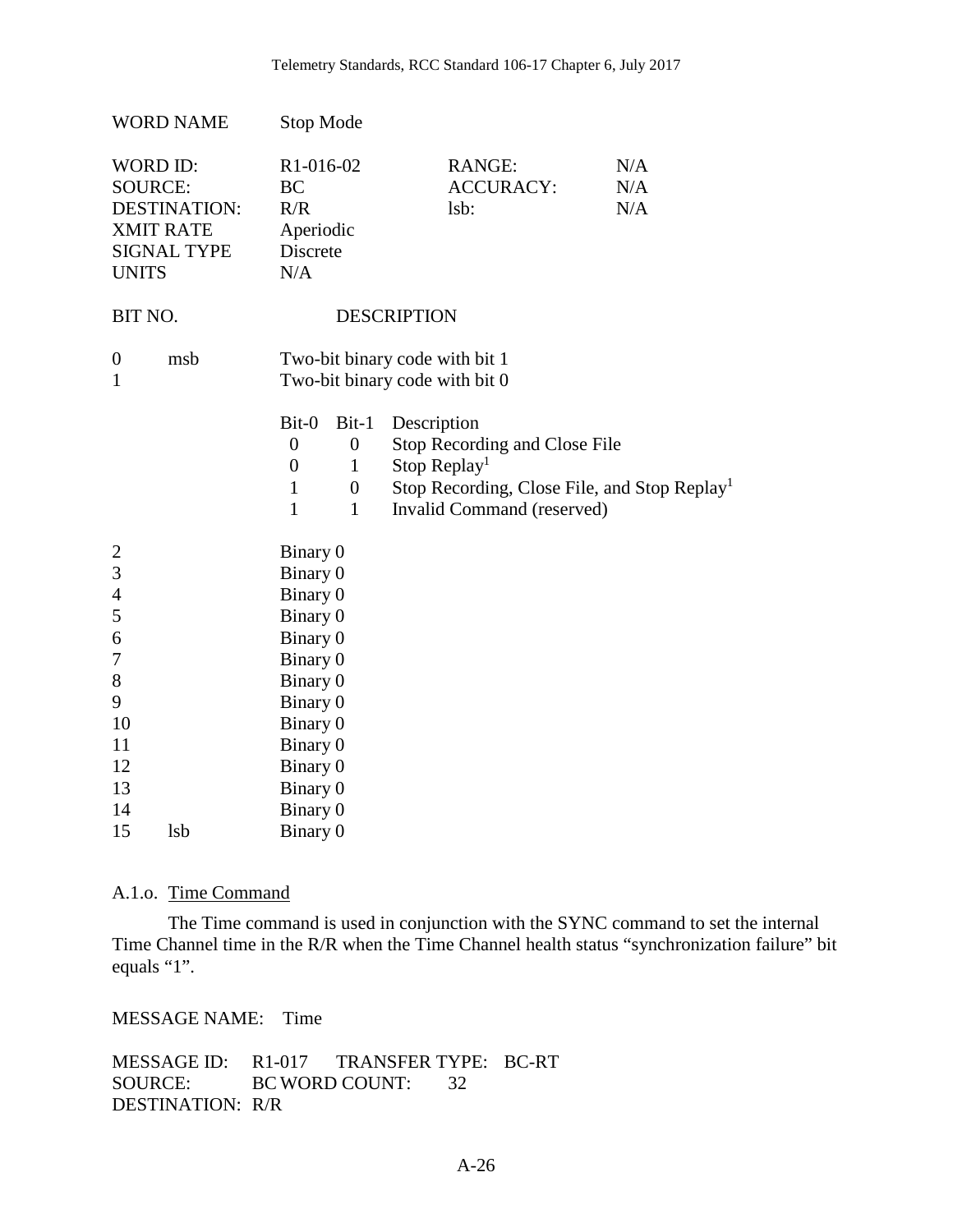| <b>WORD NAME</b>   | WORD NO.  | <b>DESCRIPTION</b>                       |
|--------------------|-----------|------------------------------------------|
| Command Word       | <b>CW</b> | Subaddress 00001 binary                  |
| Time Command ID    | 01        | ID of Time command $= 0x0011$            |
| Set Time Valid     | 02        | Indicates when words 4-7 have valid time |
| Time of Validity   | 03        | Indicates sync time when time was valid  |
| Set Time Word 1    | 04        | Seconds and Milliseconds word            |
| Set Time Word 2    | 05        | Hours and Minutes word                   |
| Set Time Word 3    | 06        | Month and Day word                       |
| Set Time Word 4    | 07        | Year word                                |
| Zero               | $8 - 32$  | Zero-filled                              |
| <b>Status Word</b> | <b>SW</b> | MIL-STD-1553 Status Word                 |
|                    |           |                                          |

WORD NAME: Time Command ID

| WORD ID:            | R <sub>1</sub> -017-01 | RANGE:           | N/A |
|---------------------|------------------------|------------------|-----|
| SOURCE:             | BC.                    | <b>ACCURACY:</b> | N/A |
| <b>DESTINATION:</b> | R/R                    | lsb:             | N/A |
| XMIT RATE           | Aperiodic              |                  |     |
| <b>SIGNAL TYPE</b>  | <b>Discrete</b>        |                  |     |
| <b>UNITS</b>        | N/A                    |                  |     |

| 0                | msb        |                      |                  |     |
|------------------|------------|----------------------|------------------|-----|
| 1<br>2           |            | Hex Digit # $1 = 0$  |                  |     |
| 3                | <b>lsb</b> |                      |                  |     |
| $\overline{4}$   | msb        |                      |                  |     |
| 5                |            | Hex Digit #2 = 0     |                  |     |
| 6                |            |                      |                  |     |
| 7                | <b>lsb</b> | -------------------- |                  |     |
| 8<br>9           | msb        | Hex Digit #3 = 1     |                  |     |
| 10               |            |                      |                  |     |
| 11               | <b>lsb</b> | ---------------      |                  |     |
| 12               | msb        |                      |                  |     |
| 13               |            | Hex Digit #4 = 1     |                  |     |
| 14               |            |                      |                  |     |
| 15               | <b>lsb</b> | ------------------   |                  |     |
| <b>WORD NAME</b> |            | Set Time Valid       |                  |     |
| WORD ID:         |            | R1-017-02            | <b>RANGE:</b>    | N/A |
| SOURCE:          |            | BC                   | <b>ACCURACY:</b> | N/A |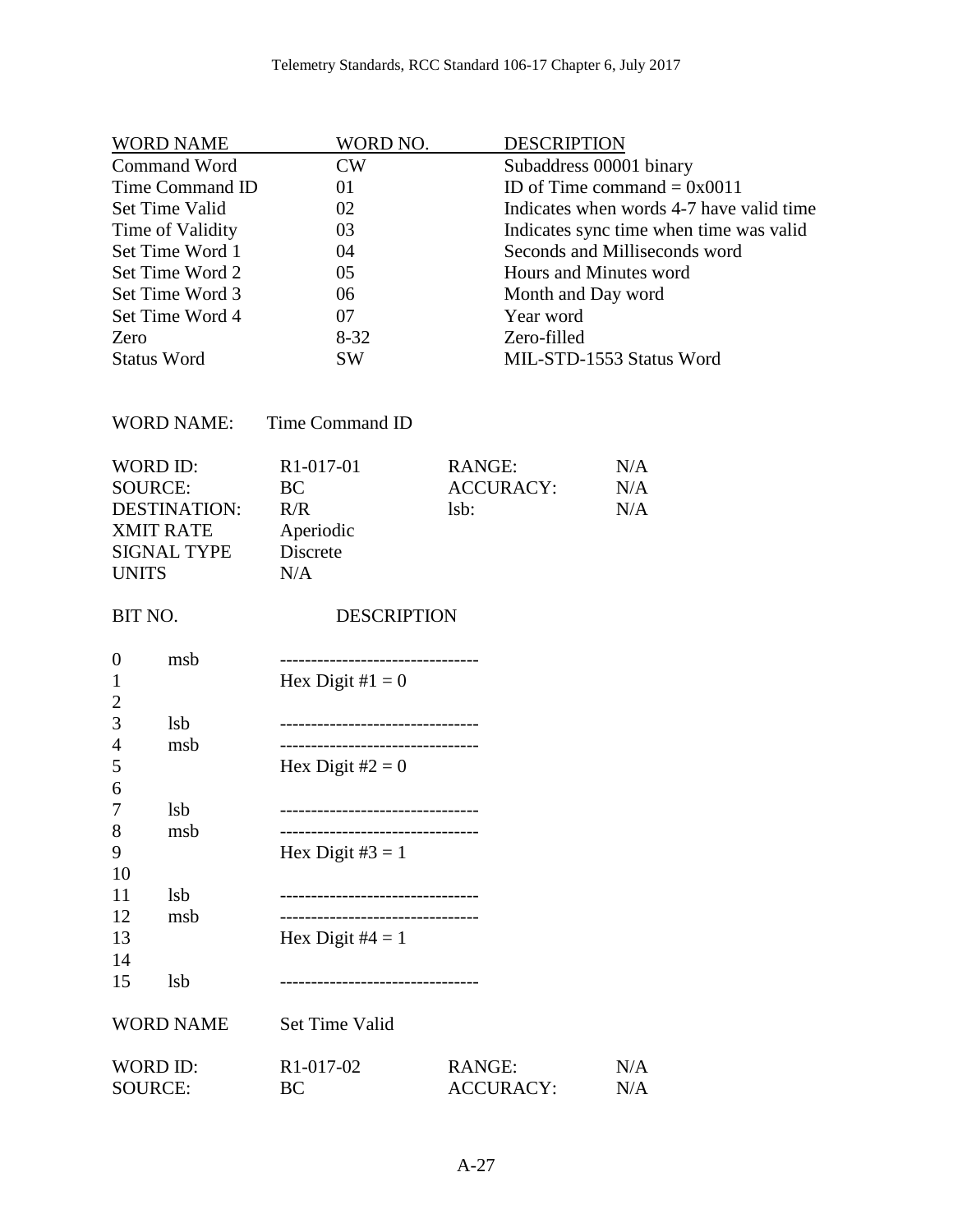| <b>DESTINATION:</b><br><b>XMIT RATE</b><br><b>SIGNAL TYPE</b><br><b>UNITS</b>                                                                     | R/R<br>Aperiodic<br>Discrete<br>N/A                                                                                                                                              | lsb:                                                               | N/A                                                                                                                                        |
|---------------------------------------------------------------------------------------------------------------------------------------------------|----------------------------------------------------------------------------------------------------------------------------------------------------------------------------------|--------------------------------------------------------------------|--------------------------------------------------------------------------------------------------------------------------------------------|
| BIT NO.                                                                                                                                           | <b>DESCRIPTION</b>                                                                                                                                                               |                                                                    |                                                                                                                                            |
| msb<br>$\overline{0}$<br>1<br>$\overline{2}$<br>3<br>$\overline{4}$<br>5<br>6<br>7<br>8<br>9<br>10<br>11<br>12<br>13<br>14<br>15<br><b>lsb</b>    | Binary 0<br>Binary 0<br>Binary 0<br>Binary 0<br>Binary 0<br>Binary 0<br>Binary 0<br>Binary 0<br>Binary 0<br>Binary 0<br>Binary 0<br>Binary 0<br>Binary 0<br>Binary 0<br>Binary 0 | Time Valid bit: $1 =$ time words valid, $0 =$ time words not valid |                                                                                                                                            |
| <b>WORD NAME</b>                                                                                                                                  | Time of Validity                                                                                                                                                                 |                                                                    |                                                                                                                                            |
| WORD ID:<br><b>SOURCE:</b><br><b>DESTINATION:</b><br><b>XMIT RATE</b><br><b>SIGNAL TYPE</b><br><b>UNITS</b>                                       | R1-017-03<br><b>BC</b><br>R/R<br>Aperiodic<br><b>Discrete</b><br>N/A                                                                                                             | <b>RANGE:</b><br><b>ACCURACY:</b><br>lsb:                          | N/A<br>N/A<br>50 microseconds                                                                                                              |
| BIT NO.                                                                                                                                           | <b>DESCRIPTION</b>                                                                                                                                                               |                                                                    |                                                                                                                                            |
| msb<br>$\boldsymbol{0}$<br>$\mathbf{1}$<br>$\overline{2}$<br>$\mathfrak{Z}$<br>$\overline{4}$<br>$\mathfrak s$<br>6<br>$\boldsymbol{7}$<br>8<br>9 | The lsb is 50 microseconds.                                                                                                                                                      |                                                                    | Bits 0-15: An unsigned binary integer representing the time at which<br>the Set Time is valid, based on the BC clock synchronization time. |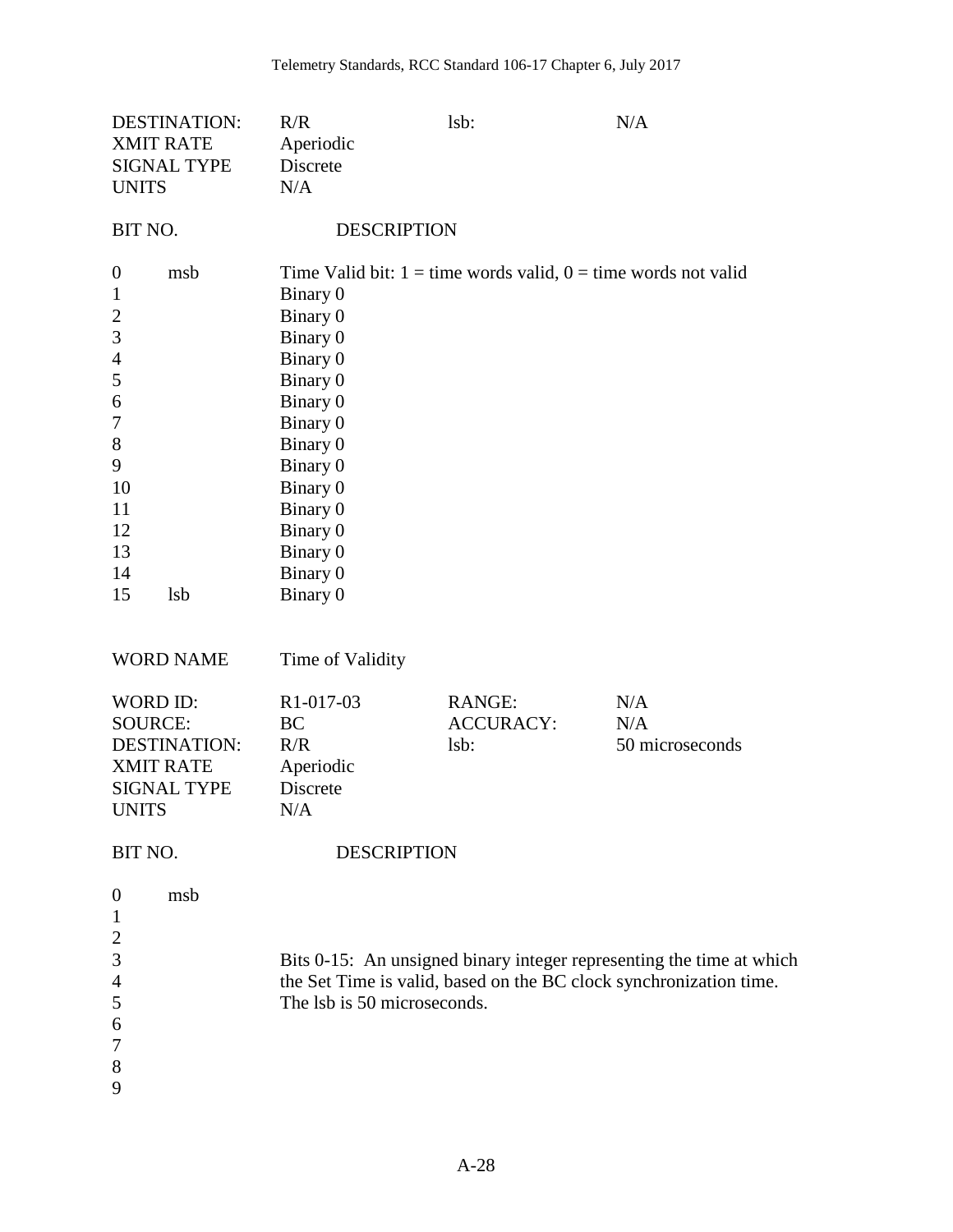$\frac{14}{15}$ 

15 lsb

| <b>WORD NAME</b>   | Set Time Word 1        |                  |     |
|--------------------|------------------------|------------------|-----|
| WORD ID:           | R <sub>1</sub> -017-04 | RANGE:           | N/A |
| SOURCE:            | BC.                    | <b>ACCURACY:</b> | N/A |
| DESTINATION:       | R/R                    | lsb:             | N/A |
| <b>XMIT RATE</b>   | Aperiodic              |                  |     |
| <b>SIGNAL TYPE</b> | <b>Discrete</b>        |                  |     |
| UNITS              | N/A                    |                  |     |

| msb        |                                                        |
|------------|--------------------------------------------------------|
|            | Hex Digit #1 = Tens of seconds, binary 0 to 5          |
|            |                                                        |
| <b>lsb</b> |                                                        |
| msb        | -------------------------                              |
|            | Hex Digit #2 = Units of seconds, binary 0 to 9         |
|            |                                                        |
| <b>lsb</b> | -----------------------                                |
| msb        |                                                        |
|            | Hex Digit #3 = Hundreds of milliseconds, binary 0 to 9 |
|            |                                                        |
| <b>lsb</b> |                                                        |
| msb        |                                                        |
|            | Hex Digit #4 = Tens of milliseconds, binary 0 to 9     |
|            |                                                        |
| <b>lsb</b> |                                                        |
|            |                                                        |

| <b>WORD NAME</b>    | Set Time Word 2        |                  |     |
|---------------------|------------------------|------------------|-----|
| WORD ID:            | R <sub>1</sub> -017-05 | RANGE:           | N/A |
| SOURCE:             | BC.                    | <b>ACCURACY:</b> | N/A |
| <b>DESTINATION:</b> | R/R                    | lsb:             | N/A |
| <b>XMIT RATE</b>    | Aperiodic              |                  |     |
| <b>SIGNAL TYPE</b>  | <b>Discrete</b>        |                  |     |
| <b>UNITS</b>        | N/A                    |                  |     |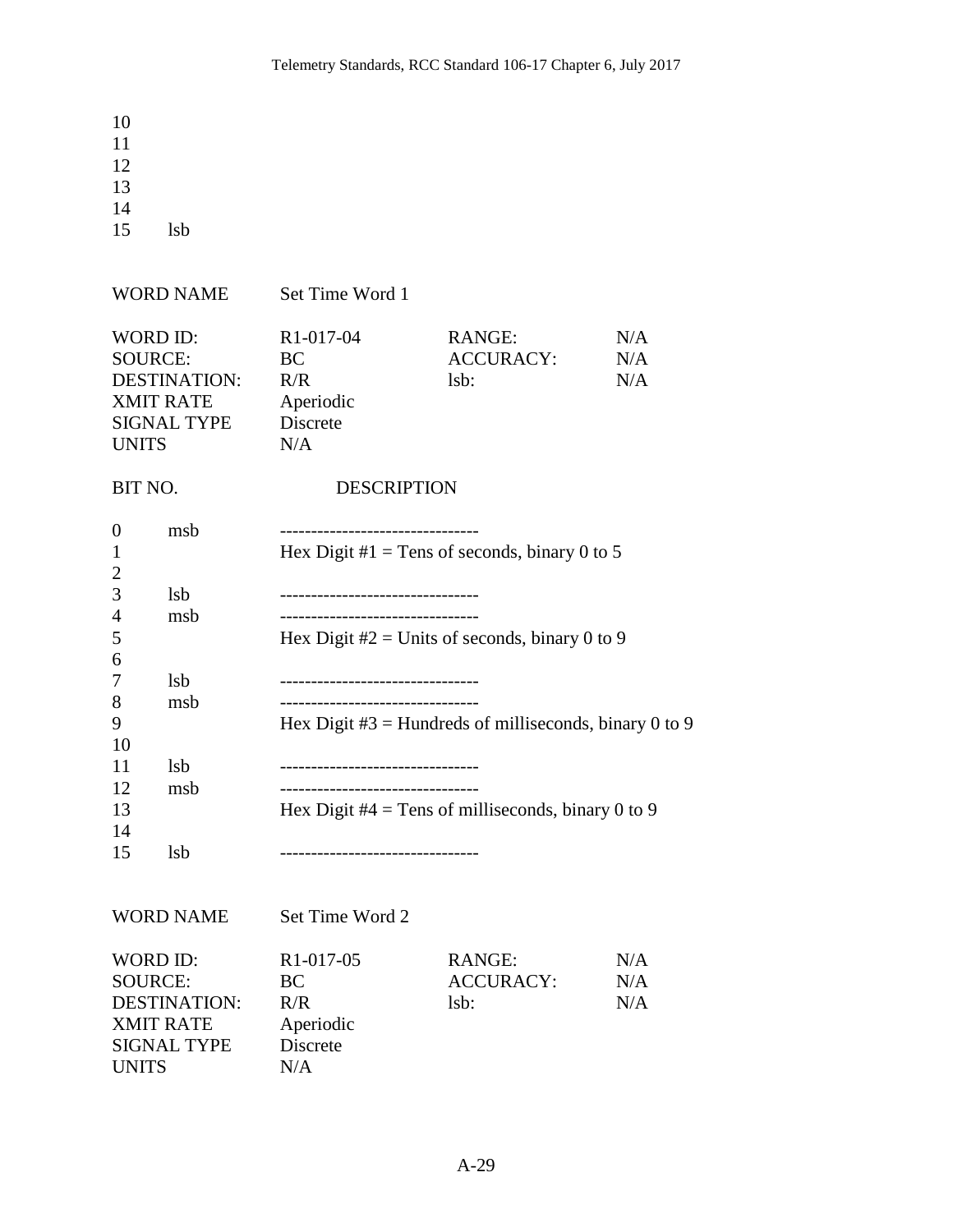## BIT NO. DESCRIPTION 0 msb -------------------------------- 1 Hex Digit #1 = Tens of hours, binary 0 to  $2^1$ 2 3 lsb ---------------------------------4 msb --------------------------------5 Hex Digit #2 = Units of hours, binary 0 to  $9<sup>1</sup>$ 6 7 lsb ---------------------------------8 msb -------------------------------- 9 Hex Digit  $#3 =$ Tens of minutes, binary 0 to 5 10 11 lsb -------------------------------- 12 msb -------------------------------- 13 Hex Digit  $#4 =$  Units of minutes, binary 0 to 9 14 15 lsb ----------------------------------

Note 1. Hex digit #1 and hex digit #2 (tens of hours and units of hours) must together be a decimal number from 00 to 23

WORD NAME Set Time Word 3

| WORD ID:           | R <sub>1</sub> -017-06 | RANGE:           | N/A |
|--------------------|------------------------|------------------|-----|
| SOURCE:            | BC.                    | <b>ACCURACY:</b> | N/A |
| DESTINATION:       | R/R                    | lsb:             | N/A |
| XMIT RATE          | Aperiodic              |                  |     |
| <b>SIGNAL TYPE</b> | <b>Discrete</b>        |                  |     |
| <b>UNITS</b>       | N/A                    |                  |     |
|                    |                        |                  |     |

| $\Omega$       | msb        |                                                    |
|----------------|------------|----------------------------------------------------|
|                |            | Hex Digit #1 = Tens of months, binary 0 to $1^1$   |
|                |            |                                                    |
| 3              | <b>lsb</b> |                                                    |
| $\overline{4}$ | msb        |                                                    |
| .5             |            | Hex Digit #2 = Units of months, binary 0 to $91$   |
| 6              |            |                                                    |
|                | <b>lsb</b> |                                                    |
| 8              | msb        |                                                    |
| 9              |            | Hex Digit #3 = Tens of days, binary 0 to $3^{2,3}$ |
| 10             |            |                                                    |
| 11             | <b>lsb</b> |                                                    |
| 12             | msb        |                                                    |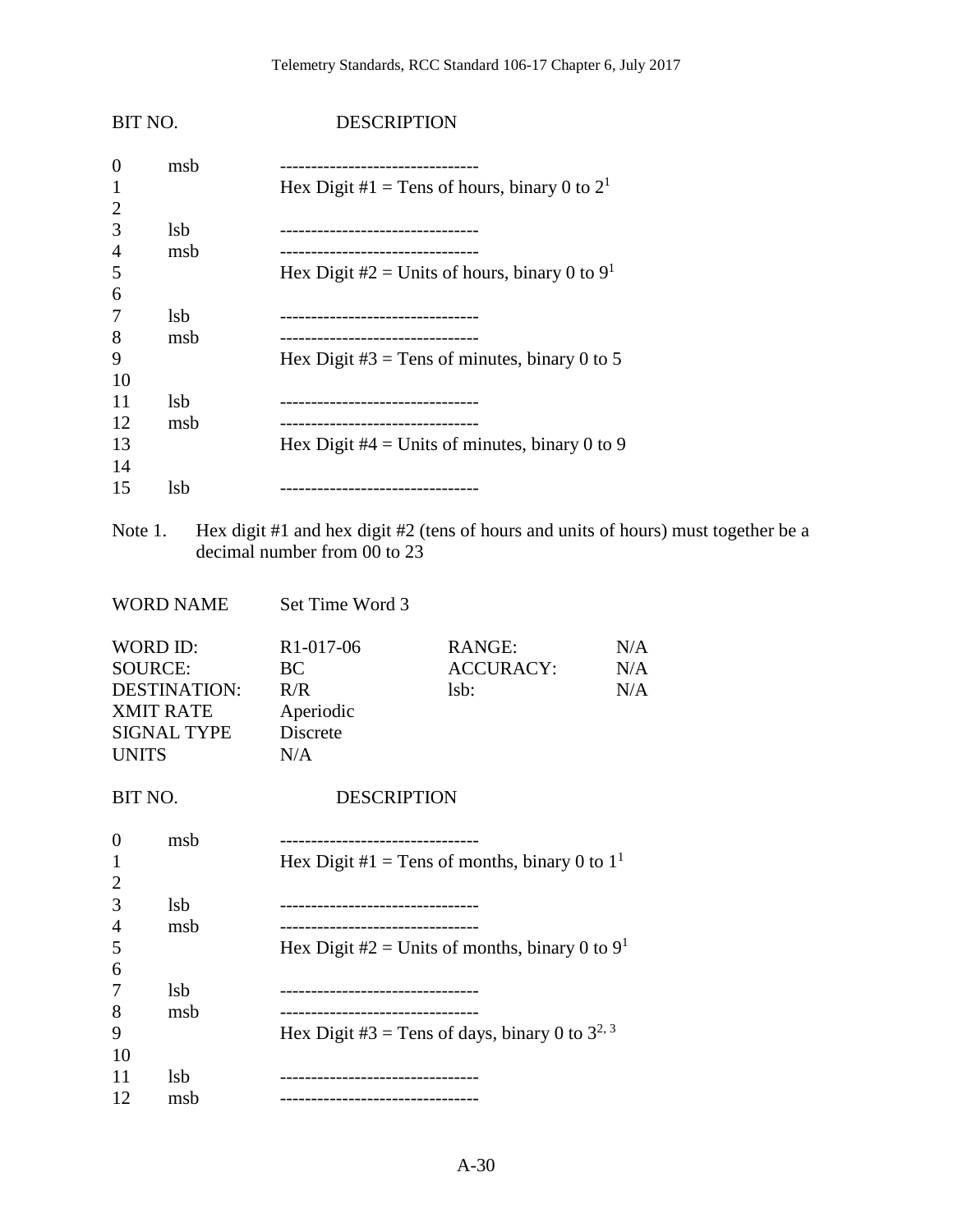| 13<br>14<br>15                                                                                              | <b>lsb</b>        | Hex Digit #4 = Units of days, binary 0 to $9^{2,3}$                                                                                                                                                                              |                                                  |                                                                                           |  |  |
|-------------------------------------------------------------------------------------------------------------|-------------------|----------------------------------------------------------------------------------------------------------------------------------------------------------------------------------------------------------------------------------|--------------------------------------------------|-------------------------------------------------------------------------------------------|--|--|
| Note 1.                                                                                                     |                   | decimal number from 01 to 12                                                                                                                                                                                                     |                                                  | Hex digit $#1$ and hex digit $#2$ (tens of months and units of months) must together be a |  |  |
| Note 2.                                                                                                     |                   | decimal number from 01 to 31                                                                                                                                                                                                     |                                                  | Hex digit #3 and hex digit #4 (tens of days and units of days) must together be a         |  |  |
| Note 3.                                                                                                     |                   | Hex digit #3 and hex digit #4 (tens of days and units of days) must together be a valid<br>number of days in the month identified by hex digit #1 and hex digit #2. For<br>example, month 06 may only have a maximum of 30 days. |                                                  |                                                                                           |  |  |
| <b>WORD NAME</b>                                                                                            |                   | Set Time Word 4                                                                                                                                                                                                                  |                                                  |                                                                                           |  |  |
| WORD ID:<br><b>SOURCE:</b><br><b>DESTINATION:</b><br><b>XMIT RATE</b><br><b>SIGNAL TYPE</b><br><b>UNITS</b> |                   | R <sub>1</sub> -017-07<br>BC<br>R/R<br>Aperiodic<br>Discrete<br>N/A                                                                                                                                                              | <b>RANGE:</b><br><b>ACCURACY:</b><br>lsb:        | N/A<br>N/A<br>N/A                                                                         |  |  |
| BIT NO.                                                                                                     |                   | <b>DESCRIPTION</b>                                                                                                                                                                                                               |                                                  |                                                                                           |  |  |
| $\theta$<br>$\mathbf{1}$<br>$\overline{c}$                                                                  | msb               |                                                                                                                                                                                                                                  | Hex Digit #1 = Thousands of years, binary 0 to 2 |                                                                                           |  |  |
| 3<br><b>lsb</b><br>msb<br>$\overline{4}$<br>5<br>6                                                          |                   | -------------------------------<br>Hex Digit #2 = Hundreds of years, binary 0 to 9                                                                                                                                               |                                                  |                                                                                           |  |  |
| 7<br>8<br>9<br>10                                                                                           | <b>lsb</b><br>msb | ------------------------------                                                                                                                                                                                                   | Hex Digit #3 = Tens of years, binary 0 to 9      |                                                                                           |  |  |
| 11<br>12<br>13<br>14                                                                                        | <b>lsb</b><br>msb | --------------------------<br>---------------------------                                                                                                                                                                        | Hex Digit #4 = Units of years, binary 0 to 9     |                                                                                           |  |  |
| 15                                                                                                          | <b>lsb</b>        |                                                                                                                                                                                                                                  |                                                  |                                                                                           |  |  |

# A.1.p. Sync Command

The Sync command is used to send the current value of the BC clock synchronization time to the R/R.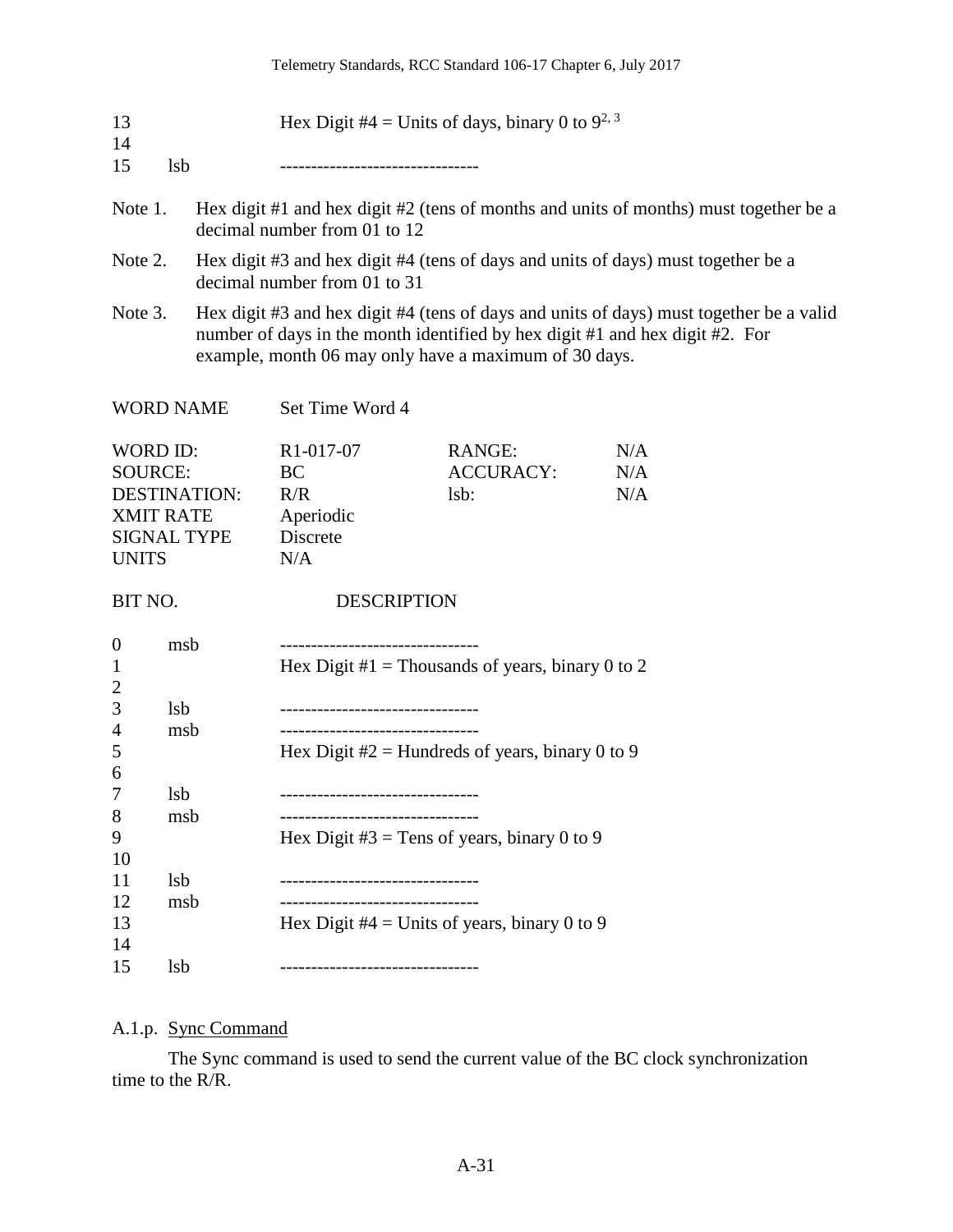#### MESSAGE NAME: Sync

MESSAGE ID: R2 TRANSFER TYPE: BC-RT SOURCE: BC WORD COUNT: 1 DESTINATION: R/R

| <b>WORD NAME</b>            |           | WORD NO.                          |               | <b>DESCRIPTION</b>      |                                      |
|-----------------------------|-----------|-----------------------------------|---------------|-------------------------|--------------------------------------|
| Command Word                |           | CW                                |               | Subaddress 00010 binary |                                      |
| <b>Synchronization Time</b> |           | 01                                |               |                         | <b>BC Clock Synchronization Time</b> |
| <b>Status Word</b>          |           | <b>SW</b>                         |               |                         | MIL-STD-1553 Status Word             |
| <b>WORD NAME:</b>           |           | <b>Synchronization Time</b>       |               |                         |                                      |
| <b>WORD ID:</b>             | $R2-01$   |                                   | <b>RANGE:</b> |                         | N/A                                  |
| <b>SOURCE:</b>              | <b>BC</b> |                                   |               | <b>ACCURACY:</b>        | N/A                                  |
| <b>DESTINATION:</b>         | R/R       |                                   | lsb:          |                         | 50 microseconds                      |
| <b>XMIT RATE</b>            | Aperiodic |                                   |               |                         |                                      |
| <b>SIGNAL TYPE</b>          | Discrete  |                                   |               |                         |                                      |
| <b>UNITS</b>                | N/A       |                                   |               |                         |                                      |
| BIT NO.                     |           | <b>DESCRIPTION</b>                |               |                         |                                      |
| msb<br>$\boldsymbol{0}$     |           | -------------------------------   |               |                         |                                      |
| $\mathbf{1}$                |           |                                   |               |                         |                                      |
| $\overline{c}$              |           |                                   |               |                         |                                      |
| $\mathfrak{Z}$              |           |                                   |               |                         |                                      |
| $\overline{4}$              |           |                                   |               |                         |                                      |
| 5                           |           |                                   |               |                         |                                      |
| 6                           |           |                                   |               |                         |                                      |
| 7                           |           |                                   |               |                         |                                      |
| 8                           |           |                                   |               |                         |                                      |
| 9                           |           |                                   |               |                         |                                      |
| 10                          |           |                                   |               |                         |                                      |
| 11                          |           |                                   |               |                         |                                      |
| 12                          |           |                                   |               |                         |                                      |
| 13<br>14                    |           |                                   |               |                         |                                      |
| 15<br><b>lsb</b>            |           | --------------------------------- |               |                         |                                      |
|                             |           |                                   |               |                         |                                      |

Note: 50 microsecond count used to synchronize the internal R/R clock to the BC clock. When a TIME command is received by the R/R, the most recent SYNC command clock synchronization word is used to calculate the correct time to load into the R/R clock based on the time of validity parameter contained in the TIME command.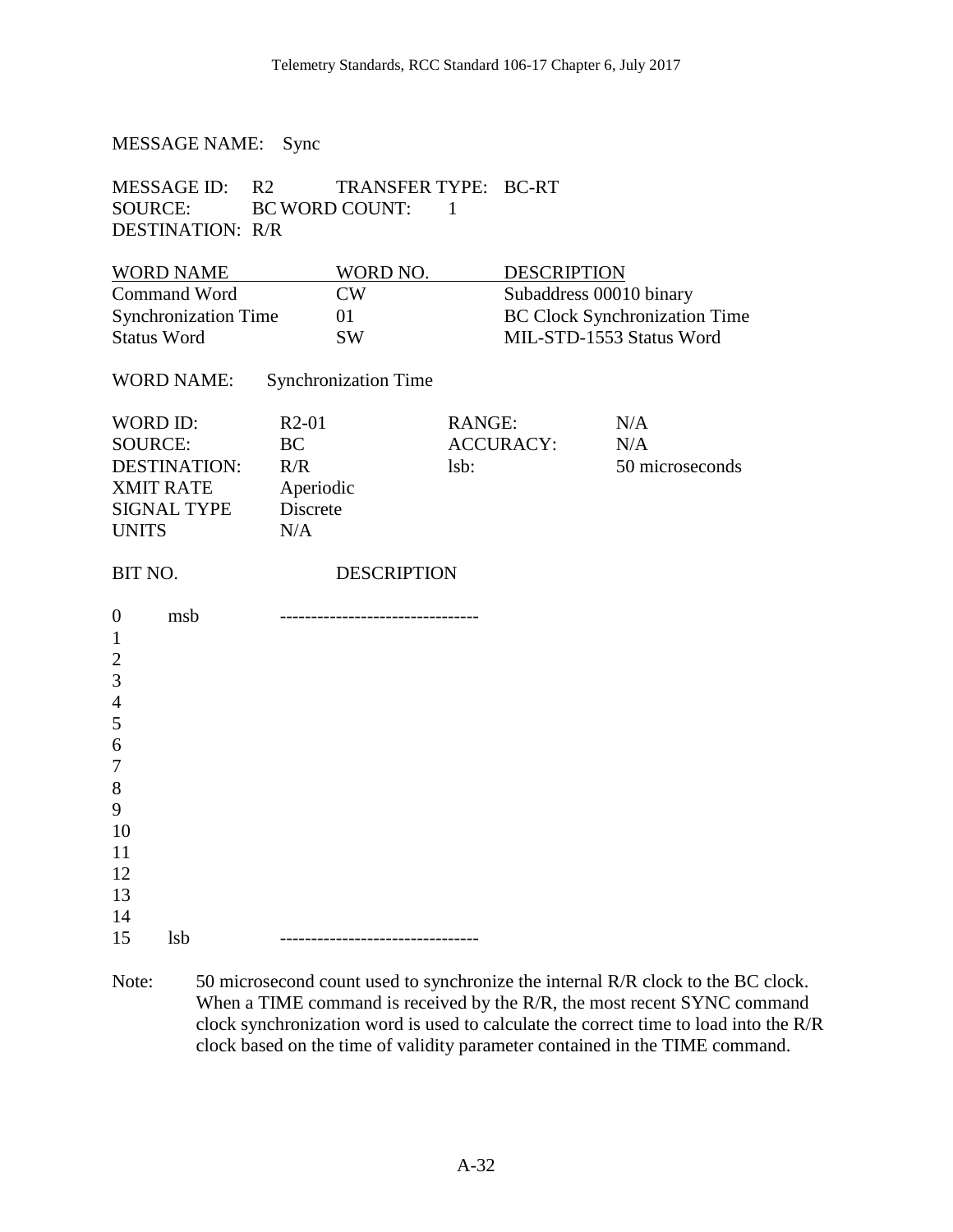## **A.2. Transmit Messages**

[Table A-2](#page-98-0) provides a description of the MIL-STD-1553 transmit commands defined in the following sections.

<span id="page-98-0"></span>

| Table A-2. Military Standard 1553 Transmit (Remote Terminal to Bus<br><b>Controller) Command Set</b> |                   |                                                                                                                                |  |
|------------------------------------------------------------------------------------------------------|-------------------|--------------------------------------------------------------------------------------------------------------------------------|--|
| <b>Command</b>                                                                                       | <b>Subaddress</b> | <b>Description</b>                                                                                                             |  |
| <b>EVENTS</b>                                                                                        |                   | Returns the number of occurrences of defined events                                                                            |  |
| <b>HEALTH</b>                                                                                        | $\mathbf 3$       | Returns detailed R/R health information                                                                                        |  |
| <b>INFO</b>                                                                                          | 4                 | Returns detailed information about a specific file or event in<br>response to a received INFO BC to RT message (see Table A-1) |  |
| <b>STATUS</b>                                                                                        |                   | Returns the current system status and statistics                                                                               |  |

### A.2.a. Transmit Message Length

All response (transmit) messages have 32 data words. All unused data words are zerofilled. If the BC requests less than 32 words in the RT to BC command word, only a valid status word and the requested number of data words will be transmitted.

## A.2.b. Events Command

Each time the BC sends an Event command (R1-005 above), the R/R will increment the internal "occurrence" counter for the specified event. This Event command causes the R/R to transmit the number of occurrences of events 1 to 31. Undefined event occurrence counts are 0.

## MESSAGE NAME: Events

| MESSAGE ID: T3  |     | TRANSFER TYPE: RT - BC |  |
|-----------------|-----|------------------------|--|
| SOURCE:         | R/R | WORD COUNT: 32         |  |
| DESTINATION: BC |     |                        |  |

| <b>WORD NAME</b>     | WORD NO.  | <b>DESCRIPTION</b>                |
|----------------------|-----------|-----------------------------------|
| Command Word         | CW        | Subaddress 00011 binary           |
| Status Word          | <b>SW</b> | MIL-STD-1553 Status Word          |
| Event 1 Occurrences  | 01        | Number of times Event 1 occurred  |
| Event 2 Occurrences  | 02        | Number of times Event 2 occurred  |
| Event 3 Occurrences  | 03        | Number of times Event 3 occurred  |
| Event 4 Occurrences  | 04        | Number of times Event 4 occurred  |
| Event 5 Occurrences  | 05        | Number of times Event 5 occurred  |
| Event 6 Occurrences  | 06        | Number of times Event 6 occurred  |
| Event 7 Occurrences  | 07        | Number of times Event 7 occurred  |
| Event 8 Occurrences  | 08        | Number of times Event 8 occurred  |
| Event 9 Occurrences  | 09        | Number of times Event 9 occurred  |
| Event 10 Occurrences | 10        | Number of times Event 10 occurred |
| Event 11 Occurrences | 11        | Number of times Event 11 occurred |
| Event 12 Occurrences | 12        | Number of times Event 12 occurred |
|                      |           |                                   |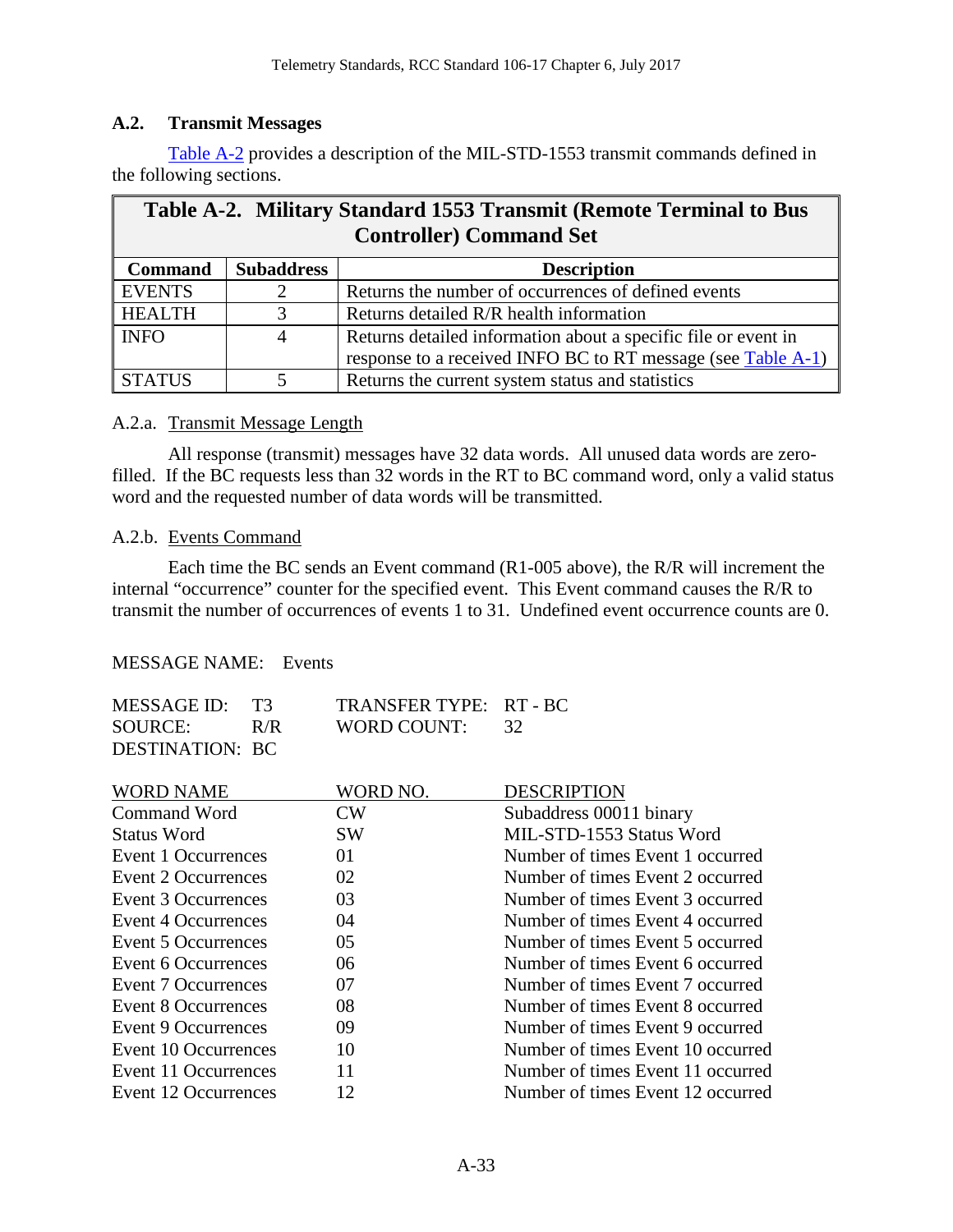| Event 13 Occurrences        | 13 | Number of times Event 13 occurred |
|-----------------------------|----|-----------------------------------|
| Event 14 Occurrences        | 14 | Number of times Event 14 occurred |
| Event 15 Occurrences        | 15 | Number of times Event 15 occurred |
| Event 16 Occurrences        | 16 | Number of times Event 16 occurred |
| Event 17 Occurrences        | 17 | Number of times Event 17 occurred |
| Event 18 Occurrences        | 18 | Number of times Event 18 occurred |
| Event 19 Occurrences        | 19 | Number of times Event 19 occurred |
| Event 20 Occurrences        | 20 | Number of times Event 20 occurred |
| Event 21 Occurrences        | 21 | Number of times Event 21 occurred |
| Event 22 Occurrences        | 22 | Number of times Event 22 occurred |
| Event 23 Occurrences        | 23 | Number of times Event 23 occurred |
| Event 24 Occurrences        | 24 | Number of times Event 24 occurred |
| Event 25 Occurrences        | 25 | Number of times Event 25 occurred |
| Event 26 Occurrences        | 26 | Number of times Event 26 occurred |
| Event 27 Occurrences        | 27 | Number of times Event 27 occurred |
| <b>Event 28 Occurrences</b> | 28 | Number of times Event 28 occurred |
| Event 29 Occurrences        | 29 | Number of times Event 29 occurred |
| Event 30 Occurrences        | 30 | Number of times Event 30 occurred |
| Event 31 Occurrences        | 31 | Number of times Event 31 occurred |
| Zero                        | 32 | Zero-filled                       |
|                             |    |                                   |
|                             |    |                                   |
|                             |    |                                   |

WORD NAME: Event N Occurrences

| WORD ID:<br><b>SOURCE:</b><br><b>DESTINATION:</b><br><b>XMIT RATE</b><br><b>SIGNAL TYPE</b><br><b>UNITS</b>                            | T3-01 to T3-31<br>R/R<br>BC<br>Periodic<br>Discrete<br>N/A                                                                                     | RANGE:<br><b>ACCURACY:</b><br>lsb: | $0 - 65535$<br>N/A<br>N/A |
|----------------------------------------------------------------------------------------------------------------------------------------|------------------------------------------------------------------------------------------------------------------------------------------------|------------------------------------|---------------------------|
| BIT NO.                                                                                                                                | <b>DESCRIPTION</b>                                                                                                                             |                                    |                           |
| $\boldsymbol{0}$<br>msb<br>$\mathbf{1}$<br>$\mathbf{2}$<br>$\mathfrak{Z}$<br>$\overline{4}$<br>5<br>6<br>7<br>8<br>9<br>10<br>11<br>12 | Bit $0 - 15$ is the unsigned integer number of times that the corresponding<br>Event occurred or zero if the corresponding event is undefined. |                                    |                           |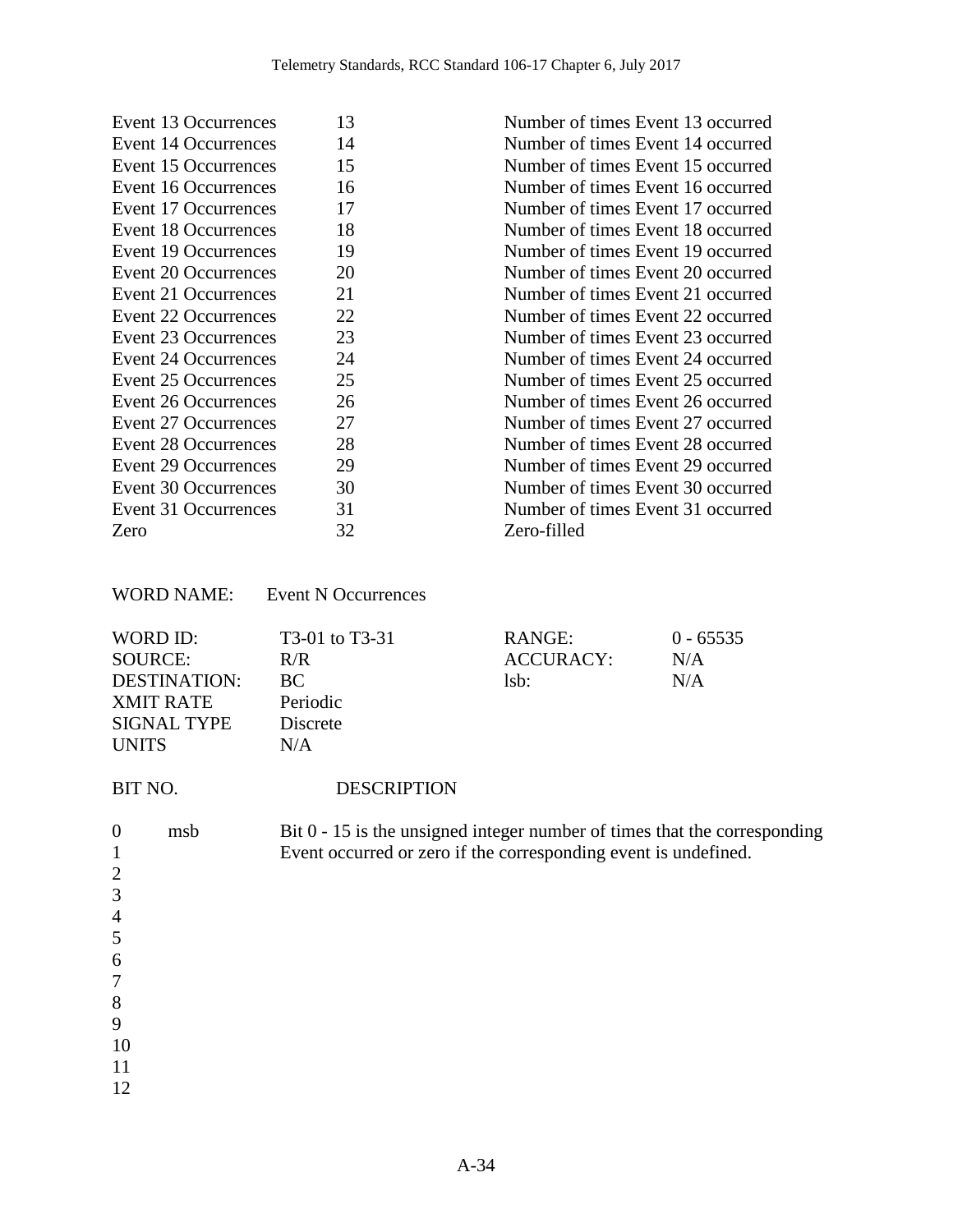13  $\frac{14}{15}$ lsb

## A.2.c. Health Command

The Health command returns status bits that indicate warning or error conditions within the R/R. Any non-zero health bit is either a warning condition or an error condition. Detailed health bit descriptions are provided in [Table 6-2.](#page-13-0)

MESSAGE NAME: Health

| <b>MESSAGE ID:</b>         | <b>T4</b>              | <b>TRANSFER TYPE:</b>                                                        | RT - BC                                                                                                                         |     |
|----------------------------|------------------------|------------------------------------------------------------------------------|---------------------------------------------------------------------------------------------------------------------------------|-----|
| <b>SOURCE:</b>             | R/R                    | <b>WORD COUNT:</b>                                                           | 32                                                                                                                              |     |
| <b>DESTINATION: BC</b>     |                        |                                                                              |                                                                                                                                 |     |
| <b>WORD NAME</b>           |                        | WORD NO.                                                                     | <b>DESCRIPTION</b>                                                                                                              |     |
| <b>Command Word</b>        |                        | CW                                                                           | Subaddress 00100 binary<br>Subaddresses 00111 - 10000 binary<br>are used to extend Health command<br>channel health word count. |     |
| <b>Status Word</b>         |                        | SW                                                                           | MIL-STD-1553 Status Word                                                                                                        |     |
| <b>Recorder Health</b>     |                        | 01                                                                           | Recorder and RMM status bits                                                                                                    |     |
| <b>Channel Health</b>      |                        | $02 - 32$                                                                    | Individual channel status bits                                                                                                  |     |
| Note:<br>6.2.3.3.          |                        | Channel health status bits are IAW the .HEALTH command defined in Subsection |                                                                                                                                 |     |
| <b>Time Channel Health</b> |                        | 02                                                                           | Time channel status bits                                                                                                        |     |
| <b>WORD NAME:</b>          | <b>Recorder Health</b> |                                                                              |                                                                                                                                 |     |
| WORD ID:                   | $T4-01$                |                                                                              | <b>RANGE:</b>                                                                                                                   | N/A |
| <b>SOURCE:</b>             | R/R                    |                                                                              | <b>ACCURACY:</b>                                                                                                                | N/A |
| <b>DESTINATION:</b>        | <b>BC</b>              |                                                                              | lsb:                                                                                                                            | N/A |
| <b>XMIT RATE</b>           | Periodic               |                                                                              |                                                                                                                                 |     |
| <b>SIGNAL TYPE</b>         | Discrete               |                                                                              |                                                                                                                                 |     |
| <b>UNITS</b>               | N/A                    |                                                                              |                                                                                                                                 |     |
| BIT NO.                    |                        | <b>DESCRIPTION</b>                                                           |                                                                                                                                 |     |
| msb<br>$\boldsymbol{0}$    |                        | IAW .HEALTH use of status bits table (ch6)                                   |                                                                                                                                 |     |
| 1                          |                        | IAW .HEALTH use of status bits table                                         |                                                                                                                                 |     |
| $\overline{c}$             |                        | IAW .HEALTH use of status bits table                                         |                                                                                                                                 |     |
| 3                          |                        | IAW .HEALTH use of status bits table                                         |                                                                                                                                 |     |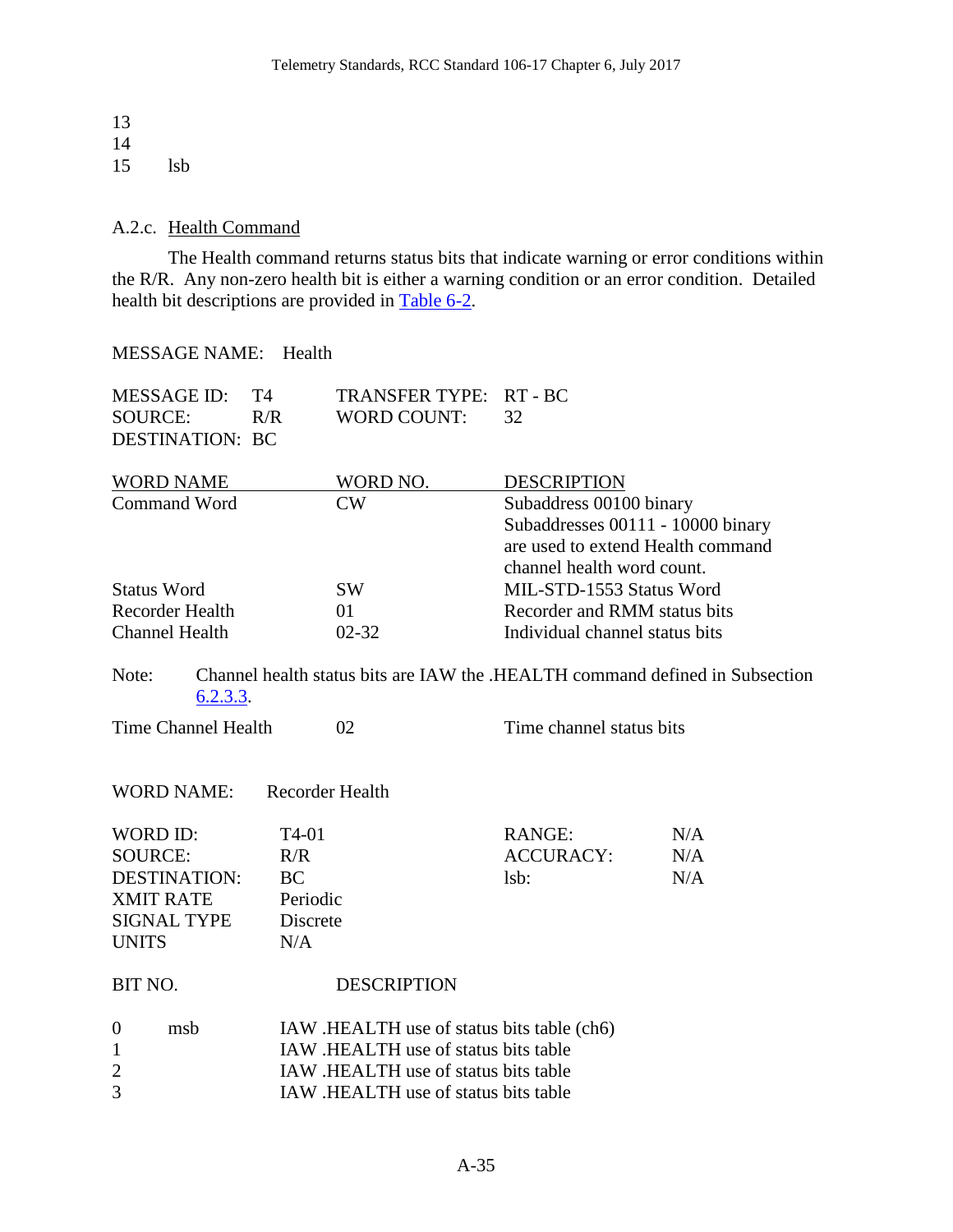| $\overline{A}$ |     | IAW .HEALTH use of status bits table |
|----------------|-----|--------------------------------------|
| 5              |     | IAW HEALTH use of status bits table  |
| 6              |     | IAW .HEALTH use of status bits table |
| 7              |     | IAW .HEALTH use of status bits table |
| 8              |     | IAW .HEALTH use of status bits table |
| 9              |     | Drive Full                           |
| 10             |     | Drive I/O Failure                    |
| 11             |     | No Drive                             |
| 12             |     | Unused (zero)                        |
| 13             |     | <b>Operation Failure</b>             |
| 14             |     | Setup Failure                        |
| 15             | lsh | <b>Bit Failure</b>                   |
|                |     |                                      |

| <b>WORD NAME:</b> | Time Channel Health |
|-------------------|---------------------|
|                   |                     |

| WORD ID:     | T4-02    | RANGE:           | N/A |
|--------------|----------|------------------|-----|
| SOURCE:      | R/R      | <b>ACCURACY:</b> | N/A |
| DESTINATION: | BC.      | lsb:             | N/A |
| XMIT RATE    | Periodic |                  |     |
| SIGNAL TYPE  | Discrete |                  |     |
| <b>UNITS</b> | N/A      |                  |     |

|    | msh | IAW .HEALTH use of status bits table |
|----|-----|--------------------------------------|
|    |     | IAW .HEALTH use of status bits table |
| 2  |     | IAW .HEALTH use of status bits table |
| 3  |     | IAW .HEALTH use of status bits table |
| 4  |     | IAW .HEALTH use of status bits table |
| 5  |     | IAW .HEALTH use of status bits table |
| 6  |     | IAW .HEALTH use of status bits table |
|    |     | IAW .HEALTH use of status bits table |
| 8  |     | IAW .HEALTH use of status bits table |
| 9  |     | IAW .HEALTH use of status bits table |
| 10 |     | IAW .HEALTH use of status bits table |
| 11 |     | <b>Synchronization Failure</b>       |
| 12 |     | <b>Bad External Signal</b>           |
| 13 |     | No External Signal                   |
| 14 |     | Setup Failure                        |
| 15 | lsb | <b>Bit Failure</b>                   |
|    |     |                                      |

| <b>WORD NAME:</b> | Channel (n) Health |  |
|-------------------|--------------------|--|
|                   |                    |  |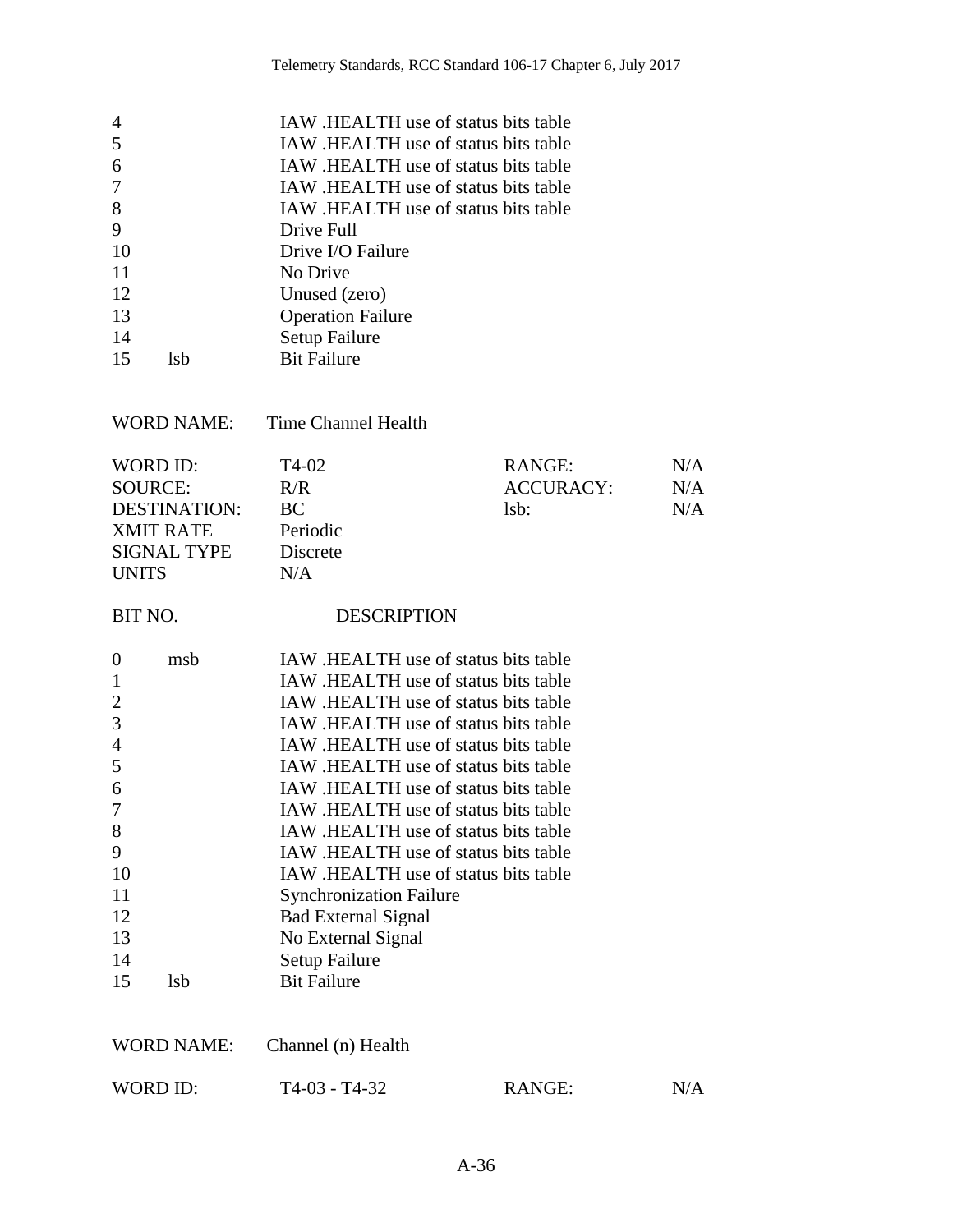| SOURCE:             | R/R                                        | <b>ACCURACY:</b> | N/A |
|---------------------|--------------------------------------------|------------------|-----|
| <b>DESTINATION:</b> | <b>BC</b>                                  | lsb:             | N/A |
| <b>XMIT RATE</b>    | Periodic                                   |                  |     |
| <b>SIGNAL TYPE</b>  | Discrete                                   |                  |     |
| <b>UNITS</b>        | N/A                                        |                  |     |
|                     |                                            |                  |     |
| BIT NO.             | <b>DESCRIPTION</b>                         |                  |     |
| msb<br>$\Omega$     | <b>IAW</b> HEALTH use of status bits table |                  |     |
| 1                   | IAW .HEALTH use of status bits table       |                  |     |
| $\overline{2}$      | IAW .HEALTH use of status bits table       |                  |     |
| $\overline{3}$      | IAW .HEALTH use of status bits table       |                  |     |
| $\overline{4}$      | IAW.HEALTH use of status bits table        |                  |     |
| 5                   | IAW .HEALTH use of status bits table       |                  |     |
| 6                   | IAW .HEALTH use of status bits table       |                  |     |
| $\overline{7}$      | IAW .HEALTH use of status bits table       |                  |     |
| 8                   | IAW .HEALTH use of status bits table       |                  |     |
| 9                   | IAW .HEALTH use of status bits table       |                  |     |
| 10                  | IAW .HEALTH use of status bits table       |                  |     |
| 11                  | IAW HEALTH use of status bits table        |                  |     |
| 12                  | IAW .HEALTH use of status bits table       |                  |     |
| 13                  | IAW .HEALTH use of status bits table       |                  |     |
| 14                  | IAW HEALTH use of status bits table        |                  |     |
| 15<br>lsb           | <b>Bit Failure</b>                         |                  |     |

## <span id="page-102-0"></span>A.2.d. Info (transmit) Command

The Info transmit command retrieves internal memory or RMM data file start and end time or an event occurrence time as requested by the most recent Info receive (R1-007) command. Validity bits in data words 1 and 10 indicate when the specific file or event information is valid.

## MESSAGE NAME: Info (transmit)

| MESSAGE ID: T5         | TRANSFER TYPE: RT - BC |  |
|------------------------|------------------------|--|
| SOURCE:<br>R/R         | WORD COUNT: 32         |  |
| <b>DESTINATION: BC</b> |                        |  |

| <b>WORD NAME</b>       | WORD NO.  | <b>DESCRIPTION</b>                     |
|------------------------|-----------|----------------------------------------|
| Command Word           | <b>CW</b> | Subaddress 00101 binary                |
| Status Word            | SW        | MIL-STD-1553 Status Word               |
| File Number            | 01        | Info requested for this file           |
| File Start Time Word 1 | 02        | File start time seconds & milliseconds |
| File Start Time Word 2 | 03        | File start time hours & minutes        |
| File Start Time Word 3 | 04        | File start time month $&$ days         |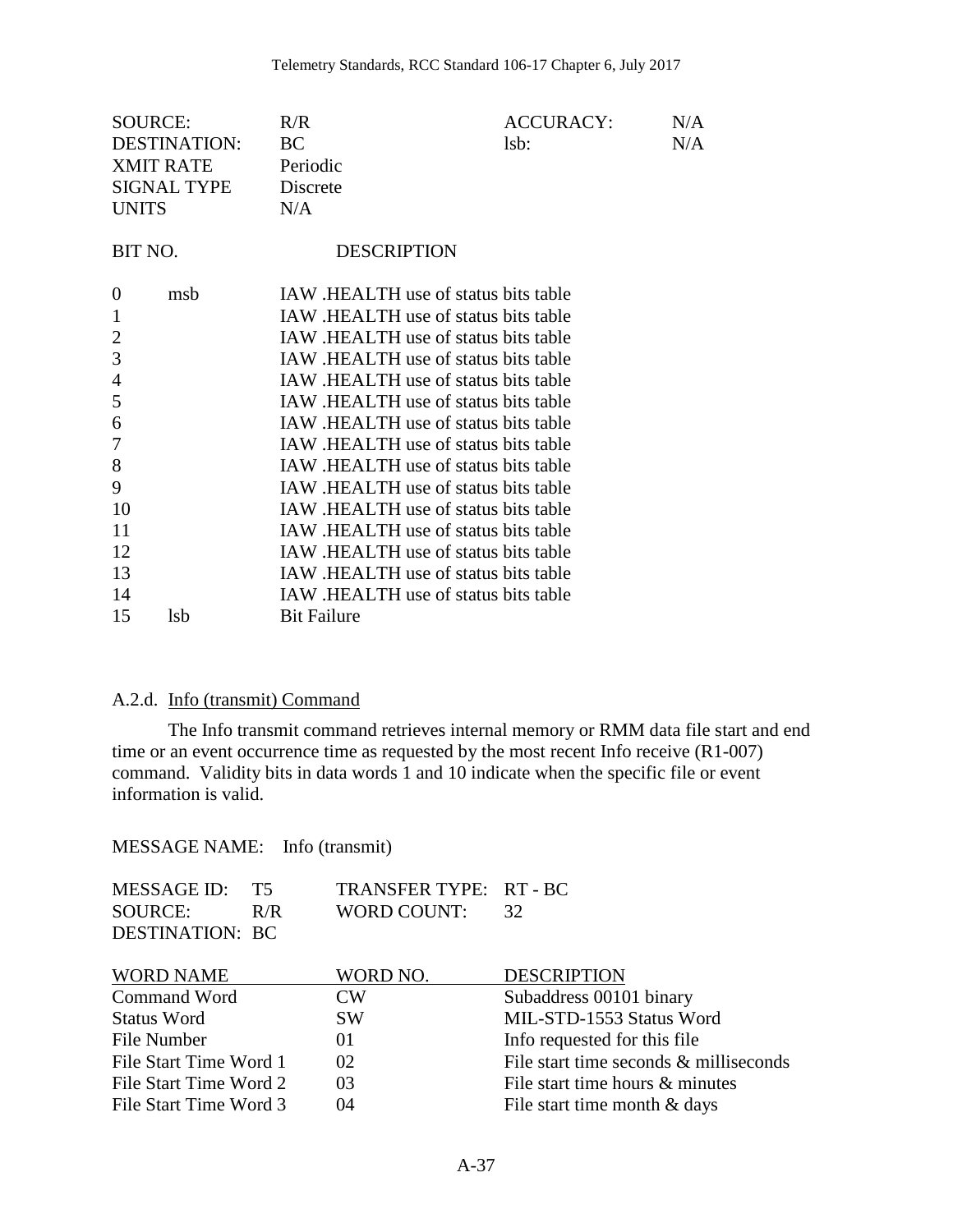| File Start Time Word 4<br>File End Time Word 1<br>File End Time Word 2<br>File End Time Word 3<br>File End Time Word 4<br><b>Event Number</b><br><b>Event Occurrence</b><br>Event Time Word 1<br>Event Time Word 2<br>Event Time Word 3<br>Event Time Word 4 |                                                          | 05<br>06<br>07<br>08<br>09<br>10<br>11<br>12<br>13<br>14<br>15 | File start time year<br>File end time seconds & milliseconds<br>File end time hours & minutes<br>File end time month & days<br>File end time year<br>Info requested for this event<br>Info requested for this occurrence<br>Event time seconds & milliseconds<br>Event time hours & minutes<br>Event time month & days<br>Event time year |                         |
|--------------------------------------------------------------------------------------------------------------------------------------------------------------------------------------------------------------------------------------------------------------|----------------------------------------------------------|----------------------------------------------------------------|-------------------------------------------------------------------------------------------------------------------------------------------------------------------------------------------------------------------------------------------------------------------------------------------------------------------------------------------|-------------------------|
| Zero                                                                                                                                                                                                                                                         |                                                          | 16-32                                                          | Zero-filled                                                                                                                                                                                                                                                                                                                               |                         |
| <b>WORD NAME:</b>                                                                                                                                                                                                                                            | <b>File Number</b>                                       |                                                                |                                                                                                                                                                                                                                                                                                                                           |                         |
| WORD ID:<br><b>SOURCE:</b><br><b>DESTINATION:</b><br><b>XMIT RATE</b><br><b>SIGNAL TYPE</b><br><b>UNITS</b>                                                                                                                                                  | T5-01<br>R/R<br><b>BC</b><br>Periodic<br>Discrete<br>N/A |                                                                | <b>RANGE:</b><br><b>ACCURACY:</b><br>lsb:                                                                                                                                                                                                                                                                                                 | see below<br>N/A<br>N/A |
| BIT NO.                                                                                                                                                                                                                                                      |                                                          | <b>DESCRIPTION</b>                                             |                                                                                                                                                                                                                                                                                                                                           |                         |
| $\boldsymbol{0}$<br>msb<br>$\mathbf{1}$<br>$\overline{c}$<br>$\mathfrak{Z}$<br>$\overline{4}$<br>5<br>6<br>7<br>8<br>9<br>10<br>11<br>12<br>13<br>14<br>15<br><b>lsb</b>                                                                                     |                                                          | Bit 0: File Info Validity; Valid = 1, Invalid = 0              | Bit 1 - 15 is the unsigned integer file number of the requested file from<br>1 to the number of files in Status message data word 5 (T6-005)                                                                                                                                                                                              |                         |
|                                                                                                                                                                                                                                                              |                                                          |                                                                |                                                                                                                                                                                                                                                                                                                                           |                         |
| Note:                                                                                                                                                                                                                                                        |                                                          | times in the next eight data words.                            | File Info Validity applies to the file number in this data word and the start and end                                                                                                                                                                                                                                                     |                         |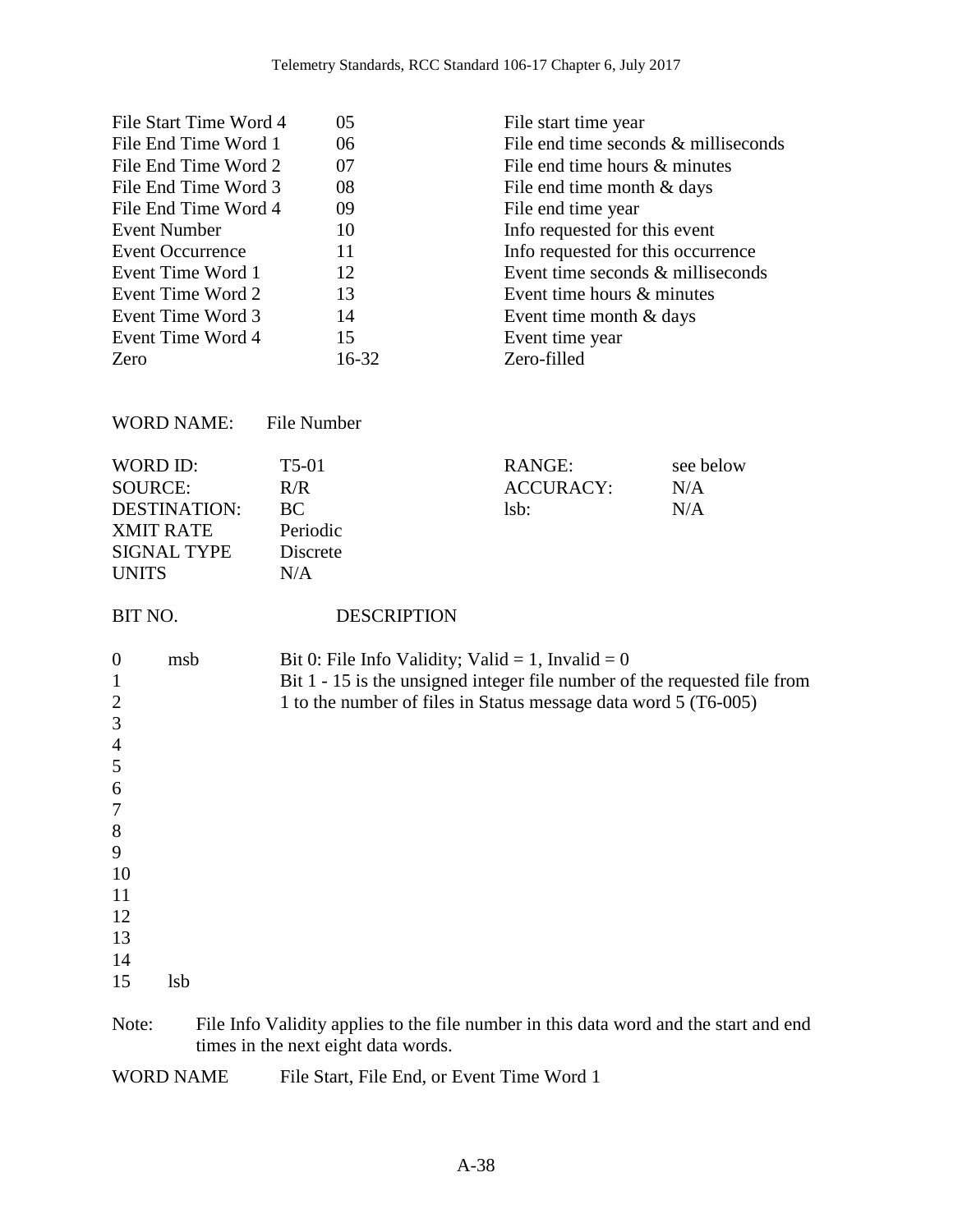| WORD ID:<br>SOURCE:<br><b>DESTINATION:</b><br><b>XMIT RATE</b><br>SIGNAL TYPE<br><b>UNITS</b> |                                                        | T5-02, T5-06, or T5-12<br>R/R<br><b>BC</b><br>Periodic<br>Discrete<br>N/A                                                 | <b>RANGE:</b><br><b>ACCURACY:</b><br>lsb: | N/A<br>N/A<br>N/A |
|-----------------------------------------------------------------------------------------------|--------------------------------------------------------|---------------------------------------------------------------------------------------------------------------------------|-------------------------------------------|-------------------|
| BIT NO.                                                                                       |                                                        | <b>DESCRIPTION</b>                                                                                                        |                                           |                   |
| $\theta$<br>1<br>$\overline{2}$                                                               | msb                                                    | Hex Digit #1 = Tens of seconds, binary 0 to 5                                                                             |                                           |                   |
| 3<br>4                                                                                        | $\mathbf{lsb}$<br>msb                                  | -----------------------------                                                                                             |                                           |                   |
| 5<br>6<br>7                                                                                   | <b>lsb</b>                                             | Hex Digit $#2 =$ Units of seconds, binary 0 to 9<br>-----------------------------                                         |                                           |                   |
| 8<br>9<br>10                                                                                  | msb                                                    | ------------------------------<br>Hex Digit #3 = Hundreds of milliseconds, binary 0 to 9                                  |                                           |                   |
| 11<br>12<br>13<br>14                                                                          | <b>lsb</b><br>msb                                      | ----------------------------<br>---------------------------------<br>Hex Digit $#4$ = Tens of milliseconds, binary 0 to 9 |                                           |                   |
| 15                                                                                            | <b>lsb</b>                                             |                                                                                                                           |                                           |                   |
|                                                                                               | <b>WORD NAME</b>                                       | File Start, File End, or Event Time Word 2                                                                                |                                           |                   |
| WORD ID:<br><b>SOURCE:</b><br><b>UNITS</b>                                                    | <b>DESTINATION:</b><br>XMIT RATE<br><b>SIGNAL TYPE</b> | T5-03, T5-07, or T5-13<br>R/R<br>BC<br>Periodic<br>Discrete<br>N/A                                                        | RANGE:<br><b>ACCURACY:</b><br>lsb:        | N/A<br>N/A<br>N/A |
| BIT NO.                                                                                       |                                                        | <b>DESCRIPTION</b>                                                                                                        |                                           |                   |
| $\theta$<br>1<br>$\overline{c}$                                                               | msb                                                    | Hex Digit #1 = Tens of hours, binary 0 to $2^1$                                                                           |                                           |                   |
| 3<br>$\overline{4}$<br>5                                                                      | <b>lsb</b><br>msb                                      | -------------------------------<br>-------------------------------<br>Hex Digit #2 = Units of hours, binary 0 to $91$     |                                           |                   |
| 6<br>7                                                                                        | <b>lsb</b>                                             |                                                                                                                           |                                           |                   |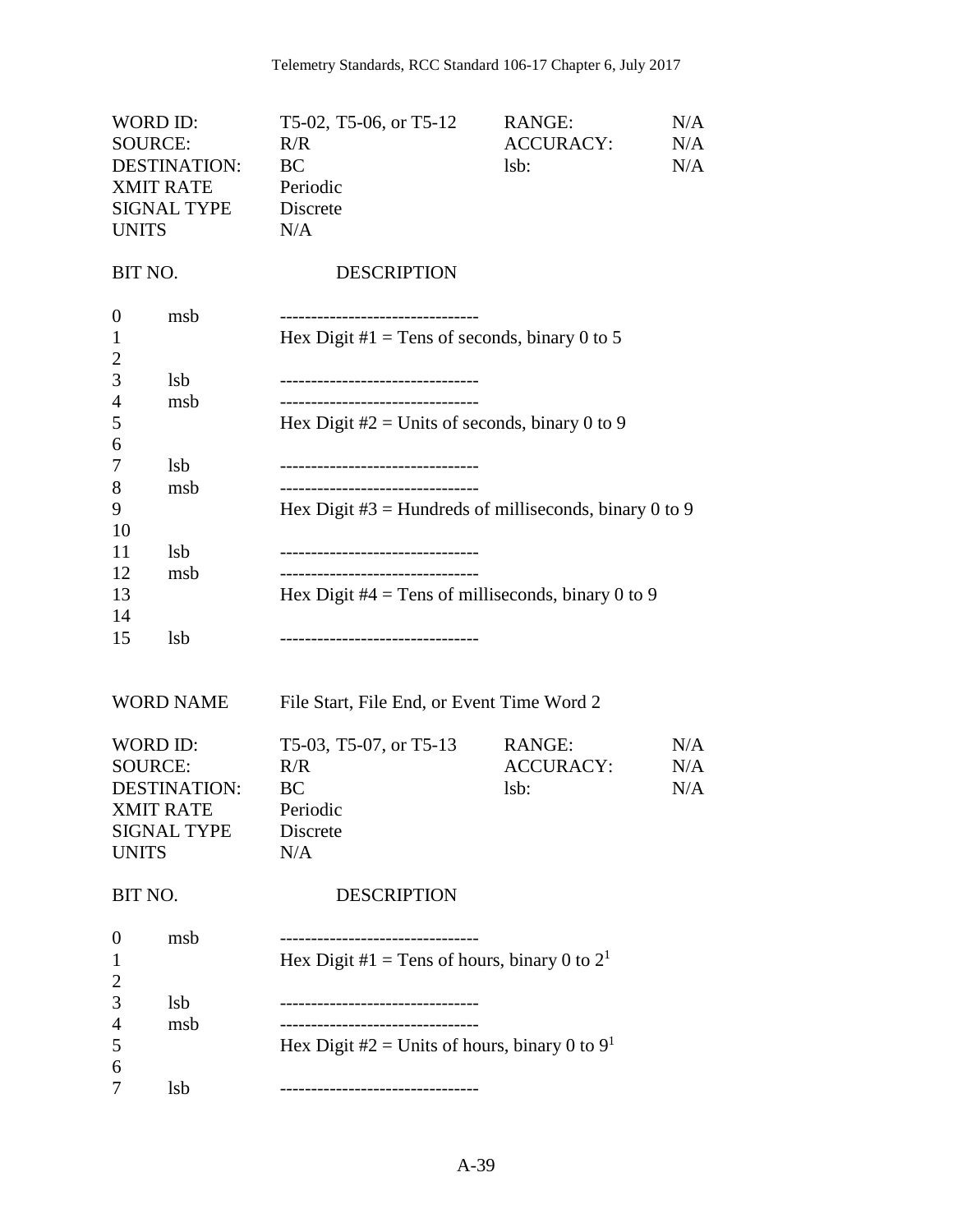| 8  | msb        |                                                |
|----|------------|------------------------------------------------|
| 9  |            | Hex Digit #3 = Tens of minutes, binary 0 to 5  |
| 10 |            |                                                |
| 11 | <b>lsb</b> |                                                |
| 12 | msb        |                                                |
| 13 |            | Hex Digit #4 = Units of minutes, binary 0 to 9 |
| 14 |            |                                                |
| 15 | lsb        |                                                |
|    |            |                                                |

Note 1. Hex digit #1 and hex digit #2 (tens of hours and units of hours) must together be a decimal number from 00 to 23.

WORD NAME File Start, File End, or Event Time Word 3

| WORD ID:            | T5-04, T5-08, or T5-14 | <b>RANGE:</b>    | N/A |
|---------------------|------------------------|------------------|-----|
| SOURCE:             | R/R                    | <b>ACCURACY:</b> | N/A |
| <b>DESTINATION:</b> | <b>BC</b>              | lsb:             | N/A |
| <b>XMIT RATE</b>    | Periodic               |                  |     |
| <b>SIGNAL TYPE</b>  | Discrete               |                  |     |
| <b>UNITS</b>        | N/A                    |                  |     |
|                     |                        |                  |     |
| BIT NO.             | <b>DESCRIPTION</b>     |                  |     |
| meh                 |                        |                  |     |

| v              | <b>IIISD</b> |                                                                                           |
|----------------|--------------|-------------------------------------------------------------------------------------------|
| 1              |              | Hex Digit #1 = Tens of months, binary 0 to $1^1$                                          |
| $\overline{2}$ |              |                                                                                           |
| 3              | <b>lsb</b>   |                                                                                           |
| $\overline{4}$ | msb          |                                                                                           |
| 5              |              | Hex Digit #2 = Units of months, binary 0 to $91$                                          |
| 6              |              |                                                                                           |
| 7              | <b>lsb</b>   |                                                                                           |
| 8              | msb          | -------------------------                                                                 |
| 9              |              | Hex Digit #3 = Tens of days, binary 0 to $3^{2,3}$                                        |
| 10             |              |                                                                                           |
| 11             | <b>lsb</b>   |                                                                                           |
| 12             | msb          | ---------------------                                                                     |
| 13             |              | Hex Digit #4 = Units of days, binary 0 to $9^{2,3}$                                       |
| 14             |              |                                                                                           |
| 15             | <b>lsb</b>   |                                                                                           |
|                |              |                                                                                           |
| Note 1.        |              | Hex digit $#1$ and hex digit $#2$ (tens of months and units of months) must together be a |
|                |              | decimal number from 01 to 12.                                                             |
|                |              |                                                                                           |

Note 2. Hex digit #3 and hex digit #4 (tens of days and units of days) must together be a decimal number from 01 to 31.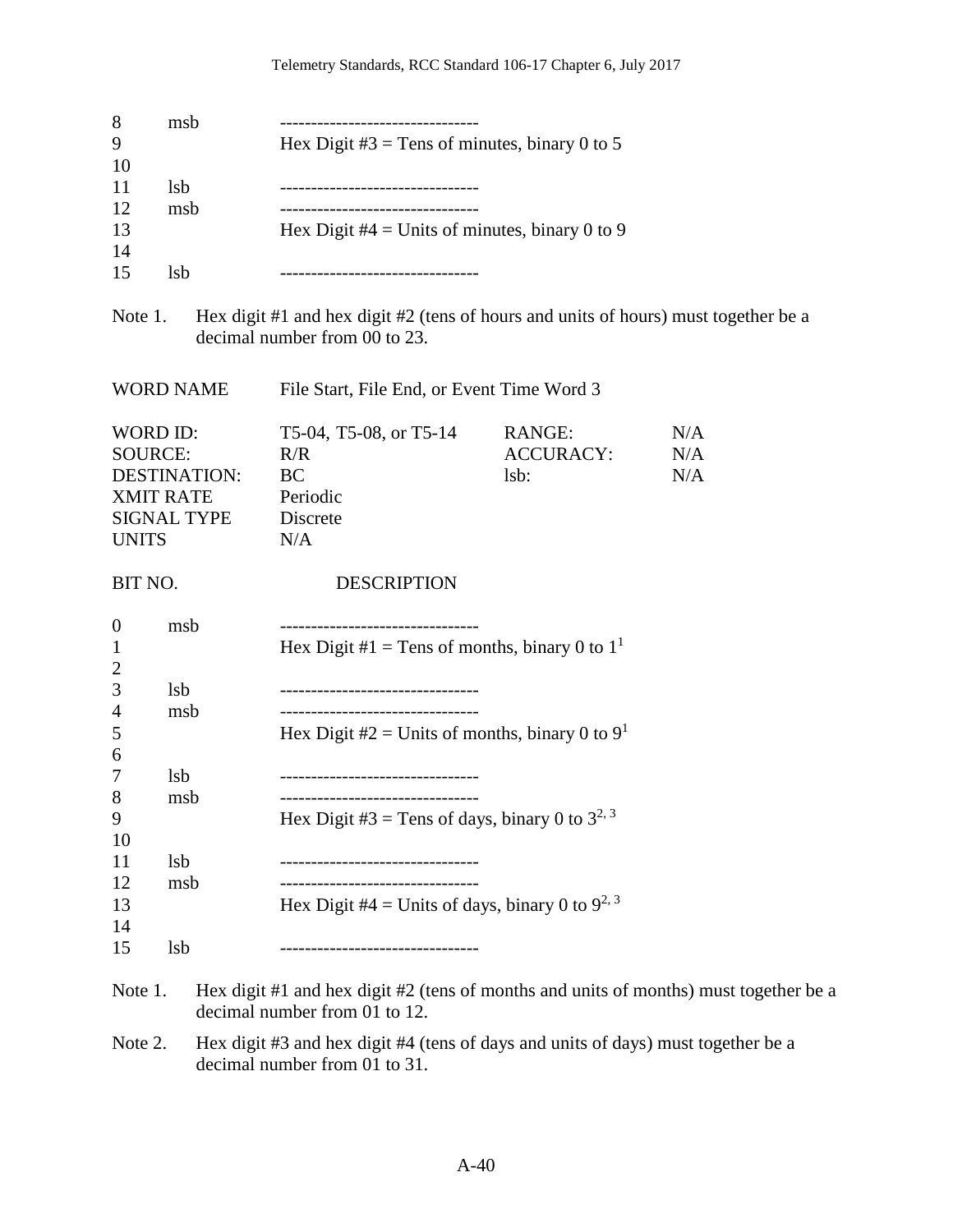Note 3. Hex digit #3 and hex digit #4 (tens of days and units of days) must together be a valid number of days in the month identified by hex digit #1 and hex digit #2. For example, month 06 may only have a maximum of 30 days.

| WORD NAME                           |                                                                                             | File Start, File End, or Event Time Word 4                                                                                   |                                           |                         |
|-------------------------------------|---------------------------------------------------------------------------------------------|------------------------------------------------------------------------------------------------------------------------------|-------------------------------------------|-------------------------|
| <b>UNITS</b>                        | WORD ID:<br><b>SOURCE:</b><br><b>DESTINATION:</b><br>XMIT RATE<br>SIGNAL TYPE               | T5-05, T5-09, or T5-15<br>R/R<br><b>BC</b><br>Periodic<br>Discrete<br>N/A                                                    | RANGE:<br><b>ACCURACY:</b><br>lsb:        | N/A<br>N/A<br>N/A       |
| BIT NO.                             |                                                                                             | <b>DESCRIPTION</b>                                                                                                           |                                           |                         |
| 0<br>$\mathbf{1}$<br>$\overline{c}$ | msb                                                                                         | Hex Digit #1 = Thousands of years, binary 0 to 2                                                                             |                                           |                         |
| 3<br>4<br>5                         | <b>lsb</b><br>msb                                                                           | ------------------------------<br>--------------------------------<br>Hex Digit $#2$ = Hundreds of years, binary 0 to 9      |                                           |                         |
| 6<br>7<br>8<br>9                    | <b>lsb</b><br>msb                                                                           | ------------------------------<br>Hex Digit #3 = Tens of years, binary 0 to 9                                                |                                           |                         |
| 10<br>11<br>12<br>13<br>14          | <b>lsb</b><br>msb                                                                           | -------------------------------<br>--------------------------------<br>Hex Digit #4 = Units of years, binary 0 to 9          |                                           |                         |
| 15                                  | <b>lsb</b>                                                                                  |                                                                                                                              |                                           |                         |
|                                     |                                                                                             | WORD NAME: Event Number                                                                                                      |                                           |                         |
| <b>UNITS</b>                        | WORD ID:<br><b>SOURCE:</b><br><b>DESTINATION:</b><br><b>XMIT RATE</b><br><b>SIGNAL TYPE</b> | $T5-10$<br>R/R<br>BC<br>Periodic<br>Discrete<br>N/A                                                                          | <b>RANGE:</b><br><b>ACCURACY:</b><br>lsb: | see below<br>N/A<br>N/A |
| BIT NO.                             |                                                                                             | <b>DESCRIPTION</b>                                                                                                           |                                           |                         |
| 0<br>1                              | msb                                                                                         | Bit 0: Event Info Validity; Valid = 1, Invalid = 0<br>Bit 1 - 15 is the unsigned integer event number of the requested event |                                           |                         |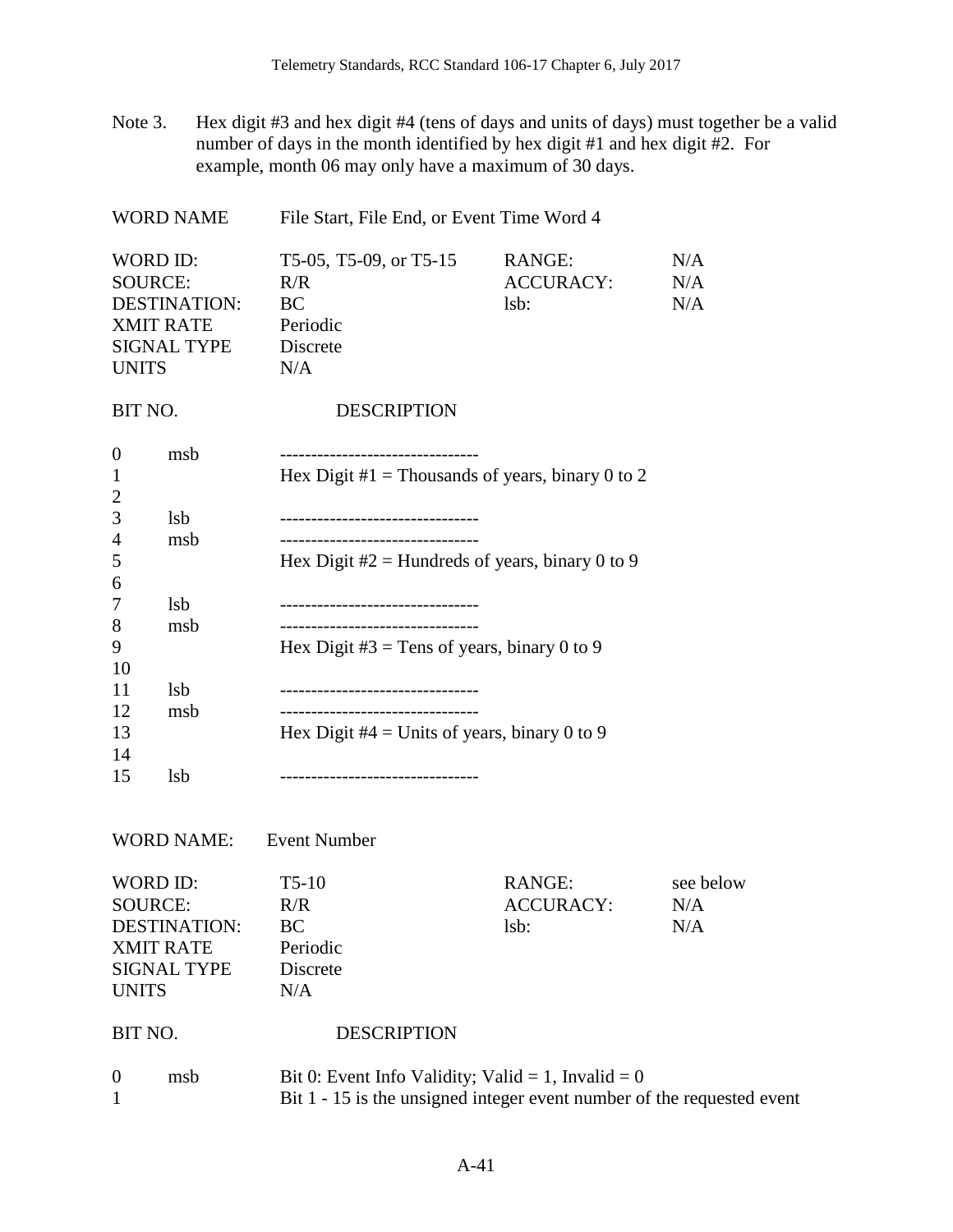| $\overline{2}$<br>3<br>$\overline{4}$<br>5<br>6<br>7<br>8<br>9<br>10<br>11<br>12<br>13<br>14<br>15 | lsb | from 1 to the number of defined events in Status message data word 14<br>$(T6-014)$                                                                                        |
|----------------------------------------------------------------------------------------------------|-----|----------------------------------------------------------------------------------------------------------------------------------------------------------------------------|
| Note:                                                                                              |     | Event Info Validity applies to the event number in this data word, the event<br>occurrence number in data word 11, and the event time in data words 12, 13, 14, and<br>15. |
| <b>WORD NAME:</b>                                                                                  |     | <b>Event Occurrence</b>                                                                                                                                                    |

| WORD ID:<br><b>SOURCE:</b><br><b>DESTINATION:</b><br><b>XMIT RATE</b><br><b>SIGNAL TYPE</b><br><b>UNITS</b>                                                                  | $T5-11$<br>R/R<br>BC<br>Periodic<br>Discrete<br>N/A                                       | RANGE:<br><b>ACCURACY:</b><br>$1$ sb: | $1 - 65535$<br>N/A<br>N/A |
|------------------------------------------------------------------------------------------------------------------------------------------------------------------------------|-------------------------------------------------------------------------------------------|---------------------------------------|---------------------------|
| BIT NO.                                                                                                                                                                      | <b>DESCRIPTION</b>                                                                        |                                       |                           |
| msb<br>$\overline{0}$<br>$\mathbf{1}$<br>$\overline{2}$<br>3<br>$\overline{4}$<br>5<br>6<br>$\boldsymbol{7}$<br>$8\,$<br>9<br>10<br>11<br>12<br>13<br>14<br>15<br><b>lsb</b> | Bit $0 - 15$ is the unsigned integer event occurrence number of the<br>requested BC event |                                       |                           |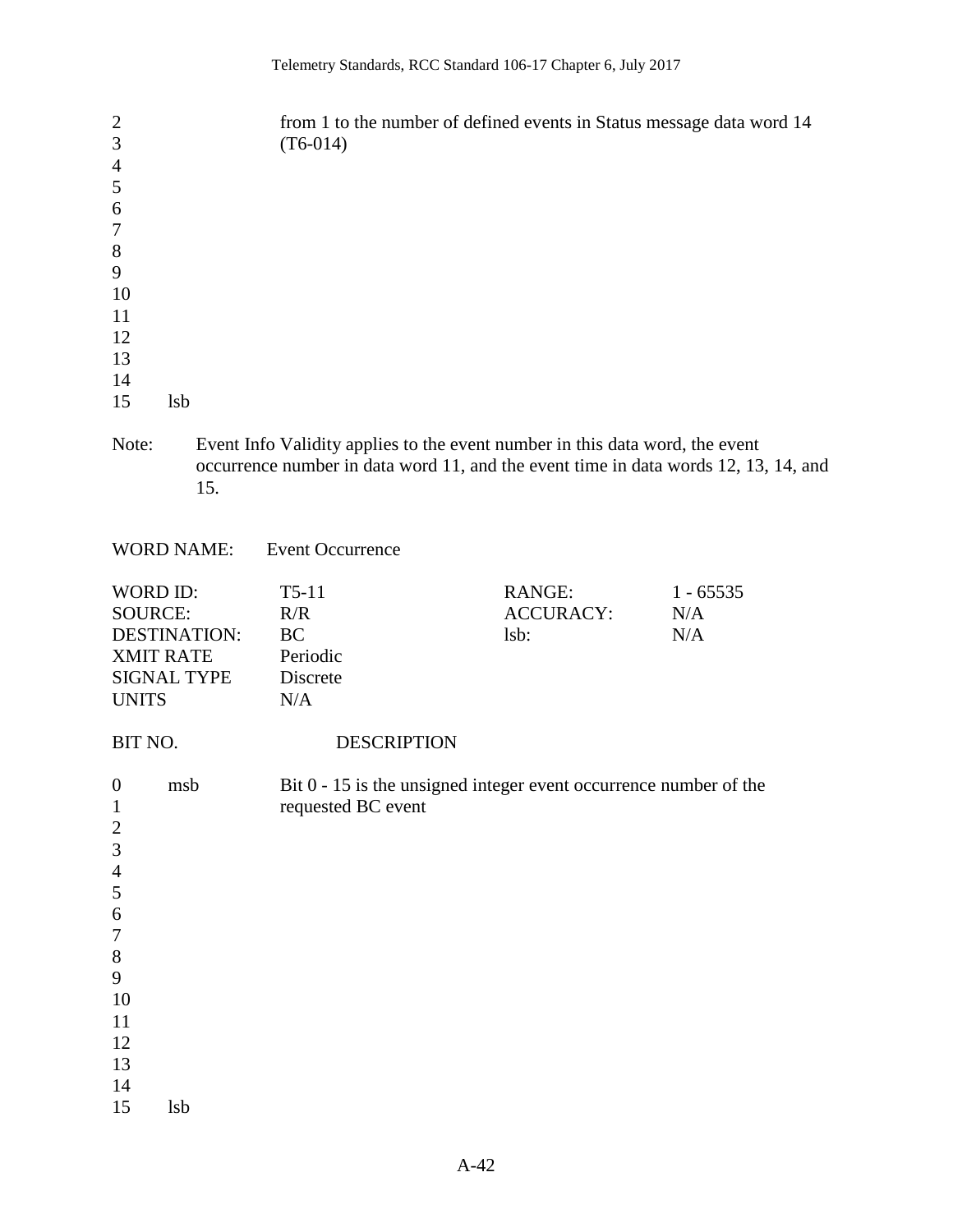### A.2.e. Status Command

The Status command retrieves R/R status and configuration information. A validity bit in data word 1 indicates when the status and configuration information is valid.

#### MESSAGE NAME: Status

| MESSAGE ID: T6         |     | TRANSFER TYPE: RT - BC |  |
|------------------------|-----|------------------------|--|
| SOURCE:                | R/R | WORD COUNT: 32         |  |
| <b>DESTINATION: BC</b> |     |                        |  |

| <b>WORD NAME</b>                | WORD NO.  | <b>DESCRIPTION</b>                            |
|---------------------------------|-----------|-----------------------------------------------|
| Command Word                    | CW        | Subaddress 00110 binary                       |
| <b>Status Word</b>              | <b>SW</b> | MIL-STD-1553 Status Word                      |
| State/Speed/Video/Error         | 01        | Multiple system status fields                 |
| Command Percent Complete 02     |           | Record/BIT/Erase/Sanitize % complete          |
| Internal Memory/RMM Size 03     |           | Internal Memory/RMM capacity in               |
| gigabytes                       |           |                                               |
| <b>Memory Percent Available</b> | 04        | Amount (%) of unused memory                   |
| Number of Files                 | 05        | Number of used file table entries             |
| System Time Word 1              | 06        | System time seconds & milliseconds            |
| System Time Word 2              | 07        | System time hours & minutes                   |
| System Time Word 3              | 08        | System time month $&$ days                    |
| System Time Word 4              | 09        | System time year                              |
| Replay Time Word 1              | 10        | Current replay time seconds $\&$ milliseconds |
| Replay Time Word 2              | 11        | Current replay hours & minutes                |
| Replay Time Word 3              | 12        | Current replay month & days                   |
| Replay Time Word 4              | 13        | Current replay year                           |
| Number of Defined Events        | 14        | Number of BC events in TMATS file             |
| <b>Firmware Version</b>         | 15        | Firmware version numbers                      |
| <b>TMATS File Revision</b>      | 16        | <b>TMATS</b> Setup File revision number       |
| Zero                            | 17-32     | Zero-filled                                   |

WORD NAME State/Speed /Error WORD ID: T6-01 RANGE: N/A<br>SOURCE: R/R ACCURACY: N/A SOURCE: R/R ACCURACY: DESTINATION: BC lsb: N/A XMIT RATE Periodic SIGNAL TYPE Discrete UNITS N/A BIT NO. DESCRIPTION

0 msb Bit  $0 - 3 =$  one of the following state codes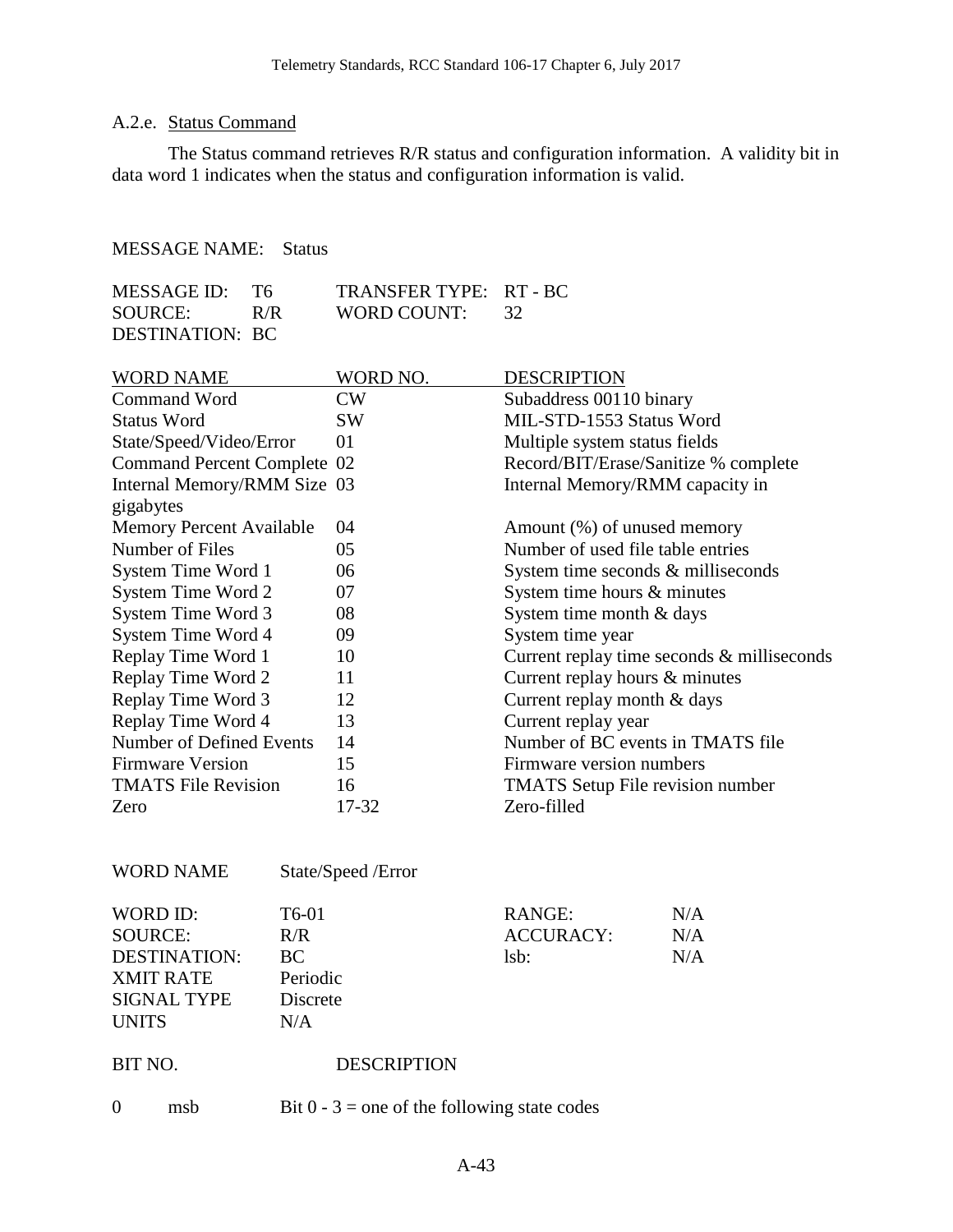|    |            | Bit | 0123<br>$0000 = \text{FAIL}$<br>$0001 = IDLE$<br>$0010 = BIT$<br>$0011 = ERASE$<br>$0100 =$ SANITIZE<br>$0101 = RECORD$<br>$0110 = PLAY$<br>$0111$ = RECORD & PLAY<br>$1000 = \text{QUEUE}$ (FIND)<br>$1001 = BUSY$<br>$1010 = \text{COMMAND}$ ERROR<br>$1011 =$ SANITIZE ERROR<br>$1100 =$ SANITIZE PASS<br>$1101 - 1111 =$ Reserved |
|----|------------|-----|---------------------------------------------------------------------------------------------------------------------------------------------------------------------------------------------------------------------------------------------------------------------------------------------------------------------------------------|
|    |            | Bit | Bit 4 - $7 = \text{binary value representing current replay speed}$<br>4567<br>$0000 = \text{Pause}$ (Speed Zero)<br>$0001$ = Normal Speed (Real-Time)<br>0010 - 1111 = User Defined                                                                                                                                                  |
|    |            |     | Bits 8-10: Reserved                                                                                                                                                                                                                                                                                                                   |
|    |            |     | Bit 11: Last Receive Command Error<br>$0 =$ Last BC to RT command was valid and accepted<br>$1 =$ Last BC to RT command was illegal/invalid and rejected                                                                                                                                                                              |
|    |            |     | Bit 12: Status message validity<br>$0 = All message words are invalid$<br>$1 = All message words are valid$                                                                                                                                                                                                                           |
|    |            | Bit | Bits 13-14: Queue command status<br>13 14<br>$0\quad 0$<br>$=$ No queue command status<br>$=$ Queue command passed<br>$\overline{0}$<br>$\mathbf{1}$<br>$=$ Queue command failed<br>$\mathbf{1}$<br>$\overline{0}$<br>$\mathbf{1}$<br>$=$ Queue command in progress<br>$\mathbf{1}$                                                   |
| 15 | <b>lsb</b> |     | Play Live Mode status <sup>1</sup><br>$0 = Not in Play Live mode$<br>$1 =$ In Play Live mode                                                                                                                                                                                                                                          |

Note 1. Play Live Mode status is cleared by the Stop Replay command.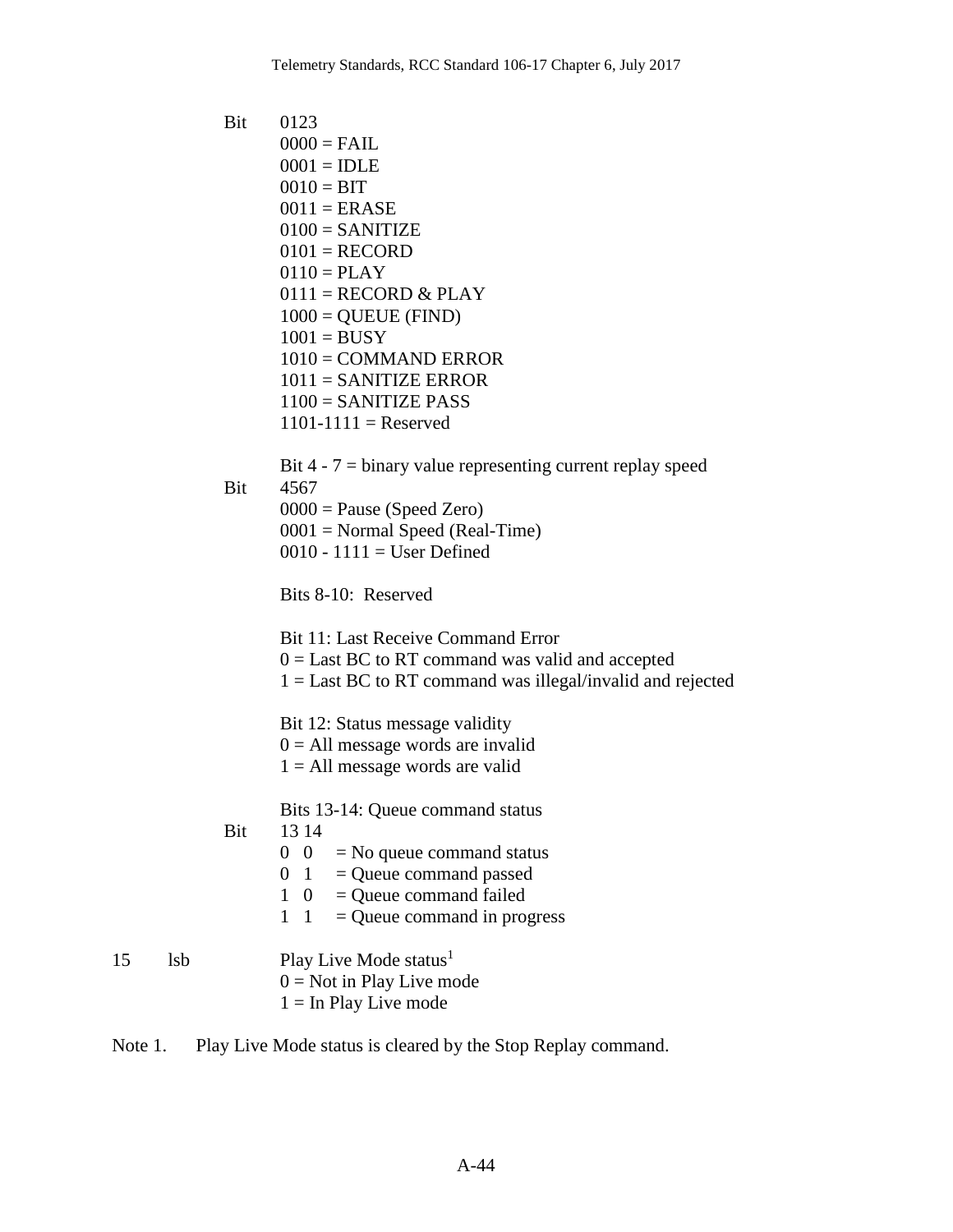| <b>WORD NAME:</b>                                                                                                                                             | <b>Command Percent Complete</b>                          |                                                                                                                                                                                                                                                                                                    |                         |
|---------------------------------------------------------------------------------------------------------------------------------------------------------------|----------------------------------------------------------|----------------------------------------------------------------------------------------------------------------------------------------------------------------------------------------------------------------------------------------------------------------------------------------------------|-------------------------|
| WORD ID:<br><b>SOURCE:</b><br><b>DESTINATION:</b><br><b>XMIT RATE</b><br><b>SIGNAL TYPE</b><br><b>UNITS</b>                                                   | T6-02<br>R/R<br><b>BC</b><br>Periodic<br>Discrete<br>N/A | <b>RANGE:</b><br><b>ACCURACY:</b><br>lsb:                                                                                                                                                                                                                                                          | $0 - 100$<br>N/A<br>N/A |
| BIT NO.                                                                                                                                                       | <b>DESCRIPTION</b>                                       |                                                                                                                                                                                                                                                                                                    |                         |
| msb<br>$\boldsymbol{0}$<br>1<br>$\overline{c}$<br>3<br>$\overline{4}$<br>5<br>6<br>$\overline{7}$<br>8<br>9<br>10<br>11<br>12<br>13<br>14<br>15<br><b>lsb</b> |                                                          | Bit 0 - 15 is the unsigned integer percent complete for the Record,<br>Record & Play, BIT, Erase, or Sanitize command when the<br>R/R is in the corresponding state as specified<br>by data word 1 (T6-01) bits 0-3. In the Record & Play state, the<br>percent complete applies to the recording. |                         |
| <b>WORD NAME:</b>                                                                                                                                             | Internal Memory/RMM Size                                 |                                                                                                                                                                                                                                                                                                    |                         |
| WORD ID:<br><b>SOURCE:</b><br><b>DESTINATION:</b>                                                                                                             | T6-03<br>R/R<br><b>BC</b>                                | <b>RANGE:</b><br><b>ACCURACY:</b><br>lsb:                                                                                                                                                                                                                                                          | N/A<br>N/A<br>N/A       |

0 msb Bit 0 - 15 is the unsigned integer capacity of the 1 Internal Memory/RMM in Gigabytes<br>2 (example: 64 = 64,000,000,000 bytes)

XMIT RATE Periodic<br>SIGNAL TYPE Discrete SIGNAL TYPE Discrete<br>UNITS N/A

BIT NO. DESCRIPTION

3 4

**UNITS** 

5

(example:  $64 = 64,000,000,000$  bytes)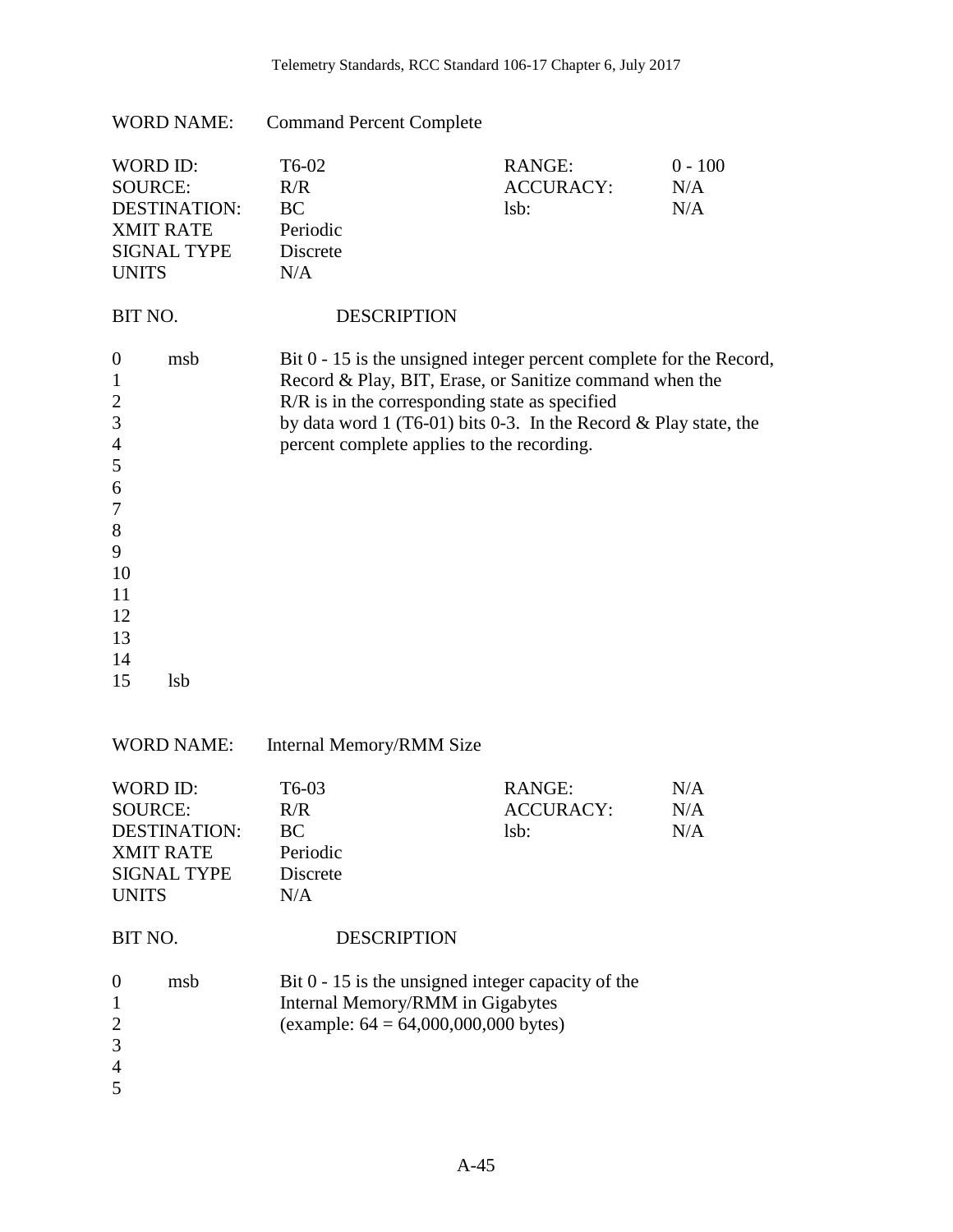| <b>WORD NAME:</b>                                                                                                                                                              | <b>Memory Percent Available</b>                          |                                                                                                                                         |                         |
|--------------------------------------------------------------------------------------------------------------------------------------------------------------------------------|----------------------------------------------------------|-----------------------------------------------------------------------------------------------------------------------------------------|-------------------------|
| WORD ID:<br><b>SOURCE:</b><br><b>DESTINATION:</b><br><b>XMIT RATE</b><br><b>SIGNAL TYPE</b><br><b>UNITS</b>                                                                    | T6-04<br>R/R<br><b>BC</b><br>Periodic<br>Discrete<br>N/A | RANGE:<br><b>ACCURACY:</b><br>lsb:                                                                                                      | $0 - 100$<br>N/A<br>N/A |
| BIT NO.                                                                                                                                                                        | <b>DESCRIPTION</b>                                       |                                                                                                                                         |                         |
| msb<br>$\boldsymbol{0}$<br>$\mathbf{1}$<br>$\overline{2}$<br>3<br>$\overline{4}$<br>5<br>6<br>$\boldsymbol{7}$<br>$8\,$<br>9<br>10<br>11<br>12<br>13<br>14<br>15<br><b>lsb</b> |                                                          | Bit $0 - 15$ is the unsigned integer percent of unused (available)<br>storage capacity from 0 to 100 ( $0 = \text{full}$ , 100 = empty) |                         |

| WORD NAME: | Number of Files |
|------------|-----------------|
|            |                 |

| WORD ID:     | T6-05 | RANGE:    | $0 - 512$ |
|--------------|-------|-----------|-----------|
| SOURCE:      | R/R   | ACCURACY: | N/A       |
| DESTINATION: | BС    | lsb:      | N/A       |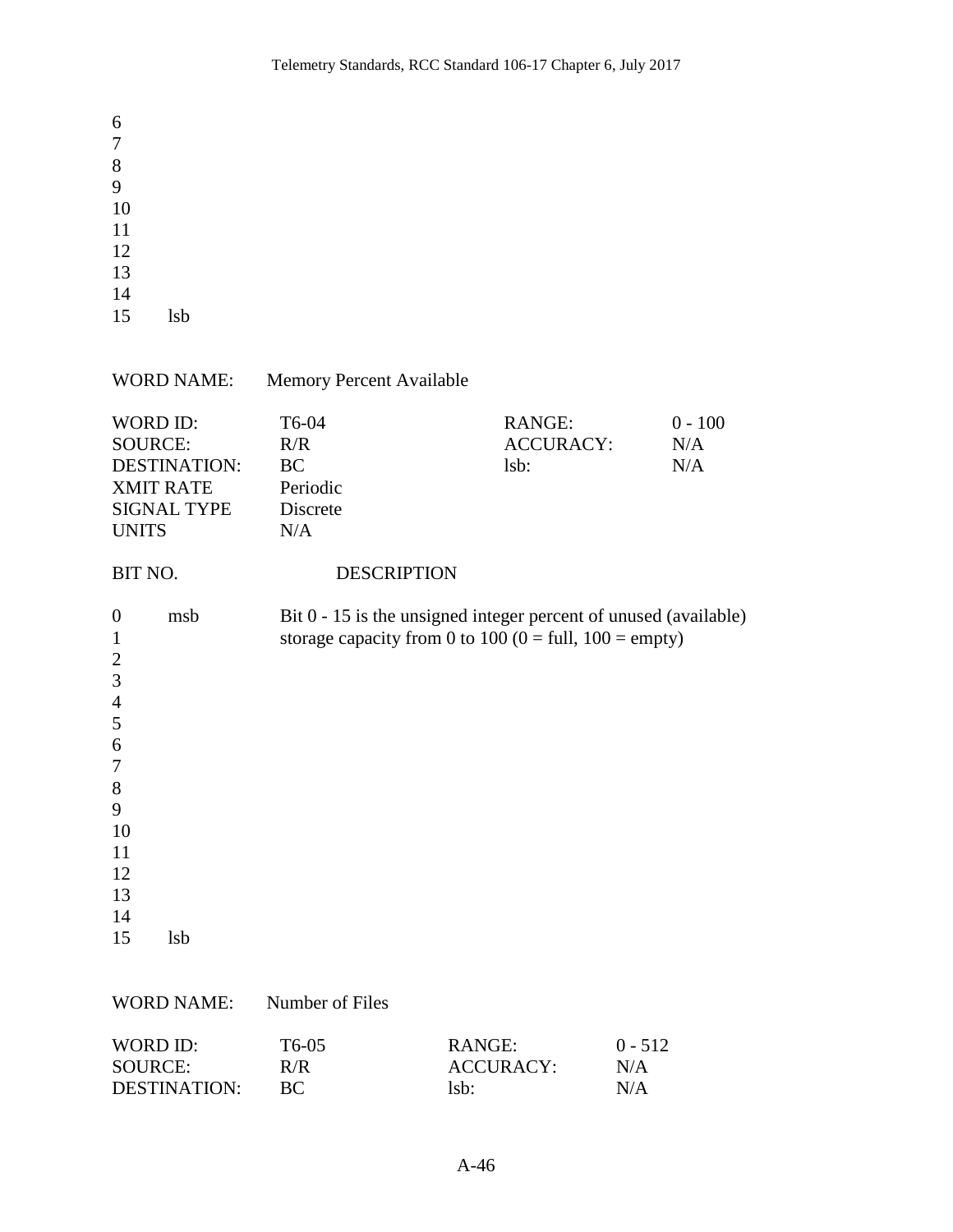| <b>XMIT RATE</b><br><b>UNITS</b>                                                                                                                                                      | <b>SIGNAL TYPE</b>                        | Periodic<br>Discrete<br>N/A                                       |                                                        |                   |
|---------------------------------------------------------------------------------------------------------------------------------------------------------------------------------------|-------------------------------------------|-------------------------------------------------------------------|--------------------------------------------------------|-------------------|
| BIT NO.                                                                                                                                                                               |                                           | <b>DESCRIPTION</b>                                                |                                                        |                   |
| $\boldsymbol{0}$<br>$\mathbf{1}$<br>$\overline{\mathbf{c}}$<br>$\mathfrak{Z}$<br>$\overline{4}$<br>$\mathfrak s$<br>6<br>$\overline{7}$<br>8<br>9<br>10<br>11<br>12<br>13<br>14<br>15 | msb<br><b>lsb</b>                         | or zero if no RMM is mounted in the R/R                           | Bit $0 - 15$ is the unsigned integer number of files   |                   |
|                                                                                                                                                                                       | <b>WORD NAME</b>                          | System or Replay Time Word 1                                      |                                                        |                   |
| WORD ID:<br><b>SOURCE:</b><br><b>XMIT RATE</b><br><b>UNITS</b>                                                                                                                        | <b>DESTINATION:</b><br><b>SIGNAL TYPE</b> | T6-06 or T6-10<br>R/R<br><b>BC</b><br>Periodic<br>Discrete<br>N/A | <b>RANGE:</b><br><b>ACCURACY:</b><br>lsb:              | N/A<br>N/A<br>N/A |
| BIT NO.                                                                                                                                                                               |                                           | <b>DESCRIPTION</b>                                                |                                                        |                   |
| $\theta$<br>1<br>$\overline{c}$                                                                                                                                                       | msb                                       |                                                                   | Hex Digit #1 = Tens of seconds, binary 0 to 5          |                   |
| 3<br>4<br>5<br>6                                                                                                                                                                      | <b>lsb</b><br>msb                         | ---------------------------                                       | Hex Digit $#2 =$ Units of seconds, binary 0 to 9       |                   |
| 7<br>8<br>9<br>10                                                                                                                                                                     | <b>lsb</b><br>msb                         | ----------------------------<br>---------------------------       | Hex Digit #3 = Hundreds of milliseconds, binary 0 to 9 |                   |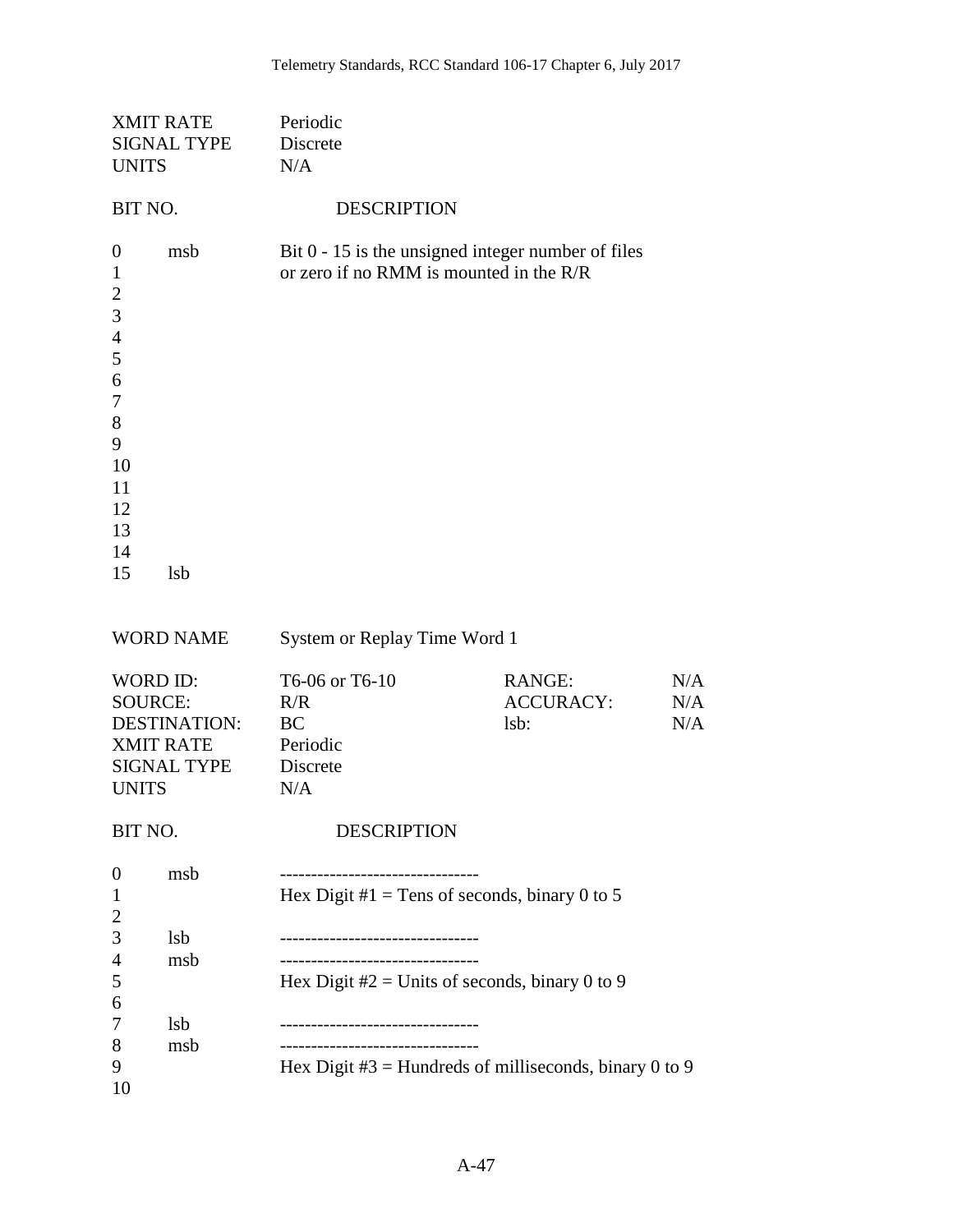| 11 | lsb. |                                                    |
|----|------|----------------------------------------------------|
| 12 | msh  |                                                    |
| 13 |      | Hex Digit #4 = Tens of milliseconds, binary 0 to 9 |
| 14 |      |                                                    |
| 15 | lsb  |                                                    |

| <b>WORD NAME</b>                                                                                     | System or Replay Time Word 2                                |                                    |                   |
|------------------------------------------------------------------------------------------------------|-------------------------------------------------------------|------------------------------------|-------------------|
| WORD ID:<br>SOURCE:<br><b>DESTINATION:</b><br><b>XMIT RATE</b><br><b>SIGNAL TYPE</b><br><b>UNITS</b> | T6-07 or T6-11<br>R/R<br>BC.<br>Periodic<br>Discrete<br>N/A | RANGE:<br><b>ACCURACY:</b><br>lsb: | N/A<br>N/A<br>N/A |
|                                                                                                      |                                                             |                                    |                   |

BIT NO. DESCRIPTION

| $\theta$ | msb        |                                                  |
|----------|------------|--------------------------------------------------|
|          |            | Hex Digit #1 = Tens of hours, binary 0 to $21$   |
| 2        |            |                                                  |
| 3        | <b>lsb</b> |                                                  |
| 4        | msb        |                                                  |
| 5        |            | Hex Digit #2 = Units of hours, binary 0 to $91$  |
| 6        |            |                                                  |
| 7        | <b>lsb</b> |                                                  |
| 8        | msb        |                                                  |
| 9        |            | Hex Digit #3 = Tens of minutes, binary 0 to 5    |
| 10       |            |                                                  |
| 11       | <b>lsb</b> |                                                  |
| 12       | msb        |                                                  |
| 13       |            | Hex Digit $#4 =$ Units of minutes, binary 0 to 9 |
| 14       |            |                                                  |
| 15       | lsb        | -------------------                              |

Note 1. Hex digit #1 and hex digit #2 (tens of hours and units of hours) must together be a decimal number from 00 to 23

WORD NAME System or Replay Time Word 3

| WORD ID:            | T6-08 or T6-12 | RANGE:           | N/A |
|---------------------|----------------|------------------|-----|
| SOURCE:             | R/R            | <b>ACCURACY:</b> | N/A |
| <b>DESTINATION:</b> | BC.            | lsb:             | N/A |
| XMIT RATE           | Periodic       |                  |     |
| SIGNAL TYPE         | Discrete       |                  |     |
| <b>UNITS</b>        | N/A            |                  |     |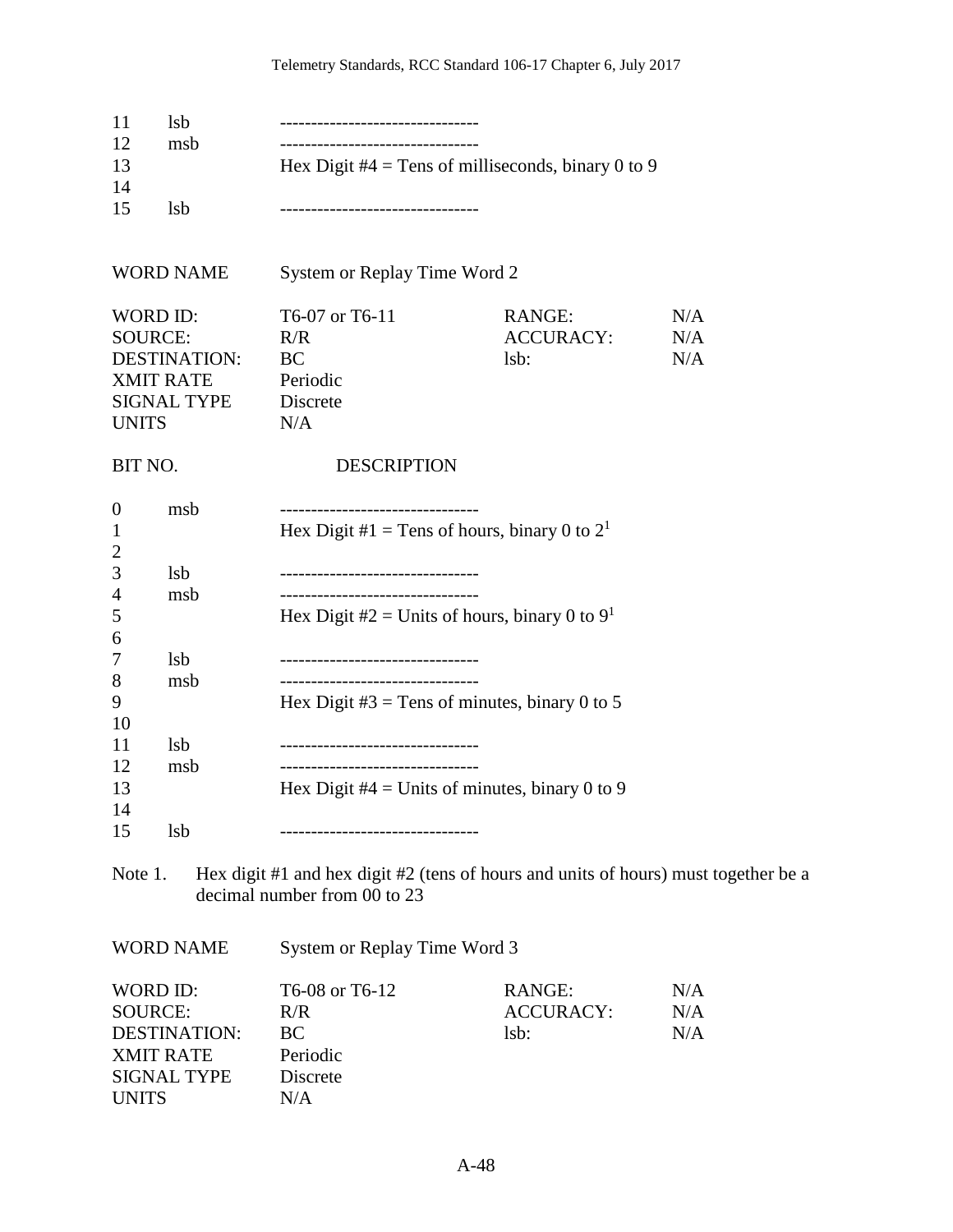| BIT NO.                                                                                                     |                   |  | <b>DESCRIPTION</b>                                                                                                                                                                                                               |  |  |  |  |  |  |  |  |  |  |
|-------------------------------------------------------------------------------------------------------------|-------------------|--|----------------------------------------------------------------------------------------------------------------------------------------------------------------------------------------------------------------------------------|--|--|--|--|--|--|--|--|--|--|
| $\theta$<br>$\mathbf{1}$<br>$\overline{c}$                                                                  | msb               |  | Hex Digit #1 = Tens of months, binary 0 to $1^1$                                                                                                                                                                                 |  |  |  |  |  |  |  |  |  |  |
| 3<br><b>lsb</b><br>msb<br>$\overline{4}$<br>5                                                               |                   |  | ---------------------------<br>-------------------------------<br>Hex Digit #2 = Units of months, binary 0 to $91$                                                                                                               |  |  |  |  |  |  |  |  |  |  |
| 6<br>7<br><b>lsb</b><br>8<br>msb                                                                            |                   |  | ------------------------------                                                                                                                                                                                                   |  |  |  |  |  |  |  |  |  |  |
| 9<br>10<br>11<br>12                                                                                         | <b>lsb</b><br>msb |  | Hex Digit #3 = Tens of days, binary 0 to $3^{2,3}$<br>------------------------------<br>---------------------------------                                                                                                        |  |  |  |  |  |  |  |  |  |  |
| 13<br>14<br>15                                                                                              | <b>lsb</b>        |  | Hex Digit #4 = Units of days, binary 0 to $9^{2,3}$                                                                                                                                                                              |  |  |  |  |  |  |  |  |  |  |
| Note 1.                                                                                                     |                   |  | Hex digit $#1$ and hex digit $#2$ (tens of months and units of months) must together be a<br>decimal number from 01 to 12                                                                                                        |  |  |  |  |  |  |  |  |  |  |
| Note 2.                                                                                                     |                   |  | Hex digit #3 and hex digit #4 (tens of days and units of days) must together be a<br>decimal number from 01 to 31                                                                                                                |  |  |  |  |  |  |  |  |  |  |
| Note 3.                                                                                                     |                   |  | Hex digit #3 and hex digit #4 (tens of days and units of days) must together be a valid<br>number of days in the month identified by hex digit #1 and hex digit #2. For<br>example, month 06 may only have a maximum of 30 days. |  |  |  |  |  |  |  |  |  |  |
| <b>WORD NAME</b>                                                                                            |                   |  | System or Replay Time Word 4                                                                                                                                                                                                     |  |  |  |  |  |  |  |  |  |  |
| WORD ID:<br><b>SOURCE:</b><br><b>DESTINATION:</b><br><b>XMIT RATE</b><br><b>SIGNAL TYPE</b><br><b>UNITS</b> |                   |  | T6-09 or T6-13<br>RANGE:<br>N/A<br><b>ACCURACY:</b><br>N/A<br>R/R<br>BC<br>lsb:<br>N/A<br>Periodic<br>Discrete<br>N/A                                                                                                            |  |  |  |  |  |  |  |  |  |  |
| BIT NO.                                                                                                     |                   |  | <b>DESCRIPTION</b>                                                                                                                                                                                                               |  |  |  |  |  |  |  |  |  |  |
| $\boldsymbol{0}$<br>1<br>2                                                                                  | msb               |  | Hex Digit #1 = Thousands of years, binary 0 to 2                                                                                                                                                                                 |  |  |  |  |  |  |  |  |  |  |
| 3<br>4<br>5                                                                                                 | <b>lsb</b><br>msb |  | Hex Digit $#2$ = Hundreds of years, binary 0 to 9                                                                                                                                                                                |  |  |  |  |  |  |  |  |  |  |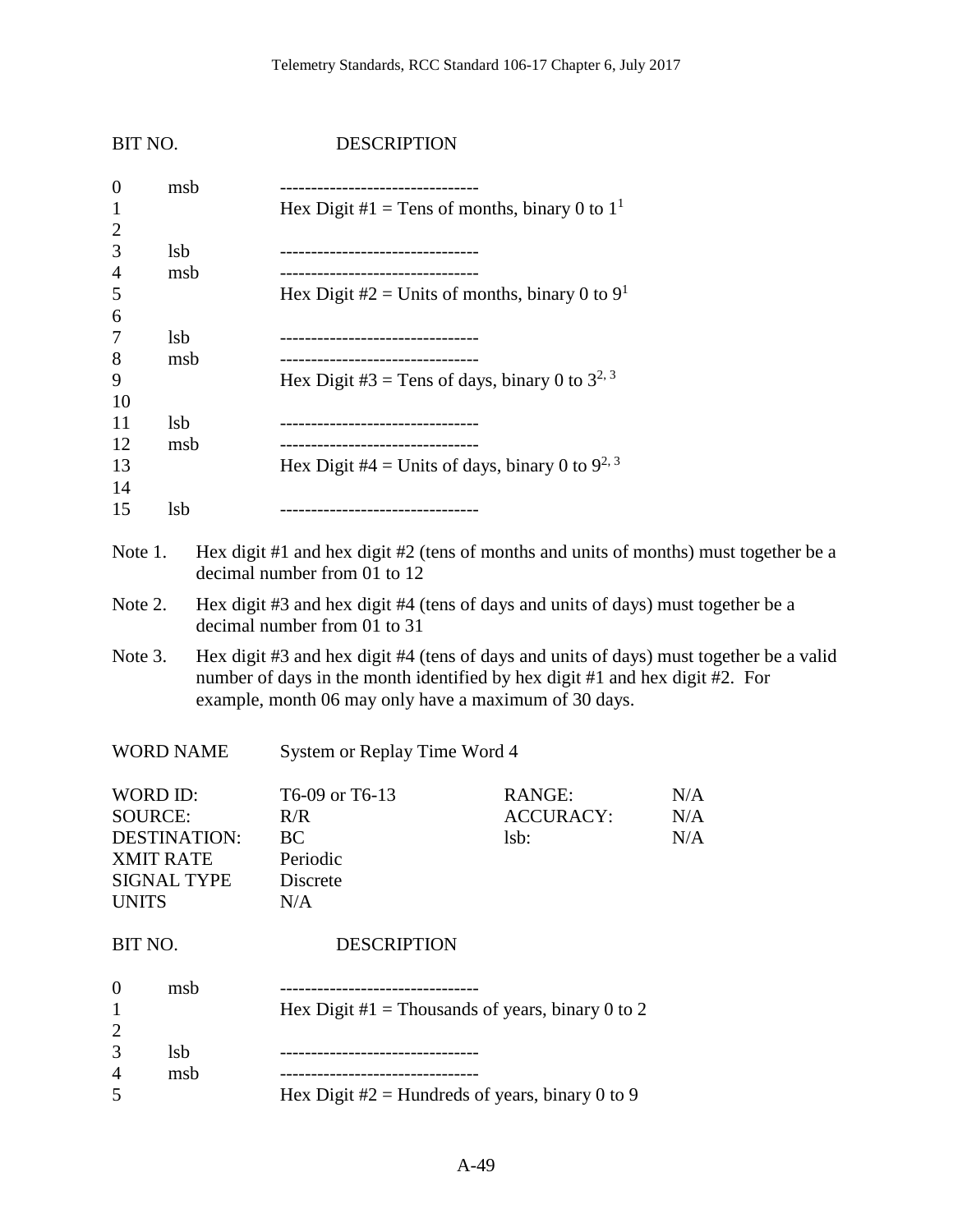| 6<br><b>lsb</b><br>7<br>msb<br>8<br>9<br>10<br>11<br><b>lsb</b><br>12<br>msb<br>13<br>14<br>15<br><b>lsb</b>                          |                                                          | ---------------------------<br>--------------------------------<br>Hex Digit #3 = Tens of years, binary 0 to 9<br>--------------------------------<br>---------------------------------<br>Hex Digit $#4 =$ Units of years, binary 0 to 9<br>-------------------------------- |                        |  |  |  |  |  |  |  |  |
|---------------------------------------------------------------------------------------------------------------------------------------|----------------------------------------------------------|-------------------------------------------------------------------------------------------------------------------------------------------------------------------------------------------------------------------------------------------------------------------------------|------------------------|--|--|--|--|--|--|--|--|
| WORD NAME:                                                                                                                            | Number of BC Events                                      |                                                                                                                                                                                                                                                                               |                        |  |  |  |  |  |  |  |  |
| WORD ID:<br><b>SOURCE:</b><br><b>DESTINATION:</b><br><b>XMIT RATE</b><br><b>SIGNAL TYPE</b><br><b>UNITS</b>                           | T6-14<br>R/R<br><b>BC</b><br>Periodic<br>Discrete<br>N/A | <b>RANGE:</b><br><b>ACCURACY:</b><br>lsb:                                                                                                                                                                                                                                     | $0 - 31$<br>N/A<br>N/A |  |  |  |  |  |  |  |  |
| BIT NO.                                                                                                                               |                                                          | <b>DESCRIPTION</b>                                                                                                                                                                                                                                                            |                        |  |  |  |  |  |  |  |  |
| msb<br>$\overline{0}$<br>1<br>2<br>3<br>$\overline{4}$<br>5<br>6<br>7<br>8<br>9<br>10<br>11<br>$12\,$<br>13<br>14<br>15<br><b>lsb</b> | from $0$ to $31$                                         | Bit 0 - 15 is the unsigned integer number of defined BC events                                                                                                                                                                                                                |                        |  |  |  |  |  |  |  |  |

| WORD ID:            | T6-15 | RANGE:    | N/A |
|---------------------|-------|-----------|-----|
| SOURCE:             | R/R   | ACCURACY: | N/A |
| <b>DESTINATION:</b> |       | lsb:      | N/A |

WORD NAME: Firmware Version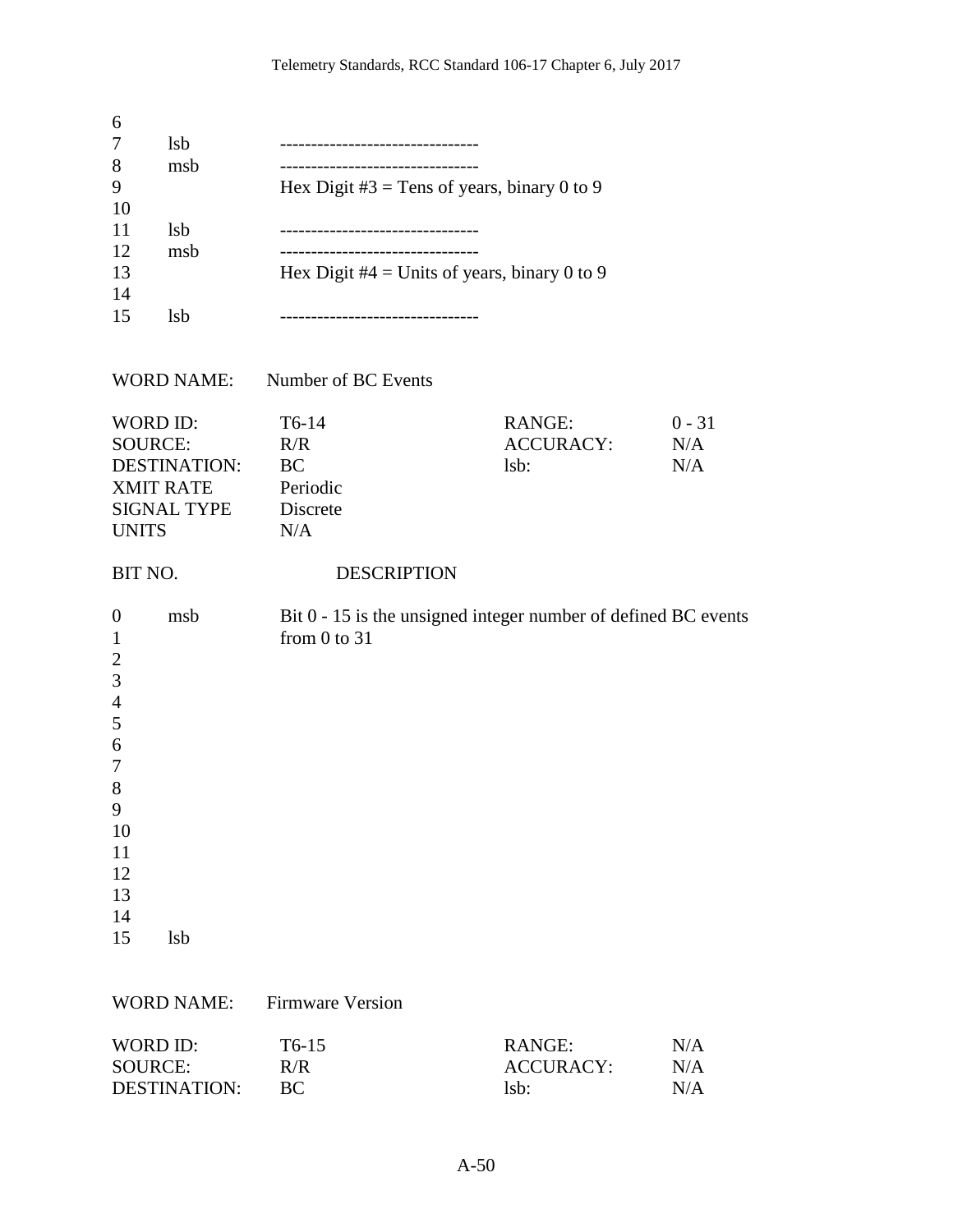| XMIT RATE          | Periodic |
|--------------------|----------|
| <b>SIGNAL TYPE</b> | Discrete |
| <b>UNITS</b>       | N/A      |

## BIT NO. DESCRIPTION

| $\mathbf{0}$<br>1 | msb | Bit $0 - 7$ is the unsigned integer firmware version (major) number<br>Bit 0 is msb, Bit 7 is lsb |
|-------------------|-----|---------------------------------------------------------------------------------------------------|
| $\overline{2}$    |     |                                                                                                   |
| 3                 |     |                                                                                                   |
| $\overline{4}$    |     |                                                                                                   |
| 5                 |     |                                                                                                   |
| 6                 |     |                                                                                                   |
| 7                 |     |                                                                                                   |
| 8                 |     | Bit 8 - 15 is the unsigned integer firmware revision (minor) number                               |
| 9                 |     | Bit 8 is msb, Bit 15 is lsb                                                                       |
| 10                |     |                                                                                                   |
| <sup>11</sup>     |     |                                                                                                   |
| 12                |     |                                                                                                   |
| 13                |     |                                                                                                   |
| 14                |     |                                                                                                   |
| 15                | lsb |                                                                                                   |

|                                                                                                   | WORD NAME: TMATS File Revision                             |                                                               |                   |
|---------------------------------------------------------------------------------------------------|------------------------------------------------------------|---------------------------------------------------------------|-------------------|
| WORD ID:<br>SOURCE:<br><b>DESTINATION:</b><br>XMIT RATE<br>SIGNAL TYPE<br><b>UNITS</b>            | $T6-16$<br>R/R<br><b>BC</b><br>Periodic<br>Discrete<br>N/A | RANGE:<br><b>ACCURACY:</b><br>lsb:                            | N/A<br>N/A<br>N/A |
| BIT NO.                                                                                           | <b>DESCRIPTION</b>                                         |                                                               |                   |
| $\theta$<br>msb<br>$\mathbf{1}$<br>$\frac{2}{3}$<br>$\overline{4}$<br>5<br>6<br>7<br>8<br>9<br>10 |                                                            | Bit 0 - 15 is the unsigned integer TMATS file revision number |                   |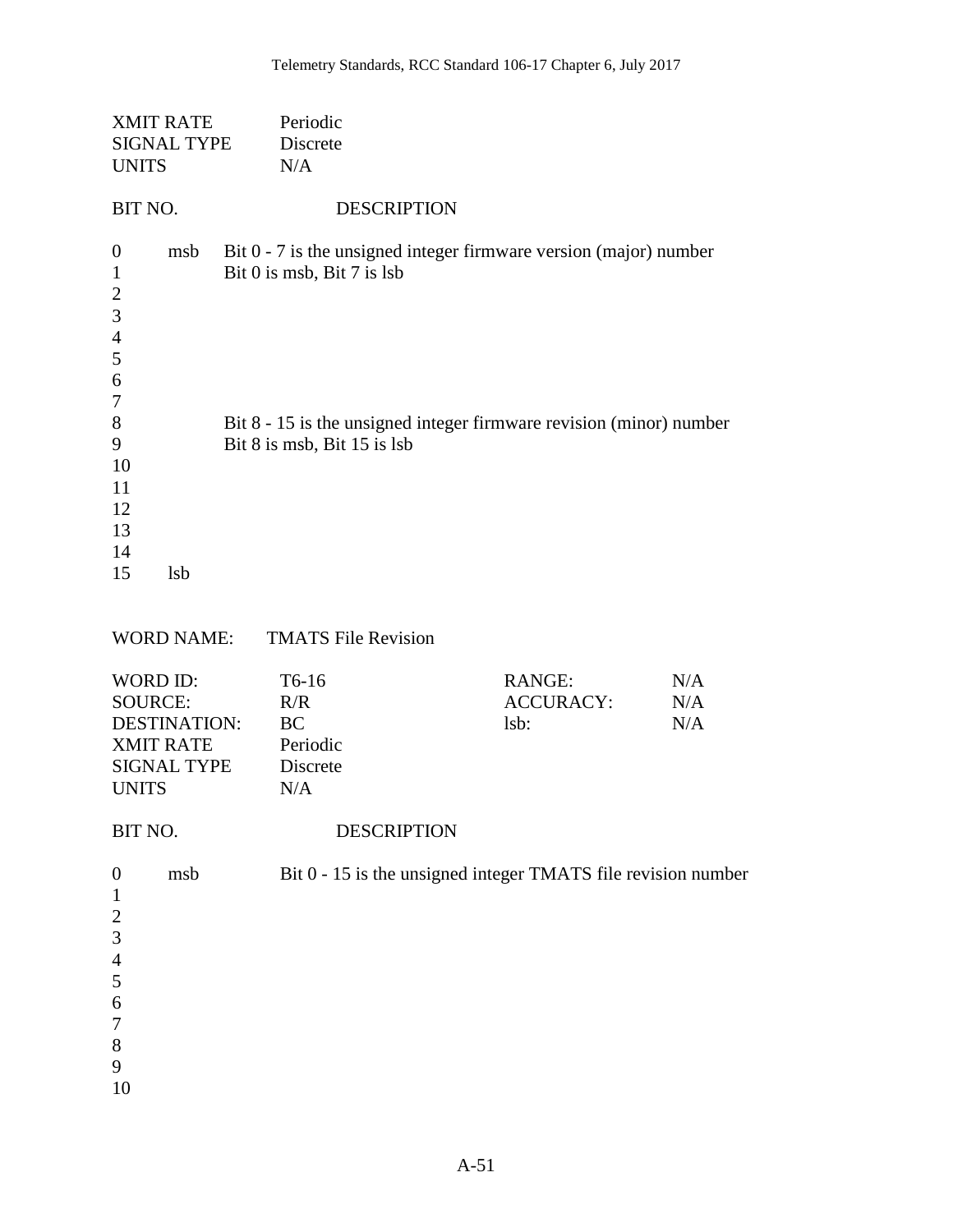### **A.3. Command Acceptability and Validity**

After boot-up, the R/R is always operating in one of the states defined herein. The current state of the R/R is returned in the STATUS transmit command. The acceptability (receive) and validity (transmit) of each of the commands are defined in [Table A-3](#page-117-0) as follows.

- A Always acceptable (receive) or valid (transmit)
- 1 Only acceptable when an volume is mounted in the R/R
- 2 INFO (transmit) validity is identified by the validity bits in word 1 and word 10. STATUS validity is identified by the validity bit in word 1.
- 3 The R/R time will only be updated by the TIME command when the Time Channel synchronization status as indicated by the HEALTH command Time Channel status word (Health command data word 2 bit 11) is "synchronization failure."
- 4 Applies to Stop Command with Stop Replay option only when Play Live Data is active
- 5 Applies to Replay Command with Play Live option only when Play Live Data is not active
- N Never acceptable (receive) or valid (transmit)

When the R/R receives an invalid command, it will remain in its current state and only set the "Last Receive Command Error" bit in the STATUS command transmit message (T6-01 bit 11).

<span id="page-117-0"></span>

| Table A-3. Military Standard 1553 Command Acceptability and Validity |    |              |                       |            |                                |                       |       |      |      |                         |                 |             |                         |
|----------------------------------------------------------------------|----|--------------|-----------------------|------------|--------------------------------|-----------------------|-------|------|------|-------------------------|-----------------|-------------|-------------------------|
|                                                                      |    | <b>State</b> |                       |            |                                |                       |       |      |      |                         |                 |             |                         |
| <b>Command</b>                                                       | ВЦ | <b>BUSY</b>  | ERROR<br><b>NINOC</b> | DECLASSIFY | <b>ASSIFY</b><br>ERROR<br>DECL | SSIFY<br>PASS<br>DECL | ERASE | FAII | IDLE | $\overline{\mathbf{p}}$ | (FIND)<br>QUEUE | RECORL      | 口<br>$\infty$<br>RECORD |
| <b>ASSIGN</b>                                                        | N  | A            | A                     | A          | A                              | A                     | A     | A    | A    | A                       | A               | A           | A                       |
| <b>BIT</b>                                                           | N  | N            | A                     | N          | A                              | A                     | N     | A    | A    | N                       | N               | $\mathbf N$ | N                       |
| <b>DECLASSIFY</b>                                                    | N  | N            | 1                     | N          |                                |                       | N     | 1    |      | N                       | N               | N           | N                       |
| <b>ERASE</b>                                                         | N  | N            | 1                     | N          |                                |                       | N     |      |      | N                       | N               | N           | N                       |
| <b>EVENT (RECV)</b>                                                  | N  | A            | A                     | N          | A                              | A                     | N     | A    | A    | A                       | A               | A           | Α                       |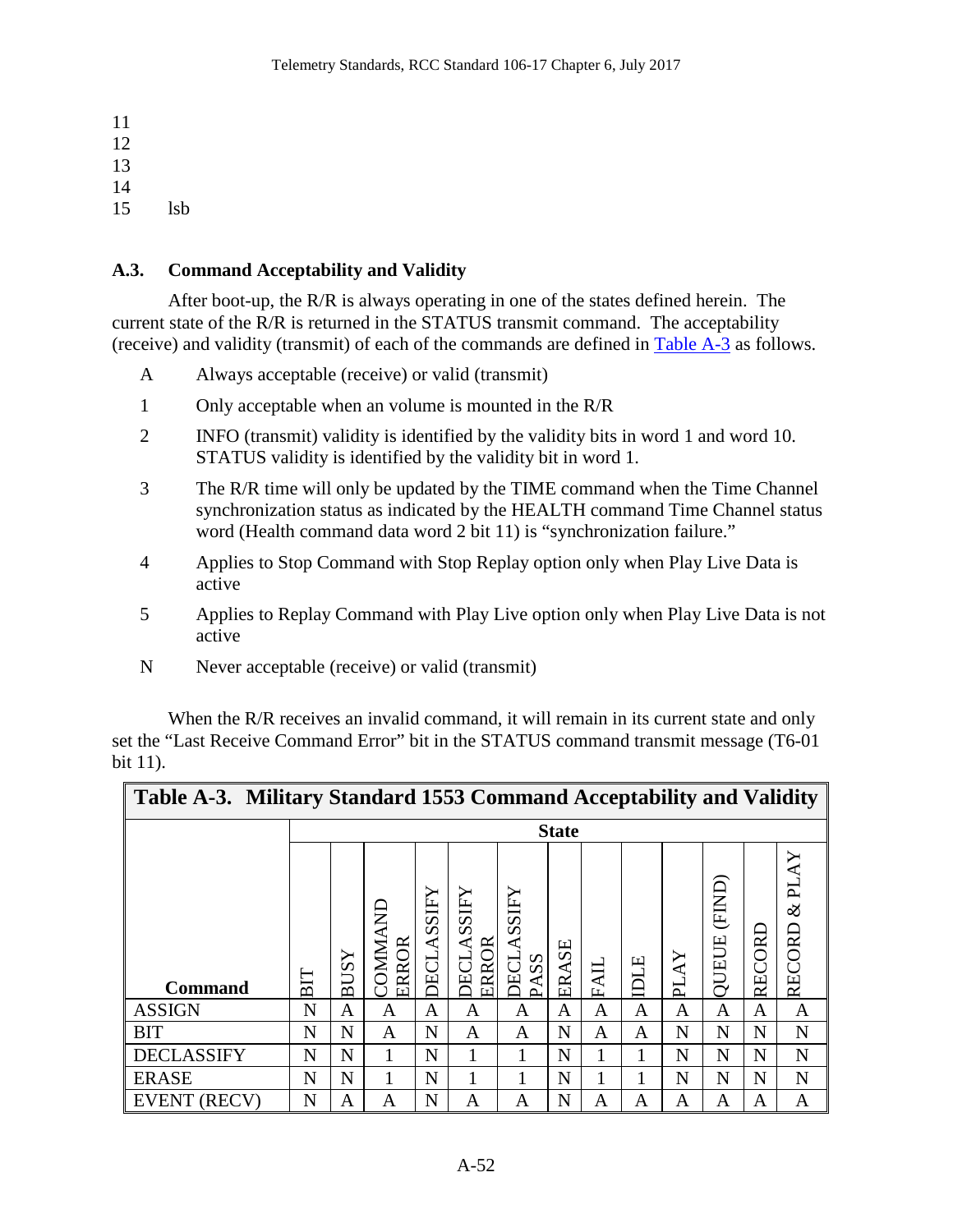| <b>EVENTS (XMIT)</b> | Α              | Α              | A              | A              | A              | A              | A              | A              | A              | Α              | A              | A              | A              |
|----------------------|----------------|----------------|----------------|----------------|----------------|----------------|----------------|----------------|----------------|----------------|----------------|----------------|----------------|
| <b>HEALTH</b>        | Α              | A              | A              | A              | A              | A              | Α              | A              | A              | A              | A              | A              | A              |
| <b>INFO (RECV)</b>   | N              | A              | A              | A              | A              | A              | Α              | A              | A              | A              | A              | A              | A              |
| <b>INFO (XMIT)</b>   | $\overline{2}$ | $\overline{2}$ | $\overline{2}$ | $\overline{2}$ | $\overline{2}$ | $\overline{2}$ | $\overline{2}$ | $\overline{2}$ | $\overline{2}$ | $\overline{2}$ | $\overline{2}$ | $\overline{2}$ | $\overline{2}$ |
| <b>PAUSE</b>         | N              | Α              | A              | A              | A              | A              | A              | A              | A              | Α              | A              | Α              | A              |
| <b>QUEUE</b>         | N              |                | ı              | N              |                | 1<br>-1        | N              | 1              |                | N              | N              | T              | N              |
| <b>RECORD</b>        | N              |                |                | N              |                |                | N              |                |                |                |                | N              | N              |
| <b>REPLAY</b>        | N              |                |                | N              |                |                | N              | 1              | 5              | 5              | N              |                | 5              |
| <b>RESET</b>         | A              | A              | A              | A              | A              | A              | Α              | A              | A              | Α              | A              | A              | A              |
| <b>RESUME</b>        | N              | A              | A              | A              | A              | Α              | A              | A              | A              | A              | A              | A              | A              |
| <b>STATUS</b>        | $\overline{2}$ | $\overline{2}$ | $\overline{2}$ | $\overline{2}$ | $\overline{2}$ | $\overline{2}$ | $\overline{2}$ | $\overline{2}$ | $\overline{2}$ | $\overline{2}$ | $\overline{2}$ | $\overline{2}$ | $\overline{2}$ |
| <b>STOP</b>          | N              | N              | N              | N              | N              | N              | N              | N              | 4              | A              | N              | A              | A              |
| <b>SYNC</b>          | A              | A              | A              | A              | A              | A              | Α              | A              | A              | A              | A              | A              | A              |
| <b>TIME</b>          | N              | 3              | 3              | 3              | 3              | 3              | 3              | 3              | 3              | 3              | 3              | 3              | 3              |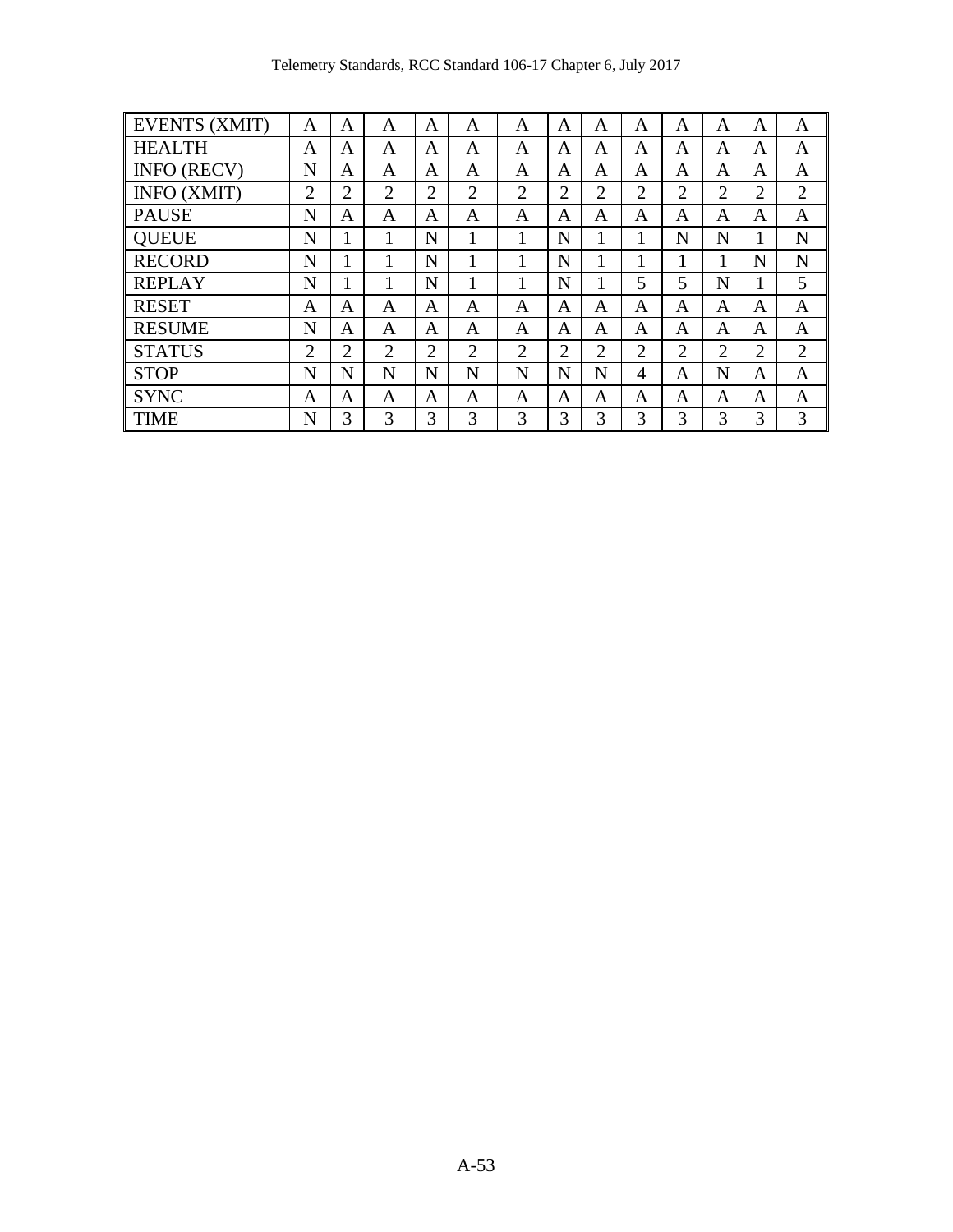This page intentionally left blank.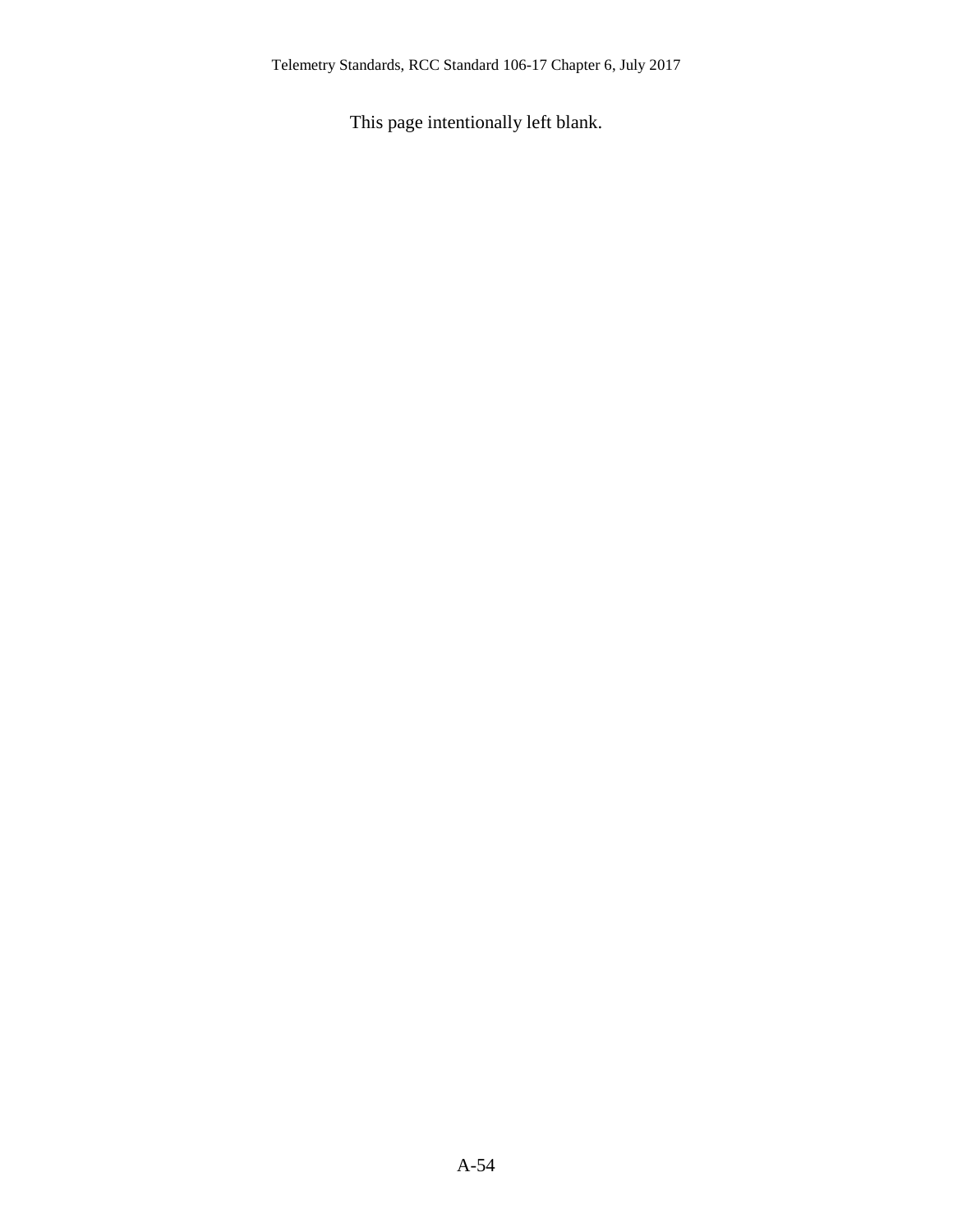# **APPENDIX 6-B**

### **Definitions**

- **Broadcasting:** Transmits live or recorded Chapter 10 data packets over an Ethernet interface using UDP as specified by Section 10.3 of [Chapter 10.](http://www.wsmr.army.mil/RCCsite/Documents/106-17_Telemetry_Standards/chapter10.pdf)
- **Channel:** A path for an electrical signal interface to or from an R/R. Data transported into or out of an R/R on a channel are not in Chapter 10 packets.
- **Command processor:** The functional part of an R/R that accepts operational commands into its single command sequence.
- **Command sequence:** A single sequence of Chapter 6 commands as defined in this standard.
- **C&C:** Abbreviation for command and control of an R/R and includes status reporting and monitoring of the R/R.
- **Downloading:** Transfers data from the drive attached to and controlled by an R/R to a host computer system.
- **Drive:** An electronic or electro-mechanical drive interface used to transfer data to or from a single data storage device, such as a flash disk, rotating disk, CD, or DVD. Supports a single fixed or removable recording medium.
- **Feature:** A data input or output channel, a packet input or output port, a drive, or the R/R itself. The Chapter 6 health monitoring system described below reports information about each feature.
- File: A sequence of Chapter 10 packets stored on a storage device IAW the requirements of [Chapter 10.](http://www.wsmr.army.mil/RCCsite/Documents/106-17_Telemetry_Standards/chapter10.pdf)
- Looping: An operation in which the signals connected to the input channels are reproduced on the output channels of the R/R. During looping the same time base is used to receive and subsequently transmit one or more data streams.
	- **Circuit-looping:** Mode of operation where data is moved from the input channels directly to the output channels with minimum latency between data reception and data transmission.
	- **Drive-looping:** Mode of operation where received data is first written to one or more drives and subsequently read back from the drive. Drive-looping may or may not include a fixed or programmable delay between the time data is written to and read from drive.
- **Health attribute:** Each feature of an R/R has one or more status words that are monitored through the health reporting system described in this standard.
- **Mandatory (M):** Required capability is the minimum necessary for Major Range and Test Facility Base (MRTFB) interoperability. Units that do not meet required capability are not compliant.
- **Optional (O):** Optional requirements are not mandated by the standard and are not necessary for MRTFB interoperability.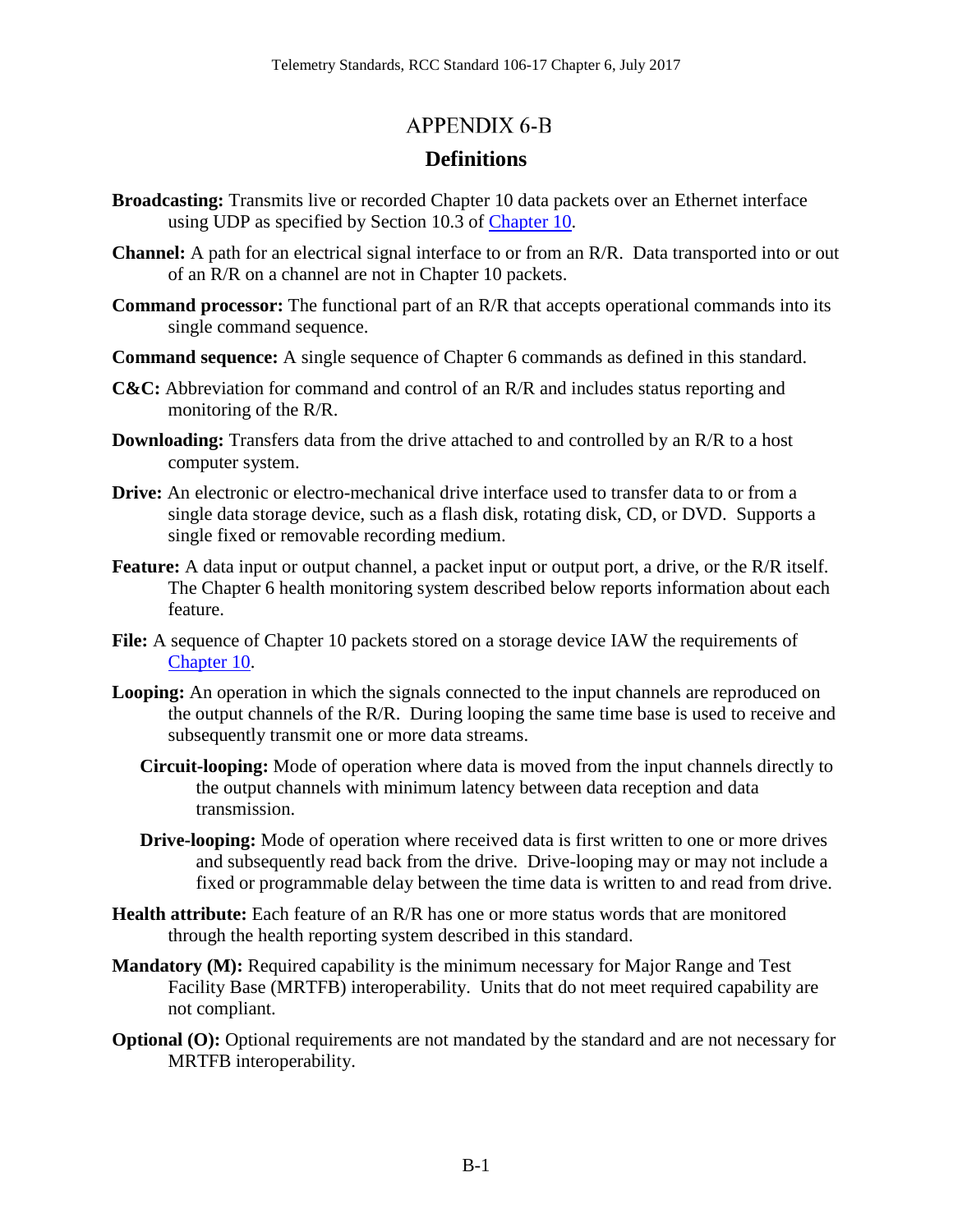- **Port:** A control and/or data electrical interface to an R/R. Data transported into or out of an R/R on a port is wrapped in Chapter 10 packets.
- **Pull-mode:** An operational mode where the rate at which data is received and processed is determined and controlled by the processing algorithm. A pull-mode operation typically reads previously recorded data from a drive device at the rate it establishes and can support.
- **Push-mode:** An operational mode where the rate at which the data, usually live, is received and processed is not determined or controllable by the processing algorithm. A push-mode algorithm must "keep up" with the data or drop-outs will occur.
- **R/R:** Recorder and/or reproducer that supports a single command sequence.
- **Read-after-write:** An operation in which the same time base is used to write data to one or more drives while simultaneously reading all or a subset of the written data from the same drives. Read-after-write is synonymous with drive-looping. Read-after-write can be used to verify accuracy of the stored data. Data recorded erroneously can then be rewritten at another location.
- **Read-while-write:** An operation in which separate time bases are used to write data to one or more drives while simultaneously reading all or a subset of the written data from the same drives from random locations.
- **Recorder Configuration File:** Defines the structures and their relationships within the R/R and to configure the R/R for a specific operational scenario. The recorder configuration file contains the payload of the Chapter 10 computer-generated data packet, Format 1 setup record that is recorded as the first packet of each compliant Chapter 10 data file.
- **Recording:** Writes live push-mode data to one or more recording drives.
- **Recording drive:** A recording medium is a physical unit of data storage, such as a flash disk, card, DVD, or CD. Recording drives may or may not be removable from the support electronics that connect them to an R/R. A removable drive is referred to as RMM in [Chapter 10.](http://www.wsmr.army.mil/RCCsite/Documents/106-17_Telemetry_Standards/chapter10.pdf)
- **Reproducing:** Retrieves previously recorded data from one or more drives and outputs the data in its original or modified format.
- **Stream (or Channel ID Group):** The set or a named subset of compliant Chapter 10 packets produced within an R/R. A single stream may contain either live or recorded packets, but not both. The default stream is the set of packets produced by any enabled data input channel in the applicable recorder configuration file. A named stream may be the packets from any or a defined subset of enabled input channels in the applicable configuration.
- **Uploading:** Transfers data from a host computer system into the drive controlled by an R/R.
- **Volume:** A logical unit of data storage IAW [Chapter 10.](http://www.wsmr.army.mil/RCCsite/Documents/106-17_Telemetry_Standards/chapter10.pdf) Each volume must have at least one compliant directory block and zero or more compliant data files. A single drive may contain one or more volumes (see [Chapter 10,](http://www.wsmr.army.mil/RCCsite/Documents/106-17_Telemetry_Standards/chapter10.pdf) Subsection 10.5.1).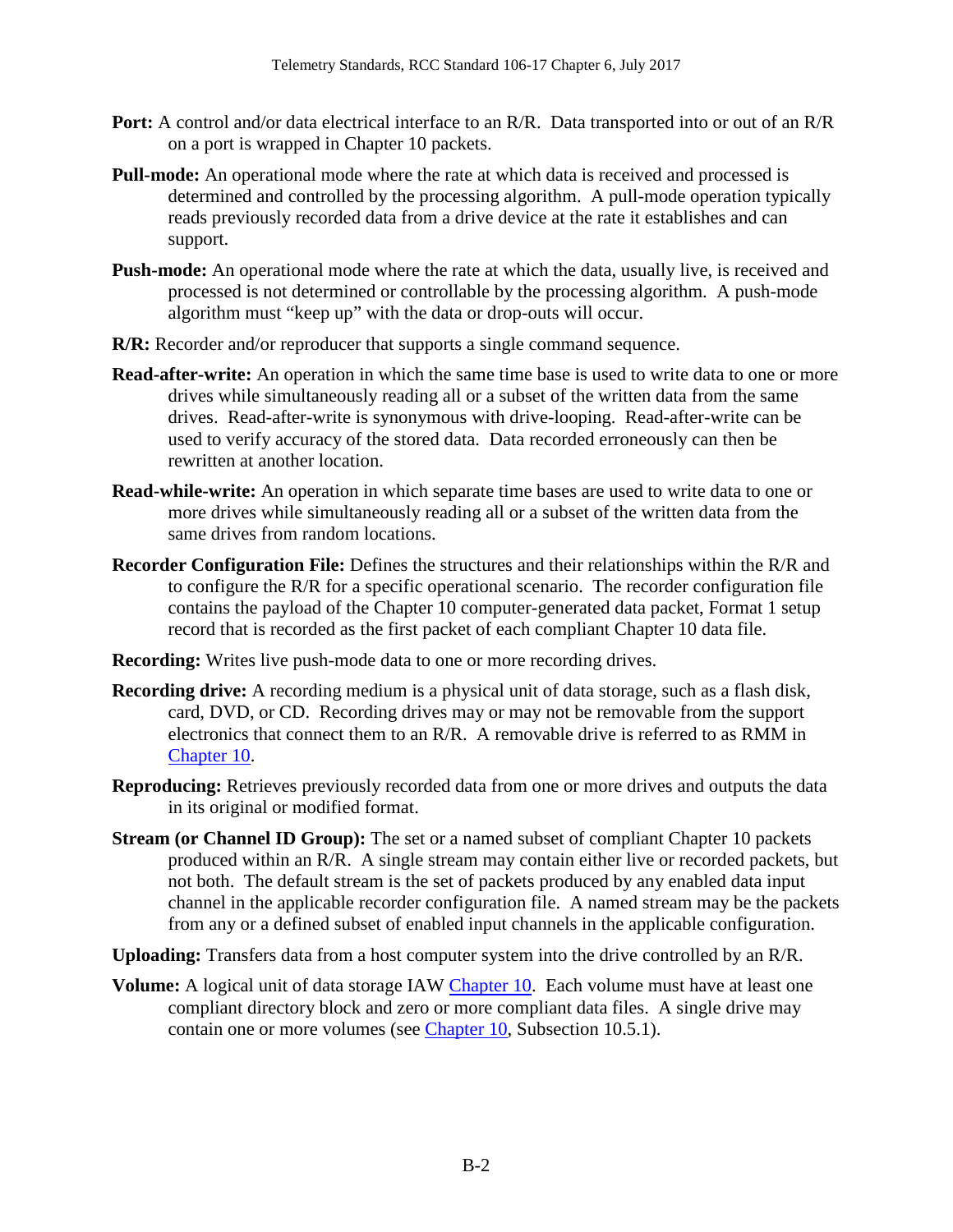# **APPENDIX 6-C**

## **Citations**

National Institute of Standards and Technology. "Secure Hash Standard (SHS)." FIPS PUB 180-4. August 2015. May be superseded by update. Retrieved 25 April 2017. Available at [http://nvlpubs.nist.gov/nistpubs/FIPS/NIST.FIPS.180-4.pdf.](http://nvlpubs.nist.gov/nistpubs/FIPS/NIST.FIPS.180-4.pdf)